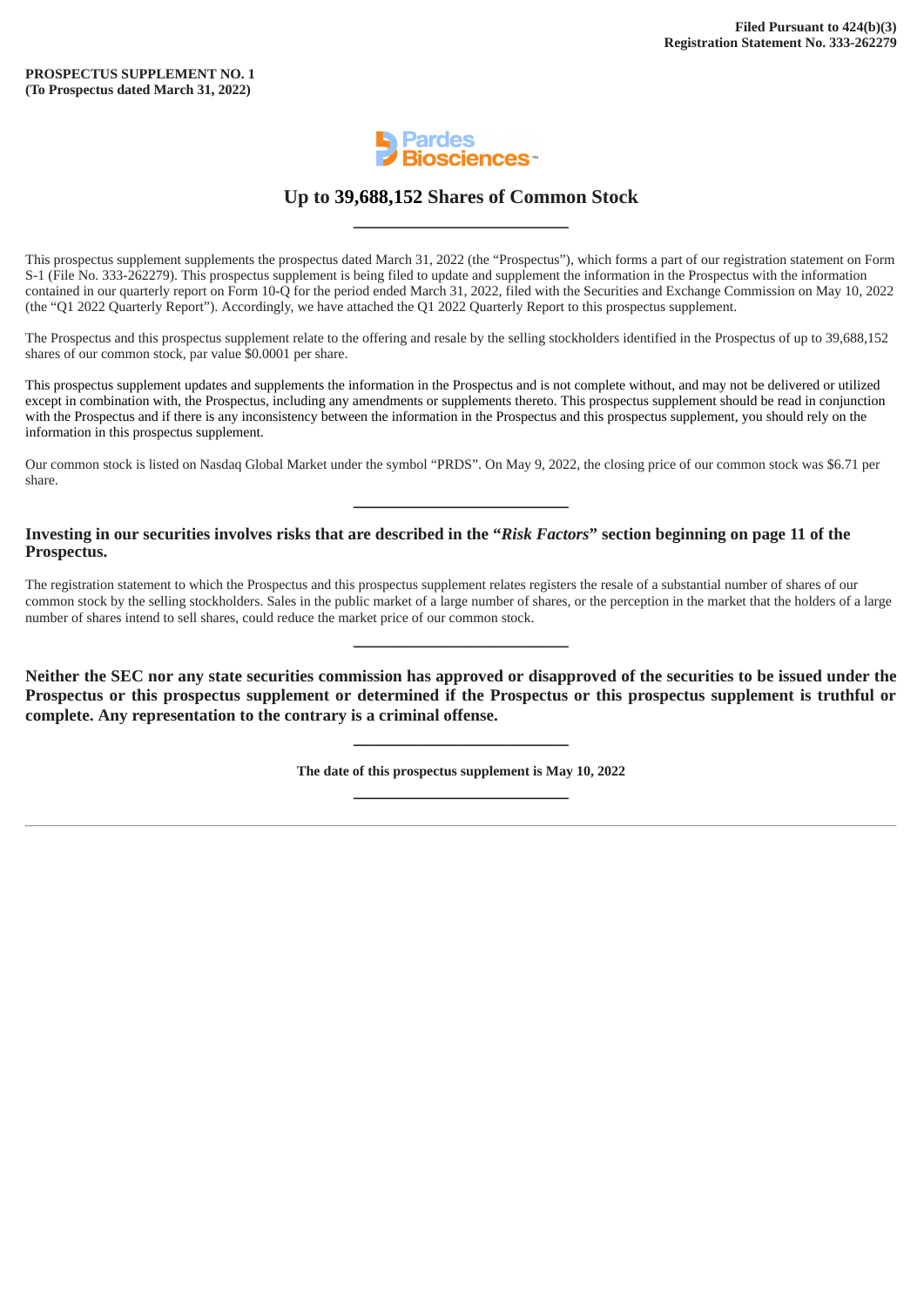## **UNITED STATES SECURITIES AND EXCHANGE COMMISSION**

**Washington, D.C. 20549**

# **FORM 10-Q**

**(Mark One)**

**QUARTERLY REPORT PURSUANT TO SECTION 13 OR 15(d) OF THE SECURITIES EXCHANGE ACT OF 1934** 

**For the quarterly period ended March 31, 2022**

**OR**

☐ **TRANSITION REPORT PURSUANT TO SECTION 13 OR 15(d) OF THE SECURITIES EXCHANGE ACT OF 1934 FOR THE TRANSITION PERIOD FROM** 

**Commission File Number 001-40067**

# **PARDES BIOSCIENCES, INC.**

**(Exact name of Registrant as specified in its Charter)**

| <b>Delaware</b><br>(State or other jurisdiction of<br>incorporation or organization)<br>2173 Salk Avenue, Suite 250<br><b>PMB#052</b><br>Carlsbad, CA |                                          |                                                                    | 85-2696306                                                                                                                                                                                                                                                                                                                                                                             |
|-------------------------------------------------------------------------------------------------------------------------------------------------------|------------------------------------------|--------------------------------------------------------------------|----------------------------------------------------------------------------------------------------------------------------------------------------------------------------------------------------------------------------------------------------------------------------------------------------------------------------------------------------------------------------------------|
|                                                                                                                                                       |                                          |                                                                    | (I.R.S. Employer<br><b>Identification No.)</b>                                                                                                                                                                                                                                                                                                                                         |
|                                                                                                                                                       |                                          |                                                                    | 92008                                                                                                                                                                                                                                                                                                                                                                                  |
|                                                                                                                                                       | (Address of principal executive offices) |                                                                    | (Zip Code)                                                                                                                                                                                                                                                                                                                                                                             |
|                                                                                                                                                       |                                          | Registrant's telephone number, including area code: (415) 649-8758 |                                                                                                                                                                                                                                                                                                                                                                                        |
| Securities registered pursuant to Section 12(b) of the Act:                                                                                           |                                          |                                                                    |                                                                                                                                                                                                                                                                                                                                                                                        |
| <b>Title of each class</b>                                                                                                                            |                                          | <b>Trading</b><br>Symbol(s)                                        | Name of each exchange on which registered                                                                                                                                                                                                                                                                                                                                              |
| Common stock, par value \$0.0001 per share                                                                                                            |                                          | <b>PRDS</b>                                                        | <b>The Nasdag Global Market</b>                                                                                                                                                                                                                                                                                                                                                        |
|                                                                                                                                                       |                                          |                                                                    | Indicate by check mark whether the Registrant: (1) has filed all reports required to be filed by Section 13 or 15(d) of the Securities Exchange Act of 1934 during the preceding 12 months (or for<br>such shorter period that the Registrant was required to file such reports), and (2) has been subject to such filing requirements for the past 90 days. Yes $\boxtimes$ No $\Box$ |
| during the preceding 12 months (or for such shorter period that the Registrant was required to submit such files). Yes $\boxtimes$ No $\square$       |                                          |                                                                    | Indicate by check mark whether the Registrant has submitted electronically every Interactive Data File required to be submitted pursuant to Rule 405 of Regulation S-T (§232.405 of this chapter)                                                                                                                                                                                      |
|                                                                                                                                                       |                                          |                                                                    | Indicate by check mark whether the registrant is a large accelerated filer, an accelerated filer, a non-accelerated filer, a smaller reporting company, or an emerging growth company. See the<br>definitions of "large accelerated filer," "accelerated filer," "smaller reporting company," and "emerging growth company" in Rule 12b-2 of the Exchange Act.                         |
| Large accelerated filer                                                                                                                               |                                          |                                                                    | Accelerated filer<br>□                                                                                                                                                                                                                                                                                                                                                                 |
| Non-accelerated filer                                                                                                                                 | X                                        |                                                                    | X<br>Smaller reporting company                                                                                                                                                                                                                                                                                                                                                         |
| Emerging growth company                                                                                                                               | $\mathsf{\overline{x}}$                  |                                                                    |                                                                                                                                                                                                                                                                                                                                                                                        |
| standards provided pursuant to Section 13(a) of the Exchange Act. $\Box$                                                                              |                                          |                                                                    | If an emerging growth company, indicate by check mark if the registrant has elected not to use the extended transition period for complying with any new or revised financial accounting                                                                                                                                                                                               |

Indicate by check mark whether the Registrant is a shell company (as defined in Rule 12b-2 of the Exchange Act). Yes □ No ⊠ The number of shares of Registrant's common stock outstanding as of May 5, 2022 was 62,320,924.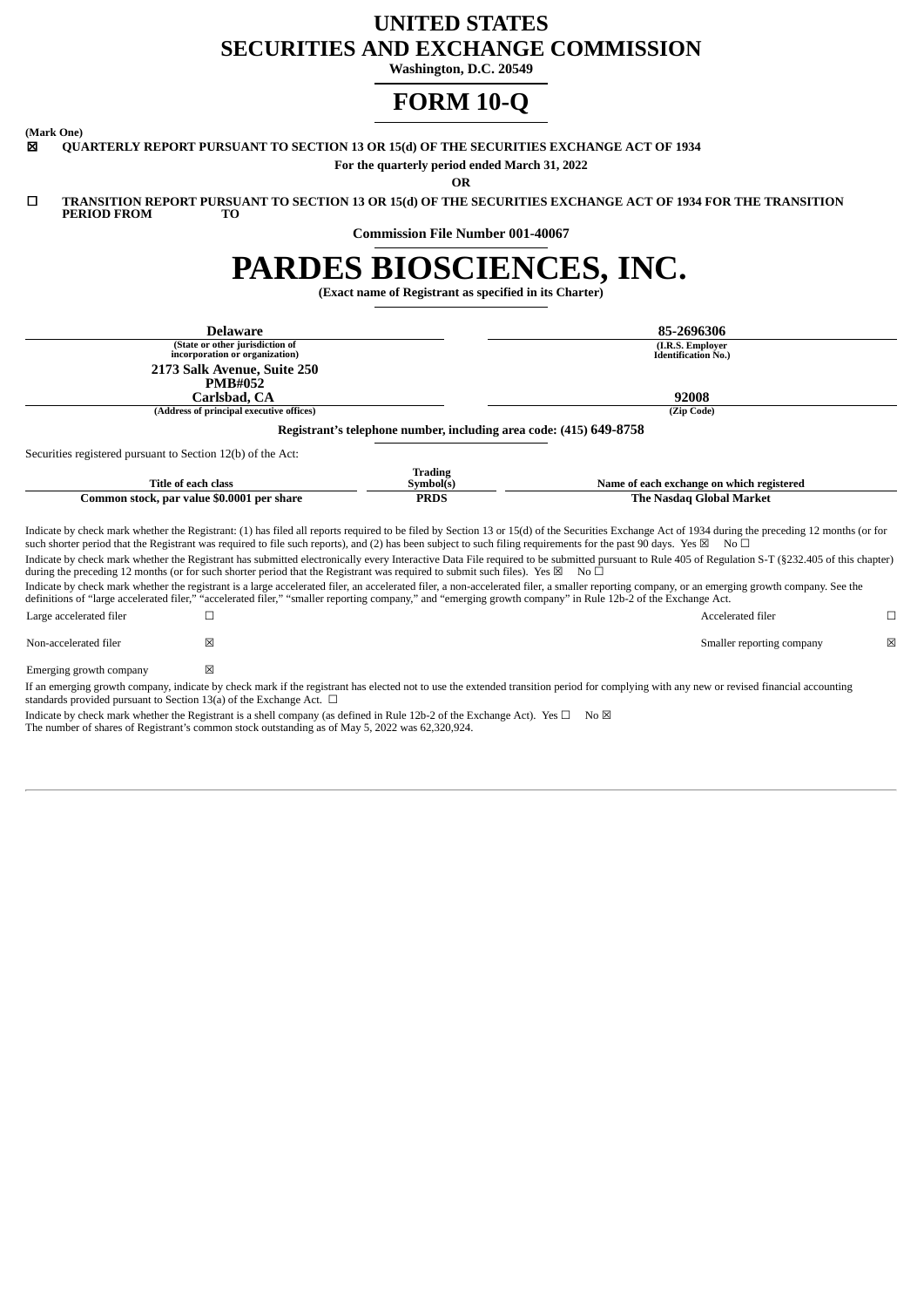|                   |                                                                                              | Page |
|-------------------|----------------------------------------------------------------------------------------------|------|
| <b>PART I</b>     | <b>FINANCIAL INFORMATION</b>                                                                 |      |
| Item 1.           | <b>Condensed Financial Statements (Unaudited)</b>                                            |      |
|                   | <b>Condensed Balance Sheets</b>                                                              |      |
|                   | <b>Condensed Statements of Operations and Comprehensive Loss</b>                             |      |
|                   | <b>Condensed Statements of Stockholders' Equity (Deficit)</b>                                |      |
|                   | <b>Condensed Statements of Cash Flows</b>                                                    |      |
|                   | <b>Notes to Unaudited Condensed Financial Statements</b>                                     |      |
| Item 2.           | <b>Management's Discussion and Analysis of Financial Condition and Results of Operations</b> | 12   |
| Item 3.           | Quantitative and Qualitative Disclosures About Market Risk                                   | 18   |
| Item 4.           | <b>Controls and Procedures</b>                                                               | 19   |
|                   |                                                                                              |      |
| <b>PART II</b>    | <b>OTHER INFORMATION</b>                                                                     | 20   |
| Item 1.           | <b>Legal Proceedings</b>                                                                     | 20   |
| Item 1A.          | <b>Risk Factors</b>                                                                          | 20   |
| Item 2.           | <b>Unregistered Sales of Equity and Use of Proceeds</b>                                      | 64   |
| Item 3.           | <b>Defaults Upon Senior Securities</b>                                                       | 64   |
| Item 4.           | <b>Mine Safety Disclosures</b>                                                               | 64   |
| Item 5.           | <b>Other Information</b>                                                                     | 64   |
| Item 6.           | <b>Exhibits</b>                                                                              | 65   |
| <b>SIGNATURES</b> |                                                                                              | 67   |

i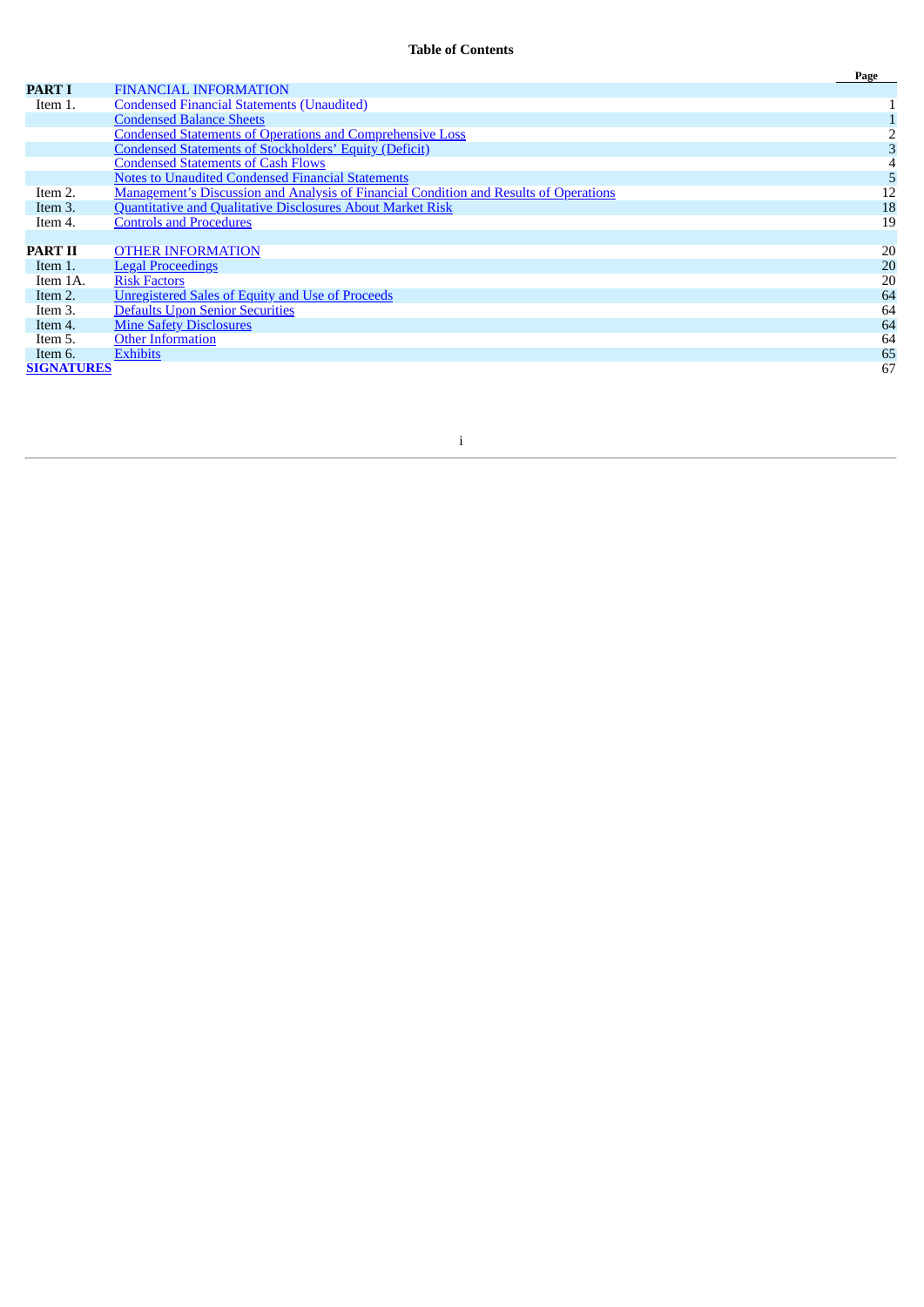#### **CAUTIONARY NOTE REGARDING FORWARD-LOOKING STATEMENTS**

This Quarterly Report on Form 10-Q contains forward-looking statements, which are made pursuant to the safe harbor provisions of Section 27A of the Securities Act of 1933, as amended, and Section 21E of the Securities Exchange Act of 1934, as amended (the "Exchange Act"). Our forward-looking statements include, but are not limited to, statements regarding our or our management team's expectations, hopes, beliefs, intentions or strategies regarding the future, including those relating to the success, cost and timing of our product development activities and clinical trials, the potential attributes and benefits of our product candidates, our ability to obtain and maintain regulatory approval for our product candidates and our ability to obtain funding for our operations. In addition, any statements that refer to projections, forecasts or other characterizations of future events or circumstances, including any underlying assumptions, are forward-looking statements. The words "anticipate," "believe," "contemplate," "continue," "could," "estimate," "expect," "intends," "may," "might," "plan," "possible," "potential," "predict," "project," "should," "will," "would" and similar expressions may identify forwardlooking statements, but the absence of these words does not mean that a statement is not forward-looking.

Forward-looking statements relating to us in this Quarterly Report on Form 10-Q include, but are not limited to, statements about:

- the impact of the COVID-19 pandemic on our operations, financial results, and liquidity and capital resources, including due to the pandemic's impact on our research and development activities, clinical trials, and employees;
- the ability of our clinical trials to demonstrate acceptable safety and efficacy of our product candidates, including PBI-0451, our lead product candidate, and other positive results;
- the timing, progress and results of clinical trials for PBI-0451 and completion of studies or trials and related preparatory work;
- the period during which the results of the clinical trials will become available;
- the initiation, timing, progress, results and costs of our research and development programs and our current and future preclinical studies, nonclinical studies and clinical trials;
- our ability to initiate, recruit and enroll patients in and conduct our clinical trials at the pace that we project;
- the timing, scope and likelihood of regulatory filings;
- our ability to obtain emergency use authorization or marketing approval of PBI-0451 and any future product candidates on expected timelines, and to meet existing or future regulatory standards or comply with post-authorization or post-approval requirements;
- our expectations regarding the potential market size, government stockpiling and the size of the patient populations for our product candidates, if approved for commercial use;
- the performance of third parties in connection with the development of our product candidates, including third-party suppliers and manufacturers;
- our intellectual property position and expectations regarding our ability to obtain and maintain intellectual property protection;
- our ability to identify additional products, product candidates or technologies with significant commercial potential that are consistent with our commercial objectives;
- our expected future growth;
- our estimates regarding expenses, future financial performance and capital requirements;
- the impact of government laws and regulations in the United States and foreign countries;
- our competitive position and expectations regarding developments and projections relating to our competitors and any competing therapies that are or become available;
- developments and expectations regarding our industry; and
- other risks and uncertainties indicated in this Quarterly Report, including those under "*Risk Factors*" herein, and other filings that have been made or will be made with the SEC.

The forward-looking statements in this Quarterly Report on Form 10-Q are based on current expectations and beliefs concerning future developments and their potential effects. There can be no assurance that future developments affecting us will be those that we have anticipated. These forward-looking statements involve a number of risks, uncertainties (some of which are beyond our control) or other assumptions that may cause actual results or performance to be materially different from those expressed or implied by these forward-looking statements.

ii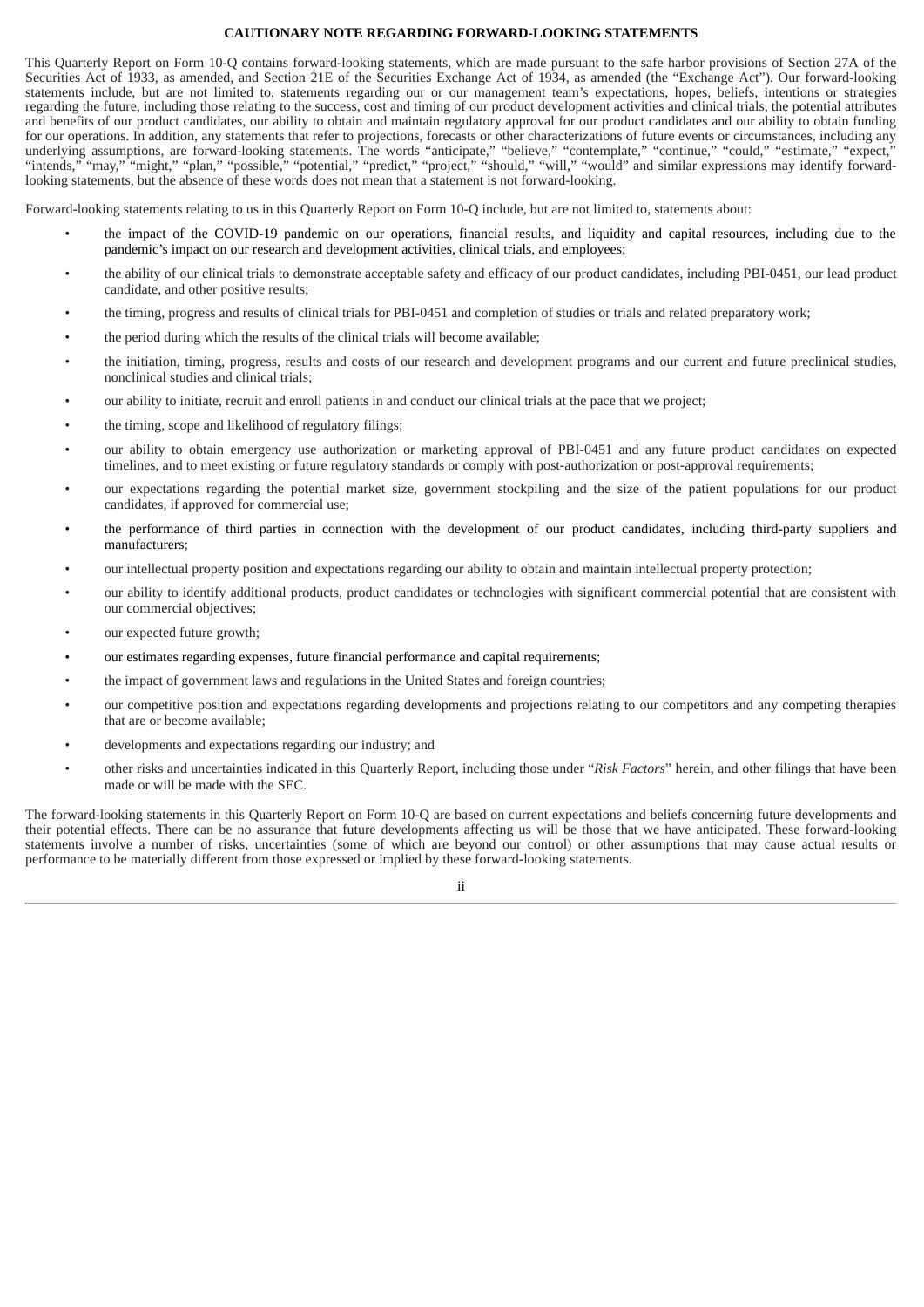In addition, statements that we "believe," and similar statements, reflect our beliefs and opinions on the relevant subject. These statements are based upon information available to us as of the date of this Quarterly Report on Form 10-Q, and while we believe that such information forms a reasonable basis for such statements, such information may be limited or incomplete, and these statements should not be read to indicate that we have conducted an exhaustive inquiry into, or review of, all potentially available relevant information. These statements are inherently uncertain and investors are cautioned not to unduly rely upon these statements.

The risks and uncertainties include, but are not limited to, those factors described under the headings "*Risk Factors*" and "*Management's Discussion and Analysis of Financial Condition and Results of Operations*" in this Quarterly Report on Form 10-Q and in our Annual Report on Form 10-K for the year ended December 31, 2021 filed with the SEC on March 29, 2022. Should one or more of these risks or uncertainties materialize, or should any of our assumptions prove incorrect, actual results may vary in material respects from those projected in these forward-looking statements. Some of these risks and uncertainties may in the future be amplified by the COVID-19 pandemic (including declines in SARS-CoV-2 infections) and there may be additional risks that we currently consider immaterial or which are unknown. It is not possible to predict or identify all such risks. We do not undertake any obligation to update or revise any forward-looking statements, whether as a result of new information, future events or otherwise, except as may be required under applicable securities laws.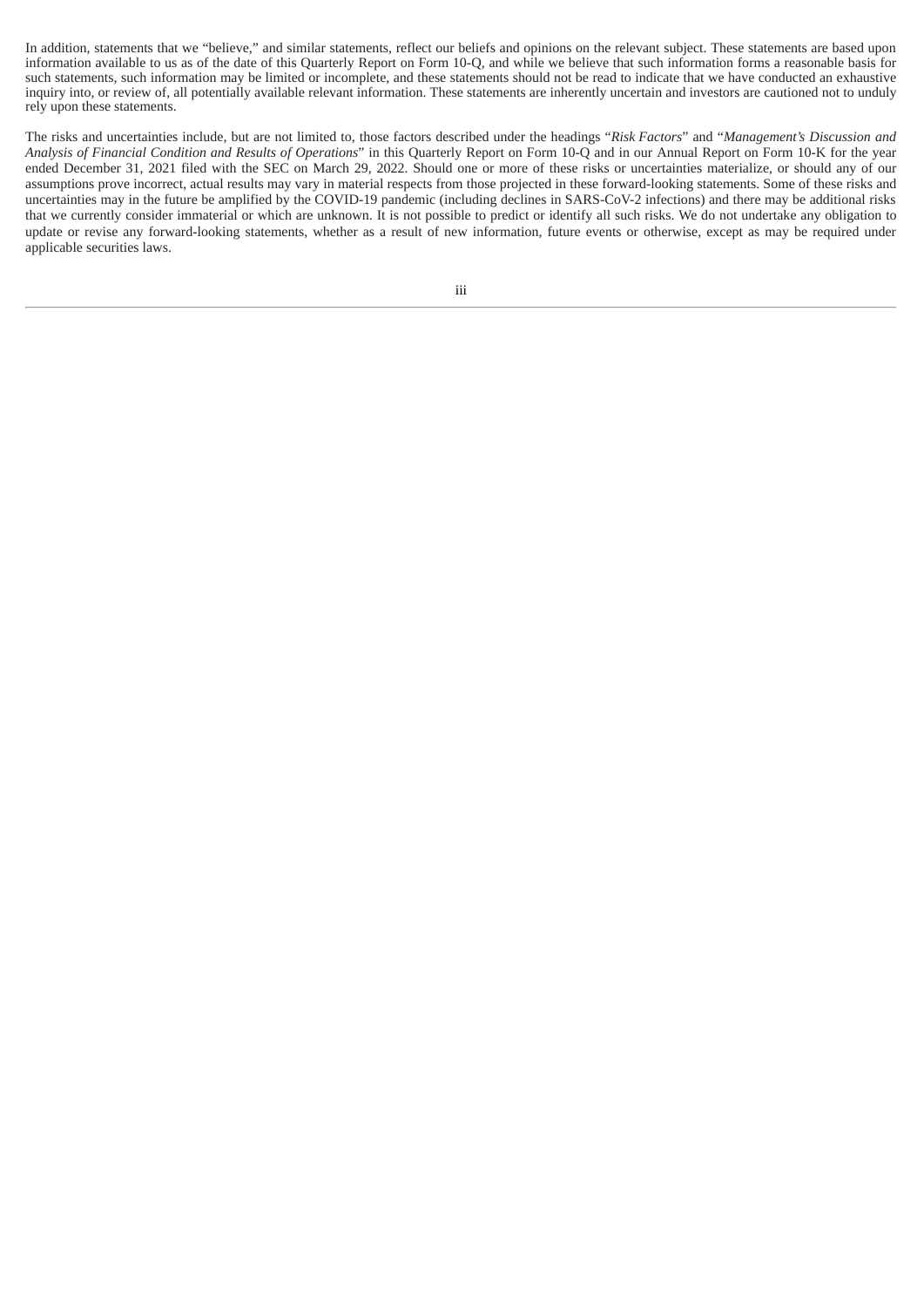#### **SUMMARY OF RISK FACTORS**

Our business is subject to numerous risks and uncertainties, including those described in Part II, Item 1A, "Risk Factors" in this Quarterly Report on Form 10-Q. Set forth below is a summary list of the principal risk factors as of the date of filing of this Quarterly Report on Form 10-Q:

- We have a limited operating history and no history of successfully developing or commercializing any approved therapeutic products, which may make it difficult to evaluate the success of our business to date and to assess the prospects for our future viability and ability to generate revenue and become profitable in the future.
- We have incurred significant losses since our inception and expect to incur losses for the foreseeable future.
- We will require additional capital to finance our operations, which may not be available to us on acceptable terms, or at all. As a result, we may not complete the development, manufacturing and commercialization of PBI-0451 or any other product candidates.
- We are heavily dependent on the success of PBI-0451, our lead product candidate. Failure to obtain regulatory approval for PBI-0451 will prevent us from commercializing and marketing PBI-0451.
- PBI-0451 and any other product candidates we may develop must undergo rigorous clinical trials and regulatory approvals, and results from early nonclinical studies or earlier-stage clinical trials may not be indicative of results in future clinical trials.
- Our subsequent clinical trials may reveal significant adverse events not seen in our earlier clinical trials or preclinical or nonclinical studies and may result in a safety profile that could inhibit regulatory approval or market acceptance of any of our product candidates.
- Interim, "topline" and preliminary data from our clinical trials that we announce or publish from time to time may change as more patient data become available and are subject to audit and verification procedures that could result in material changes in the final data. As a result, interim and preliminary data should be viewed with caution until the final data are available. Adverse differences between preliminary or interim data and final data could significantly harm our business and financial prospects.
- Enrollment and retention of participants in clinical trials is an expensive and time-consuming process and could be made more difficult or rendered impossible by multiple factors outside our control, including significant competition for recruiting patients with COVID-19 in clinical trials, the availability of other competing therapies and currently declining infection rates.
- We have completed dosing of PBI-0451, our lead product candidate, in our first-in-human Phase 1 clinical trial, but we have not commenced clinical trials on efficacy. Accordingly, there is significant uncertainty around the development of PBI-0451 as a potential treatment for coronavirus generally, and SARS-CoV-2 infections and COVID-19 specifically.
- We must attract and retain highly skilled employees to succeed. If we are not able to retain our current team or continue to attract and retain qualified scientific, technical and business personnel, our business will suffer.
- PBI-0451 may face significant competition from other treatments for SARS-CoV-2 infections that are in development. If our competitors develop and market products faster or that are more effective, safer or less expensive than the product candidates we develop, our commercial opportunities will be negatively impacted. Our ability to obtain any future funding for our development and manufacturing efforts or to ultimately commercialize a therapy for SARS-CoV-2 infections, if approved, could also be impacted by the success or failure of other entities, or perceived success or failure of their therapeutic candidates.
- We may expend resources in anticipation of clinical trials and potential commercialization of PBI-0451, which we may not be able to recover if PBI-0451 is not authorized or approved for the treatment of SARS-CoV-2 or we are not successful at commercializing PBI-0451.
- COVID-19 continues to cause significant morbidity and mortality globally. The number of infections, and the morbidity associated with those infections, however, change continuously. As a result, we may find enrollment of patients for clinical trials to be a challenge, and/or may find that the severity of disease declines over time such that it becomes challenging to enroll the number of patients required to demonstrate statistically significant improvements in endpoints related to hospitalizations, morbidity and mortality. If enrollment is delayed or takes longer than expected this could impact our ability to seek an EUA while the pathway is available and could delay the collection of data sufficient to meet our endpoints and seek marketing approval.

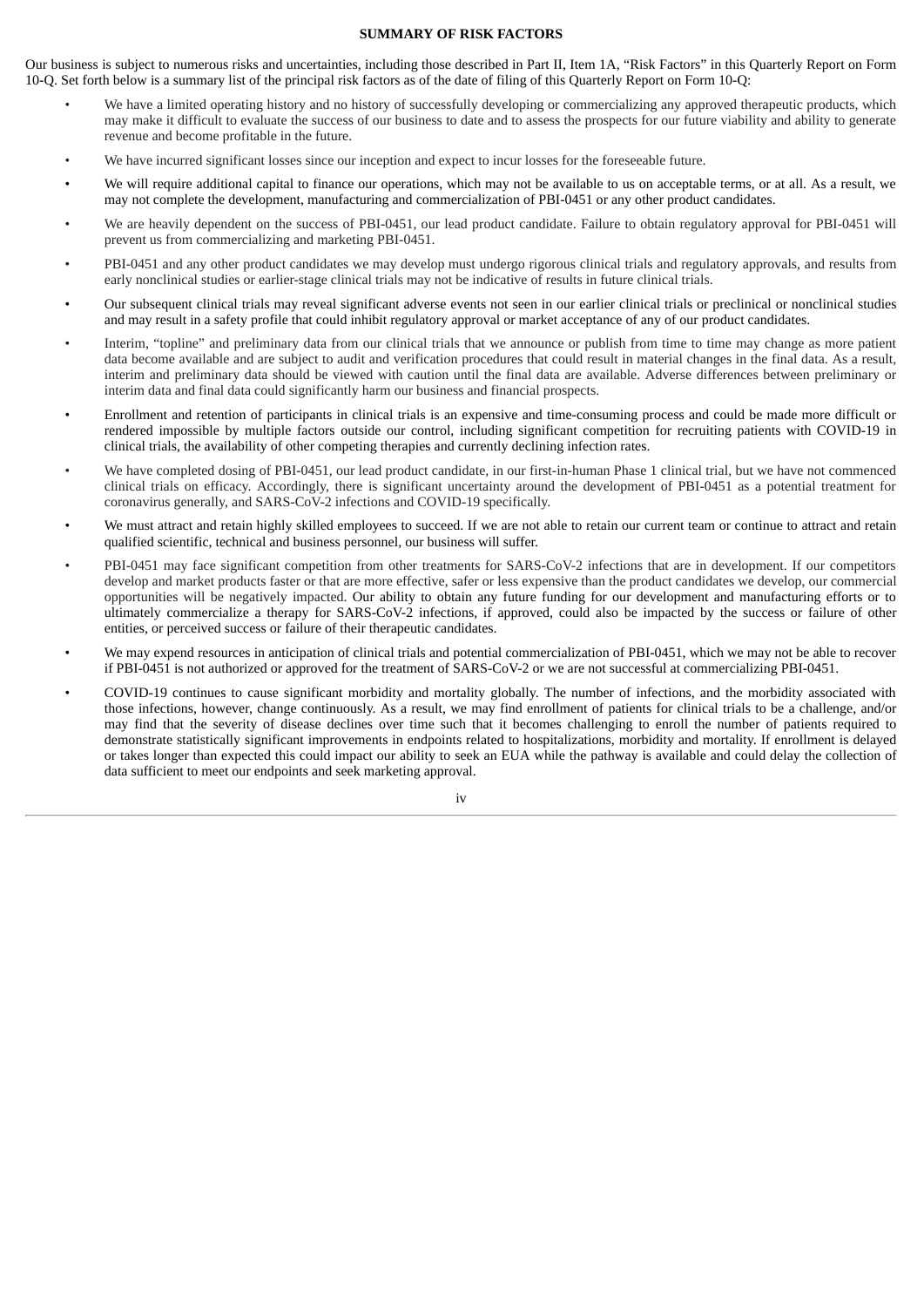- The regulatory pathways for our product candidates targeting coronaviruses, including SARS-CoV-2, the virus that causes COVID-19, are continually evolving, and may result in unexpected or unforeseen challenges.
- In addition to seeking an emergency use authorization ("EUA") for PBI-0451, if available when we have sufficient clinical data and which the FDA has applied to certain COVID-19 treatments, we may also attempt to secure conditional approvals or emergency authorizations in other countries outside of the US. If we are unable to obtain such authorizations, or those pathways are no longer available to us at the time we would be seeking authorizations, we may be required to conduct additional nonclinical studies or clinical trials beyond those contemplated for accelerated authorization, which could delay our ability to generate revenue and increase the expense of obtaining, and delay in the receipt of, necessary marketing approvals. Even if we receive an emergency authorization from the FDA or other regulators, if our confirmatory clinical trials do not verify clinical benefit, or if we do not comply with rigorous post-marketing requirements, the FDA or other regulators may seek to withdraw conditional approval or emergency authorization.
- Our success depends upon our ability to obtain and maintain intellectual property protection for our products and technologies. Proprietary rights and technology are difficult and costly to protect, and we may not be able to ensure their protection.
- We contract with third parties for the manufacture of our product candidates for nonclinical and clinical testing and expect to continue to do so for subsequent clinical trials and for commercialization. Significant portions of our clinical manufacturing are currently conducted by outside of the United States, including China. This reliance on third parties increases the risk that we will not have sufficient quantities of our product candidates or products, if approved, or that such supply will not be available to us at an acceptable cost and in accordance with anticipated timelines, which could delay, prevent or impair our development or commercialization efforts.
- We may seek to establish collaborations, and, if we are not able to establish them on commercially reasonable terms, we may have to alter our development and commercialization plans.
- The price of our common stock may be volatile.
- The future sales of shares by existing stockholders and future exercise of registration rights may adversely affect the market price of our common stock.

v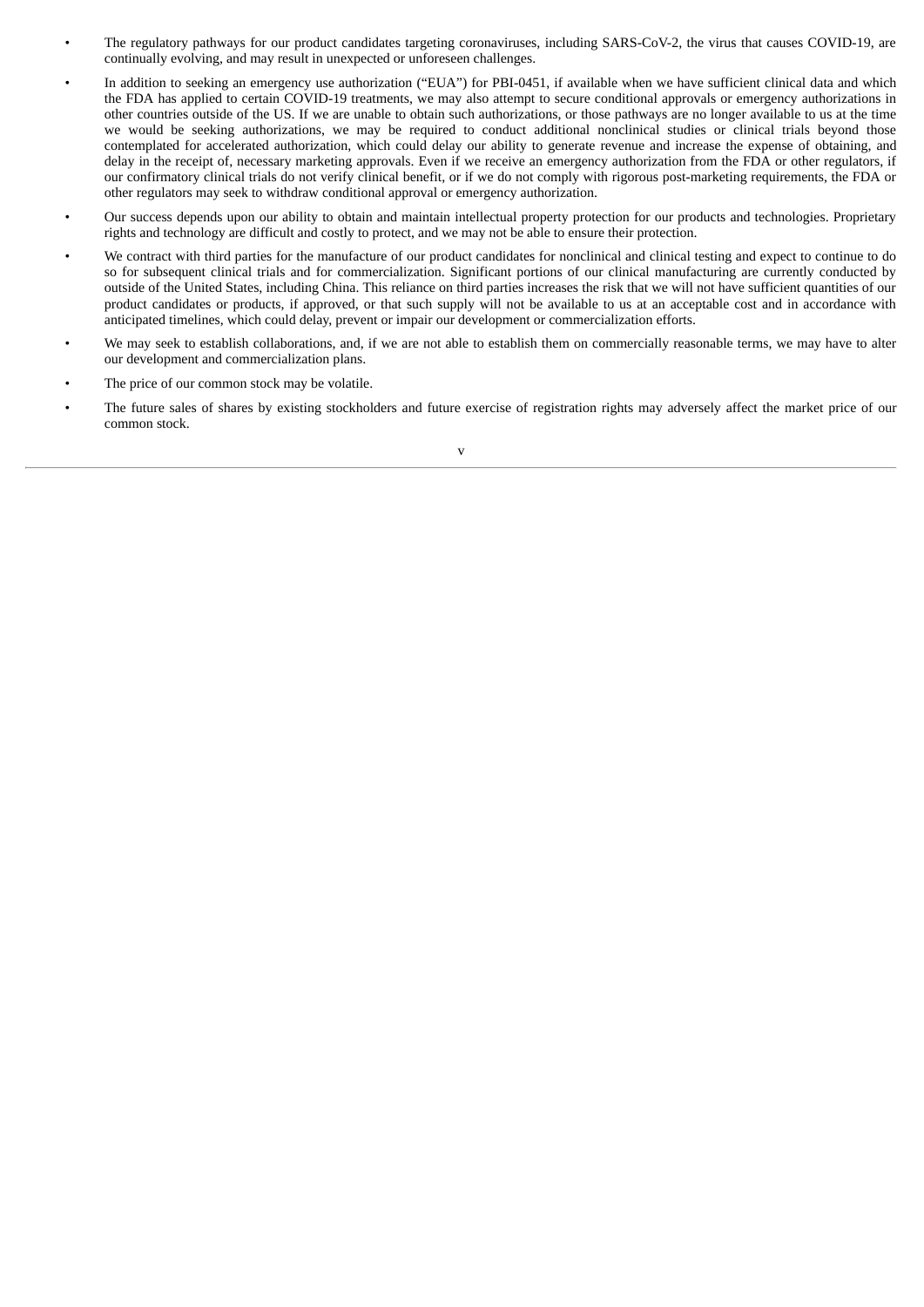#### <span id="page-7-0"></span>**Item 1. Condensed Financial Statements (Unaudited).**

#### **PARDES BIOSCIENCES, INC. CONDENSED BALANCE SHEETS (in thousands, except share and par value data)**

|                                                                                                                                                                                                                                                                                                 | March 31,<br>2022 |             |    | December 31,<br>2021 |
|-------------------------------------------------------------------------------------------------------------------------------------------------------------------------------------------------------------------------------------------------------------------------------------------------|-------------------|-------------|----|----------------------|
|                                                                                                                                                                                                                                                                                                 |                   | (unaudited) |    |                      |
| <b>Assets</b>                                                                                                                                                                                                                                                                                   |                   |             |    |                      |
| Current assets:                                                                                                                                                                                                                                                                                 |                   |             |    |                      |
| Cash and cash equivalents                                                                                                                                                                                                                                                                       | \$                | 247,919     | \$ | 268,678              |
| Prepaid expenses and other current assets                                                                                                                                                                                                                                                       |                   | 7,225       |    | 6,581                |
| Total current assets                                                                                                                                                                                                                                                                            |                   | 255,144     |    | 275,259              |
| Total assets                                                                                                                                                                                                                                                                                    |                   | 255,144     | \$ | 275,259              |
| Liabilities and stockholders' equity                                                                                                                                                                                                                                                            |                   |             |    |                      |
| Current liabilities:                                                                                                                                                                                                                                                                            |                   |             |    |                      |
| Accounts payable                                                                                                                                                                                                                                                                                | \$                | 2,366       | \$ | 2,385                |
| Accrued expenses                                                                                                                                                                                                                                                                                |                   | 6,397       |    | 6,580                |
| Total current liabilities                                                                                                                                                                                                                                                                       |                   | 8,763       |    | 8,965                |
| <b>Total liabilities</b>                                                                                                                                                                                                                                                                        |                   | 8,763       |    | 8,965                |
| Commitments and contingencies (Note 9)                                                                                                                                                                                                                                                          |                   |             |    |                      |
| Stockholders' equity:                                                                                                                                                                                                                                                                           |                   |             |    |                      |
| Preferred stock: \$0.0001 par value; 10,000,000 shares authorized at March 31, 2022 and December<br>31, 2021; no shares issued and outstanding at March 31, 2022 and December 31, 2021                                                                                                          |                   |             |    |                      |
| Common stock: \$0.0001 par value at March 31, 2022 and December 31, 2021; 250,000,000 shares<br>authorized at March 31, 2022 and December 31, 2021; 62,378,996 shares issued at March 31, 2022<br>and December 31, 2021; and 57,376,298 and 56,765,533 shares outstanding at March 31, 2022 and |                   |             |    |                      |
| December 31, 2021, respectively                                                                                                                                                                                                                                                                 |                   | 6           |    | 6                    |
| Additional paid-in capital                                                                                                                                                                                                                                                                      |                   | 319,339     |    | 317,812              |
| Accumulated deficit                                                                                                                                                                                                                                                                             |                   | (72, 964)   |    | (51, 524)            |
| Total stockholders' equity                                                                                                                                                                                                                                                                      |                   | 246,381     |    | 266,294              |
| Total liabilities and stockholders' equity                                                                                                                                                                                                                                                      | \$                | 255,144     | \$ | 275,259              |

The accompanying notes are an integral part of these condensed financial statements.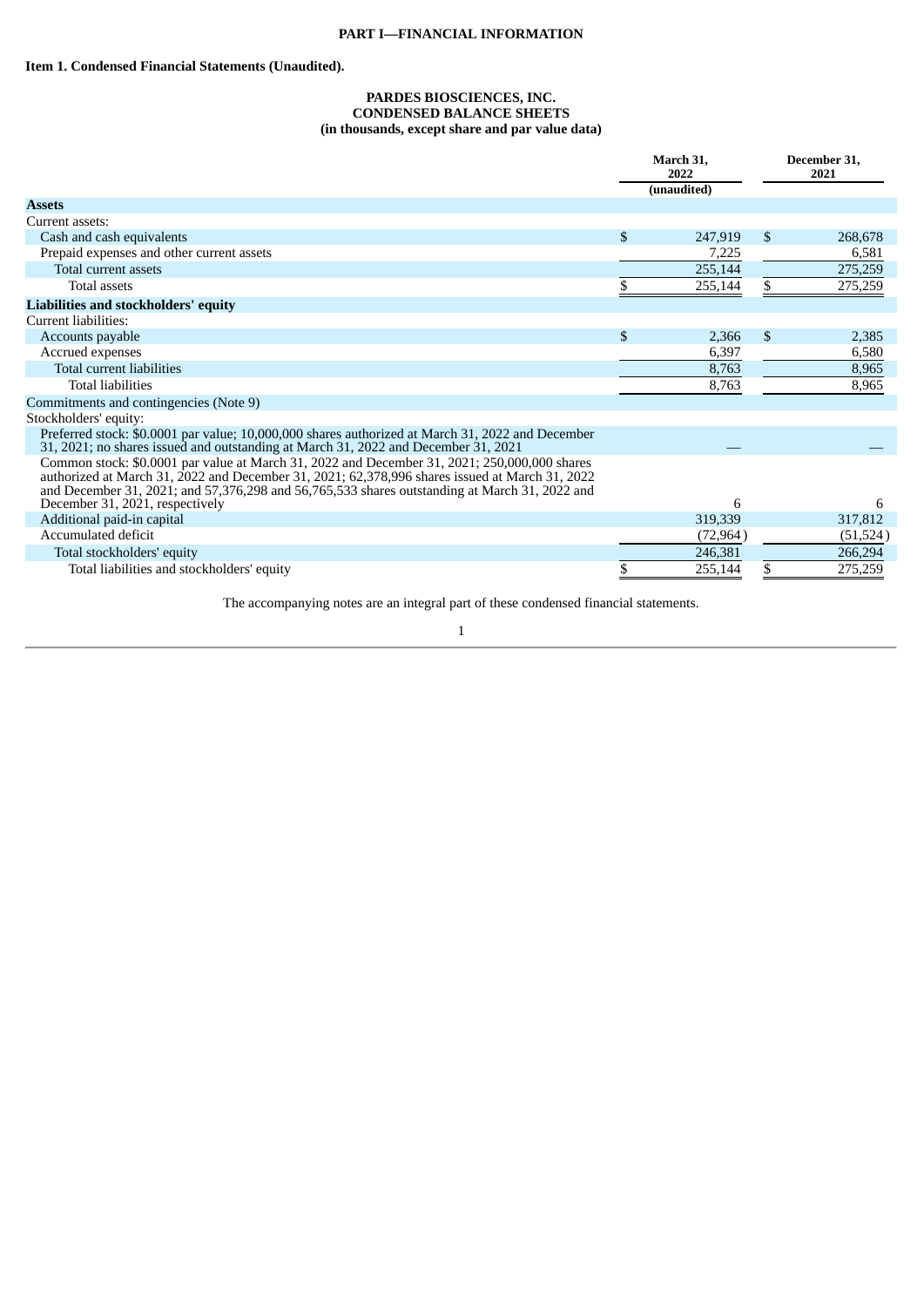#### **PARDES BIOSCIENCES, INC. CONDENSED STATEMENTS OF OPERATIONS AND COMPREHENSIVE LOSS (UNAUDITED) (in thousands, except share and per share data)**

<span id="page-8-0"></span>

|                                                                                                  | Three Months Ended March 31, |            |    |         |
|--------------------------------------------------------------------------------------------------|------------------------------|------------|----|---------|
|                                                                                                  |                              | 2022       |    | 2021    |
| Operating expenses:                                                                              |                              |            |    |         |
| Research and development                                                                         |                              | 13,199     | -8 | 3,445   |
| General and administrative                                                                       |                              | 8,226      |    | 1,081   |
| Total operating expenses                                                                         |                              | 21,425     |    | 4,526   |
| Other income (expense):                                                                          |                              |            |    |         |
| Other (expense) income, net                                                                      |                              | (15)       |    |         |
| Net loss and comprehensive loss                                                                  |                              | (21, 440)  |    | (4,523) |
| Net loss per share, basic and diluted                                                            |                              | (0.38)     |    | (6.19)  |
| Weighted-average number of common shares used in computing net loss per share, basic and diluted |                              | 57,039,069 |    | 731,175 |

The accompanying notes are an integral part of these condensed financial statements.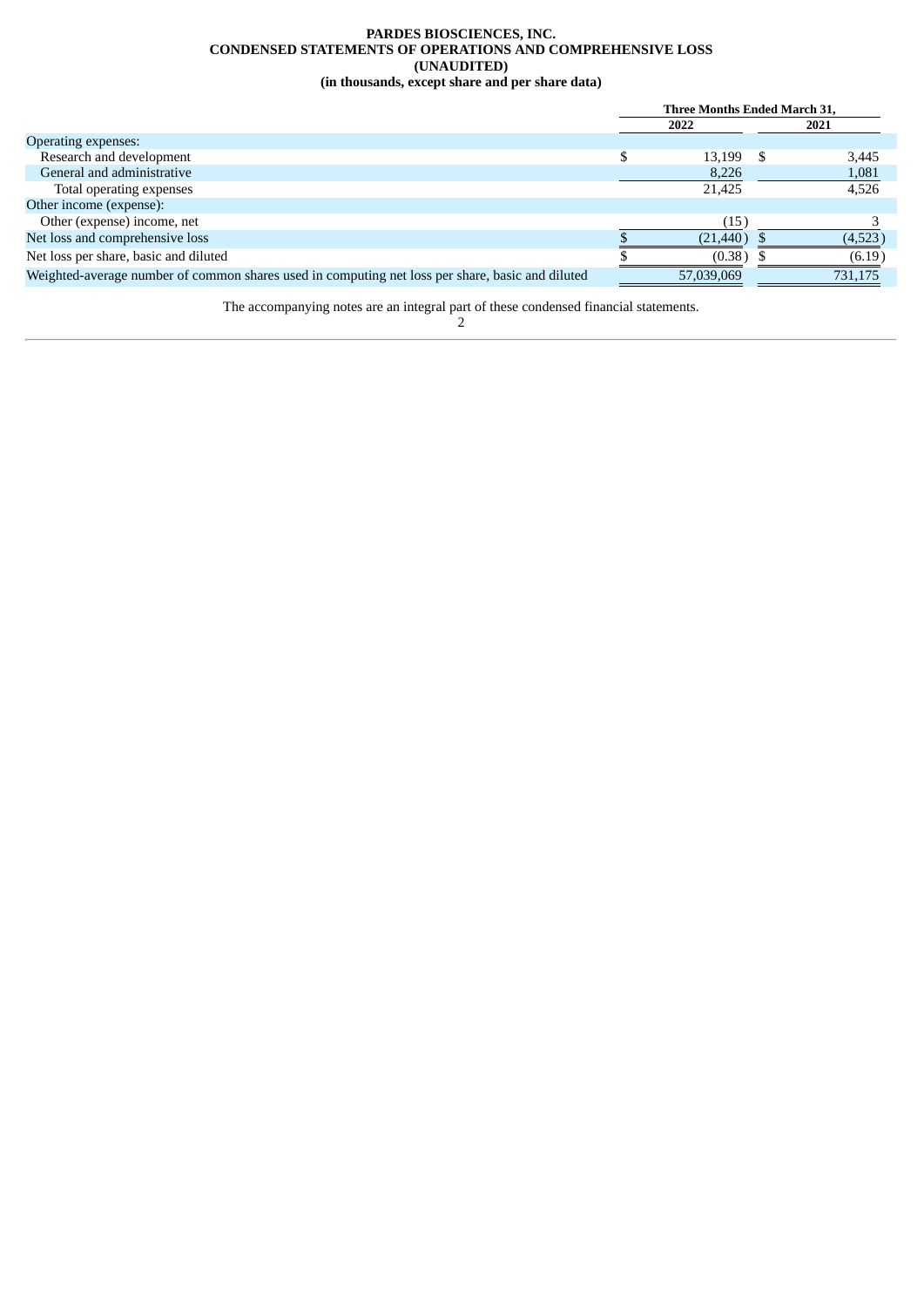#### **PARDES BIOSCIENCES, INC. CONDENSED STATEMENTS OF STOCKHOLDERS' EQUITY (DEFICIT) (UNAUDITED) (in thousands, except share amounts)**

<span id="page-9-0"></span>

|                                                         | Three Months Ended March 31, 2022     |        |              |                            |  |                       |                    |         |                               |           |                            |           |
|---------------------------------------------------------|---------------------------------------|--------|--------------|----------------------------|--|-----------------------|--------------------|---------|-------------------------------|-----------|----------------------------|-----------|
|                                                         | Convertible<br><b>Preferred Stock</b> |        | Common Stock |                            |  | <b>Additional</b>     |                    |         |                               |           | Total<br>Stockholders'     |           |
|                                                         | Number of<br>Shares                   | Amount |              | Number of<br><b>Shares</b> |  | \$0.0001<br>Par Value | Paid-In<br>Capital |         | Accumulated<br><b>Deficit</b> |           | <b>Equity</b><br>(Deficit) |           |
| Balance at December 31, 2021                            | $\frac{1}{2}$                         |        | $-$          | 56,765,533                 |  | 6                     |                    | 317,812 |                               | (51, 524) |                            | 266,294   |
| Vesting of restricted stock<br>awards into common stock |                                       |        | __           | 610,765                    |  |                       |                    |         |                               |           |                            |           |
| Stock-based compensation                                |                                       |        |              |                            |  |                       |                    |         |                               |           |                            |           |
| expense                                                 |                                       |        | $-$          |                            |  |                       |                    | 1,527   |                               |           |                            | 1,527     |
| Net loss                                                |                                       |        |              |                            |  | __                    |                    |         |                               | (21, 440) |                            | (21, 440) |
| Balance at March 31, 2022                               | __                                    |        | $-$          | 57,376,298                 |  | $\mathfrak{b}$        |                    | 319,339 |                               | (72, 964) |                            | 246,381   |

|                                                                                                           | Three Months Ended March 31, 2021     |        |                            |                               |                    |                                      |                               |
|-----------------------------------------------------------------------------------------------------------|---------------------------------------|--------|----------------------------|-------------------------------|--------------------|--------------------------------------|-------------------------------|
|                                                                                                           | Convertible<br><b>Preferred Stock</b> |        | <b>Common Stock</b>        |                               | <b>Additional</b>  |                                      | <b>Total</b><br>Stockholders' |
|                                                                                                           | Number of<br><b>Shares</b>            | Amount | Number of<br><b>Shares</b> | \$0.00001<br><b>Par Value</b> | Paid-In<br>Capital | <b>Accumulated</b><br><b>Deficit</b> | <b>Equity</b><br>(Deficit)    |
| Balance at December 31, 2020                                                                              |                                       | __     |                            |                               |                    | (13,006)                             | (13,006)<br>\$                |
| <b>Issuance of Series A</b><br>convertible preferred stock<br>for cash, net of issuance<br>costs of \$176 | 13,756,122                            | 44,324 |                            |                               |                    |                                      |                               |
| <b>Conversion of SAFE</b><br>agreements into shares of<br>convertible preferred stock                     | 5,845,071                             | 14,808 |                            |                               |                    |                                      |                               |
| Vesting of restricted stock<br>awards into common stock                                                   |                                       | –      | 1,534,646                  |                               |                    |                                      |                               |
| Stock-based compensation<br>expense                                                                       |                                       |        |                            |                               | 76                 |                                      | 76                            |
| Net loss                                                                                                  |                                       | –      |                            |                               |                    | (4,523)                              | (4,523)                       |
| Balance at March 31, 2021                                                                                 | 19,601,193                            | 59,132 | 1,534,646                  |                               | 76                 | (17,529)                             | (17, 453)                     |

The accompanying notes are an integral part of these condensed financial statements.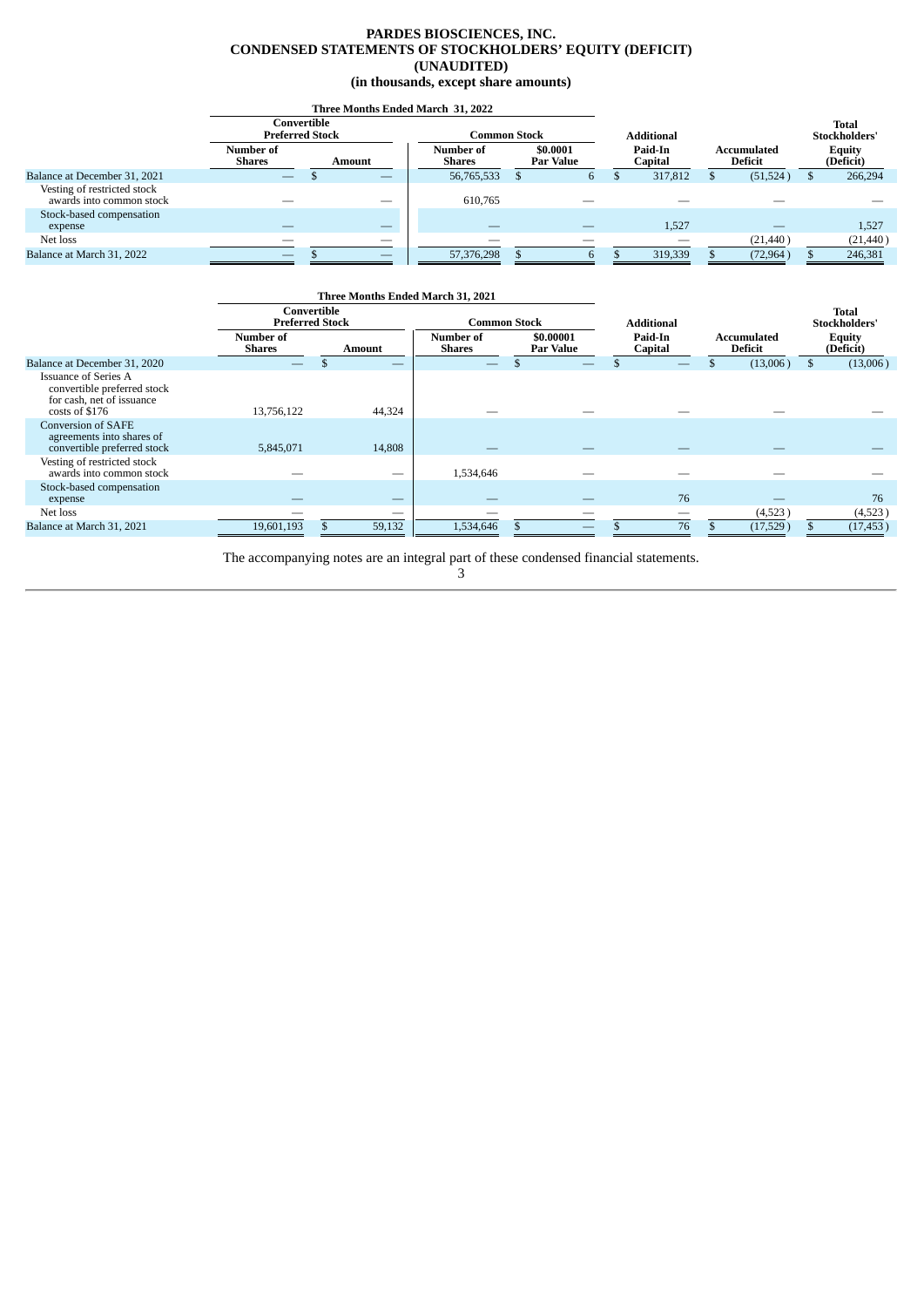#### **PARDES BIOSCIENCES, INC. CONDENSED STATEMENTS OF CASH FLOWS (UNAUDITED) (in thousands)**

<span id="page-10-0"></span>

|                                                                               | Three Months Ended March 31, |  |         |
|-------------------------------------------------------------------------------|------------------------------|--|---------|
|                                                                               | 2022                         |  | 2021    |
| <b>Operating activities:</b>                                                  |                              |  |         |
| Net loss                                                                      | \$<br>$(21, 440)$ \$         |  | (4,523) |
| Adjustments to reconcile net loss to net cash used in operating activities:   |                              |  |         |
| Stock-based compensation expense                                              | 1,527                        |  | 76      |
| Changes in operating assets and liabilities:                                  |                              |  |         |
| Prepaid expenses and other current assets                                     | (645)                        |  | (6)     |
| Accounts payable                                                              | 216                          |  | (303)   |
| Accrued expenses                                                              | (20)                         |  | 1,008   |
| Net cash used in operating activities                                         | (20, 362)                    |  | (3,748) |
| <b>Financing activities:</b>                                                  |                              |  |         |
| Proceeds from issuance of convertible preferred stock                         |                              |  | 44,500  |
| Cash paid for deferred offering costs                                         | (397)                        |  | (83)    |
| Payment of issuance costs for convertible preferred stock                     |                              |  | (176)   |
| Net cash provided by financing activities                                     | (397)                        |  | 44,241  |
| (Decrease) increase in cash and cash equivalents                              | (20,759)                     |  | 40,493  |
| Cash and cash equivalents at beginning of period                              | 268,678                      |  | 3,410   |
| Cash and cash equivalents at end of period                                    | 247,919                      |  | 43,903  |
| Non-cash financing activities:                                                |                              |  |         |
| Conversion of 2020 SAFE agreements into shares of convertible preferred stock | \$                           |  | 14,808  |
| Deferred offering costs included in accounts payable and accrued expenses     | \$                           |  | 174     |

The accompanying notes are an integral part of these condensed financial statements.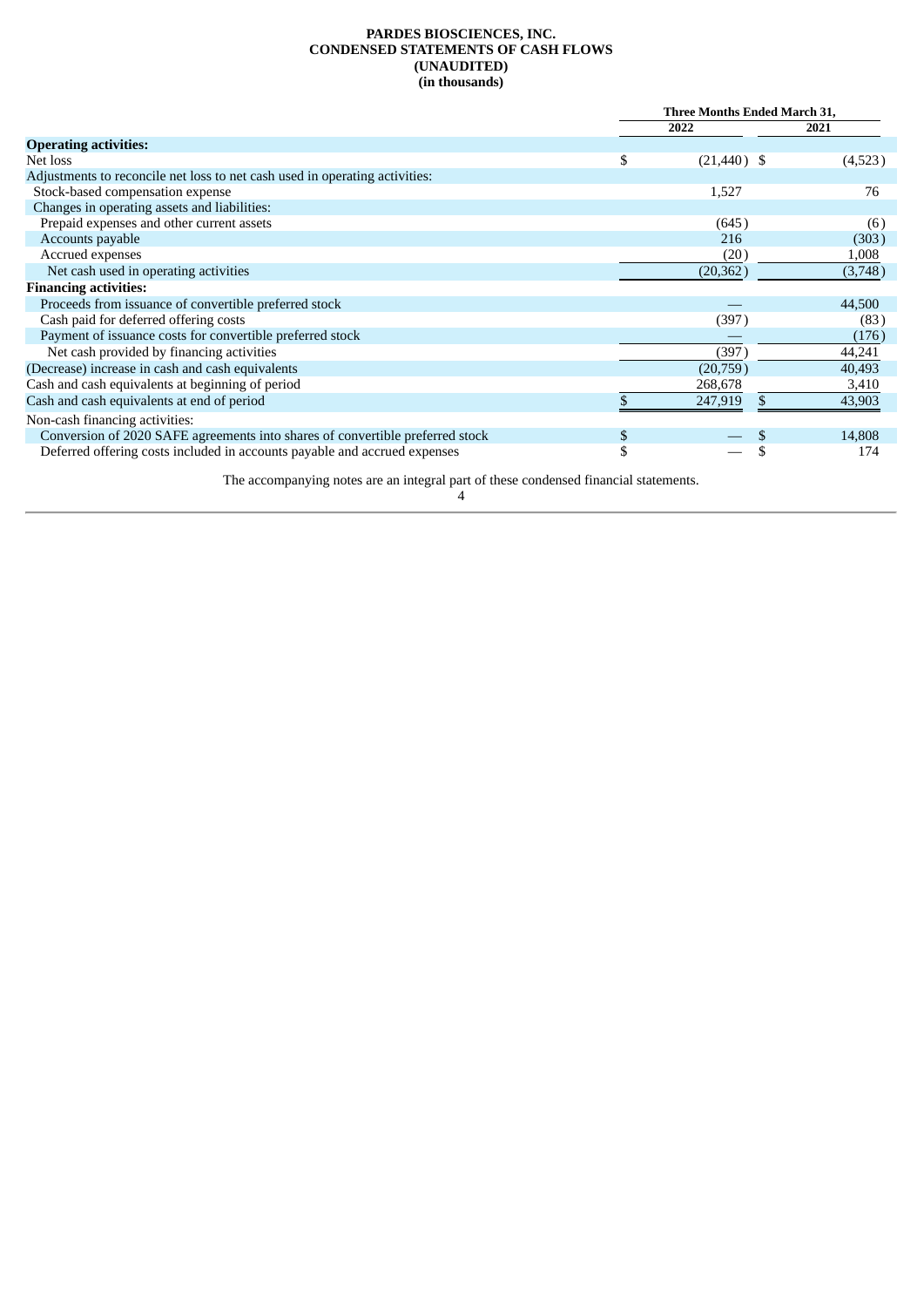#### **PARDES BIOSCIENCES, INC. Notes to Unaudited Condensed Financial Statements**

#### <span id="page-11-0"></span>**Note 1. Description of Business**

#### *Description of Business*

Unless the context otherwise requires, references in these notes to "Pardes," "the Company," "we," "us" and "our" and any related terms are intended to mean Pardes Biosciences, Inc. and its subsidiary.

Pardes Biosciences, Inc. is a clinical-stage biopharmaceutical company focused on discovering, developing and commercializing novel therapeutics to improve the lives of patients suffering from life-threatening disease, starting with our lead product candidate, PBI-0451, which is in clinical development and intended to treat and prevent coronaviral (CoV) infections. COVID-19 is caused by infection with the severe acute respiratory syndrome coronavirus 2 (SARS-CoV-2), and has emerged as the most significant pandemic threat to the world in many decades. We have built a discovery platform designed to target reactive nucleophiles, such as those in cysteine proteases. By leveraging our deep understanding of structure-based drug design, reversible covalent chemistry and viral biology, we have discovered and are developing novel product candidates with low nanomolar potency against SARS-CoV-2 and broad activity against all known pathogenic human coronaviruses. Our lead product candidate, PBI-0451, inhibits the main coronaviral cysteine protease, a viral protein essential for replication of all known coronaviruses, including SARS-CoV-2.

References in these notes to the unaudited condensed financial statements to "Pardes Biosciences, Inc.," refer to Pardes Biosciences Sub, Inc., a Delaware corporation incorporated in February 2020 and formerly known as Pardes Biosciences, Inc. ("Old Pardes"), for the periods prior to its business combination transaction that took place on December 23, 2021 and Pardes Biosciences, Inc., a Delaware corporation incorporated in August 2020 and formerly known as FS Development Corp. II ("FSDC II"), and its subsidiary for the periods following the Business Combination.

#### *Business Combination*

On December 23, 2021 (the "Closing Date"), Old Pardes and FSDC II completed the transactions contemplated by the Agreement and Plan of Merger, dated as of June 29, 2021 (as amended on November 7, 2021, the "Merger Agreement"), by and among Old Pardes, Shareholder Representative Services LLC, a Colorado limited liability company solely in its capacity as the representative, agent and attorney-in-fact of the Company Securityholders (as defined in the Merger Agreement), FSDC II and Orchard Merger Sub Inc., a Delaware corporation and a wholly-owned subsidiary of FSDC II ("Merger Sub"). FSDC II was formed in August 2020 for the purpose of effecting a merger, capital stock exchange, asset acquisition, stock purchase, reorganization or similar business combination with one or more businesses.

On the day prior to the Closing Date, Old Pardes changed its name to "Pardes Biosciences Sub, Inc." Pursuant to the Merger Agreement, on the Closing Date, (i) FSDC II changed its name to "Pardes Biosciences, Inc." (together with its consolidated subsidiary, "New Pardes"), and (ii) Old Pardes merged with and into Merger Sub (the "Merger"), with Old Pardes as the surviving company in the Merger and, after giving effect to such Merger, Old Pardes becoming a wholly-owned subsidiary of New Pardes. On January 31, 2022, Old Pardes merged with and into New Pardes.

In connection with the transactions contemplated under the Merger Agreement and described above (collectively, the "Business Combination") certain investors purchased an aggregate of \$75.0 million of our common stock in a private placement of public equity (the "PIPE Investment"). Together with FSDC II's cash resources and funding of the PIPE Investment, we received net proceeds of approximately \$257.5 million.

For additional information on the Business Combination, please refer to Note 4, *Business Combination*, to the consolidated financial statements included in Part II, Item 8 of our Form 10-K for the fiscal year ended December 31, 2021.

Through March 31, 2022, we have funded our operations primarily with proceeds from the issuance of Simple Agreements for Future Equity ("SAFEs"), convertible preferred stock financing, the Business Combination and the PIPE Investment. We believe that our \$247.9 million of cash and cash equivalents as of March 31, 2022 will enable us to fund our current planned operations for at least twelve months from the issuance date of these condensed financial statements, though we may raise additional capital through a combination of equity offerings, debt financings, collaborations, strategic alliances and marketing, distribution or licensing arrangements, government funding and grants. Management's expectations with respect to our ability to fund current planned operations is based on estimates that are subject to risks and uncertainties. Our operating plan may change as a result of many factors currently unknown to management, and there can be no assurance that the current operating plan will be achieved in the time frame anticipated by us or at all, and we may need to seek additional funds sooner than anticipated. If adequate funds are not available to us on a timely basis, on acceptable terms or at all, management may be required to delay, limit, reduce or terminate certain of its research, product development or future commercialization efforts, obtain funds through arrangements with collaborators on terms unfavorable to us, or pursue merger or acquisition strategies, all of which could adversely affect the holdings or the rights of our stockholders.

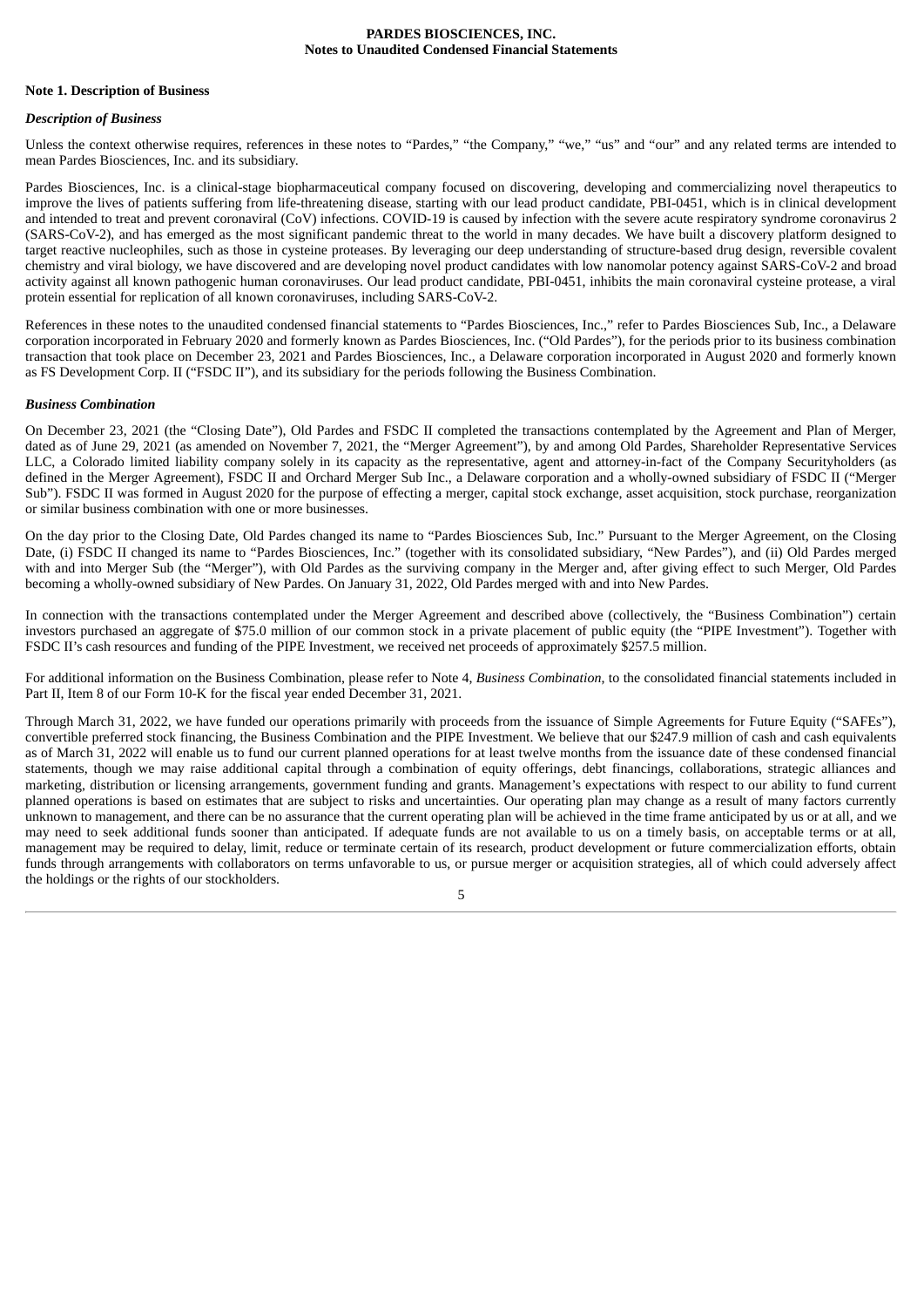#### **Note 2. Summary of Significant Accounting Policies**

#### *Basis of Presentation*

The accompanying unaudited condensed financial statements should be read in conjunction with the audited consolidated financial statements and notes thereto in our Annual Report on Form 10-K for the fiscal year ended December 31, 2021, as filed with the Securities and Exchange Commission ("SEC") on March 29, 2022, from which we derived our balance sheet as of December 31, 2021. The accompanying unaudited condensed financial statements have been prepared in accordance with U.S. generally accepted accounting principles ("GAAP") for interim financial information and with the instructions to Form 10-Q and Article 10 of Regulation S-X. Accordingly, since they are interim statements, the accompanying unaudited condensed financial statements reflect all adjustments, consisting of normal recurring adjustments, that are, in the opinion of our management, necessary to a fair statement of the results for the interim periods presented. The results of operations for the three months ended March 31, 2022 are not necessarily indicative of results to be expected for the year ending December 31, 2022 or for any other future annual or interim period.

As a result of the Business Combination, the shares and corresponding capital amounts and loss per share amounts related to Old Pardes' outstanding redeemable convertible preferred stock and common stock prior to the Business Combination have been retroactively restated to reflect the conversion ratio of 1.4078 ("Conversion Ratio") established in the Merger Agreement. For additional information on the Business Combination and the Conversion Ratio, please read Note 4, *Business Combination*, to the audited consolidated financial statements included in Part II, Item 8 of our Annual Report on Form 10-K for the fiscal year ended December 31, 2021.

#### *Use of Estimates*

The preparation of the unaudited condensed financial statements in accordance with GAAP requires our management to make estimates and assumptions that affect the amounts reported on our unaudited condensed financial statements and accompanying notes. The amounts reported could differ under different estimates and assumptions. On an ongoing basis, we evaluate our estimates and judgements, which are based on historical and anticipated results and trends and on various other assumptions that management believes to be reasonable under the circumstances. Though the impact of the COVID-19 pandemic on our business and operating results presents additional uncertainty, we continue to use the best information available to form our critical accounting estimates. By their nature, estimates are subject to an inherent degree of uncertainty and, as such, actual results may differ from management's estimates.

#### *Impact of COVID-19*

In December 2019, a novel strain of coronavirus, which causes the disease known as COVID-19, was reported to have surfaced. Since then, COVID-19 has spread globally. In March 2020, the World Health Organization declared the COVID-19 outbreak a pandemic and the U.S. government imposed travel restrictions on travel between the United States, Europe and certain other countries. The outbreak and government measures taken in response thereto have had a significant impact, both direct and indirect, on businesses and commerce, as certain worker shortages have occurred, supply chains have been disrupted, and facilities and production have been suspended. The future progression of the pandemic and its effects on our business and operations are uncertain.

We are monitoring the potential impact of COVID-19 on our business and condensed financial statements. The effects of the public health directives and our work-from-home policies may negatively impact productivity, disrupt our business, and delay clinical programs and timelines and future clinical trials, the magnitude of which will depend, in part, on the length and severity of the restrictions and other limitations on our ability to conduct business in the ordinary course. These and similar, and perhaps more severe, disruptions in our operations could negatively impact business, results of operations and financial condition, including our ability to obtain financing.

To date, we have not incurred impairment losses in the carrying values of our assets as a result of the COVID-19 pandemic and are not aware of any specific related event or circumstance that would require us to revise our estimates reflected in the unaudited condensed financial statements.

We cannot be certain what the overall impact of the COVID-19 pandemic will be on our business and prospects. The extent to which the COVID-19 pandemic will directly or indirectly impact our business, results of operations, financial condition, and liquidity, including planned and future clinical trials and research and development costs, will depend on future developments that are highly uncertain, including as a result of new information that may emerge concerning COVID-19, the actions taken to contain or treat it, and the duration and intensity of the related effects.

#### *Significant Accounting Policies*

The accounting policies we follow are set forth in our audited consolidated financial statements for the fiscal year ended December 31, 2021. For further information, please refer to the consolidated financial statements and footnotes thereto included in Part II, Item 8 of our Annual Report on Form 10-K for the fiscal year ended December 31, 2021. There have been no material changes to these accounting policies.

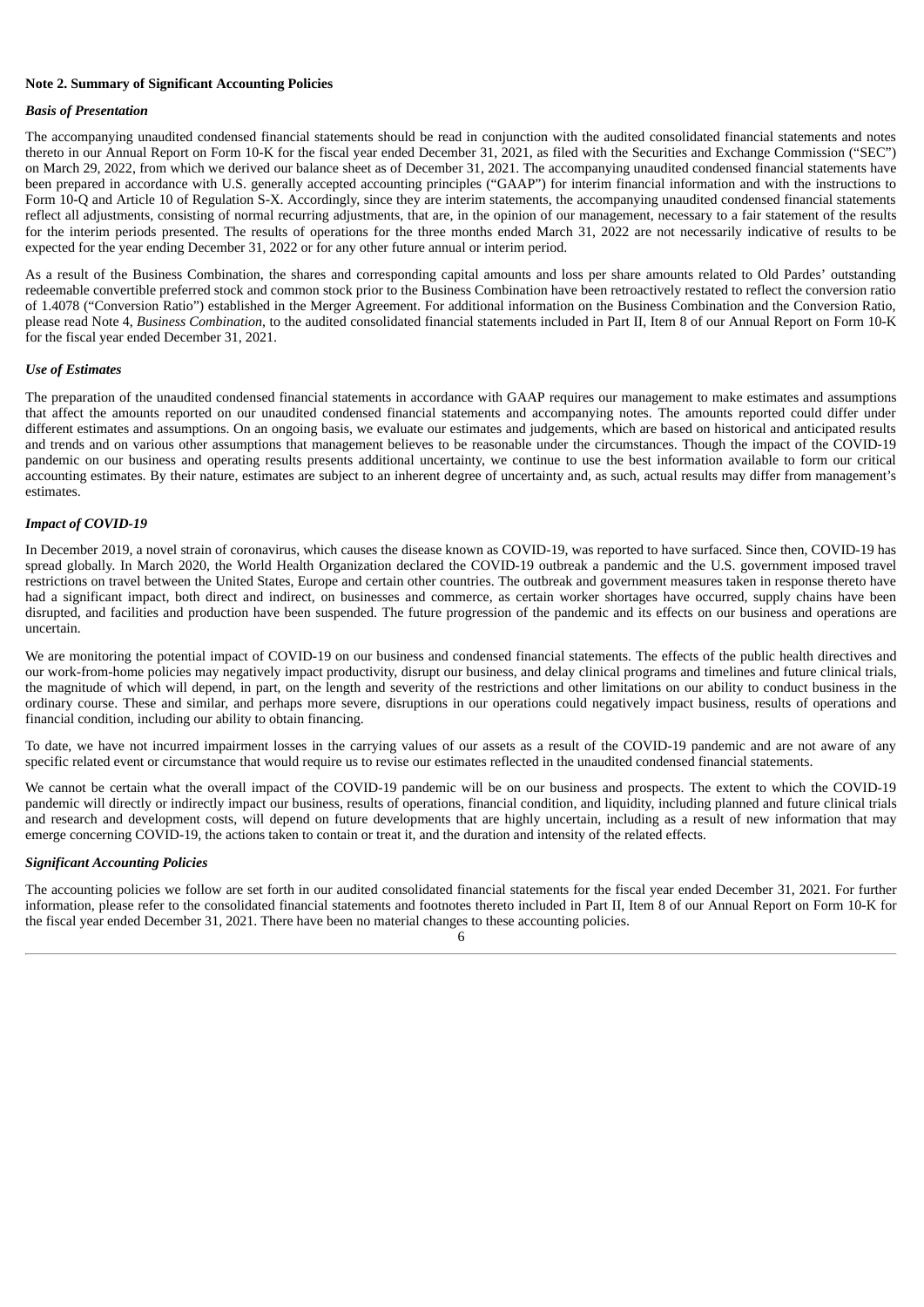#### *Net Loss Per Share*

Basic net loss per share is calculated by dividing the net loss by the weighted-average number of common shares outstanding for the period. Diluted net loss per share is computed by dividing the net loss by the weighted average number of common shares and common stock equivalents outstanding for the period determined using the treasury-stock method. Common stock equivalents are only included in the calculation of diluted earnings per common share when net income is reported and their effect is dilutive. For the periods presented, there is no difference in the number of shares used to calculate basic and diluted shares outstanding due to our net loss position. Basic and diluted net loss attributable to common stockholders per share is presented in conformity with the two-class method required for participating securities as shares of unvested restricted stock are considered participating securities. Our participating securities do not have a contractual obligation to share in our losses. As such, the net loss was attributed entirely to common stockholders for all periods presented.

As a result of the Business Combination, we have retroactively restated the weighted-average number of common shares and common stock equivalent outstanding prior to December 23, 2021 to give effect to the Conversion Ratio.

The following outstanding shares of potentially dilutive securities were excluded from the calculation of diluted net loss per share attributable to common stockholders for the periods presented because including them would be anti-dilutive (in common stock equivalent shares):

|                                                             | <b>March 31, 2022</b> | <b>March 31, 2021</b> |
|-------------------------------------------------------------|-----------------------|-----------------------|
| Conversion of outstanding convertible preferred stock       |                       | 19,601,193            |
| Outstanding stock options                                   | 6,380,596             | 1,154,302             |
| Restricted common stock subject to repurchase or forfeiture | 4.944.626             | 8,227,040             |
| Total                                                       | 11,325,222            | 28,982,534            |

#### *New Accounting Pronouncements Adopted and Not Yet Adopted*

In August 2020, the Financial Accounting Standards Board ("FASB") issued ASU No. 2020-06 ("ASU 2020-06"): Debt—Debt with Conversion and Other Options (Subtopic 470-20) and Derivatives and Hedging—Contracts in Entity's Own Equity (Subtopic 815-40). ASU 2020-06 reduces the number of accounting models for convertible debt instruments by eliminating the cash conversion and beneficial conversion models. The diluted net income per share calculation for convertible instruments will require us to use the if-converted method. For contracts in an entity's own equity, the type of contracts primarily affected by this update are freestanding and embedded features that are accounted for as derivatives under the current guidance due to a failure to meet the settlement conditions of the derivative scope exception. This update simplifies the related settlement assessment by removing the requirements to (i) consider whether the contract would be settled in registered shares, (ii) consider whether collateral is required to be posted, and (iii) assess shareholder rights. ASU 2020-06 is effective for us on January 1, 2024, with early adoption permitted. ASU No. 2020-06 can be adopted on either a fully retrospective or modified retrospective basis. We early adopted this update on January 1, 2022 using the modified retrospective method of transition and the impact on our financial statements was not material.

In December 2019, the FASB issued ASU 2019-12 – Income Taxes (Topic 740): Simplifying the Accounting for Income Taxes, an authoritative guidance that simplifies the accounting for income taxes by removing certain exceptions and making simplifications in other areas. ASU 2019-12 is effective from the first quarter of fiscal year 2022. We adopted this update on January 1, 2022 and the impact on our financial statements was not material.

In June 2016, the FASB issued ASU No. 2016-13, Financial Instruments — Credit Losses (Topic 362): Measurement of Credit Losses on Financial Statements ("ASU 2016-13"). The new standard requires that expected credit losses relating to financial assets measured on an amortized cost basis and available-for-sale debt securities be recorded through an allowance for credit losses. It also limits the amount of credit losses to be recognized for availablefor-sale debt securities to the amount by which carrying value exceeds fair value and also requires the reversal of previously recognized credit losses if fair value increases. The targeted transition relief standard allows filers an option to irrevocably elect the fair value option of ASC 825-10, Financial Instruments-Overall, applied on an instrument-by-instrument basis for eligible instruments. ASU 2016-13 is effective for us on January 1, 2023, with early adoption permitted. We do not expect this update to have a material impact on our financial statements.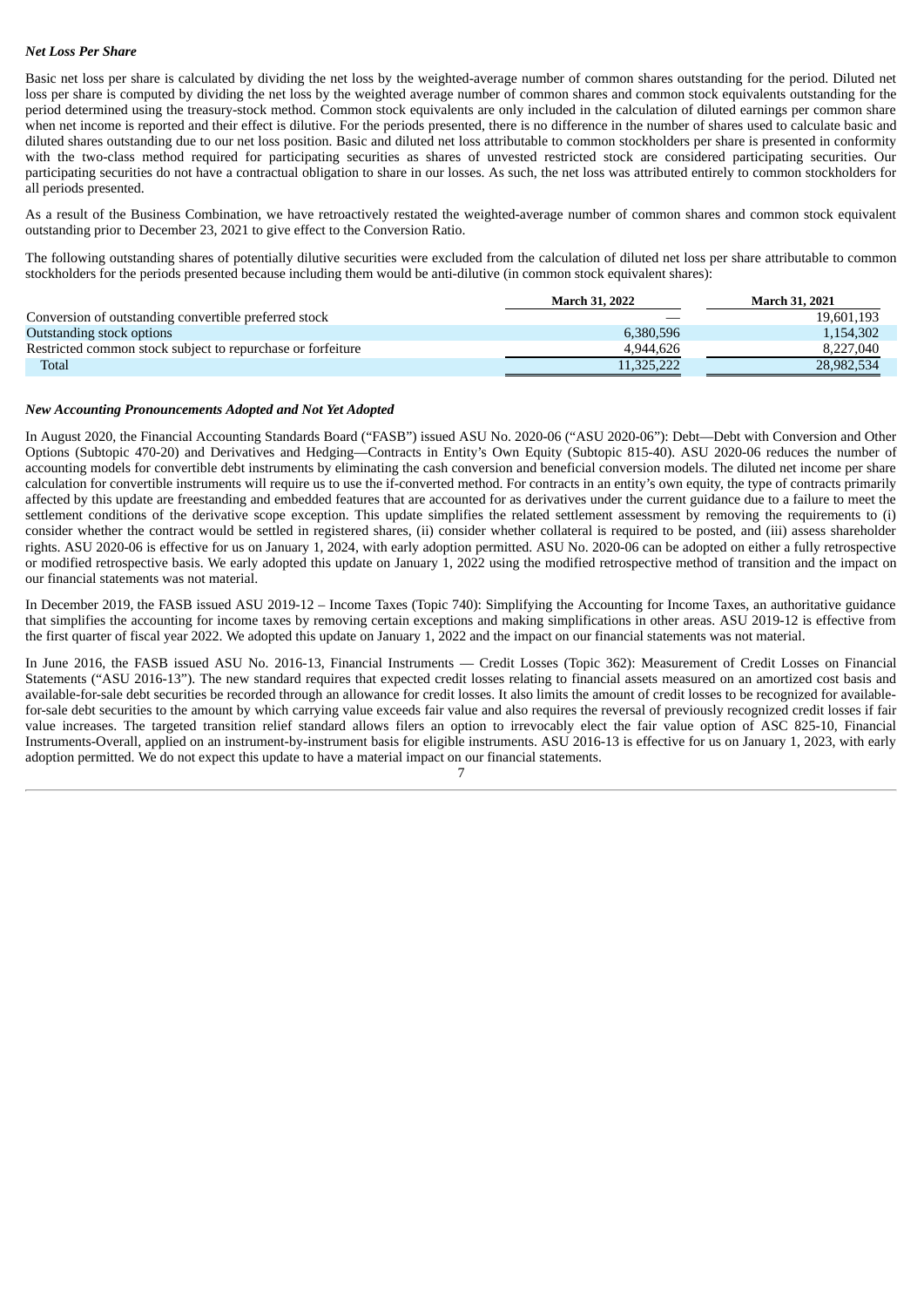#### **Note 3. Fair Value Measurements**

The accounting guidance defines fair value, establishes a consistent framework for measuring fair value and expands disclosure for each major asset and liability category measured at fair value on either a recurring or nonrecurring basis. Fair value is defined as an exit price, representing the amount that would be received to sell an asset or paid to transfer a liability in an orderly transaction between market participants. As such, fair value is a market-based measurement that should be determined based on assumptions that market participants would use in pricing an asset or liability. As a basis for considering such assumptions, the accounting guidance establishes a three-tier fair value hierarchy, which prioritizes the inputs used in measuring fair value as follows:

**Level 1** — Observable inputs such as quoted prices in active markets;

**Level 2** — Inputs other than quoted prices in active markets that are either directly or indirectly observable; and

**Level 3** — Unobservable inputs in which little or no market data exists, therefore requiring an entity to develop its own assumptions.

At March 31, 2022 and December 31, 2021, we did not have financial assets that are measured at fair value on a recurring basis.

As further described in Note 6, between April 2020 and December 2020, we entered into several SAFEs, (collectively the "2020 SAFEs") with certain investors. We recorded the liability related to the 2020 SAFEs at fair value and subsequently remeasured the instruments to fair value using Level 3 fair value measurements.

The fair value of the 2020 SAFEs was determined based on significant inputs not observable in the market, which represents a Level 3 measurement within the fair value hierarchy. We determined the fair value of the 2020 SAFEs based on the amount of proceeds received from new third-party investors for the 2020 SAFEs, the terms of the 2020 SAFEs, including the rate at which the 2020 SAFEs convert into qualified equity financing securities, the probability and timing of a qualified equity financing and the fair value of the underlying preferred stock. Estimates and assumptions impacting the fair value measurement include the probability of a qualified equity financing as defined in the 2020 SAFEs agreements, the expected timing of such event, and the fair value of our Series A preferred stock (the "Series A Preferred"). We estimated the probability and timing of the qualified equity financing based on management's assumptions and knowledge of specified events at issuance and as of each reporting date.

The following table provides a reconciliation of all liabilities measured at fair value using Level 3 significant unobservable inputs (in thousands):

| Balance as of January 1, 2021                         | 14,808 |
|-------------------------------------------------------|--------|
| Conversion into shares of convertible preferred stock | 14,808 |
| Balance as of March 31, 2021                          |        |

#### **Note 4. Prepaid Expenses And Other Current Assets**

Prepaid expenses and other current assets consisted of the following (in thousands):

|                                           | <b>March 31, 2022</b> |        | <b>December 31, 2021</b> |       |  |
|-------------------------------------------|-----------------------|--------|--------------------------|-------|--|
| Prepaid insurance                         |                       | 4,331  |                          | 5,286 |  |
| Prepaid research and development costs    |                       | 2,185  |                          | 639   |  |
| Other prepaid expenses and current assets |                       | 709    |                          | 656   |  |
| Total                                     |                       | ے کہ و |                          | 6.581 |  |

#### **Note 5. Accrued Expenses**

Accrued expenses consisted of the following (in thousands):

|                                   | <b>March 31, 2022</b> |       |  | <b>December 31, 2021</b> |
|-----------------------------------|-----------------------|-------|--|--------------------------|
| Research and development accruals |                       | 4,499 |  | 4,050                    |
| Accrued compensation              |                       | 1,271 |  | 1,659                    |
| Other accrued expenses            |                       | 627   |  | 871                      |
| Total                             |                       | 6.397 |  | 6,580                    |
|                                   |                       |       |  |                          |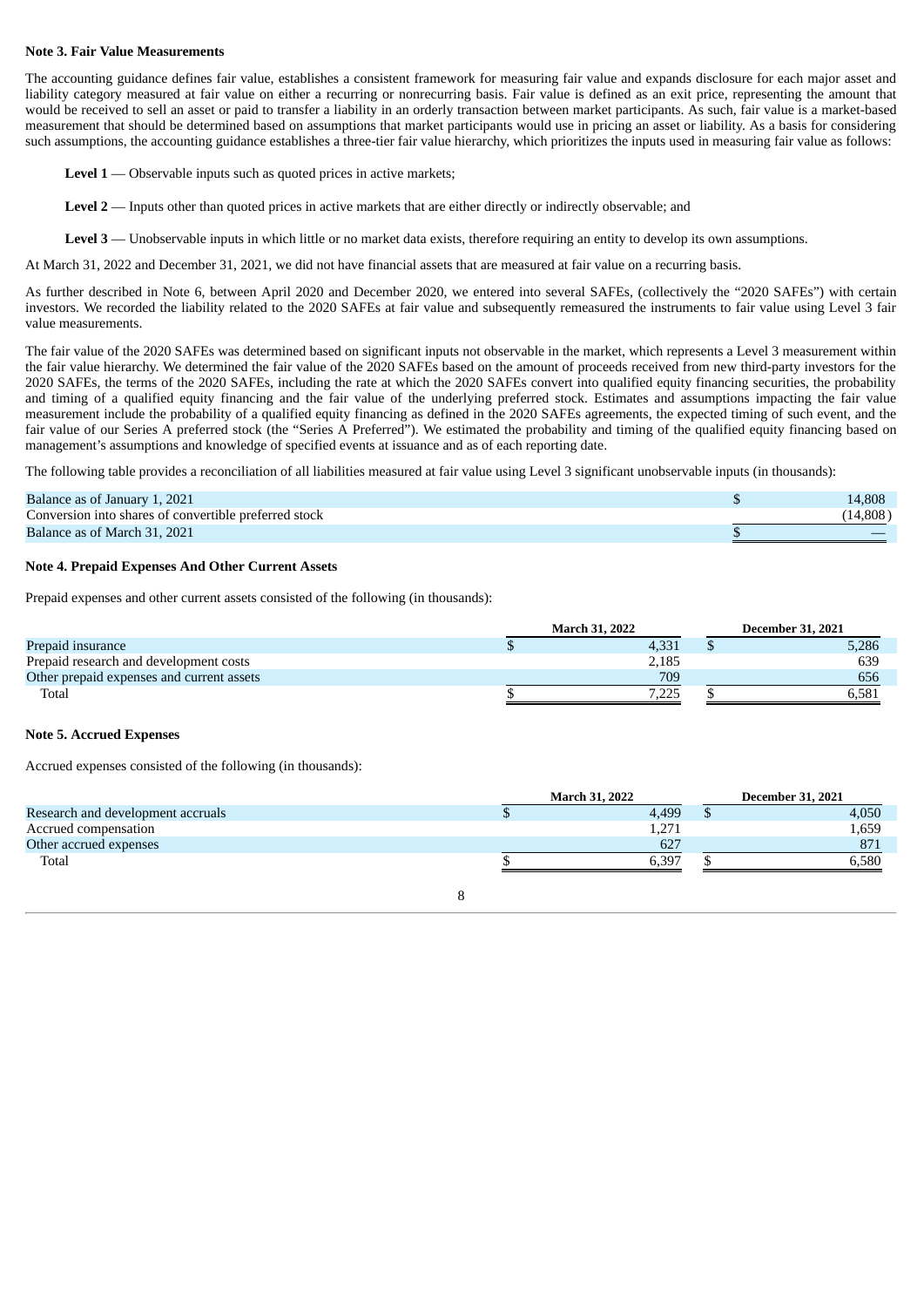#### **Note 6. Simple Agreements for Future Equity**

Between April 2020 and December 2020, we entered into the 2020 SAFEs, pursuant to which we received funding of \$7.1 million in cash in exchange for SAFEs providing the investors the right to receive shares of our capital stock.

The 2020 SAFEs contained a number of conversion and redemption provisions, including settlement upon liquidity or dissolution events. The 2020 SAFEs required that we issue equity to the SAFE holders in exchange for their investment upon an equity financing. An equity financing was defined as a transaction or series of transactions with the principal purpose of raising capital, pursuant to which we issued and sold preferred stock at a fixed valuation. The number of shares to be received by the 2020 SAFE investors was determined as the greater of the SAFE purchase amount divided by (i) the lowest price per share of the Series A Preferred or (ii) the SAFE purchase amount divided by the SAFE price per share. A liquidity event meant a change in control, a direct listing, or an initial public offering. In a liquidity or dissolution event, the investors' right to receive cash out was junior to payment of outstanding indebtedness and creditor claims, on par for other SAFEs and preferred stock, and senior to common stock. The 2020 SAFEs had no interest rate or maturity date, and the 2020 SAFE investors had no voting right prior to conversion.

The 2020 SAFEs were automatically converted on January 19, 2021, into 3,967,207 shares (2,818,034 shares as originally issued) of Series A-1 Preferred Stock, 852,908 shares (605,850 shares as originally issued) of Series A-2 Preferred Stock and 1,024,956 shares (728,058 shares as originally issued) of Series A-3 Preferred Stock with an aggregate fair value of \$14.8 million based on the conversion ratio described in each respective SAFE agreement. The conversion price was \$1.2420 for the Series A-1 Preferred Stock, \$2.4841 for the Series A-2 Preferred Stock and \$2.8981 for the Series A-3 Preferred Stock.

#### **Note 7. Stockholders' Equity**

The condensed statements of stockholders' equity have been retroactively adjusted for all periods presented to reflect the Business Combination and reverse capitalization as defined in Note 4, *Business Combination,* to the consolidated financial statements included in Part II, Item 8 of our Annual Report on Form 10-K for the fiscal year ended December 31, 2021.

#### *Convertible Preferred Stock*

In January 2021, we sold 13,756,122 shares (9,771,414 shares as originally issued) of Series A Preferred Stock for gross proceeds of \$44.5 million and issued a total of 5,845,071 shares (4,151,942 shares as originally issued) of Series A-1, A-2 and A-3 Preferred Stock in satisfaction of our obligation under the 2020 SAFEs. On December 23, 2021, in connection with the closing of the Business Combination and pursuant to the Merger Agreement, all previously issued and outstanding Series A and Series A-1, A-2 and A-3 Preferred Stock were exchanged for shares of our common stock, respectively, pursuant to the Conversion Ratio. All fractional shares were rounded down.

Upon the closing of the Business Combination, pursuant to the terms of the Second Amended and Restated Certificate of Incorporation dated December 23, 2021 (the "Certificate of Incorporation"), we authorized 10,000,000 shares of preferred stock, par value \$0.0001 per share, all of which shares of preferred stock are undesignated. Our board of directors (the "Board") has the authority, without further action by the stockholders, to issue such shares of preferred stock in one or more series, to establish from time to time the number of shares to be included in each such series, and to fix the designations, powers, voting, and other rights, preferences and privileges of the shares. As of March 31, 2022 and December 31, 2021, there were no shares of preferred stock outstanding.

#### *Common Stock*

In January 2021, we sold 105,585 shares (75,000 shares as originally issued) of restricted common stock to two directors of our Board for their Board services. The proceeds from the restricted common stock sale were immaterial to the condensed consolidated financial statements. The stock is subject to vesting ratably each month over 48 months.

Pursuant to the Certificate of Incorporation, as of March 31, 2022 and December 31, 2021, there were 250,000,000 shares of common stock, par value \$0.0001 per share, authorized. There were 62,378,996 shares issued as of March 31, 2022 and December 31, 2021.

In March 2022, in connection with the departure of a former employee, the Company repurchased 58,072 unvested shares of common stock for an aggregate purchase price of \$0.41. For accounting purposes, unvested restricted stock and the unvested shares repurchased by us are not deemed to be outstanding. Accordingly, there were 57,376,298 and 56,765,533 shares deemed outstanding as March 31, 2022 and December 31, 2021, respectively.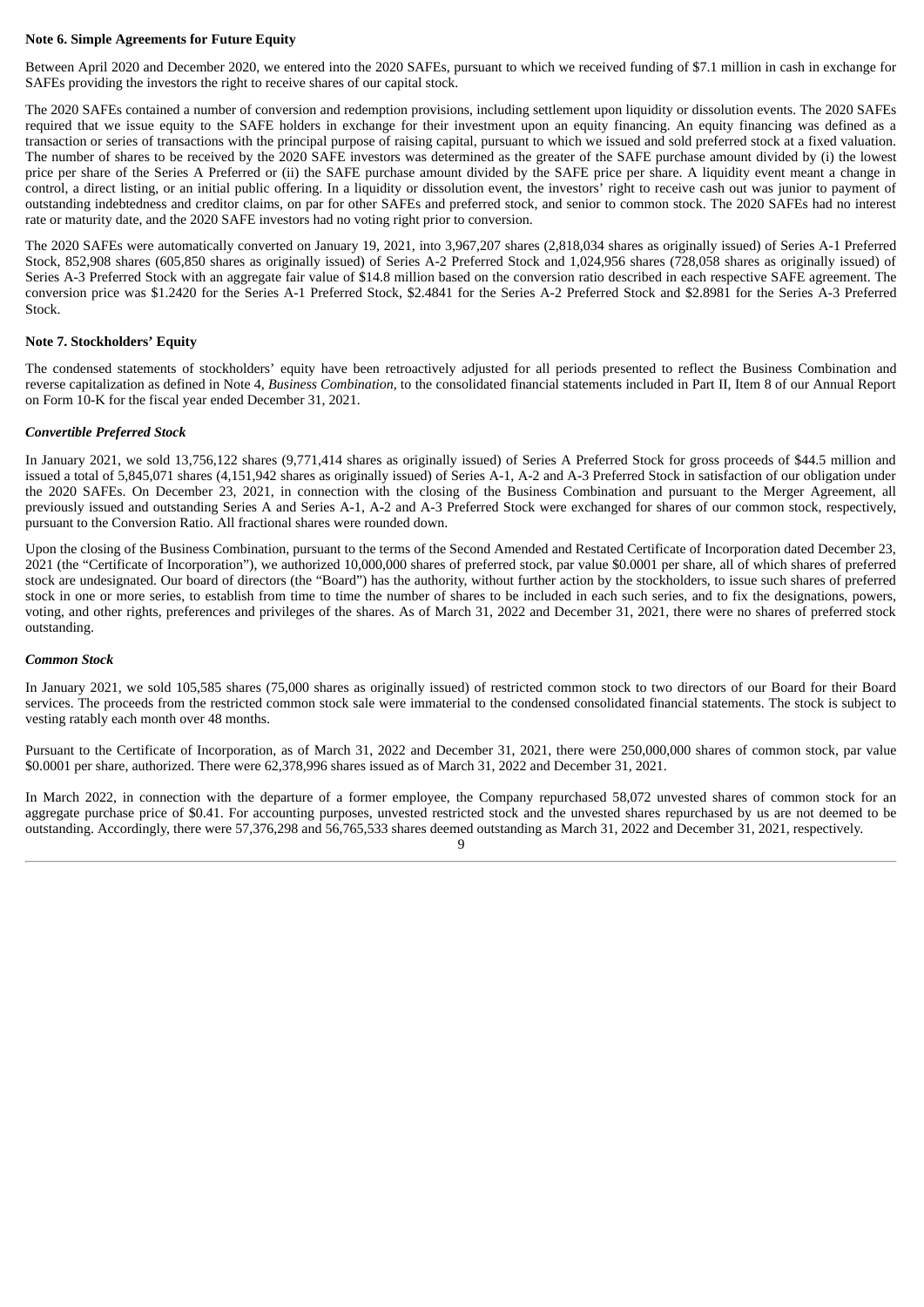#### **Note 8. Stock-Based Compensation**

The following table summarizes stock-based compensation expense for all stock-based compensation arrangements (in thousands):

|                                | Three Months Ended March 31, |       |  |      |  |
|--------------------------------|------------------------------|-------|--|------|--|
|                                |                              | 2022  |  | 2021 |  |
| Research and development       |                              | 463   |  | 14   |  |
| General and administrative     |                              | .064  |  |      |  |
| Total stock-based compensation |                              | 1,527 |  | 76   |  |

As of March 31, 2022, the total unrecognized compensation cost related to outstanding time-based options was \$26.7 million, which is expected to be recognized over a weighted-average period of 3.4 years.

During the three months ended March 31, 2022 and 2021, we granted options to purchase 3,071,250 shares and 1,154,299 shares, respectively, of our common stock at the weighted-average grant date fair value of \$9.55 and \$3.78 per share, respectively. The assumptions used in the Black-Scholes option pricing model to determine the fair value of the stock options granted in the three months ended March 31, 2022 and 2021, were as follows:

|                                 | Three Months Ended March 31, |                 |
|---------------------------------|------------------------------|-----------------|
|                                 | 2022                         | 2021            |
| Risk-free interest rate         | $1.62 - 1.79\%$              | $1.20\%$        |
| Expected volatility             | $61.48 - 61.56\%$            | 81.60%          |
| Expected option life (in years) | $6.00 - 6.08$                | 6.20            |
| Expected dividend yield         | $-9/6$                       | $-9/2$          |
| Exercise price                  | \$6.00-\$11.32               | $$0.01 - $3.84$ |

As disclosed in the Note 10 below, on March 25, 2022, our former Chief Executive Officer and President, Dr. Lopatin entered into the Transition and Separation Agreement and General Release of Claims (the "Separation Agreement") and Consulting Agreement (the "Consulting Agreement") with us, according to which Dr. Lopatin will continue as our full-time employee in the role of Chief Scientific and Strategic Advisor until April 30, 2022. Commencing May 1, 2022, and continuing through July 31, 2022, Dr. Lopatin's hours will be reduced, and his annualized base salary will be subject to proportionate reduction upon reduction in hours. Starting from August 1, 2022, Dr. Lopatin will perform consulting services for us. As a result, Dr. Lopatin's status as an employee will change. We considered Dr. Lopatin's continued employment through July 31, 2022 as substantive for accounting purposes; however, his consulting service beginning on August 1, 2022 is not considered by us to be substantive for accounting purposes. This resulted in the recognition of Dr. Lopatin's remaining unrecognized stock compensation expense in the amount of \$2.6 million as of March 25, 2022 over the remaining vesting period of March 25, 2022 through July 31, 2022. The amount of stock-based compensation expense related to the three months ended March 31, 2022 is nominal.

#### **Note 9. Commitments and Contingencies**

#### *Contingencies*

From time to time, we may become subject to claims or suits arising in the ordinary course of business. We accrue a liability for such matters when it is probable that future expenditures will be made and such expenditures can be reasonably estimated. As of March 31, 2022 and December 31, 2021, we were not a party to any material legal proceedings.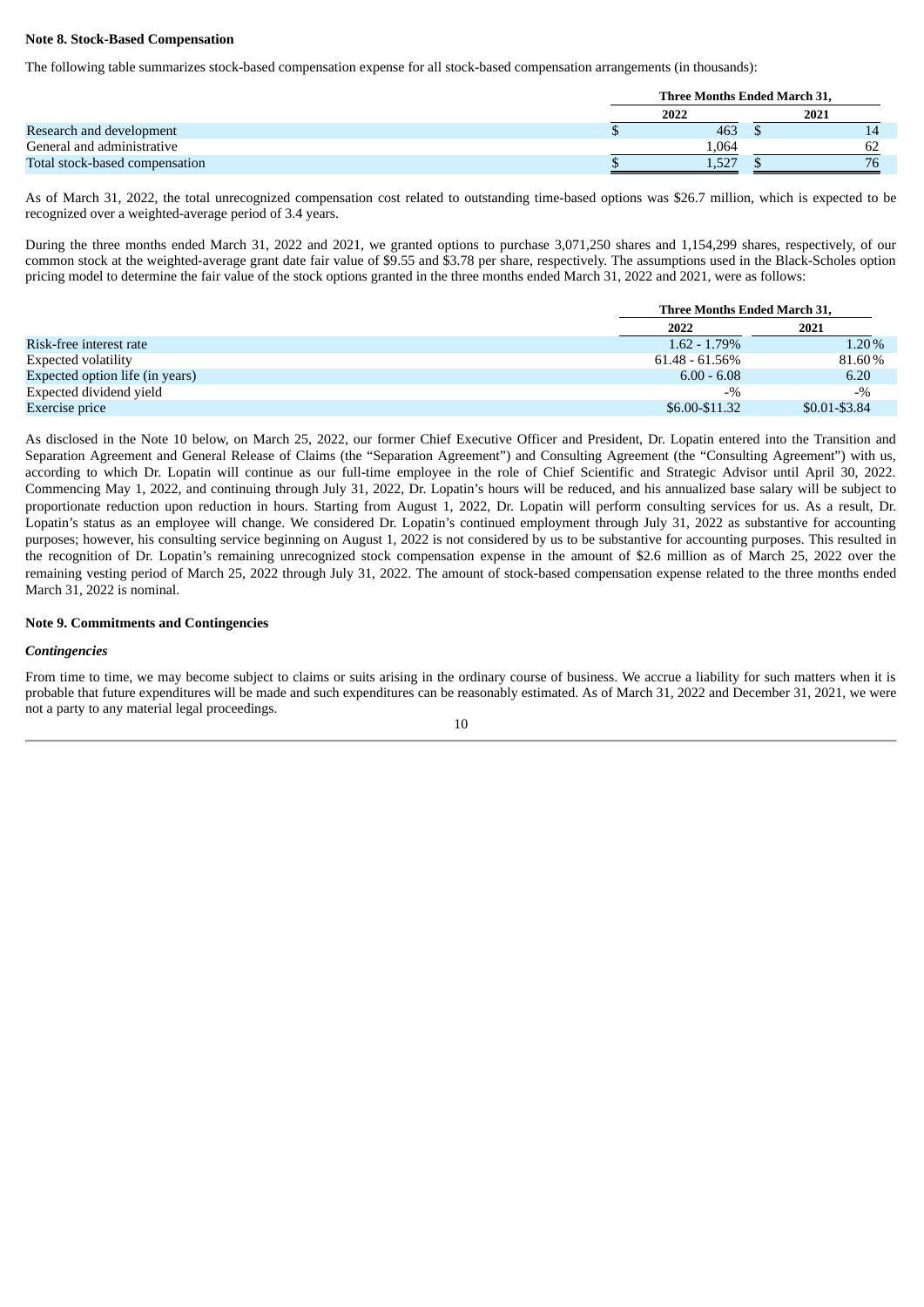#### **Note 10. Related Party Transactions**

#### *Consulting agreements*

On March 1, 2022, Dr. Lopatin, our former Chief Executive Officer and President transitioned to the non-executive employee role of Chief Scientific and Strategic Advisor. On March 25, 2022, Dr. Lopatin entered into the Separation Agreement and Consulting Agreement with us. The Separation Agreement provides that until April 30, 2022, Dr. Lopatin will continue as our full-time employee in the role of Chief Scientific and Strategic Advisor and will continue to receive his base salary at his then current annualized rate. Commencing May 1, 2022, and continuing through July 31, 2022 (the "Separation Date"), Dr. Lopatin's hours will be reduced and his annualized base salary will be subject to proportionate reduction upon reduction in hours. Immediately following the Separation Date, Dr. Lopatin will transition to a consultant pursuant to the Consulting Agreement. Dr. Lopatin will also remain on our Board as a Class III director until our 2024 annual meeting of stockholders and until his successor is duly elected and qualified, or, if sooner, until his earlier death, resignation or removal. Following the Separation Date, Dr. Lopatin will be entitled to compensation for his Board service consistent with the compensation provided to other non-employee directors under our Non-Employee Director Compensation Policy. Pursuant to the Separation Agreement, subject to Dr. Lopatin agreeing to a release of claims in favor of us and complying with certain other continuing obligations contained therein, we will provide Dr. Lopatin the severance benefits of a Tier 1 Executive under the terms and conditions set forth in the Executive Severance Plan, including (i) a severance amount equal to 12 months of his annual base salary in effect as of the date the Separation Agreement was signed and (ii) up to 12 months of monthly cash payments equal to the monthly employer contribution that we would have made to provide health insurance for Dr. Lopatin if he had remained employed by us based on the premiums as of the date of the Separation Date. We and Dr. Lopatin also executed the Consulting Agreement to be effective immediately following the Separation Date. Under the Consulting Agreement, Dr. Lopatin will additionally serve as a part-time consultant providing scientific and strategic advisory services and other projects as may be requested by the Chief Executive Officer until March 2, 2024, unless earlier terminated by either party in accordance with the terms of the Consulting Agreement. As of March 31, 2022, we accrued \$0.5 million for Dr. Lopatin's severance and compensation.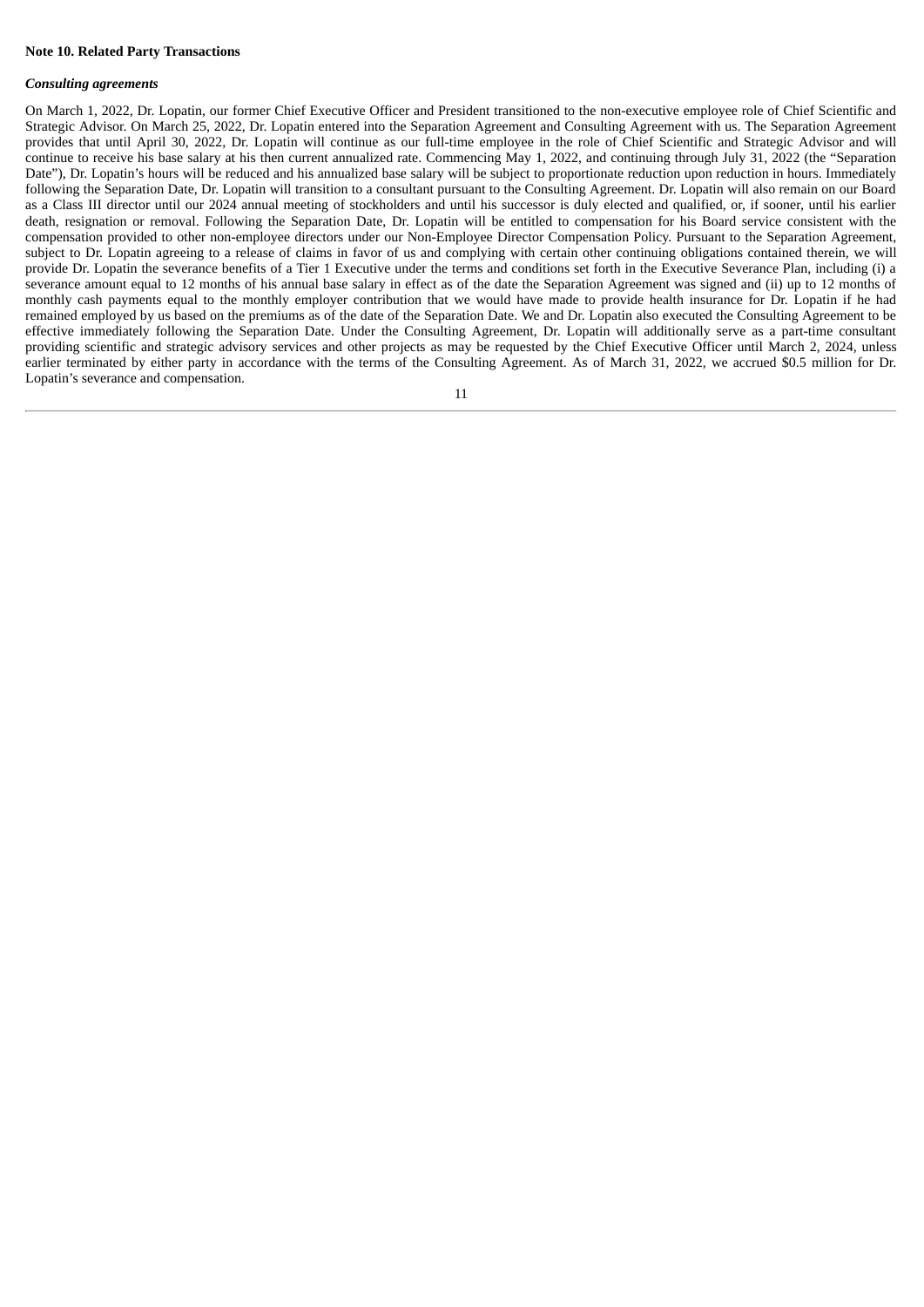#### <span id="page-18-0"></span>**Item 2. Management's Discussion and Analysis of Financial Condition and Results of Operations.**

You should read the following discussion and analysis of our financial condition and results of operations together with the unaudited condensed financial statements and the notes thereto included elsewhere in this Quarterly Report on Form 10-Q for the quarter ended March 31, 2022 and with our audited consolidated financial statements and notes thereto contained in our Annual Report on Form 10-K for the year ended December 31, 2021 filed with the SEC on March 29, 2022, and other filings we have made with the SEC. As discussed under the heading "Cautionary Note Regarding Forward-Looking Statements", this discussion contains forward-looking statements that reflect our plans, estimates and beliefs and involve numerous risks and uncertainties, including but not limited to those described in Part II, Item 1A, "Risk Factors" of this Quarterly Report on Form 10-Q. Actual results may differ materially *from those described in or implied by any forward-looking statements.*

#### **Overview**

We are a clinical-stage biopharmaceutical company focused on discovering, developing and commercializing novel therapeutics to improve the lives of patients suffering from life-threatening disease, starting with our lead product candidate, PBI-0451, which is in clinical development and intended to treat and prevent coronaviral (CoV) infections. COVID-19 is caused by infection with the severe acute respiratory syndrome coronavirus 2 (SARS-CoV-2) and has emerged as the most significant pandemic threat to the world in many decades. We have built a discovery platform designed to target reactive nucleophiles, such as those in cysteine proteases. By leveraging our understanding of structure-based drug design, reversible covalent chemistry and viral biology, we have discovered and are developing novel product candidates with low nanomolar potency against SARS-CoV-2 and broad activity against all known pathogenic human coronaviruses. Our lead product candidate, PBI-0451, inhibits the main coronaviral cysteine protease (M<sup>pro</sup>), a viral protein essential for replication of all known coronaviruses, including SARS-CoV-2. In preclinical studies, PBI-0451 has demonstrated activity against all coronaviral proteases tested, as well as inhibition of replication of multiple coronaviruses, including SARS-CoV-2. Moreover, in preclinical studies, PBI-0451 demonstrated the potential for oral bioavailability across multiple preclinical species, and more recently, oral bioavailability in healthy volunteers in our first-in-human Phase 1 clinical trial. We believe the anti-viral potency seen against SARS-CoV-2 in preclinical in vitro studies and demonstrated oral bioavailability in humans supports its potential to be an oral direct acting antiviral ("DAA") for use against SARS-CoV-2 infections. We plan to develop PBI-0451 for both oral treatment and prophylaxis of SARS-CoV-2 infection. Given the highly conserved nature of the M<sup>pro</sup> target, which is shared among all known coronaviruses, including emerging variants of concern, we believe PBI-0451 will likely retain its potency and activity against current and emerging SARS-CoV-2 variants.

On December 23, 2021, we completed the Business Combination with FSDC II, which resulted in FSDC II acquiring 100% of our issued and outstanding securities. Together with FSDC II's cash resources, additional funding for our operations was provided through a private investment in public equity (the "PIPE Investment"), which was completed concurrently with the Merger.

We accounted for the Business Combination as a reverse recapitalization which is the equivalent of Old Pardes issuing stock for the net assets of FSDC II, with FSDC II treated as the acquired company for accounting purposes. The net assets of FSDC II were stated at historical cost with no goodwill or other intangible assets recorded. Reported results from operations included herein prior to the Business Combination are those of Old Pardes. The shares and corresponding capital amounts and loss per share related to Old Pardes' outstanding redeemable convertible preferred stock and common stock prior to the Business Combination have been retroactively restated to reflect the Conversion Ratio established in the Merger Agreement. For additional information please refer to Note 4, *Business Combination*, to the consolidated financial statements included in Part II, Item 8 of our Form 10-K for the fiscal year ended December 31, 2021.

Since inception in 2020, we have devoted substantially all our efforts and financial resources to organizing and staffing our company, business planning, raising capital, discovering product candidates, preparing and filing related patent applications and conducting research and development activities for our product candidates. We do not have any products approved for sale and we have not generated any revenue from product sales. We may never be able to develop or commercialize a marketable product.

In August 2021, we initiated a first-in-human Phase 1 clinical trial of our lead product candidate, PBI-0451, in New Zealand. Dosing in this Phase 1 clinical trial has been completed. In January 2022, the United States Food and Drug Administration ("FDA") cleared our Investigational New Drug ("IND") application for PBI-0451. We anticipate initiating a Phase 2/3 clinical trial for PBI-0451 in mid-2022, pending discussions with regulatory authorities. Our other potential product candidates and our research initiatives are in preclinical or earlier stages of development. Our ability to generate revenue from product sales sufficient to achieve profitability will depend heavily on the successful development and eventual commercialization or partnership of one or more of our product candidates. We have not yet successfully completed any clinical trials evaluating the efficacy of any of our product candidates, including PBI-0451, nor have we obtained any regulatory approvals, manufactured a commercial-scale drug, or conducted sales and marketing activities.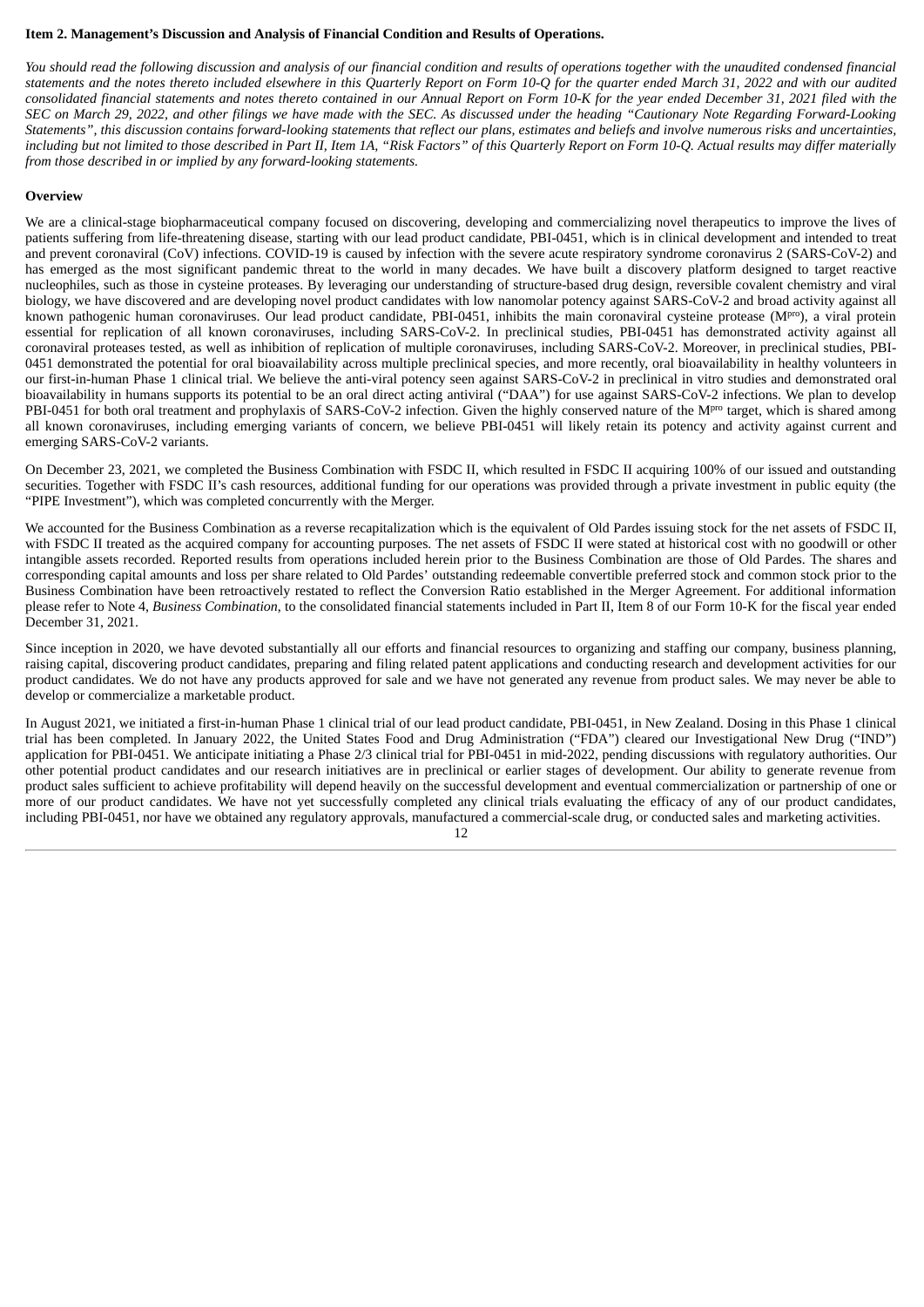#### *Liquidity Overview*

As of March 31, 2022, cash and equivalents were \$247.9 million and we believe that our existing cash resources will be sufficient for at least the next twelve months to allow us to fund current planned operations, including supporting working capital and capital expenditure requirements. We have based this estimate on assumptions that may prove to be wrong, and we could exhaust our available capital resources sooner than we expect. See "— *Liquidity and Capital Resources*" below. Our future viability beyond that point is dependent on our ability to raise additional capital to finance our operations.

Through March 31, 2022, we have funded our operations with gross cash proceeds of \$44.5 million from sales of preferred stock, gross cash proceeds of \$7.1 million from the sale of SAFEs, which were converted into 5,845,071 shares (4,151,942 shares as originally issued) of convertible preferred stock in January 2021 and net proceeds of approximately \$257.5 million in connection with the Business Combination and the PIPE Investment, which we currently believe will be sufficient to allow us to fund current planned operations into the second half of 2023.

We have incurred operating losses since our inception. As of March 31, 2022, we had an accumulated deficit of \$73.0 million and had not yet generated revenues. In addition, we expect to continue to incur significant and increasing expenses and operating losses for the foreseeable future. We expect our research and development expenses, and general and administrative expenses to continue to increase. We expect that our expenses and capital requirements will increase substantially in connection with our ongoing development activities, particularly if and as we:

- continue preclinical studies and initiate new clinical trials for PBI-0451, our lead product candidate being tested for the treatment of COVID-19;
- advance the development of our pipeline of other product candidates, including through business development efforts to invest in or in-license other technologies or product candidates;
- maintain, expand and protect our intellectual property portfolio;
- hire additional clinical, quality control, medical, scientific and other technical personnel to support our clinical operations;
- seek regulatory approvals for any product candidates that successfully complete clinical trials;
- undertake any pre-commercialization activities to establish sales, marketing and distribution capabilities for any product candidates for which we may receive regulatory authorization or approval;
- expand our infrastructure and facilities to accommodate our growing employee base;
- increase manufacturing requirements for our clinical development activities, emergency use authorization and commercial preparedness; and
- add operational, financial and management information systems and personnel, including personnel to support our research and development programs, any future commercialization efforts and our transition to operating as a public company.

Furthermore, we expect to incur additional costs associated with operating as a public company, including significant legal, accounting, investor relations and other expenses that we did not incur as a private company in prior years.

As a result, we will need substantial additional funding to support our continuing operations and pursue our growth strategy. Until such time, if ever, as we can generate significant revenue from product sales, we expect to finance our operations through a combination of private and public equity offerings, debt financings or other capital sources, which may include collaborations with other companies, government funding, or other strategic transactions. To the extent that we raise additional capital through the sale of private or public equity or convertible debt securities, existing ownership interests will be diluted, and the terms of these securities may include liquidation or other preferences that adversely affect the rights of our stockholders. Debt financing and preferred equity financing, if available, may involve agreements that include covenants limiting or restricting our ability to take specific actions, such as incurring additional debt, making acquisitions or capital expenditures or declaring dividends. If we raise additional funds through collaborations or other strategic transactions with third parties, we may have to relinquish valuable rights to our technologies, future revenue streams, research programs or product candidates, or grant licenses on terms that may not be favorable to us. We may be unable to raise additional funds or enter into such other agreements or arrangements when needed on favorable terms, or at all. If we fail to raise capital or enter into such agreements as and when needed, we may have to significantly delay, scale back or discontinue the development and commercialization of one or more of our product candidates or delay our pursuit of potential in-licenses or acquisitions.

Because of the numerous risks and uncertainties associated with product development, we are unable to predict the timing or amount of increased expenses or when or if we will be able to achieve or maintain profitability. Even if we are able to generate product sales, we may not become profitable. If we fail to become profitable or are unable to sustain profitability on a continuing basis, we may be unable to continue our operations at planned levels and be forced to reduce or terminate our operations.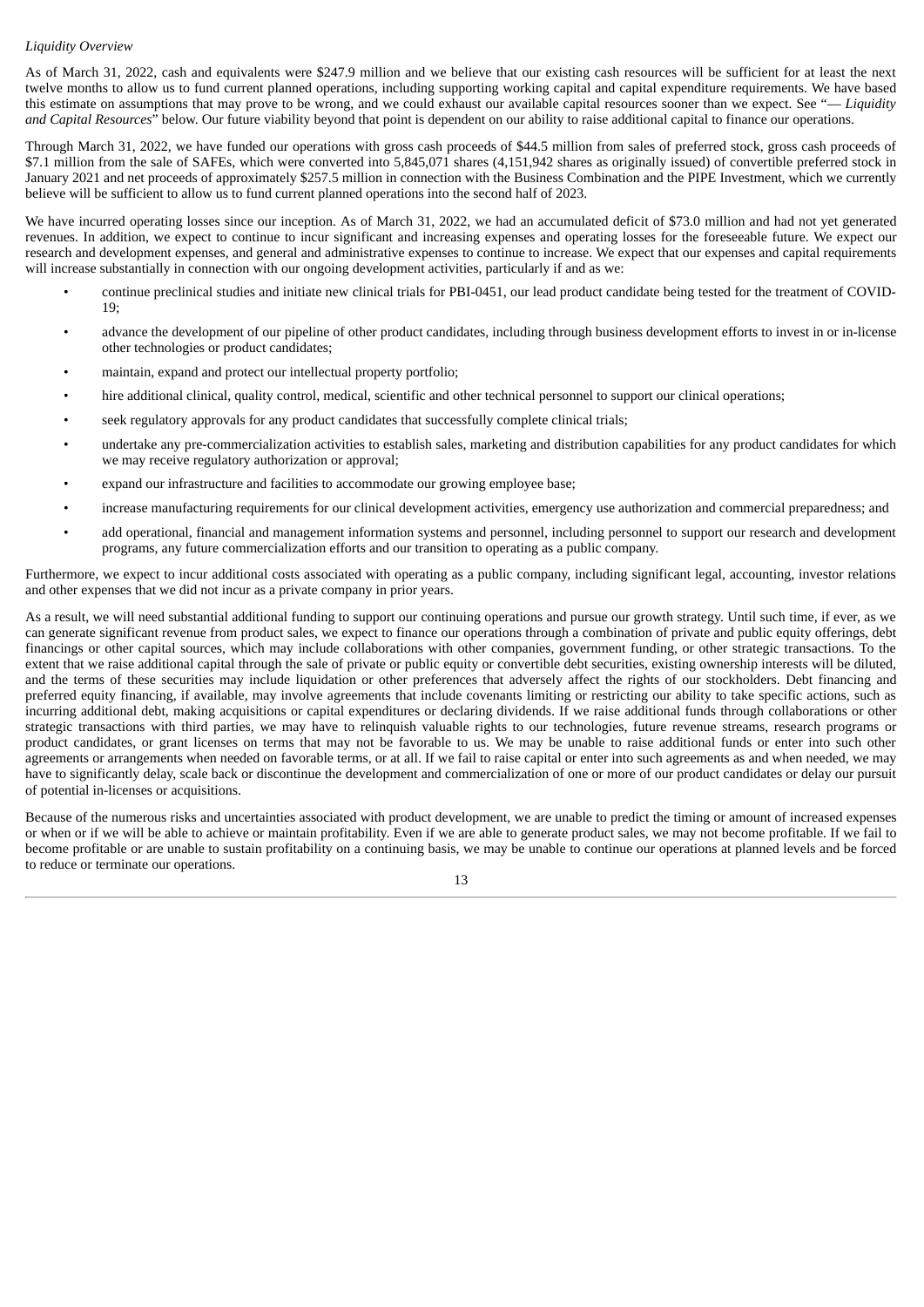#### *COVID-19 Pandemic*

In March 2020, the World Health Organization declared the COVID-19 outbreak a pandemic. To date, our financial condition and operations have not been significantly impacted by the COVID-19 pandemic. However, we cannot at this time predict the specific extent, duration, or full impact that the COVID-19 pandemic will have on our financial condition and operations, including ongoing and planned clinical trials and other operations required to support those clinical trials and research and development activities to advance our pipeline. The impact of the COVID-19 pandemic on our financial performance will depend on future developments, including the duration and spread of the outbreak and related governmental advisories and restrictions. These developments and the impact of the COVID-19 pandemic on the financial markets and the overall economy are highly uncertain and cannot be predicted. If the financial markets and/or the overall economy are impacted for an extended period, our results may be materially adversely affected.

#### **Components of Our Results of Operations**

#### *Revenue*

We have not generated any revenue since inception and do not expect to generate any revenue from the sale of products in the near future, if ever. If our development efforts are successful and we commercialize our products, or if we enter into collaboration or license agreements with third parties, we may generate revenue in the future from product sales, as well as upfront, milestone and royalty payments from such collaboration or license agreements, or a combination thereof.

#### *Operating Expenses*

#### *Research and Development Expenses*

Research and development expenses consist primarily of costs incurred for research activities, including drug discovery efforts, and the development of our potential product candidates. We expense research and development costs as incurred, which include:

- expenses incurred to conduct the necessary preclinical studies, nonclinical studies and clinical trials required to obtain regulatory approval;
- expenses incurred under agreements with contract research organizations ("CROs") that are primarily engaged in the oversight and conduct of our drug discovery efforts and preclinical studies, clinical trials and contract manufacturing organizations ("CMOs") that are primarily engaged to provide preclinical and clinical drug substance and product for our research and development programs;
- other costs related to acquiring and manufacturing materials in connection with our drug discovery efforts and preclinical studies and clinical trial materials, including manufacturing validation batches, as well as investigative site and consultants that conduct our clinical trials, preclinical studies and other scientific development services;
- employee-related expenses, including salaries and benefits, travel and stock-based compensation expense for employees engaged in research and development functions; and
- costs related to compliance with regulatory requirements.

We recognize research and development expenses as incurred. Any advance payments that we make for goods or services to be received in the future for use in research and development activities are recorded as prepaid expenses. Such amounts are expensed as the related goods are delivered or the related services are performed, or until it is no longer expected that the goods will be delivered or the services rendered. We estimate and accrue for the value of goods and services received from CROs, CMOs and other third parties each reporting period based on an evaluation of the progress to completion of specific tasks. This process involves reviewing open contracts and purchase orders, communicating with our personnel and service providers to identify services that have been performed on our behalf and estimating the level of service performed and the associated cost incurred for the service when we have not yet been invoiced or otherwise notified of actual costs.

At any one time, we may be working on multiple programs. We do not allocate employee costs and overhead costs associated to specific programs because these costs are deployed across multiple programs and, as such, are not separately classified. We use internal resources primarily to conduct our research and discovery as well as for managing our preclinical, nonclinical, manufacturing and clinical development activities. To date, substantially all of the research and development costs incurred have been in connection with the development of our lead product candidate, PBI-0451.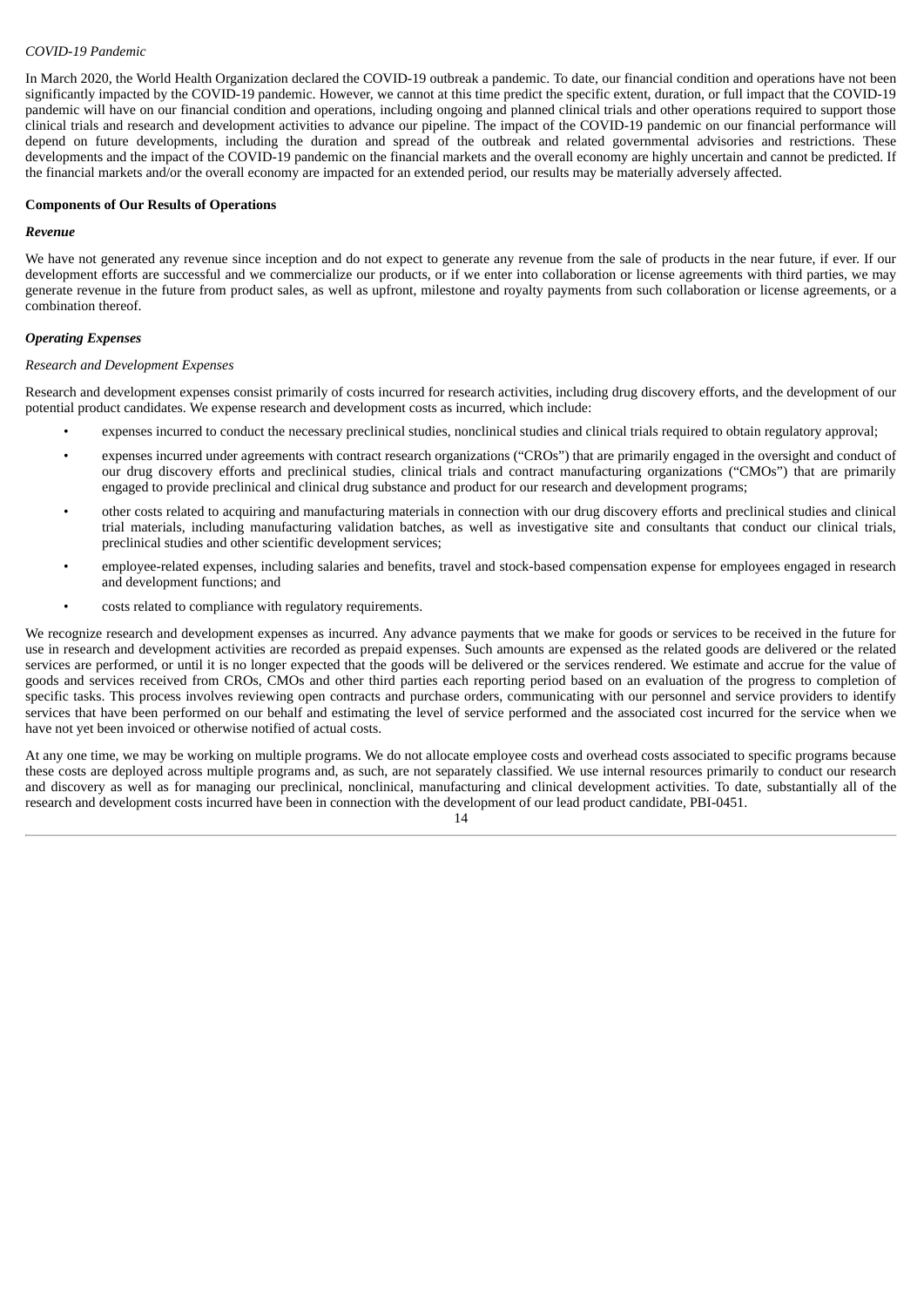Research and development activities are central to our business model. Product candidates in later stages of clinical development generally have higher development costs than those in earlier stages of clinical development, primarily due to the increased size and duration of later-stage clinical trials. As a result, we expect that our research and development expenses will increase substantially over the next several years as we commence planned clinical trials for PBI-0451, as well as conduct preclinical and clinical development, including submitting regulatory filings, for our other product candidates. We also expect our discovery research efforts and our related personnel costs will increase and, as a result, we expect our research and development expenses, including costs associated with stock-based compensation, will increase above historical levels. In addition, we may incur additional expenses related to milestone and royalty payments payable to third parties with whom we may enter into license, acquisition and option agreements to acquire the rights to future product candidates.

At this time, we cannot reasonably estimate or know the nature, timing and costs of the efforts that will be necessary to complete the preclinical and clinical development of any of our product candidates or when, if ever, material net cash inflows may commence from any of our product candidates. The successful development and commercialization of our product candidates is highly uncertain. This is due to the numerous risks and uncertainties associated with product development and commercialization, including the uncertainty of the following:

- the scope, progress, outcome and costs of our preclinical and nonclinical development activities, clinical trials and other research and development activities;
- establishing an appropriate safety and efficacy profile with clinically enabling trials;
- successful patient enrollment in and the initiation and completion of clinical trials;
- the timing, receipt and terms of any marketing approvals from applicable regulatory authorities including the FDA and non-U.S. regulators;
- the extent of any required post-marketing approval commitments to applicable regulatory authorities;
- establishing clinical and commercial manufacturing capabilities or making arrangements with third-party manufacturers in order to ensure that we or our third-party manufacturers are able to make product successfully;
- development and timely delivery of clinical-grade and commercial-grade drug formulations that can be used in our clinical trials and for commercial launch;
- obtaining, maintaining, defending and enforcing patent claims and other intellectual property rights;
- significant and changing government regulation;
- launching commercial sales of our product candidates, if and when approved, whether alone or in collaboration with others; and
- maintaining a continued acceptable safety profile of our product candidates following approval, if any, of our product candidates.

Any changes in the outcome of any of these variables with respect to the development of our product candidates in preclinical, nonclinical and clinical development could mean a significant change in the costs and timing associated with the development of these product candidates. For example, if the FDA or another regulatory authority were to delay our planned start of clinical trials or require us to conduct clinical trials or other testing beyond those that we currently expect or if we experience significant delays in enrollment in any of our planned clinical trials, we could be required to expend significant additional financial resources and time on the completion of clinical development of that product candidate.

#### *General and Administrative Expenses*

General and administrative expenses consist primarily of employee-related expenses, including salaries and related benefits, travel and stock-based compensation for personnel in executive, business development, finance, human resources, legal, information technology, and administrative functions. General and administrative expenses also include insurance costs and professional fees for legal, patent, consulting, investor and public relations, precommercial planning, accounting and audit services. Our general and administrative costs are expensed as incurred.

We anticipate that our general and administrative expenses will increase in the future as we increase our headcount to support the continued development of our product candidates. We also anticipate that we will incur significantly increased accounting, audit, legal, regulatory, compliance and director and officer insurance costs as well as investor and public relations expenses associated with operating as a public company. Additionally, if and when we believe a regulatory approval of a product candidate appears likely, we anticipate an increase in payroll and other employee-related expenses as a result of our preparation for commercial operations, especially as relates to the sales and marketing of that product candidate.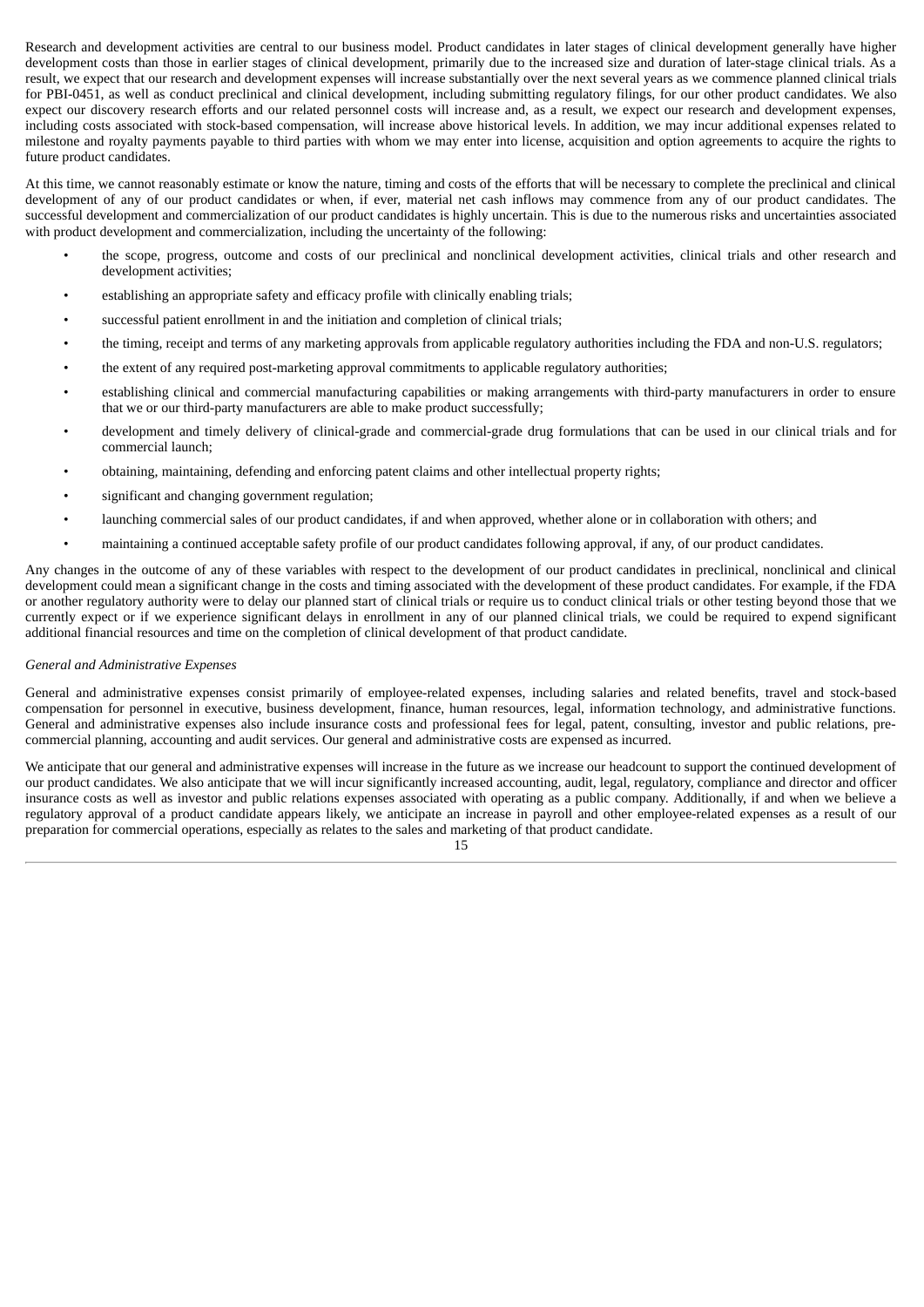#### *Income Taxes*

We have incurred net losses in every period since our inception and have not recorded any U.S. federal or state income tax benefits for the losses, as they have been offset by valuation allowances.

#### *Results of Operations*

#### *Comparison of the three months ended March 31, 2022 and 2021*

The following table sets forth our results of operations for the periods presented (in thousands):

|                             | Three Months Ended March 31, |  |         |         |
|-----------------------------|------------------------------|--|---------|---------|
|                             | 2022                         |  | 2021    | Change  |
| <b>Operating expenses:</b>  |                              |  |         |         |
| Research and development    | 13,199                       |  | 3,445   | 9,754   |
| General and administrative  | 8,226                        |  | 1,081   | 7,145   |
| Total operating expenses    | 21,425                       |  | 4,526   | 16,899  |
| Other (expense) income, net | (15)                         |  |         | (18)    |
| Net loss                    | (21, 440)                    |  | (4,523) | (16,917 |

#### *Research and Development Expenses*

The following table summarizes the components of research and development expenses for the periods presented (in thousands):

|                                         | Three Months Ended March 31, |   |       |     |        |
|-----------------------------------------|------------------------------|---|-------|-----|--------|
|                                         | 2022                         |   | 2021  |     | Change |
| External costs:                         |                              |   |       |     |        |
| PBI-0451                                | 10,499                       | S | 2,790 | \$. | 7,709  |
| Discovery programs                      | 165                          |   |       |     | 165    |
| Total external costs                    | 10,664                       |   | 2,790 |     | 7,874  |
| Internal costs:                         |                              |   |       |     |        |
| Salaries and benefits                   | 1,820                        |   | 491   |     | 1,329  |
| Stock-based compensation                | 463                          |   | 14    |     | 449    |
| Other unallocated costs                 | 252                          |   | 150   |     | 102    |
| Total internal costs                    | 2,535                        |   | 655   |     | 1,880  |
| Total research and development expenses | 13,199                       |   | 3,445 |     | 9,754  |

Research and development expenses were \$13.2 million for the three months ended March 31, 2022, compared to \$3.4 million for the three months ended March 31, 2021, an increase of \$9.8 million. The increase was due to an increase in program costs related to advancing our lead product candidate, PBI-0451, and increased personnel costs, including stock-based compensation, and unallocated costs as we grew our organization. Unallocated costs include recruiting fees and overhead expenses.

#### *General and Administrative Expenses*

General and administrative expenses were \$8.2 million for the three months ended March 31, 2022, compared to \$1.1 million for the three months ended March 31, 2021, an increase of \$7.1 million. The increase was due to increased personnel costs, including stock-based compensation, as we grew our organization, costs associated with being a public company, including directors and officers insurance and audit fees, and increased professional fees related to corporate legal, patent legal, pre-commercial planning, consulting and recruiting services.

#### **Liquidity and Capital Resources**

#### *Sources of Liquidity and Capital*

Since inception, we have not generated any revenue from any product sales or any other sources and have incurred operating losses and negative cash flows from our operations. We have not yet commercialized any of our product candidates and we do not expect to generate revenue from sales of any product candidates for several years, if ever. Through March 31, 2022, we have funded our operations with gross cash proceeds of \$44.5 million from sales of preferred stock, gross cash proceeds of \$7.1 million from the sale of SAFEs, which were converted into 5,845,071 shares (4,151,942 shares as originally issued) of convertible preferred stock in January 2021 and net proceeds of approximately \$257.5 million in connection with the Business Combination and the PIPE Investment.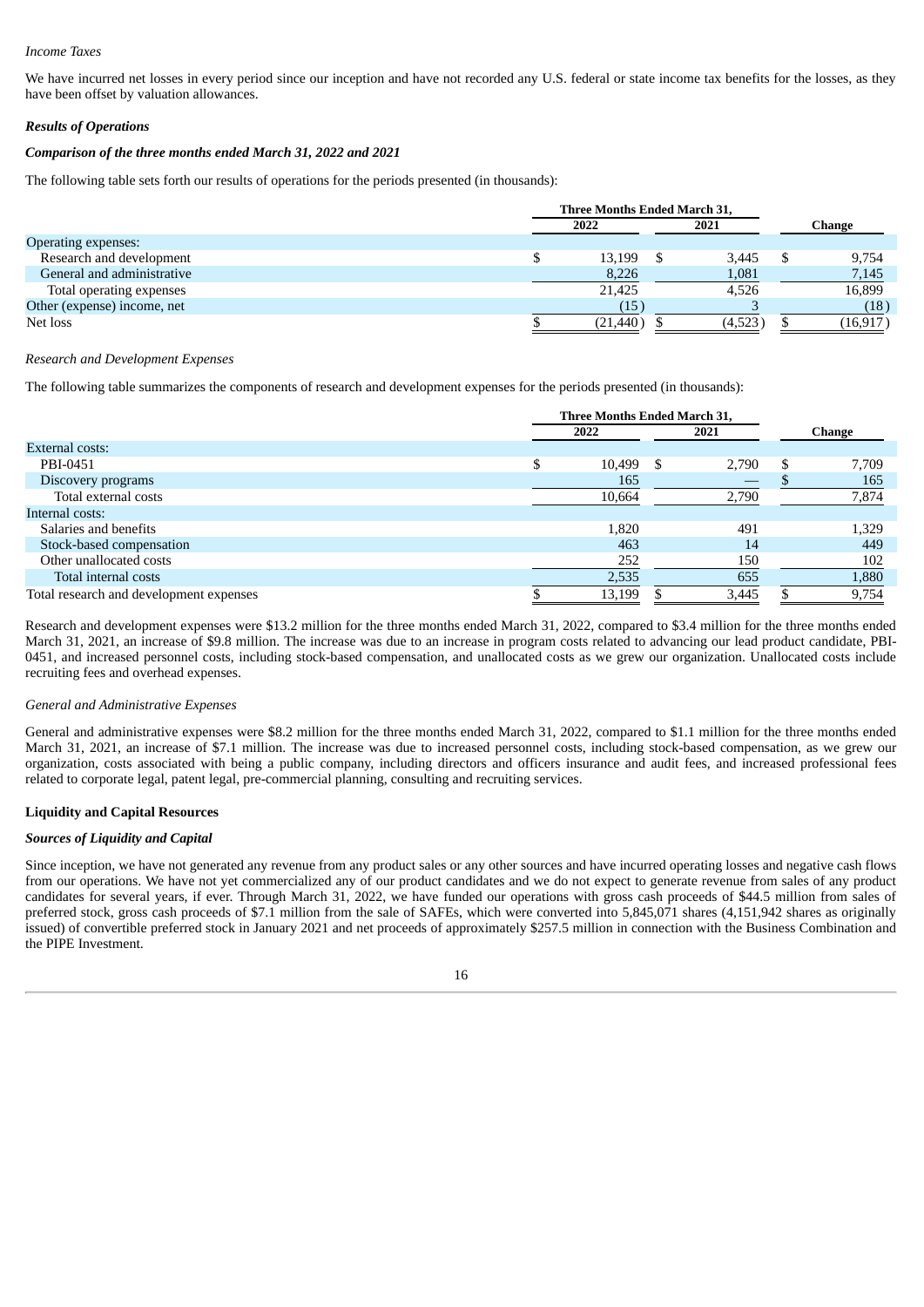As of March 31, 2022, we had cash and cash equivalents of \$247.9 million and an accumulated deficit of \$73.0 million as of March 31, 2022. In the short term, we believe that our existing cash resources will be sufficient for at least the next 12 months to allow us to fund current planned operations, including supporting working capital and capital expenditure requirements. We have based this estimate on assumptions that may prove to be wrong, and we could exhaust our available capital resources sooner than we expect.

In the long term, our ability to support working capital and capital expenditure requirements will depend on many factors, including our ability to raise additional capital to finance our operations. See "— *Liquidity Overview*" above.

#### *CRO and CMO Agreements*

We have entered into agreements in the normal course of business with certain vendors for the provision of goods and services, which includes manufacturing services with CMOs and development services with CROs. These agreements may include certain provisions for purchase obligations and termination obligations that could require payments for the cancellation of committed purchase obligations or for early termination of the agreements. The amount of the cancellation or termination payments vary and are based on the timing of the cancellation or termination and the specific terms of the agreement.

We did not have during the periods presented, and we do not currently have, any commitments or obligations, including contingent obligations, arising from arrangements with unconsolidated entities or persons that have or are reasonably likely to have a material current or future effect on our financial condition, changes in financial condition, revenues or expenses, results of operations, liquidity, cash requirements or capital resources.

#### *Cash Flows*

The following table summarizes our cash flows for the periods presented (in thousands):

|                                                      | <b>Three Months Ended March 31.</b> |          |  |         |  |
|------------------------------------------------------|-------------------------------------|----------|--|---------|--|
|                                                      | 2022                                |          |  | 2021    |  |
| Net cash used in operating activities                |                                     | (20.362) |  | (3,748) |  |
| Net cash (used in) provided by financing activities  |                                     | 397      |  | 44.241  |  |
| Net (decrease) increase in cash and cash equivalents |                                     | (20.759) |  | 40.493  |  |

#### *Operating Activities*

During the three months ended March 31, 2022, net cash used in operating activities consisted of a net loss of \$21.4 million and a decrease in prepaid expenses and other current assets, accounts payable, and accrued expenses of \$0.8 million; partially offset by a non-cash charge of \$1.5 million related to stock-based compensation expense.

During the three months ended March 31, 2021, net cash used in operating activities was \$3.7 million, primarily resulting from a net loss of \$4.5 million, partially offset by a non-cash charge of \$0.1 million related to stock-based compensation and an increase in accrued expenses due to growth in our operations, the advancement of our product candidates, and the timing of vendor invoicing and payments.

#### *Financing Activities*

During the three months ended March 31, 2022, net cash used was payments for transaction costs associated with the Business Combination.

During the three months ended March 31, 2021, net cash provided by financing activities was \$44.2 million, consisting of proceeds from the issuance of shares of Series A convertible preferred stock.

#### *Funding Requirements*

Our primary use of cash is to fund operating expenses, primarily related to our research and development activities. Cash used to fund operating expenses is impacted by the timing of when we pay these expenses, as reflected in the change in our outstanding accounts payable, accrued expenses and prepaid expenses.

We expect our expenses to increase substantially in connection with our ongoing activities, particularly if and as we advance into Phase 2/3 clinical trials for PBI-0451. We also expect to incur additional costs associated with operating as a public company, including significant legal, accounting, investor relations and other expenses that we did not incur as a private company. The timing and amount of our operating expenditures will depend largely on our ability to:

- advance preclinical development of our early-stage programs and initiate clinical trials of our product candidates;
- manufacture, or have manufactured on our behalf, our preclinical, nonclinical and clinical drug material and develop processes for late stage and commercial manufacturing;

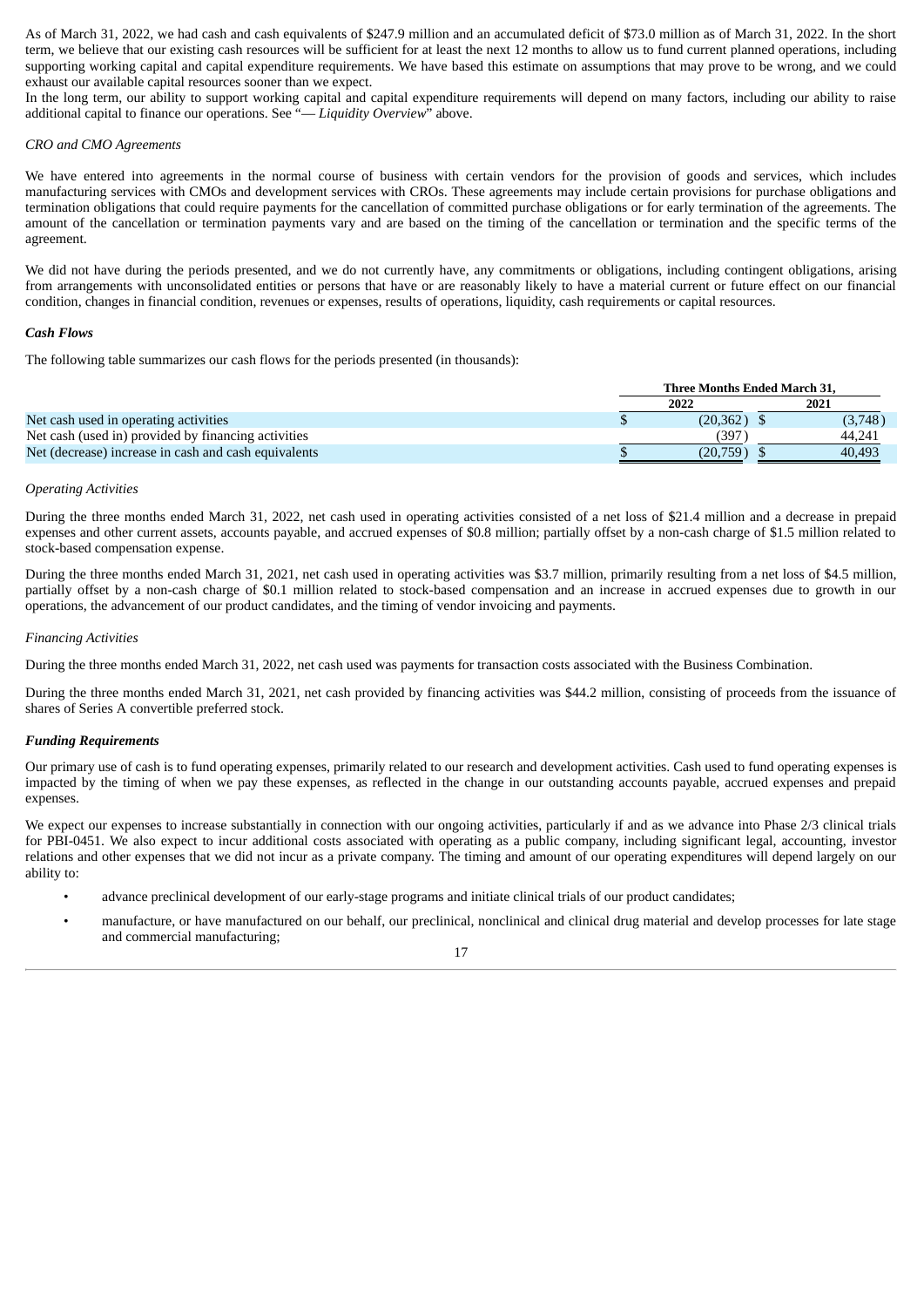- seek regulatory authorizations and/or approvals for any product candidates that successfully complete clinical trials;
- establish a sales, marketing, medical affairs, managed care, and distribution infrastructure to commercialize any product candidates for which we may obtain marketing approval and intend to commercialize on our own;
- hire additional clinical, quality control and scientific personnel;
- expand our operational, financial and management systems and increase personnel, including personnel to support our clinical development, manufacturing and commercialization efforts and our operations as a public company;
- manage the costs of preparing, filing and prosecuting patent applications, maintaining and protecting our intellectual property rights, including enforcing and defending intellectual property related claims; and
- manage the costs of operating as a public company.

#### *Working Capital*

Because of the numerous risks and uncertainties associated with research, development and commercialization of product candidates, we are unable to estimate the exact amount of our working capital requirements. Our future funding requirements will depend on and could increase significantly as a result of many factors, including:

- the scope, progress, results and costs of researching and developing our product candidates, and conducting preclinical and nonclinical studies and clinical trials;
- the costs, timing and outcome of regulatory review of our product candidates;
- the costs, timing and ability to manufacture our product candidates to supply our clinical and preclinical development efforts and our clinical trials;
- the costs of future activities, including product sales, medical affairs, marketing, manufacturing and distribution, for any of our product candidates for which we receive marketing approval;
- the costs of manufacturing commercial-grade product and necessary inventory to support a potential future commercial launch;
- the ability to receive additional non-dilutive funding, including grants from organizations and foundations;
- the revenue, if any, received from commercial sale of our products, should any of our product candidates receive marketing approval;
- the costs of preparing, filing and prosecuting patent applications, obtaining, maintaining, expanding and enforcing our intellectual property rights and defending intellectual property-related claims;
- our ability to establish and maintain collaborations on favorable terms, if at all; and
- the extent to which we acquire or in-license other product candidates and technologies.

#### **Critical Accounting Policies and Significant Judgments and Estimates**

The preparation of our condensed financial statements in conformity with U.S. generally accepted accounting principles requires us to make estimates and assumptions that affect the reported amounts of assets and liabilities and disclosure of contingent assets and liabilities, as of the date of the financial statements, and the reported amounts of revenue and expenses during the reported period. If these estimates differ significantly from actual results, the impact to the condensed consolidated financial statements may be material. There have been no material changes in our critical accounting policies and estimates from those disclosed in our Annual Report on Form 10-K for the fiscal year ended December 31, 2021. Please refer to Part II, Item 7 of our Annual Report on Form 10-K for the fiscal year ended December 31, 2021 for a discussion of our critical accounting policies and estimates.

#### **Recent Accounting Pronouncements**

A description of recently issued accounting pronouncements not yet adopted that may potentially impact our financial position and results of operations is also disclosed in Note 2, *Summary of Significant Accounting Policies* to our unaudited condensed financial statements appearing in this Quarterly Report on Form 10-Q.

#### <span id="page-24-0"></span>**Item 3. Quantitative and Qualitative Disclosures About Market Risk.**

We are a smaller reporting company as defined by Rule 12b-2 of the Securities Exchange Act of 1934, as amended, and are not required to provide the information under this item.

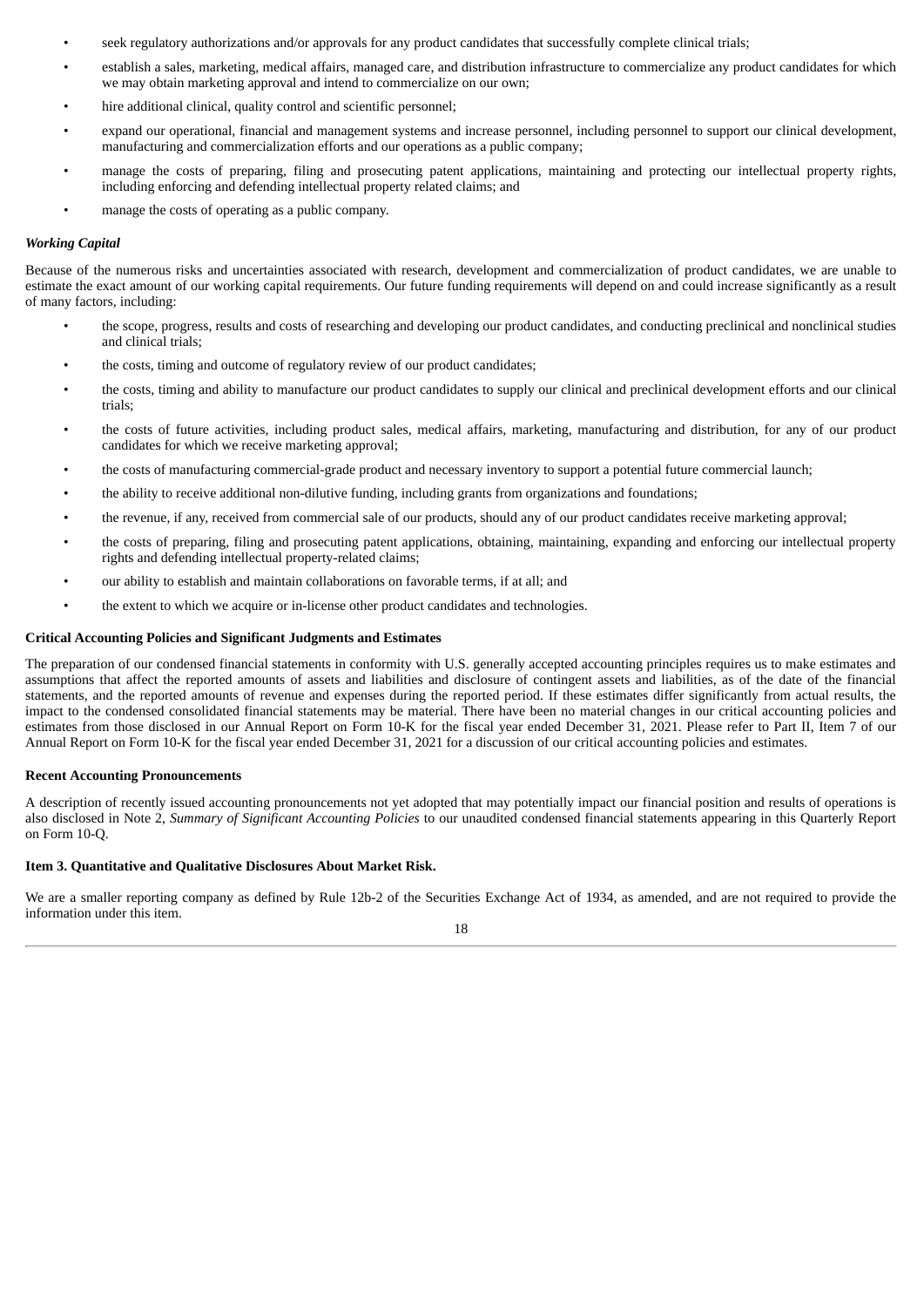#### <span id="page-25-0"></span>**Item 4. Controls and Procedures.**

Our management, with the participation of our Chief Executive Officer and Chief Financial Officer, has evaluated the effectiveness of our disclosure controls and procedures as of March 31, 2022. The term "disclosure controls and procedures," as defined in Rules 13a-15(e) and 15d-15(e) under the Securities Exchange Act of 1934, as amended (the "Exchange Act"), means controls and other procedures of an issuer that are designed to ensure that information required to be disclosed by a registrant in the reports that it files or submits under the Exchange Act is recorded, processed, summarized and reported, within the time periods specified in the Securities and Exchange Commission's rules and forms. Disclosure controls and procedures include, without limitation, controls and procedures designed to ensure that information required to be disclosed by a registrant in the reports that it files or submits under the Exchange Act is accumulated and communicated to the registrant's management, including its principal executive and principal financial officers, or persons performing similar functions as appropriate to allow timely decisions regarding required disclosure. Management recognizes that any controls and procedures, no matter how well designed and operated, can provide only reasonable assurance and not absolute assurance of achieving their desired control objectives and management necessarily applies its judgment in evaluating the cost-benefit relationship of possible controls and procedures.

Based on the evaluation of our disclosure controls and procedures as of March 31, 2022, our Chief Executive Officer and Chief Financial Officer concluded that, as of such date, our disclosure controls and procedures were effective at the reasonable assurance level.

#### *Changes in Internal Control over Financial Reporting*

There were no material changes in our internal control over financial reporting during the fiscal quarter ended March 31, 2022, that have materially affected, or are reasonably likely to materially affect, our internal controls over financial reporting.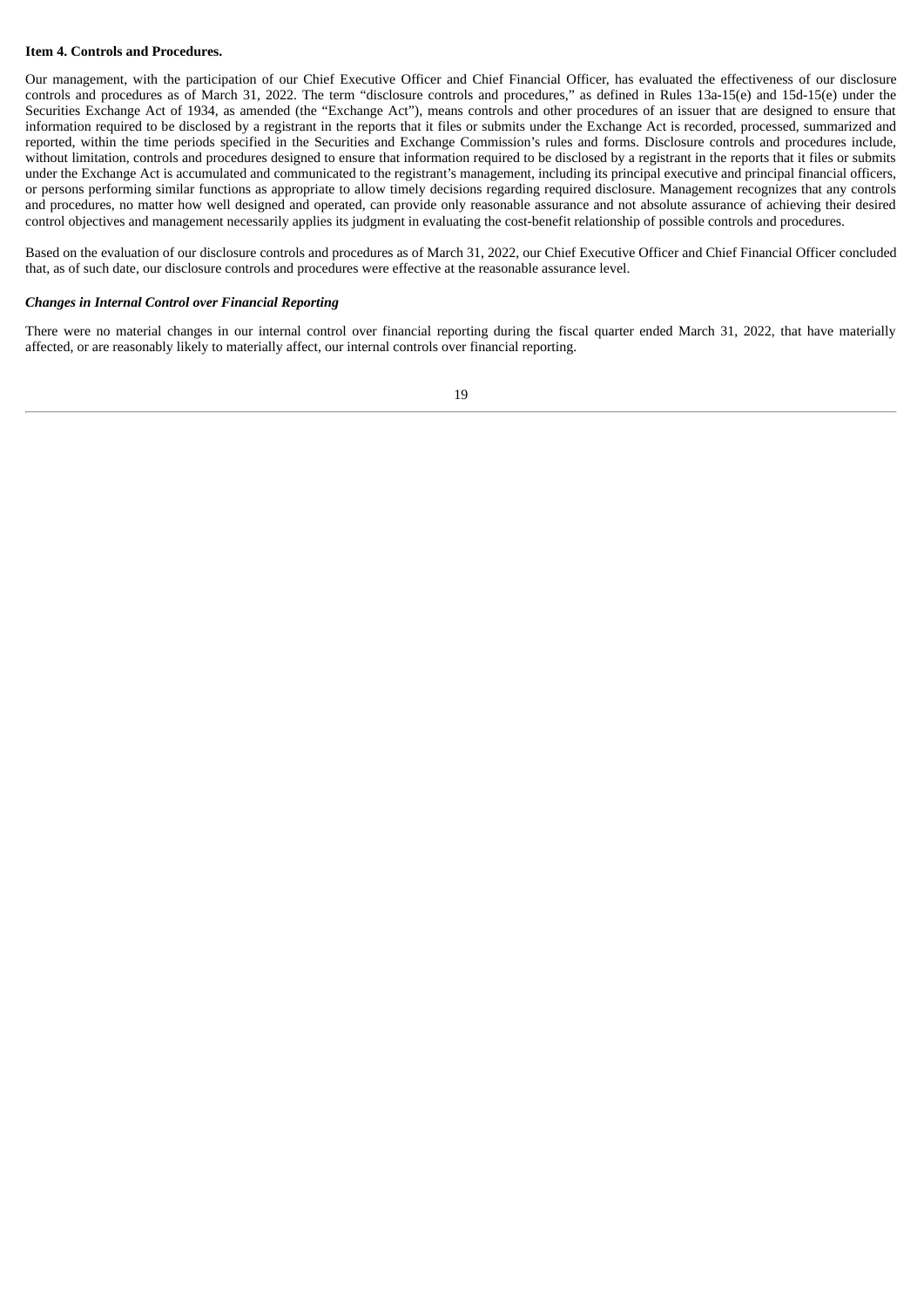#### **PART II - OTHER INFORMATION**

#### <span id="page-26-1"></span><span id="page-26-0"></span>**Item 1. Legal Proceedings.**

From time to time, we may become subject to various legal proceedings and claims that arise in the ordinary course of our business activities. Although the results of litigation and claims cannot be predicted with certainty, as of March 31, 2022, we do not believe we are party to any claim or litigation the outcome of which, if determined adversely to us, would individually or in the aggregate be reasonably expected to have a material adverse effect on our business. Regardless of the outcome, litigation can have an adverse impact on us because of defense and settlement costs, diversion of management resources and other factors.

#### <span id="page-26-2"></span>**Item 1A. Risk Factors.**

Our business faces significant risks and uncertainties. If any of the following risks, or other risks not presently known to us or that we currently believe to not be material, are realized, our business, financial condition and results of operations could be materially and adversely affected. If that happens, the market price of our common stock could decline, and stockholders may lose all or part of their investment. You should carefully review and consider the full discussion of our risk factors below, together with all other information in this Quarterly Report on Form 10-Q, including our condensed financial statements and notes thereto, and in our other filings with the SEC.

#### **Risks Related to our Business**

#### We have a limited operating history and no history of successfully developing or commercializing any approved therapeutic products, which may make it difficult to evaluate the success of our business to date and to assess the prospects for our future viability and ability to generate revenue and become *profitable in the future.*

We are a clinical-stage biopharmaceutical company with a limited operating history. Our operations to date have been limited to organizing and staffing our company, developing our technology and identifying and developing our lead product candidate, PBI-0451, and conducting nonclinical studies and Phase 1 clinical trials of PBI-0451. We have not yet demonstrated our ability to complete any late-stage or pivotal clinical trials, obtain regulatory approval, formulate and manufacture a commercial-scale product, or conduct sales and marketing activities necessary for successful product commercialization or arrange for third parties to do these activities on our behalf. Investment in biotechnology and pharmaceutical product development is highly speculative because it entails substantial upfront expenditures in contract research organizations ("CROs") and contract manufacturing organizations ("CMOs") and significant risk that any potential product candidate will fail to demonstrate adequate effect or an acceptable safety profile, gain regulatory approval and become commercially viable. Consequently, any predictions you may make about our future success or viability may not be as accurate as they could be if we had a longer operating history.

In addition, we may encounter unforeseen expenses, difficulties, complications, delays and other known and unknown obstacles. If we successfully develop a product candidate, we will eventually need to transition from a company with a research and development focus to a company capable of supporting latestage and commercial activities. We may not be successful in this transition. For example, we may need to rapidly develop our commercialization capabilities if PBI-0451 is approved for the treatment of SARS-CoV-2 or receives emergency use authorization ("EUA").

We have completed dosing in our first-in-human Phase 1 clinical trial and phase 1 development is ongoing. We anticipate initiation of a Phase 2/3 clinical trial in mid-2022 for our lead product candidate, PBI-0451, pending discussions with regulatory authorities. We do not expect to receive revenue from PBI-0451 until we obtain initial EUA or full marketing approvals, if ever. To date, we have not generated any revenue and we will not be able to generate product revenue unless and until PBI-0451, or any other product candidate, successfully completes clinical trials, receives EUA and is made available, or receives other regulatory approval and is commercialized. We may seek to obtain revenue from collaboration or licensing agreements with third parties or funding from government sources. Our ability to generate future product revenue from PBI-0451 or any other product candidates also depends on a number of additional factors, including our or our future collaborators' (if any) ability to:

- successfully complete nonclinical studies and clinical trials for PBI-0451 and any other product candidates;
- conduct additional clinical trials or other studies beyond those planned to support the approval and commercialization of our product candidates or any future product candidates if we are required by the U.S. Food and Drug Administration (the "FDA") or similar foreign regulatory authorities;
- to demonstrate to the satisfaction of the FDA and similar foreign regulatory authorities the safety and efficacy and acceptable risk to benefit profile of our product candidates or any future product candidates;
- seek and obtain marketing approvals for any product candidates that complete clinical development;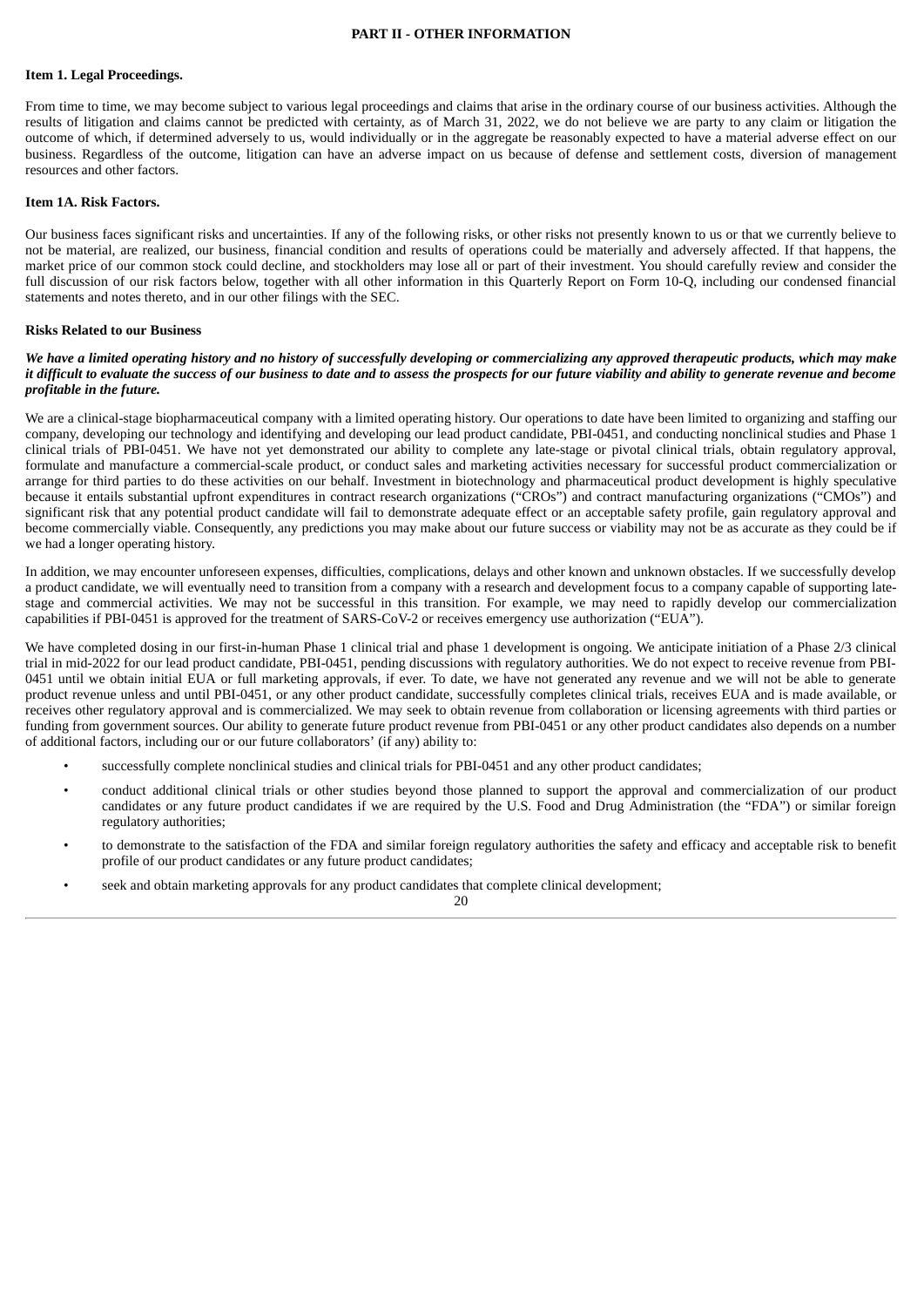- establish and maintain supply and manufacturing relationships with third parties, and ensure adequate and legally compliant manufacturing of bulk drug substances and drug products to maintain that supply;
- launch and commercialize any product candidates for which we obtain marketing approval, and, if launched independently, successfully establish a sales, marketing and distribution infrastructure;
- demonstrate the necessary safety data post-approval to ensure continued regulatory approval;
- demonstrate the actual and perceived benefits of PBI-0451, if approved, relative to existing and future alternative therapies for COVID-19 based upon availability, cost, risk profile, drug-drug interactions, side effects and efficacy;
- obtain coverage and adequate product reimbursement from third-party payors, including government payors;
- achieve market acceptance for any approved products;
- address any competing technological and market developments;
- negotiate favorable terms in any collaboration, licensing or other arrangements into which we may enter in the future and performing our obligations in such collaborations;
- establish, maintain, protect and enforce our intellectual property rights; and
- attract, hire and retain qualified personnel.

In addition, because of the numerous risks and uncertainties associated with biopharmaceutical product development, including that our product candidates may not advance through development or achieve the endpoints of applicable clinical trials, we are unable to predict the timing or amount of increased expenses, or if or when we will achieve or maintain profitability. In addition, our expenses could increase beyond expectations if we decide, or are required by the FDA or comparable foreign regulatory authorities in other jurisdictions where we may pursue regulatory approval, to perform nonclinical studies or clinical trials in addition to those that we currently anticipate. Even if we complete the development and regulatory processes described above, we anticipate incurring significant costs associated with launching and commercializing any approved product.

If we achieve profitability, we may not be able to sustain or increase profitability on a quarterly or annual basis. Our failure to become and remain profitable would decrease our value and could impair our ability to raise capital, maintain our research and development efforts, expand our business or continue our operations. A decline in our value also could cause you to lose all or part of your investment.

#### We have incurred significant losses since our inception and expect to incur losses for the foreseeable future.

To date, we have devoted almost all of our financial resources to research and development, including preclinical and clinical development activities, and we expect to continue to incur significant research and development and other expenses related to our ongoing operations and the development of our lead therapeutic candidate, PBI-0451. As a result, we are not profitable and have incurred significant losses since our inception in February 2020. As of March 31, 2022, we had an accumulated deficit of \$73.0 million. We expect to continue to incur significant losses for the foreseeable future, and we expect these losses to increase as we seek to advance PBI-0451 through clinical development, continue preclinical development, expand our research and development activities, develop new product candidates, complete preclinical studies and clinical trials, seek regulatory approval and, if we receive regulatory approval, commercialize our product candidates.

Even if we succeed in commercializing PBI-0451 or any other product candidates, we may continue to incur substantial research and development and other expenditures to develop and market additional product candidates. We may encounter unforeseen expenses, difficulties, complications, delays and other unknown factors that may adversely affect our business for any reason, including as a result of the ongoing and unpredictable COVID-19 pandemic. The size of our future net losses will depend, in part, on the rate of future growth of our expenses and our ability to generate revenue. Our prior losses and expected future losses have had and will continue to have an adverse effect on our stockholders' equity and working capital.

#### We will require additional capital to finance our operations, which may not be available to us on acceptable terms, or at all. As a result, we may not *complete the development and commercialization of PBI-0451 or any other product candidates.*

As a research and development company, our operations have consumed substantial amounts of cash since inception. We expect our research and development expenses to increase substantially in connection with our ongoing activities, particularly as we advance PBI-0451 through clinical development.

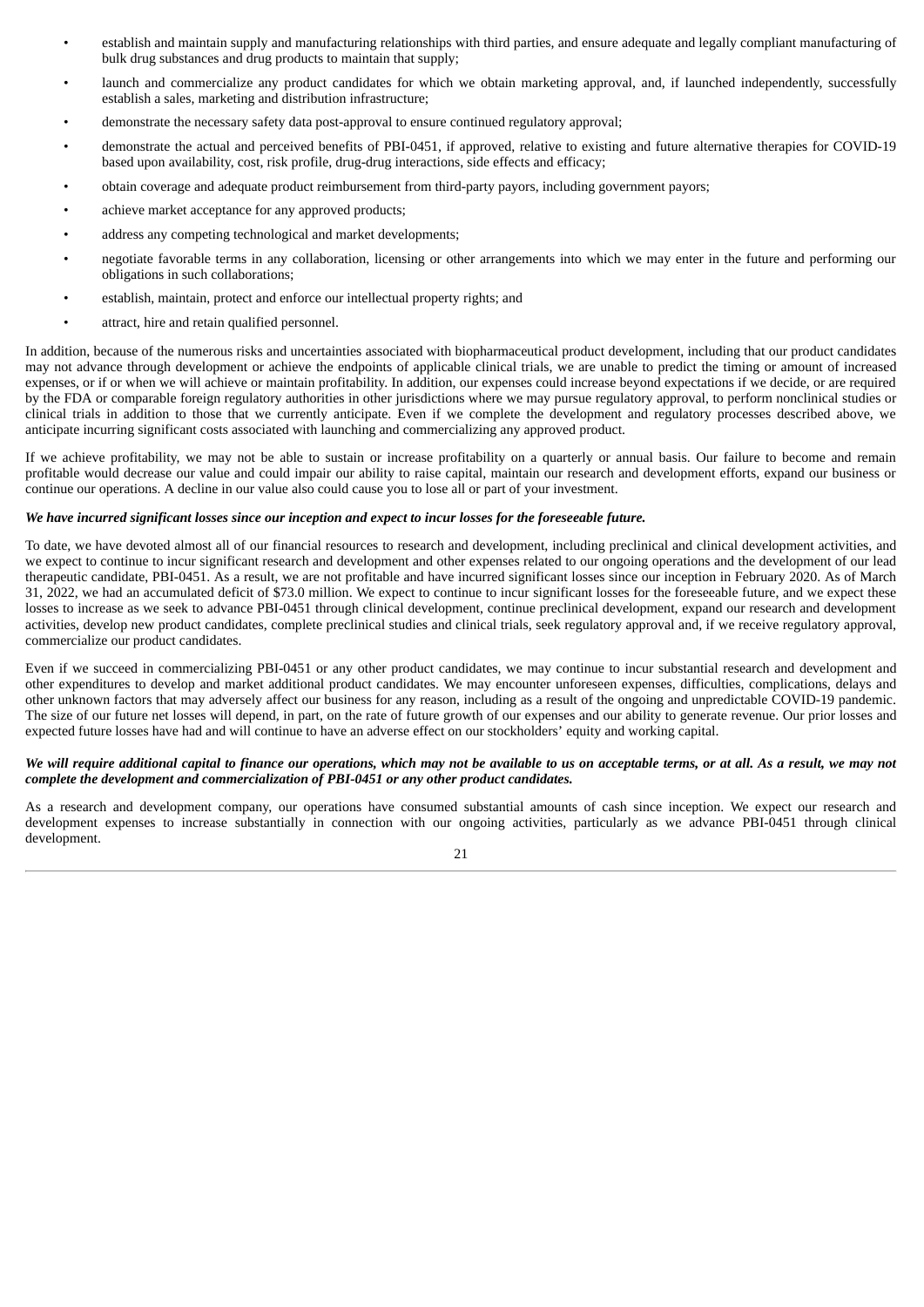As of March 31, 2022, we had \$247.9 million of cash and cash equivalents. We believe our existing cash and cash equivalents will fund our current planned operations into the second half of 2023. Our forecast of the period of time through which our financial reserves will adequately support our operations is a forward-looking statement and involves risks and uncertainties, and actual results could vary as a result of a number of factors, including the factors discussed elsewhere in this "*Risk Factors*" section. We have based this estimate on assumptions that may prove to be wrong, and we could use our available capital resources sooner than we currently expect. Our future funding requirements, both short and long-term, will depend on many factors, including, but not limited to:

- the initiation, progress, timing, costs and results of nonclinical studies and anticipated clinical trials for PBI-0451 or any other product candidates we may develop;
- any COVID-19 related delays or other effects the disease progression may have on our development programs;
- the outcome, timing and cost of seeking and obtaining an EUA or regulatory approval from the FDA and comparable foreign regulatory authorities, including the potential for such authorities to require that we perform more nonclinical studies or clinical trials than those that we currently expect or require our clinical trial designs to differ from those currently contemplated;
- the cost to establish, maintain, expand, enforce and defend the scope of our intellectual property portfolio, including the amount and timing of any payments we may be required to make, or that we may receive, in connection with licensing, preparing, filing, prosecuting, defending and enforcing any patents or other intellectual property rights;
- the effect of competing technological, such as vaccines, antibody therapies or other oral antivirals, the status of the current pandemic, and market developments;
- market acceptance of any approved product candidates, including product pricing, as well as product coverage and the adequacy of reimbursement by third-party payors;
- the cost of acquiring, licensing or investing in additional businesses, products, product candidates and technologies;
- the cost and timing of selecting, auditing and potentially validating a manufacturing site for commercial-scale manufacturing;
- the stability, scale, yield and cost of manufacturing our product candidates for clinical trials, in preparation for an EUA, regulatory approval and in preparation for commercialization;
- the cost of establishing sales, marketing and distribution capabilities for any product candidates for which we may receive regulatory approval and that we determine to commercialize;
- the ability to establish, nature, and timing of potential partnerships around current or future PBI-0451 assets; and
- our need to implement additional internal systems and infrastructure, including financial and reporting systems.

We do not have any committed external source of funds or other support for our development efforts and we cannot be certain that additional funding will be available on acceptable terms, or at all. Until we can generate sufficient revenue to finance our cash requirements, which we may never do, we expect to finance our future cash needs through a combination of public or private equity offerings, debt financings, collaborations, government funding, strategic alliances, licensing arrangements, and other marketing or distribution arrangements. If we raise additional funds through public or private equity offerings, the terms of these securities may include liquidation or other preferences that adversely affect our stockholders' rights. Further, to the extent that we raise additional capital through the sale of common stock or securities convertible or exchangeable into common stock, your ownership interest will be diluted. If we raise additional capital through debt financing, we could be subject to fixed payment obligations and may be subject to covenants limiting or restricting our ability to take specific actions, such as incurring additional debt, making capital expenditures or declaring dividends. If we raise additional capital through marketing and distribution arrangements or other collaborations, strategic alliances or licensing arrangements with third parties, we may have to relinquish certain valuable rights to our product candidates, technologies, future revenue streams or research programs or grant licenses on terms that may not be favorable to us. We also could be required to seek collaborators for one or more of our product candidates at an earlier stage than otherwise would be desirable or relinquish our rights to product candidates or technologies that we otherwise would seek to develop or commercialize ourselves. If we are unable to raise additional capital in sufficient amounts or on acceptable terms, we may have to significantly delay, scale back or discontinue the development or commercialization of one or more of our product candidates or one or more of our other research and development initiatives. Any of the above events could significantly harm our business, prospects, financial condition and results of operations and cause the price of our common stock to decline.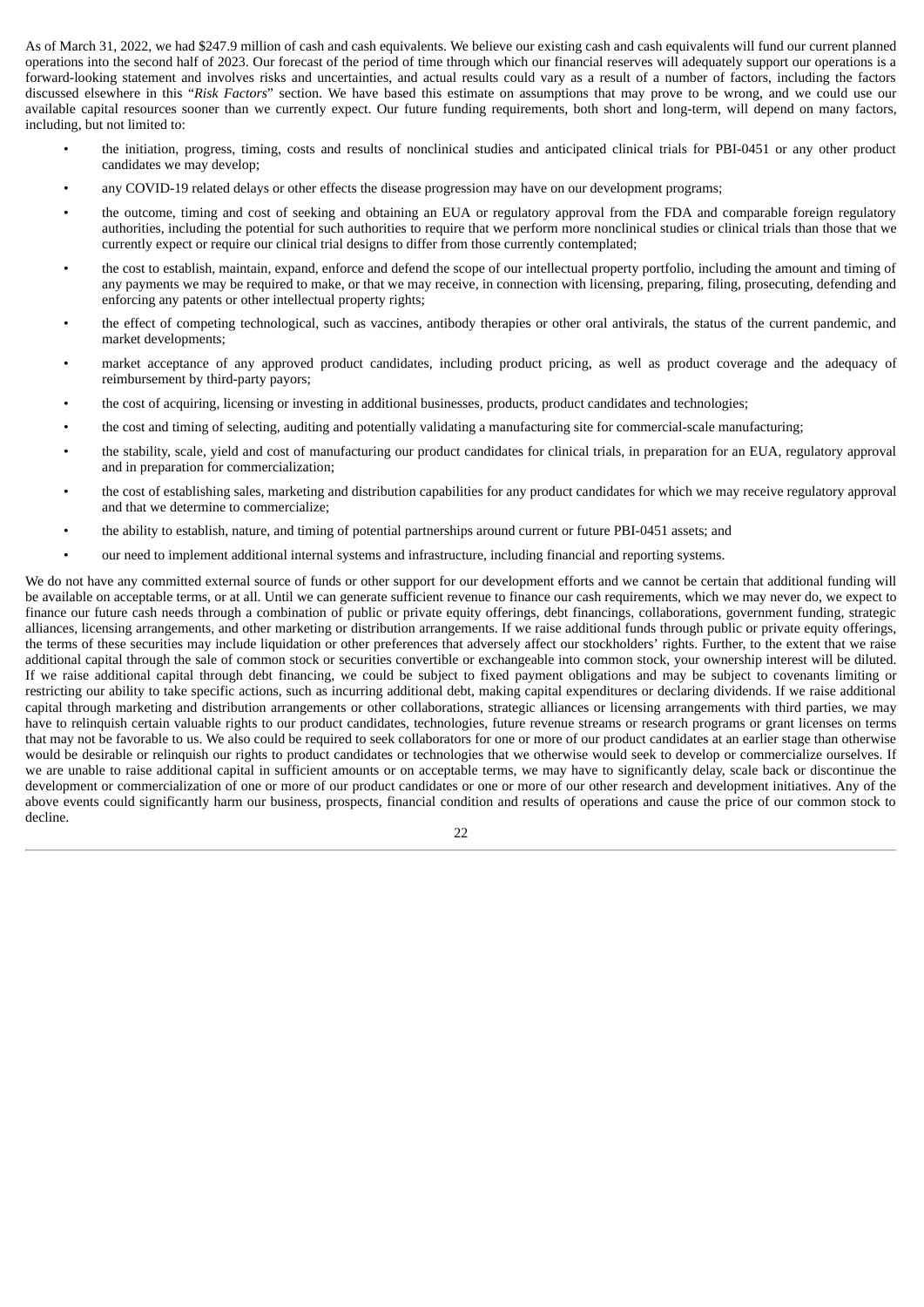#### We are heavily dependent on the success of PBI-0451, our lead product candidate. Failure to obtain regulatory approval for PBI-0451 will prevent us *from commercializing and marketing PBI-0451.*

We currently have no products that are approved for commercial sale and may never be able to develop marketable products. We expect that a substantial portion of our efforts and expenditures over the next several years will be devoted to our lead product candidate, PBI-0451. Accordingly, our business and future success currently depends heavily on the successful development, regulatory approval, and commercialization of PBI-0451 for treatment of coronaviruses, including the coronavirus that causes COVID-19. Our development of PBI-0451 for the treatment of COVID-19 is in early clinical stage of development. We cannot be certain that PBI-0451 will successfully commence or complete later stage clinical trials, receive an EUA or regulatory approval or be successfully commercialized even if we receive regulatory approval. If we are required to discontinue development of PBI-0451 or if PBI-0451 does not receive EUA or regulatory approval or fails to achieve significant market acceptance, we would be substantially delayed in our ability to achieve profitability, if ever.

The research, testing, manufacturing, safety, efficacy, labelling, approval, sale, marketing, and distribution of PBI-0451 is, and will remain, subject to comprehensive regulation by the FDA and comparable foreign regulatory authorities. Failure to obtain regulatory approval for PBI-0451 will prevent us from commercializing and marketing PBI-0451.

Further, our future clinical trials of PBI-0451 may not be able to replicate the results from our preclinical and nonclinical studies of PBI-0451. To the extent this occurs, our expected development time and development costs for PBI-0451 may be increased.

Even if we are able to successfully obtain an EUA or FDA or comparable foreign regulatory authority approval for PBI-0451, any EUA or approval might contain significant limitations related to use, including limitations on the stage of disease PBI-0451 is approved to treat, as well as restrictions for specified age groups, warnings, precautions or contraindications. Furthermore, even if we obtain regulatory approval for PBI-0451, we will still need to develop a commercial infrastructure or develop relationships with collaborators to commercialize, establish a commercially viable pricing structure and obtain coverage and adequate reimbursement from third-party payors, including government healthcare programs. If we, or any future collaborators, are unable to successfully commercialize PBI-0451, we may not be able to generate sufficient revenue to continue our business.

#### If we are not successful in discovering, developing, receiving regulatory approval for and commercializing other product candidates, our ability to *expand our business and achieve our strategic objectives would be impaired.*

Although we plan to devote a majority of our current resources to the continued clinical testing and potential approval of PBI-0451 for the treatment of SARS-CoV-2 infection, another key element of our strategy is to discover, develop and commercialize a broader portfolio of products. We are currently intending to do so through our internal discovery programs, but our resources are limited, and those resources that we have available have been and are largely geared towards preclinical and nonclinical testing, clinically enabling studies and clinical development of PBI-0451, including our Phase 1 clinical trials and preparation for our Phase 2/3 clinical trials in patients, which we anticipate initiating in mid-2022, pending discussions with regulatory authorities. We may also explore strategic collaborations for the development of new product candidates, but we may not be successful in entering into such relationships. Other than PBI-0451, we have no product candidates in the clinical stage of development. Research programs to identify additional product candidates require substantial technical, financial and human resources, regardless of whether any product candidates are ultimately identified. Our research programs may initially show promise in identifying potential product candidates, yet fail to yield product candidates for clinical development for many reasons, including:

- the research methodology used may not be successful in identifying potential product candidates;
- competitors may develop alternatives that render our product candidates obsolete or less attractive;
- a product candidate may, on further clinical trials, be shown to have harmful side effects or toxicities, be unable to achieve clinically relevant concentration after dosing or other characteristics that indicate it is unlikely to be effective or otherwise does not meet applicable regulatory criteria;
- a product candidate may not be capable of being produced in commercial quantities at an acceptable cost, or at all; and
- intellectual property, patents or other proprietary rights of third parties may cover the product candidates that we develop or potentially block our entry into certain markets or make such entry economically impracticable.

If we fail to develop and successfully commercialize other product candidates, our business and future prospects may be harmed, and our business will be more vulnerable to any problems that we encounter in developing and commercializing our product candidates.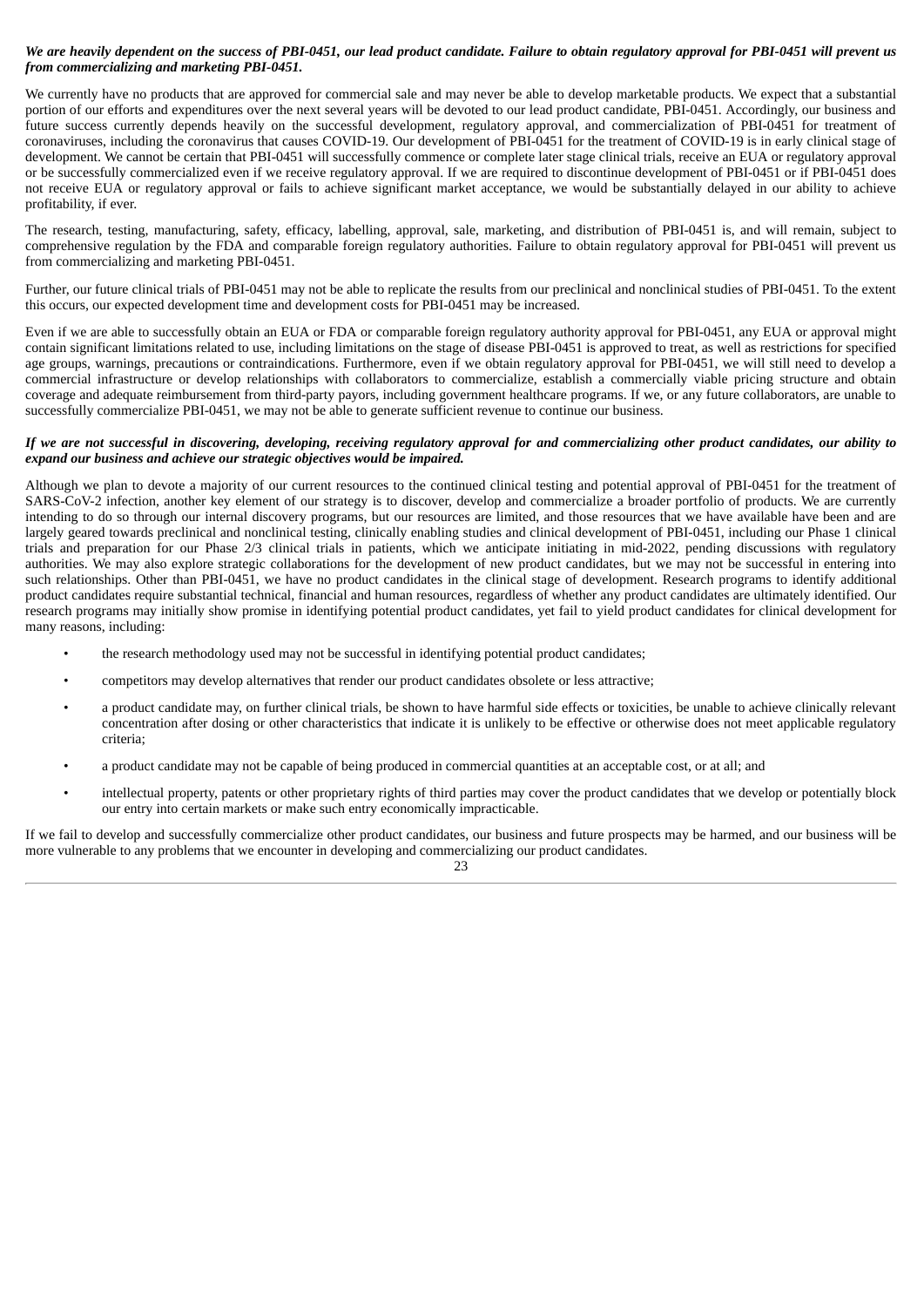#### Nonclinical development is uncertain. Our nonclinical programs may experience delays or may never advance to clinical trials, which would adversely affect our ability to obtain regulatory approvals or commercialize our product candidates on a timely basis or at all, which would have an adverse effect *on our business.*

In order to obtain approval from the FDA and other major regulatory agencies in non-U.S. countries to market a new product candidate, we must demonstrate proof of safety and efficacy in humans. To meet these requirements, we will have to conduct adequate and well-controlled clinical trials. Before we can commence clinical trials for a product candidate, we must complete extensive nonclinical studies that support our planned Investigational New Drug ("IND") or clinical trial applications ("CTAs"), in the United States and other countries, respectively. We cannot be certain of the timely completion or outcome of our nonclinical studies and cannot predict if the FDA or other regulatory authorities will accept our proposed clinical programs or if the outcome of our nonclinical studies will ultimately support further development of our programs. In addition, the FDA may decline to accept the data we obtain from foreign clinical trials in support of an IND in the United States, which may require us to repeat or conduct additional nonclinical studies or clinical trials that we did not anticipate. As a result, we cannot be sure that we will be able to submit INDs in the United States, or CTAs or similar applications in other jurisdictions, on the timelines we expect, if at all, and we cannot be sure that submission of INDs, CTAs or similar applications will result in the FDA or other regulatory authorities allowing additional clinical trials to begin.

Conducting nonclinical testing is a complex, lengthy, time-consuming and expensive process. The length of time may vary substantially according to the type, complexity and novelty of the program, and often can take several years or more per program. Delays associated with programs for which we are directly conducting nonclinical studies may cause us to incur additional operating expenses. Moreover, we may be affected by delays associated with the studies of certain programs that are the responsibility of potential future partners, if any, over which we have no control. The commencement and rate of completion of nonclinical studies for a product candidate may be delayed by many factors, including:

- inability or failure by us or third parties to comply with regulatory requirements, including the requirements of GLP;
- inability to generate sufficient nonclinical or other *in vivo* or *in vitro* data to support the initiation of clinical trials;
- delays in reaching a consensus with regulatory agencies on clinical trial design and obtaining regulatory authorization to commence clinical trials;
- challenges in obtaining sufficient quantities of our product candidates for use in nonclinical studies from third-party suppliers on a timely basis;
- delays due to the ongoing COVID-19 pandemic, including due to reduced workforce productivity as a result of our implementation of a hybrid work-from-home policy or illness among personnel, or due to delays at our third-party CROs and CMOs throughout the world for similar reasons or due to restrictions imposed by applicable governmental authorities; and
- delays due to other global-scale potentially catastrophic events, including other pandemics, terrorism, war (including Russia's invasion of the Ukraine), supply chain disruptions, and climate change.

Moreover, even if candidates from our product programs advance into clinical trials, our development efforts may not be successful, and clinical trials that we conduct or that third parties conduct on our behalf may not demonstrate sufficient safety or efficacy to obtain the requisite regulatory approvals for any product candidates we develop. Even if we obtain positive results from nonclinical studies or initial clinical trials, we may not achieve the same success in future trials.

#### PBI-0451 and any other product candidates we may develop must undergo rigorous clinical trials and regulatory approvals, and results from early *nonclinical studies or earlier-stage clinical trials may not be indicative of results in future clinical trials.*

PBI-0451 and any other product candidates we may develop will be subject to rigorous and extensive clinical trials and extensive regulatory approval processes implemented by the FDA and comparable foreign regulatory authorities. The approval process is typically lengthy and expensive, and approval is never certain. We have limited experience in conducting the clinical trials required to obtain regulatory approval. We may not be able to conduct clinical trials at preferred sites, enlist clinical investigators, enroll sufficient numbers of participants or begin or successfully complete clinical trials in a timely fashion, if at all. Our clinical trials may not demonstrate that our potential products, including PBI-0451, will be active, safe or effective or achieve sufficient exposure to be of clinical benefit. Additional clinical trials may be required if clinical trial results are negative or inconclusive, which will require us to incur additional costs and significant delays.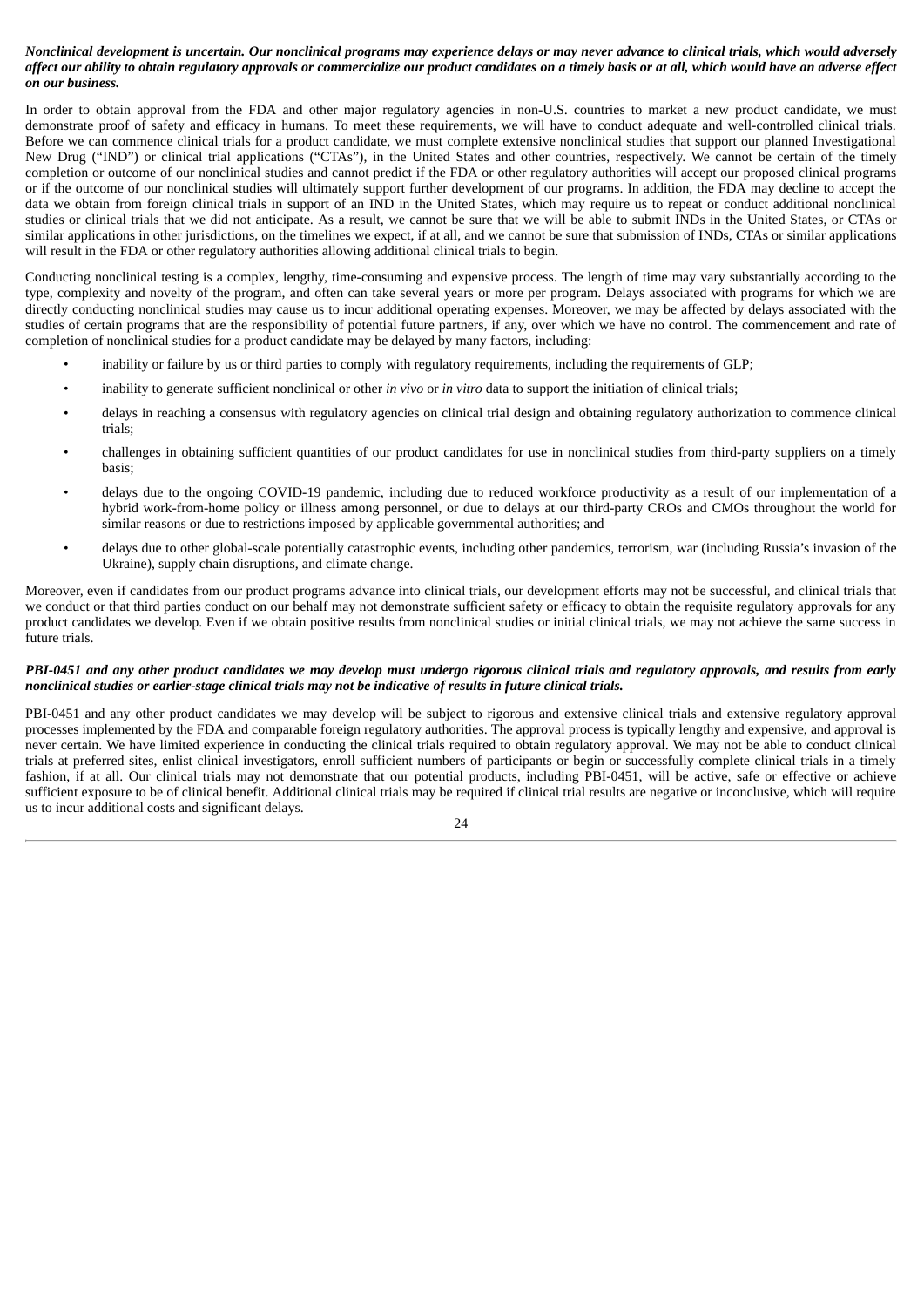Success in earlier nonclinical studies and earlier-stage clinical trials does not ensure that later nonclinical studies or clinical trials will generate the same results or otherwise provide adequate data to demonstrate the effectiveness and safety of a product candidate. In addition, the design of a clinical trial can determine whether our results may support approval of a product, and flaws in the design of a clinical trial may not become apparent until the clinical trial is well advanced. We may be unable to design and execute a clinical trial to support regulatory approval. Historically there is a high failure rate for drugs proceeding through clinical trials at every stage. In fact, many companies in the pharmaceutical and biotechnology industries have suffered significant setbacks in late-stage clinical trials even after achieving promising results in nonclinical studies and earlier-stage clinical trials. Similarly, the outcome of nonclinical studies may not predict the success of clinical trials. Moreover, data obtained from nonclinical and clinical activities are subject to varying interpretations, which may delay, limit or prevent regulatory approval. In addition, we may experience regulatory delays or rejections as a result of many factors, including due to changes in regulatory policy during the period of development of our product candidates. Any such delays could negatively impact our business, financial condition, results of operations and prospects.

While not currently planned, our future clinical trials may use an "open-label" trial design. An "open-label" clinical trial is one where both the patient and investigator know whether the patient is receiving the investigational product candidate or either an existing approved drug or placebo. Most typically, open-label clinical trials test only the investigational product candidate and sometimes may do so at different dose levels. Open-label clinical trials are subject to various limitations that may exaggerate any therapeutic effect as patients in open-label clinical trials are aware when they are receiving treatment. Open-label clinical trials may be subject to a "patient bias" where patients perceive their symptoms to have improved merely due to their awareness of receiving an experimental treatment. In addition, open-label clinical trials may be subject to an "investigator bias" where those assessing and reviewing the physiological outcomes of the clinical trials are aware of which patients have received treatment and may interpret the information of the treated group more favorably given this knowledge. The results from an open-label trial may not be predictive of future clinical trial results with any of our product candidates for which we include an open-label clinical trial when studied in a controlled environment with a placebo or active control.

#### Our subsequent clinical trials may reveal significant adverse events not seen in our earlier clinical trials or preclinical or nonclinical studies and may result in a safety profile that could inhibit regulatory approval or market acceptance of any of our product candidates.

Before obtaining regulatory approvals for the commercial sale of any products, we must demonstrate through lengthy, complex and expensive preclinical and nonclinical studies and clinical trials that our product candidates are both safe and effective for use in each target indication. There is typically an extremely high rate of attrition from the failure of product candidates proceeding through clinical trials. Product candidates in later stages of clinical trials also may fail to show the desired safety and efficacy profile despite having progressed through nonclinical studies and initial clinical trials. If the results of our preclinical and nonclinical studies and clinical trials demonstrate a safety concern associated with our product candidates, we may be prevented or delayed in obtaining authorization to initiate clinical trials. Additionally, if the results of our preclinical and nonclinical studies and clinical trials are inconclusive with respect to the safety and efficacy of our product candidates, if we do not meet the clinical endpoints with statistical and clinically meaningful significance, or if there are safety concerns associated with our product candidates, we may be prevented or delayed in obtaining marketing approval for such product candidates. In some instances, there can be significant variability in safety or efficacy results between different clinical trials of the same product candidate due to numerous factors, including changes in trial procedures set forth in protocols, differences in the size and type of the patient populations, changes in and adherence to the clinical trial protocols and the rate of dropout among clinical trial participants. Results of our trials could reveal a high and unacceptable severity and prevalence of side effects. In such an event, our trials could be suspended or terminated and the FDA or comparable foreign regulatory authorities could order us to cease further development of or deny approval of our product candidates for any or all targeted indications. Treatment-related side effects could also affect patient recruitment or the ability of enrolled patients to complete the trial or result in potential product liability claims. In addition, our product candidates could cause undesirable side effects that we have not observed yet to date. Most product candidates that commence clinical trials are never approved as products and there can be no assurance that any of our current or future clinical trials will ultimately be successful or support further clinical development of any of our product candidates.

#### Interim, "topline" and preliminary data from our clinical trials that we announce or publish from time to time may change as more patient data become available and are subject to audit and verification procedures that could result in material changes in the final data. As a result, interim and preliminary data should be viewed with caution until the final data are available. Adverse differences between preliminary or interim data and final *data could significantly harm our business and financial prospects.*

From time to time, we may publicly disclose preliminary or top-line data from our preclinical studies, nonclinical studies and clinical trials, which is based on a preliminary analysis of then-available data, and the results and related findings and conclusions are subject to change following a more comprehensive review of the data related to the particular study or trial. We also make assumptions, estimations, calculations and conclusions as part of our analyses of data, and we may not have received or had the opportunity to fully and carefully evaluate all data. As a result, the top-line or preliminary results that we report may differ from future results of the same studies, or different conclusions or considerations may qualify such results, once additional data have been received and fully evaluated. Top-line data also remain subject to audit and verification procedures that may result in the final data being materially different from the preliminary data we previously published. As a result, top-line data should be viewed with caution until the final data are available.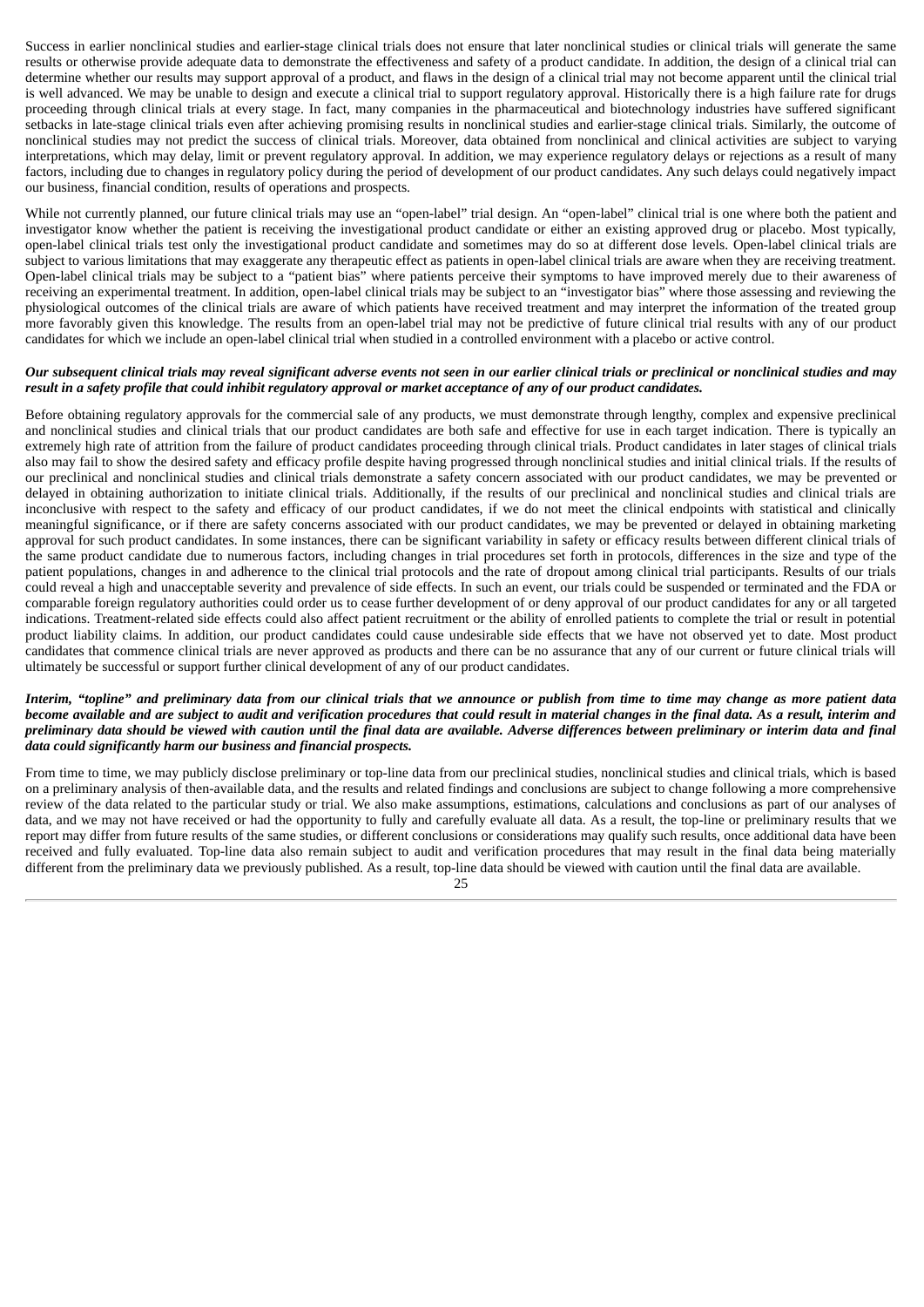From time to time, we may also disclose interim data from our preclinical studies, nonclinical studies and clinical trials. Interim data from clinical trials that we may complete are subject to the risk that one or more of the clinical outcomes may materially change as patient enrollment continues and more patient data become available or as patients from our clinical trials continue other treatments for their disease. Adverse differences between preliminary or interim data and final data could significantly harm our business prospects. Further, disclosure of interim data by us or by our competitors could result in volatility in the price of our common stock.

Further, others, including regulatory agencies, may not accept or agree with our assumptions, estimates, calculations, conclusions or analyses or may interpret or weigh the importance of data differently, which could impact the value of the particular program, the approvability or commercialization of the particular product candidate or product and our company in general. In addition, the information we choose to publicly disclose regarding a particular study or clinical trial is based on what is typically extensive information, and you or others may not agree with what we determine is material or otherwise appropriate information to include in our disclosure. If the interim, top-line, or preliminary data that we report differ from actual results, or if others, including regulatory authorities, disagree with the conclusions reached, our ability to obtain approval for, and commercialize, our product candidates may be harmed, which could harm our business, operating results, prospects or financial condition.

#### We are subject to many manufacturing risks, any of which could substantially increase our costs, delay clinical programs and limit supply of our *product candidates.*

We contract with third-party CMOs to make our drug substance and drug product to support current and planned clinical trials and for commercial sale, if approved. We will need to negotiate and maintain contractual arrangements with these CMOs for the supply of PBI-0451 and our future product candidates and we may not be able to do so on favorable terms. Most of our CMOs are outside the United States, including in the People's Republic of China. Our CMOs may not be able to adopt, adapt or scale up the manufacturing process in a timely manner to support our future clinical trials. Additionally, the current COVID-19 outbreak in China could impact the ability of our CMOs to manufacture the quantities of drug substance and drug product required for our future clinical trials and in accordance with proposed timelines. The process of manufacturing our product is complex, highly regulated and subject to several risks, including:

- failure to meet acceptance criteria;
- the manufacturing process is susceptible to product loss due to equipment failure, improper installation or operation of equipment, vendor or operator error and improper storage conditions, and even minor deviations from normal manufacturing processes could result in reduced production yields and quality as well as other supply disruptions;
- the manufacturing facilities in which our product candidates are made could be adversely affected by equipment failures, changes in manufacturing lines, labor and raw material shortages, financial difficulties of our contract manufacturers, natural disasters, power failures, local political unrest, politically driven embargoes or trade agreements affecting supply of raw materials, and numerous other factors; and
- any adverse developments affecting manufacturing operations for our product candidates may result in shipment delays, inventory shortages, lot failures, product withdrawals or recalls or other interruptions in the supply of our products. We may also have to record inventory writeoffs and incur other charges and expenses for products that fail to meet specifications, undertake costly remediation efforts or seek more expensive manufacturing alternatives.

Manufacturers sometimes encounter difficulties in production, especially during scale-up from the manufacturing process used for preclinical studies, nonclinical studies and early clinical trials to a validated process needed for pivotal clinical trials and commercial launch. These problems often include failure to meet target production costs and yields, sub-par quality control testing, including stability of the product, quality assurance system failures, operator error and shortages of qualified personnel, as well as failure to comply with strictly enforced federal, state and foreign regulations. We cannot assure you that any product quality issues relating to the manufacture of PBI-0451 or any other product candidates will not occur in the future.

We do not have and we do not currently plan to acquire or build the facilities or internal capabilities to manufacture bulk drug substance or filled drug product for use in clinical trials or commercialization. To a large extent, that makes us dependent on the goodwill of our contract manufacturing partners to quickly fix deviations that will inevitably occur during the manufacturing of our product. Any delay or interruption in the supply of clinical trial materials could delay the completion of clinical trials, increase the costs associated with maintaining clinical trial programs and, depending upon the period of delay, require us to commence new clinical trials at additional expense or terminate clinical trials altogether.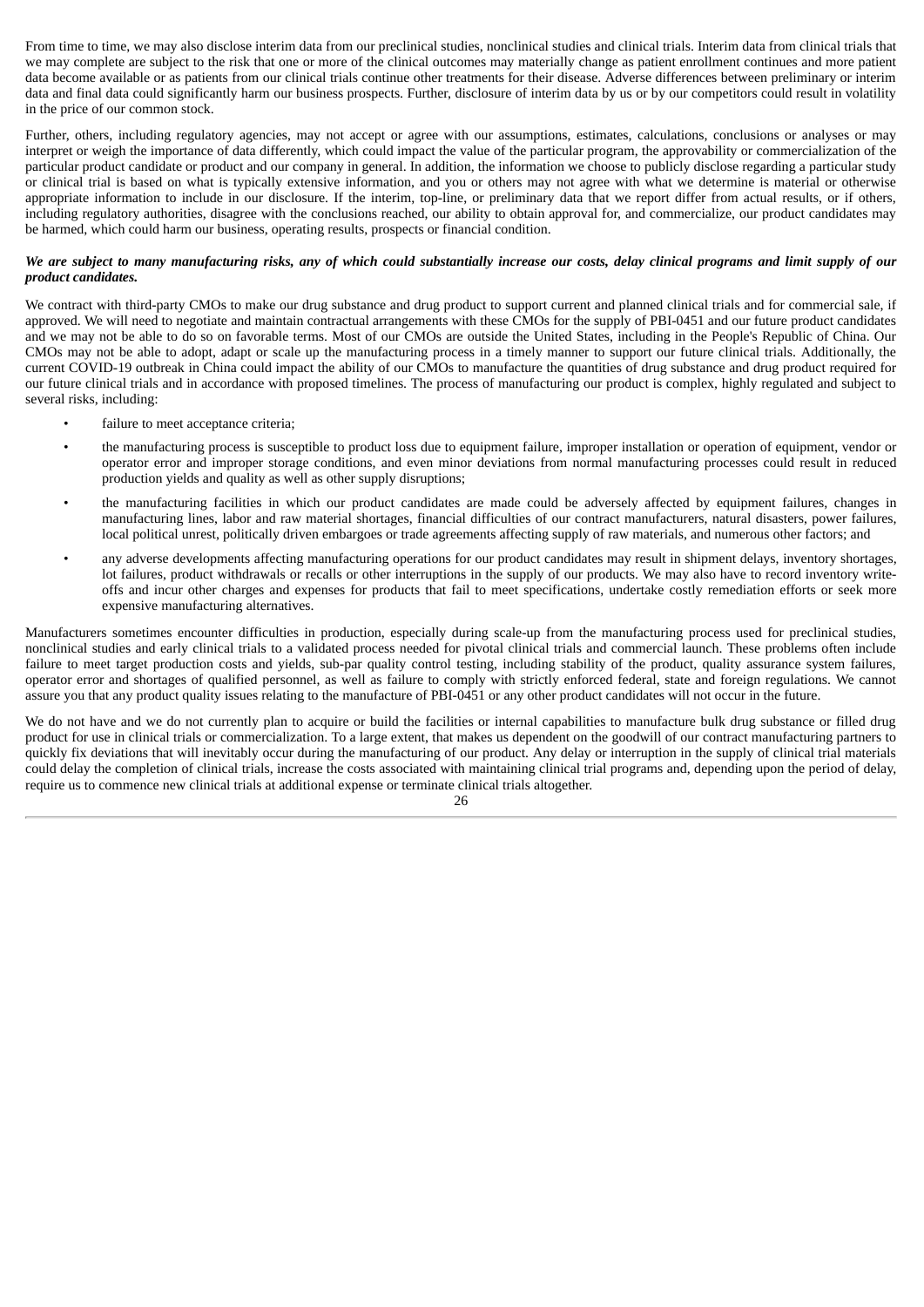#### *We may develop product candidates in combination with other therapies, which exposes us to additional risks.*

We may develop product candidates in combination with other product candidates or existing therapies. Even if any product candidate we develop was to receive marketing approval or be commercialized for use in combination with other existing therapies, we would continue to be subject to the risks that the FDA or similar foreign regulatory authorities could revoke approval of the therapy used in combination with our product candidate or that safety, efficacy, manufacturing or supply issues could arise with these existing therapies. Combination therapies are commonly used in antiviral treatments, and we would be subject to similar risks if we develop any of our product candidates for use in combination with other drugs or for indications other than currently anticipated. This could result in our own products being removed from the market or being less successful commercially.

We may also evaluate our product candidates in combination with one or more other therapies that have not yet been approved for marketing by the FDA or similar foreign regulatory authorities. We will not be able to market and sell the product candidates we develop in combination with any such unapproved therapies that do not ultimately obtain marketing approval.

If the FDA or similar foreign regulatory authorities do not approve these other drugs or revoke their approval of, or if safety, efficacy, manufacturing, or supply issues arise with, the drugs we choose to evaluate in combination with our product candidates, we may be unable to obtain approval of or market the product candidates we develop.

Currently, we intend to progress PBI-0451 clinical development as a stand-alone therapy.

#### *We may encounter difficulties in managing our growth, which could adversely affect our operations.*

As of March 31, 2022, we had 47 full-time employees. As we continue development and pursue the potential commercialization of our product candidates, we will need to expand our financial, development, regulatory, manufacturing, marketing and sales capabilities or contract with third parties to provide these capabilities. As our operations expand, we expect that we will need to manage additional relationships with various strategic collaborators, suppliers and other third parties. Our future financial performance and our ability to develop and commercialize our product candidates and to compete effectively will depend, in part, on our ability to manage any future growth effectively.

#### We must attract and retain highly skilled employees to succeed. If we are not able to retain our current team or continue to attract and retain qualified *scientific, technical and business personnel, our business will suffer.*

To succeed, we must recruit, retain, manage and motivate qualified clinical, scientific, technical and management personnel. We face significant competition for experienced personnel. If we do not succeed in attracting and retaining qualified personnel, particularly at the management level, it could adversely affect our ability to execute our business plan and harm our operating results. We are dependent on the members of our management team and our scientific and commercial advisors for our business success, including our Chief Executive Officer, Thomas G. Wiggans, our Chief Development Officer, Brian P. Kearney, PharmD, our Chief Commercial Officer, Sean P. Brusky, our Chief Business & Strategy Officer, Philippe Tinmouth, our General Counsel and Corporate Secretary, Elizabeth H. Lacy, and our Chief Financial Officer, Heidi Henson. We do not maintain "key person" insurance for any of our key personnel. An important element of our strategy is to take advantage of the research and development expertise of our current management. We currently have employment agreements with all of our executive officers. Our employment agreements with our executive officers are terminable by them without notice and some provide for severance and change in control benefits. The loss of any one of our executive officers could result in a significant loss in the knowledge and experience that we, as an organization, possesses and could cause significant delays, or outright failure, in the development and further commercialization of our product candidates.

There is intense competition for qualified personnel, including management in the technical fields in which we operate, and we may not be able to attract and retain qualified personnel necessary for the successful research, development and commercialization of our product candidates. In particular, we have experienced a very competitive hiring environment in California, where we are headquartered. Many of the other pharmaceutical companies that we compete against for qualified personnel have greater financial and other resources, different risk profiles and a longer history in the industry than we do. They also may provide more diverse opportunities and better chances for career advancement. Some of these characteristics may be more appealing to high-quality candidates than what we can offer. If we are unable to continue to attract and retain high-quality personnel, the rate and success with which we can discover and develop product candidates and our business will be limited.

#### Our employees, independent contractors, consultants, commercial partners and vendors may engage in misconduct or other improper activities, *including noncompliance with regulatory standards and requirements.*

We cannot ensure that our compliance controls, policies, and procedures will in every instance protect us from acts committed by our employees, agents, contractors, or collaborators that would violate the law or regulation, including, without limitation, healthcare, employment, foreign corrupt practices, environmental, competition, and patient privacy and other privacy laws and regulations. Such improper actions could subject us to civil or criminal investigations, and monetary and injunctive penalties, and could adversely impact our ability to conduct business, operating results, and reputation.

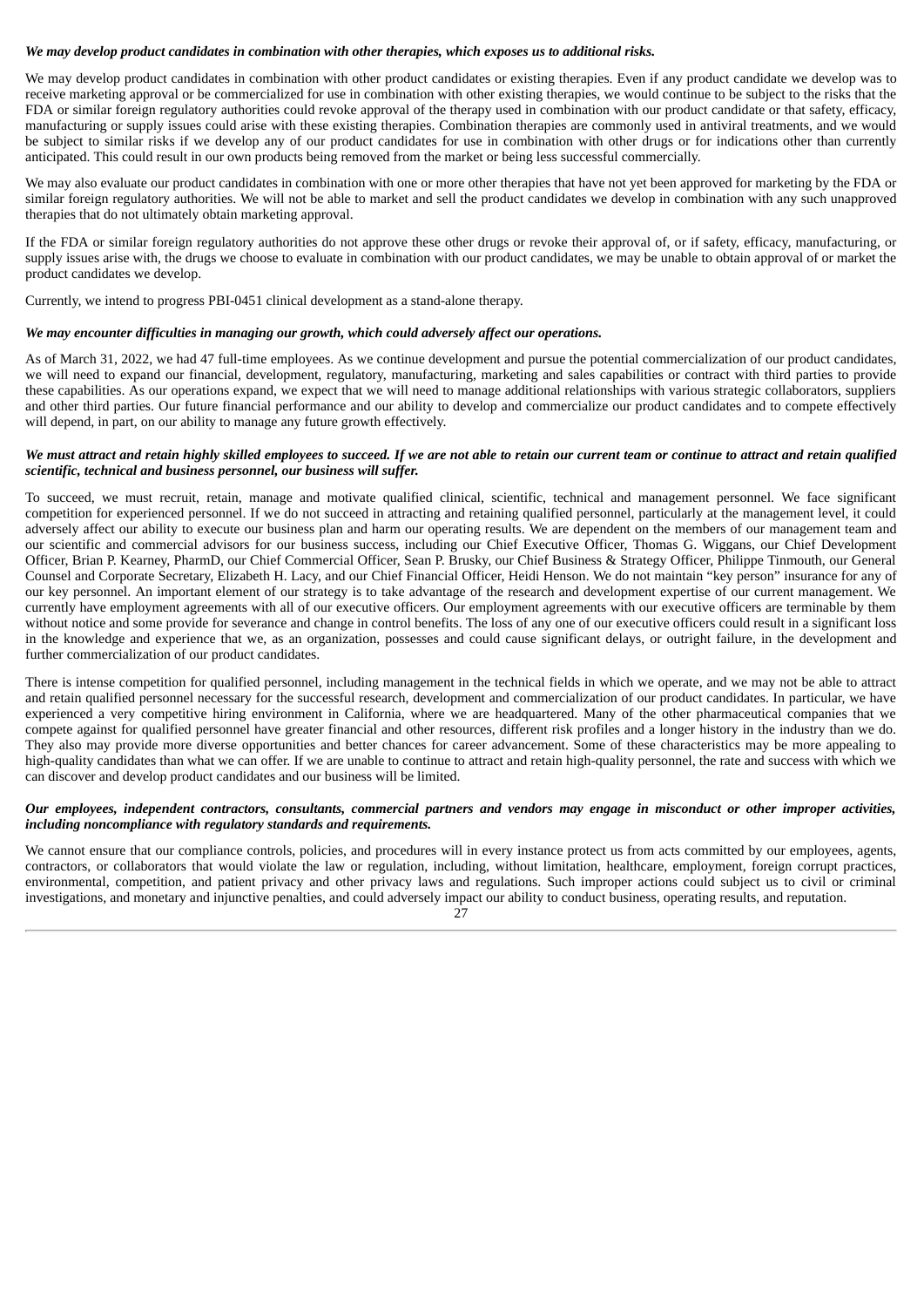We are exposed to the risk of employee fraud or other illegal activity by our employees, independent contractors, consultants, commercial partners and vendors. Misconduct by these parties could include intentional, reckless and/or negligent conduct that fails to comply with the laws enforced by the FDA and comparable foreign regulatory authorities, fails to provide true, complete and accurate information to the FDA and comparable foreign regulatory authorities, fails to comply with manufacturing standards we have established, fails to comply with healthcare fraud and abuse laws in the United States and similar foreign laws, or fails to report financial information or data accurately or to disclose unauthorized activities to us. If we obtain FDA approval of any of our product candidates and begin commercializing those products in the United States, our potential exposure under these laws will increase significantly, and our costs associated with compliance with these laws are also likely to increase. Additionally, we are subject to the risk that a person could allege such fraud or other misconduct, even if none occurred. These laws may impact, among other things, our future activities with principal investigators and research patients, as well as proposed and future sales, marketing and education programs. If any such actions are instituted against us, and we are not successful in defending ourself or asserting our rights, those actions could have a significant impact on our business, including the imposition of civil, criminal and administrative penalties, damages, monetary fines, possible exclusion from participation in Medicare, Medicaid and other federal healthcare programs, contractual damages, reputational harm, diminished profits and future earnings, and curtailment of our operations, any of which could adversely affect our ability to operate our business and our results of operations. It is not always possible to identify and deter employee misconduct, and the precautions we take to detect and prevent this activity may not be effective in controlling unknown or unmanaged risks or losses or in protecting us from government investigations or other actions or lawsuits stemming from a failure to comply with these laws or regulations. If any such actions are instituted against us and we are not successful in defending ourself or asserting our rights, those actions could result in significant civil, criminal and administrative penalties, damages, fines, disgorgement, imprisonment, exclusion from government funded healthcare programs, such as Medicare and Medicaid, integrity oversight and reporting obligations, and the curtailment or restructuring of our operations.

#### Enrollment and retention of patients in clinical trials is an expensive and time-consuming process and could be made more difficult or rendered impossible by multiple factors outside our control, including significant competition for recruiting patients with COVID-19 in clinical trials, the *availability of other therapies and currently declining infection rates.*

Identifying and qualifying patients to participate in our clinical trials is critical to our success. The timing of completion of our clinical trials depends in part on the speed at which we can recruit patients to participate in testing of our product candidates. We may encounter delays in enrolling, or be unable to enroll, a sufficient number of patients to complete any of our clinical trials, and even once enrolled we may be unable to retain a sufficient number of patients to complete any of our trials.

Factors that may generally affect patient enrollment include:

- the size and nature of the patient population;
- the number and location of clinical sites where patients are to be enrolled;
- the eligibility and exclusion criteria for the trial;
- the design of the clinical trial:
- the inability to obtain and maintain patient consents;
- the risk that enrolled participants will drop out before completion;
- the declining infection rates for SARS-CoV-2;
- competition with other companies for clinical sites or patients and clinicians' and patients' perceptions as to the potential advantages of the product being studied in relation to other available therapies, including any new products that may be authorized or approved for the indications we are investigating; and
- other factors outside of our control, such as the ongoing and evolving nature of the COVID-19 pandemic.

In addition, our clinical trials will compete with other clinical trials for product candidates that are in the same or similar therapeutic areas as our product candidates, and this competition will reduce the number and types of patients available to us because some patients who might have opted to enroll in our trials may instead opt to enroll in a trial being conducted by one of our competitors or use other available therapies. Since the number of qualified clinical investigators is limited, we expect to conduct some of our clinical trials at the same clinical trial sites that some of our competitors use, which will reduce the number of patients who are available for our clinical trials at such clinical trial sites.

In addition, if any significant adverse events or other side effects are observed in any of our current or planned clinical trials, recruitment of patients to our clinical trials may be more difficult for us and patients may drop out of our trials, or we may be required to abandon the trials or our development efforts of one or more product candidates altogether. Our inability to enroll a sufficient number of patients for our clinical trials would result in significant delays, which would increase our costs and have an adverse effect on us.

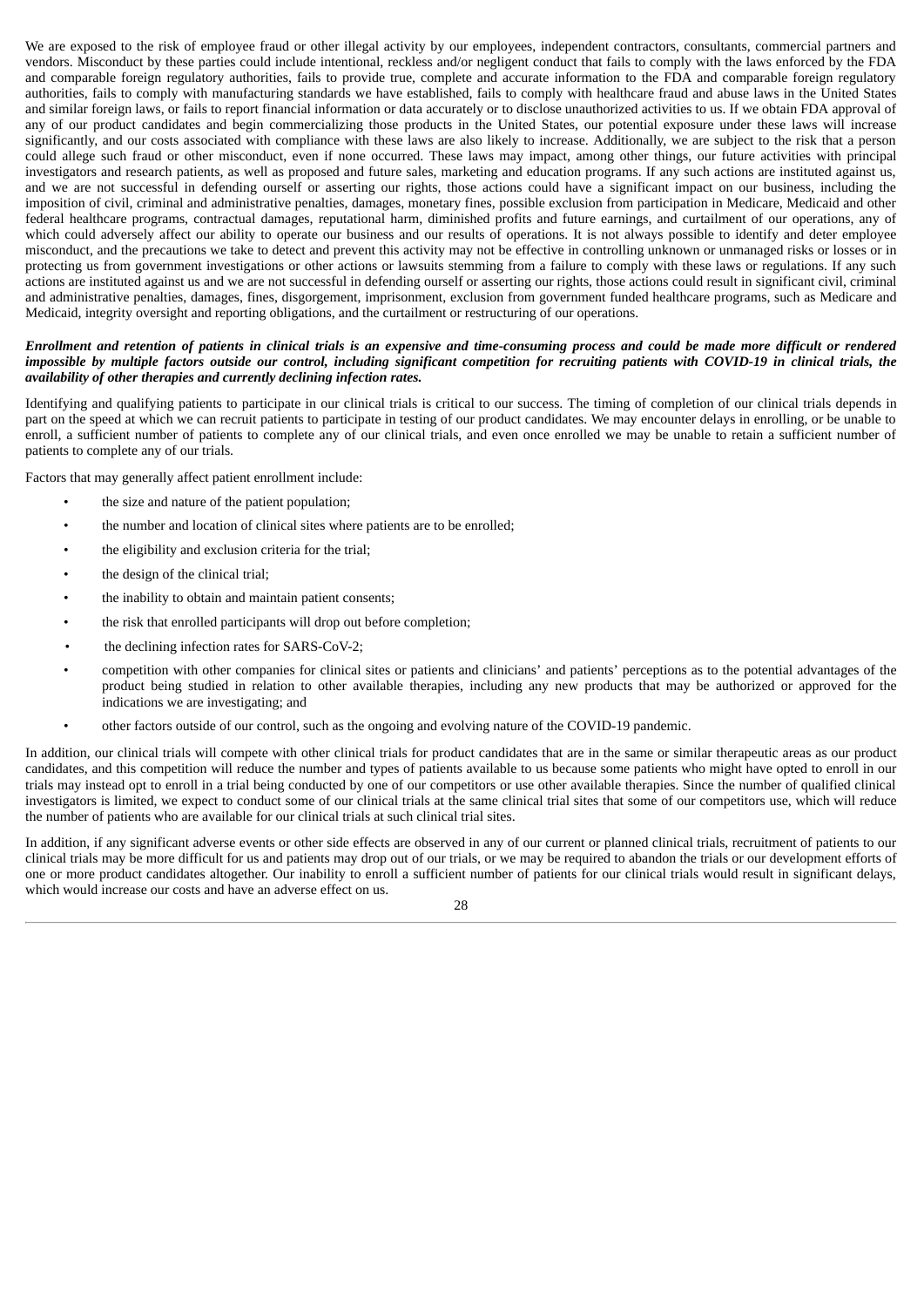#### We face substantial competition, which may result in others discovering, developing or commercializing products before or more successfully than us.

The biotechnology and pharmaceutical industry is intensely competitive and subject to rapid and significant technological change. Our competitors include multinational pharmaceutical companies, specialized biotechnology and pharmaceutical companies and universities and other research institutions. A number of our competitors are pursuing the development or marketing of pharmaceuticals or other drug products that target SARS-CoV-2 viral infections or COVID-19 disease and other therapeutic indications that we may pursue. It is also probable that the number of companies seeking to develop products and therapies for the treatment of SARS-CoV-2 virus and other coronaviruses will increase. Many of our competitors have substantially greater financial, technical, human and other resources than we do and may be better equipped to develop, manufacture and market pharmaceutical or medicinal products. In addition, many of these competitors have significantly greater experience than we have in undertaking nonclinical studies and human clinical trials of new pharmaceutical or medicinal products and in obtaining regulatory approvals of human therapeutic products. Moreover, many competitors have greater name recognition and more extensive collaborative relationships. Smaller and earlier-stage companies may also prove to be significant competitors, particularly through collaborative arrangements with large, established companies.

Our competitors may obtain regulatory approval of their products more rapidly than we do or may obtain patent protection or other intellectual property rights that limit our ability to develop or commercialize our product candidates. Some of our competitors have been granted EUAs with respect to their investigational products for COVID-19, which allows for use of such therapies outside of clinical trials and sales to governments while clinical trials are ongoing and prior to approval by the FDA. Accordingly, our competitors may succeed in obtaining FDA approval for competing products sooner than we are able to obtain approval. Additionally, some competitors have also received regulatory authorization or approval from the FDA for their products for the treatment or prevention of COVID-19. Our competitors may also develop drugs that are more effective, more convenient, more widely used and less costly or have a better safety profile than our products and these competitors may also be more successful than us in manufacturing and marketing their products. Some competitors have also entered into procurement and supply agreements with governments that may impact our ability to enter into similar agreements. Our competitors also compete with us in recruiting and retaining qualified scientific, management and commercial personnel, establishing clinical trial sites and patient registration for clinical trials, as well as in acquiring technologies complementary to, or necessary for, our programs. If we are unable to compete effectively, then we may not be able to commercialize our product candidates or achieve a competitive position in the market. This would adversely affect our ability to generate revenue.

#### Our business and operations would suffer in the event of computer system failures, cyber-attacks or deficiencies in our or related parties' cyber *security.*

We commenced operations in February 2020, at the beginning of the COVID-19 pandemic and the commencement of stay-at-home orders by the State of California. As a result, all employees work remotely, and we have not established any physical location. We continuously review and assess the adequacy of our internal computer security measures. Our internal computer systems and those of current and future third parties on which we rely may fail and are vulnerable to damage from computer viruses and unauthorized access. Our information technology and other internal infrastructure systems, including corporate firewalls, servers, leased lines and connection to the Internet, face the risk of systemic failure that could disrupt our operations.

Our computer systems, as well as those of our CROs and other contractors and consultants, are vulnerable to failure or damage from computer viruses and other malware, unauthorized access or other cybersecurity attacks, natural disasters (including hurricanes and earthquakes), terrorism, war, fire and telecommunication or electrical failures. In the ordinary course of our business, we directly or indirectly collect, store and transmit sensitive data, including intellectual property, confidential information, preclinical data, proprietary business information, personal data and, upon entering the clinic, clinical trial data and personally identifiable health information of our clinical trial subjects, in our data centers and on our networks, or on those of third parties. The secure processing, maintenance and transmission of this information is critical to our operations. Despite our security measures, our information technology and infrastructure may be vulnerable to attacks by hackers or internal bad actors, or breached due to employee error, a technical vulnerability, malfeasance or other disruptions. The risk of a security breach or disruption, particularly through cyber-attacks or cyber intrusion, including by computer hackers, foreign governments, and cyber terrorists, has generally increased as the number, intensity and sophistication of attempted attacks and intrusions from around the world have increased. We may not be able to anticipate all types of security threats, nor may we be able to implement preventive measures effective against all such security threats. The techniques used by cyber criminals change frequently, may not be recognized until launched and can originate from a wide variety of sources, including outside groups such as external service providers, organized crime affiliates, terrorist organizations or hostile foreign governments or agencies. We cannot assure you that our data protection efforts and our investment in information technology will prevent significant breakdowns, data leakages or breaches in our systems or those of our CROs and other contractors and consultants.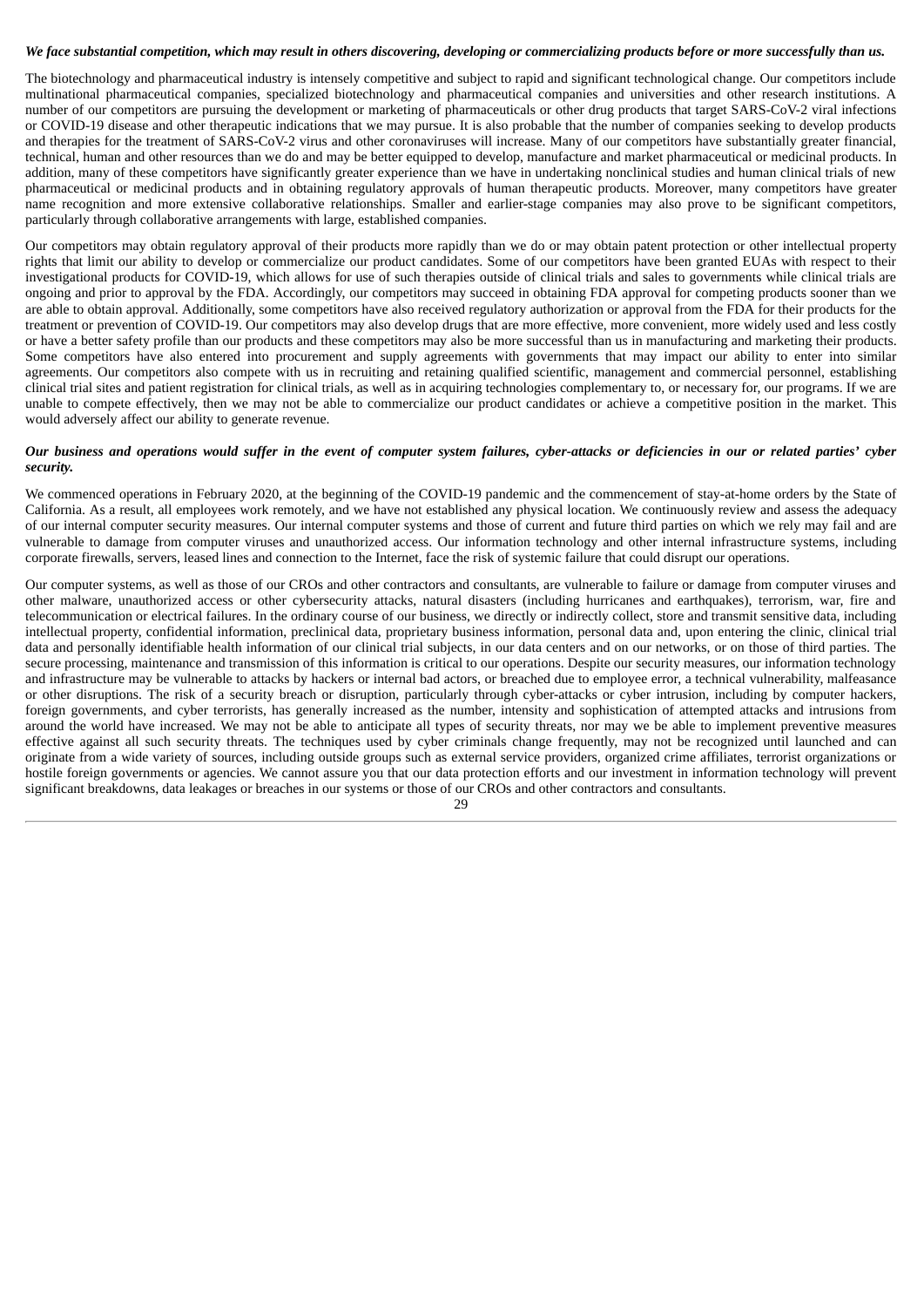If a security incident were to occur and cause interruptions in our operations, it could result in a material disruption of our product candidate development programs. For example, the loss of preclinical study or nonclinical or clinical trial data from completed, ongoing or planned studies or trials could result in delays in our regulatory approval efforts. We may need to incur significant costs in order to recover or reproduce the data. To the extent that any disruption or security breach were to result in a loss of or damage to our data or applications, or inappropriate disclosure of personal, confidential or proprietary information, we could incur liability and the further development of our product candidates could be delayed. Any such access, disclosure or other loss of information could result in legal claims or proceedings, liability under laws that protect the privacy of personal information and significant regulatory penalties, and such an event could disrupt our operations, damage our reputation and cause a loss of confidence in us and our ability to conduct clinical trials, which could adversely affect our reputation and delay our clinical development of our product candidates.

While we have not, to our knowledge, experienced any such material system failure or security breach of our internal systems to date, some of our documents and data were compromised and taken without our permission as a result of a hack of a file transfer vendor used by one of our service providers in 2021. While this security incident did not result in a loss of, or damage to data, our confidential information could prematurely be disclosed by third parties. To the extent that any disruption or security breach were to result in a loss of, or damage to, our data, or inappropriate disclosure of confidential or proprietary information, we could incur liability, our competitive position could be harmed, and the further development and commercialization of our product candidates could be hindered or delayed.

#### Our business may be impacted by political events, war, terrorism, business interruptions and other geopolitical events and uncertainties beyond our *control.*

War, terrorism, geopolitical uncertainties and other business interruptions could cause damage to, disrupt or cause us to cancel the conduct of our planned Phase 2/3 clinical trials on a global or regional basis, which could have a material adverse effect on our business,. Such events could also decrease patient demand to enroll in our clinical trials, make it difficult or impossible for us to deliver products and services to our clinical investigational sites or impact the vendors with which we do business. In addition, territorial invasions can lead to cybersecurity attacks on companies, such as ours, located far outside of a conflict zone. In the event of prolonged business interruptions due to geopolitical events, we could incur significant losses, require substantial recovery time and experience significant expenditures in order to resume our business or clinical operations. We have no operations in Russia or Ukraine, but we do not and cannot know if the ongoing conflict in the Ukraine, which is unfolding in real-time, may escalate and result in broad and adverse economic and security conditions or rationing of medical supplies, which could limit our ability to conduct clinical trials or otherwise materially impact our business.

# *We may be adversely affected by the effects of inflation.*

Inflation has the potential to adversely affect our liquidity, business, financial condition and results of operations by increasing our overall cost structure. The existence of inflation in the economy has resulted in, and may continue to result in, higher interest rates and capital costs, shipping costs, supply shortages, increased costs of labor, weakening exchange rates and other similar effects. As a result of inflation, we may experience cost increases. Although we may take measures to mitigate the impact of this inflation, if these measures are not effective, our business, financial condition, results of operations and liquidity could be materially adversely affected. Even if such measures are effective, there could be a difference between the timing of when these beneficial actions impact our results of operations and when the cost of inflation is incurred.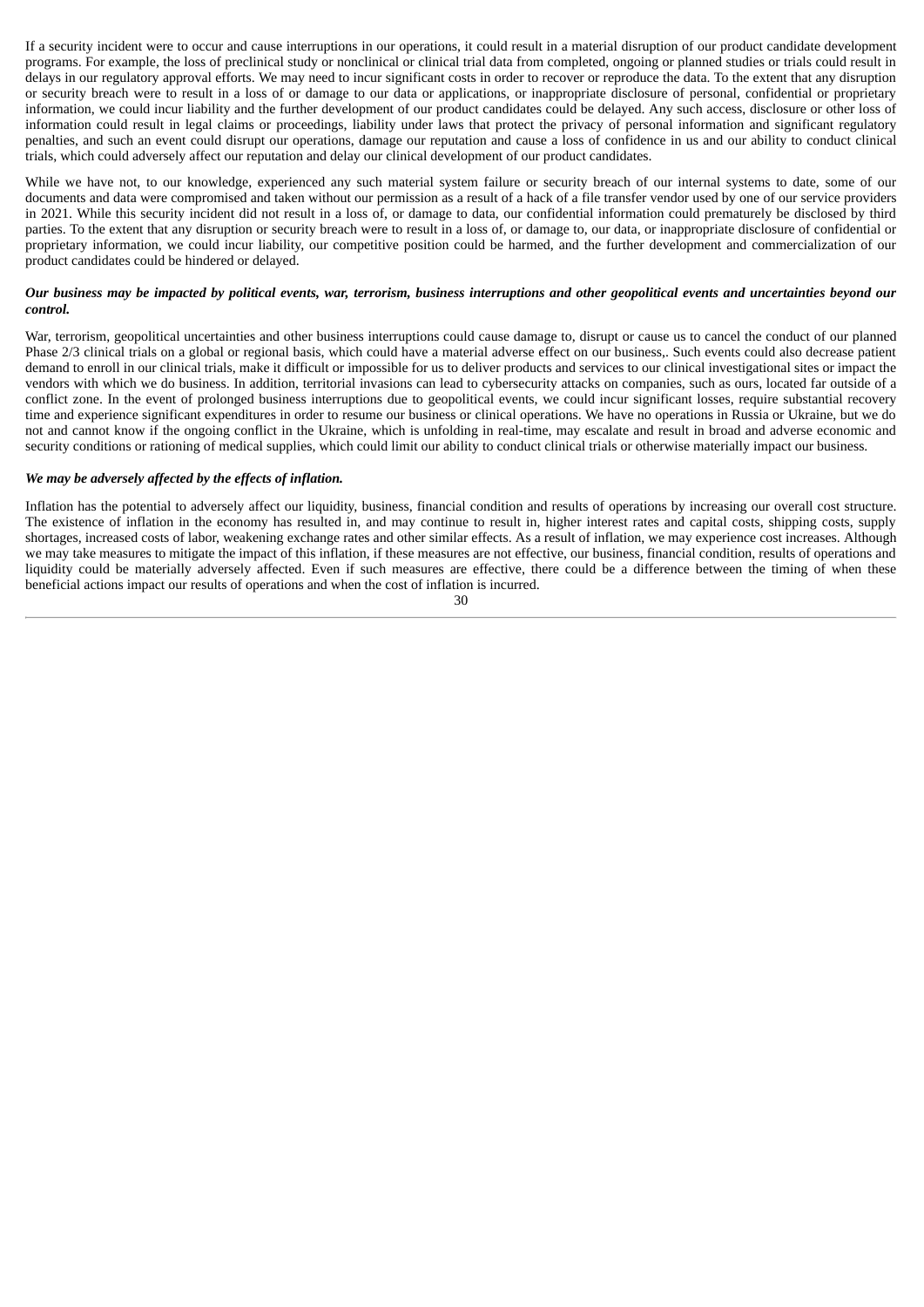# We might not be able to utilize a significant portion of our U.S. net operating loss ("NOL") carryforwards and U.S. research and development tax *credit carryforwards.*

As of December 31, 2021, we had U.S. federal and state NOL carryforwards of approximately \$41.0 million and \$0.6 million, respectively, and federal and state research and development tax credit carryforwards of zero and \$52,000, respectively. Our federal NOL carryforwards do not expire. If not utilized, our state NOL carryforwards and state research and development tax credits will expire at various dates beginning in 2036. We do not anticipate generating revenue from sales of products for the foreseeable future, if ever, and we may never achieve profitability. These NOL and tax credit carryforwards could expire unused and be unavailable to offset future income tax liabilities. Under the Tax Cuts and Jobs Act of 2017, unused losses generated in taxable years beginning after December 31, 2017 will not expire and may be carried forward indefinitely, and generally may not be carried back to prior taxable years, except that, under the Coronavirus Aid, Relief, and Economic Security Act, a 5-year carryback of NOLs arising in taxable years beginning after December 31, 2017 and before January 1, 2021 is permitted. Additionally, for taxable years beginning after December 31, 2017, the deductibility of such U.S. federal NOLs is limited to 80% of our taxable income in any future taxable year. In addition, under Section 382 of the Internal Revenue Code ("Code"), the amount of benefits from our NOL carryforwards may be impaired or limited if we incur a cumulative ownership change of more than 50% over a threeyear period. We may have experienced ownership changes in the past and may experience ownership changes in the future as a result of the transactions consummated on December 23, 2021 (the "Business Combination") pursuant that certain Agreement and Plan of Merger, dated June 29, 2021 (as amended on November 7, 2021, the "Merger Agreement"), by and among Old Pardes, Shareholder Representative Services LLC, a Colorado limited liability company solely in its capacity as the representative, agent and attorney-in-fact of the Company Securityholders (as defined in the Merger Agreement), and subsequent shifts in our stock ownership, some of which are outside our control. As a result, our use of U.S. federal NOL carryforwards could be limited. State NOL carryforwards may be similarly limited. Any such disallowances may result in greater tax liabilities than we would incur in the absence of such a limitation and any increased liabilities could adversely affect our business, results of operations, financial position and cash flows. Additionally, effective January 1, 2022, research and development expenses are required to be capitalized and amortized for U.S. tax purposes, which will delay the deductibility of these expenses and potentially increase the amount of cash taxes we pay, if any.

# *We use and generate materials that may expose us to material liability.*

Our research programs involve the use of hazardous materials and chemicals, which are currently only handled by third parties. We are subject to foreign, federal, state and local environmental and health and safety laws and regulations governing, among other matters, the use, manufacture, handling, storage and disposal of hazardous materials and waste products. We may incur significant costs to comply with these current or future environmental and health and safety laws and regulations. In addition, we cannot completely eliminate the risk of contamination or injury from hazardous materials and may incur material liability as a result of such contamination or injury. In the event of an accident, an injured party may seek to hold us liable for any damages that result. Any liability could exceed the limits or fall outside the coverage of our workers' compensation, property and business interruption insurance and we may not be able to maintain insurance on acceptable terms, if at all. We currently carry no insurance specifically covering environmental claims.

# Our insurance policies are expensive and protect us only from some business risks, which leaves us exposed to significant uninsured liabilities.

We do not carry insurance for all categories of risk that our business may encounter. Some of the policies we currently maintain include general liability, clinical trials, workers' compensation, umbrella, and directors' and officers' insurance.

Any product liability insurance coverage we acquire in the future may not be sufficient to reimburse us for any expenses or losses we may suffer. Moreover, insurance coverage is becoming increasingly expensive, and in the future we may not be able to maintain insurance coverage at a reasonable cost or in sufficient amounts to protect us against losses due to liability. If we obtain marketing approval for any of our product candidates, we intend to acquire insurance coverage to include the sale of commercial products; however, we may be unable to obtain product liability insurance on commercially reasonable terms or in adequate amounts. A successful product liability claim or series of claims brought against us could cause our stock price to decline and, if judgments exceed our insurance coverage, could adversely affect our results of operations and business, including preventing or limiting the development and commercialization of any product candidates we develop. We do not carry specific biological or hazardous waste insurance coverage, and our property, casualty and general liability insurance policies specifically exclude coverage for damages and fines arising from biological or hazardous waste exposure or contamination. Accordingly, in the event of contamination or injury, we could be held liable for damages or be penalized with fines in an amount exceeding our resources, and our clinical trials or regulatory approvals could be suspended.

We also expect that, given our stage of development and intended therapeutic indication, operating as a public company will make it more difficult and more expensive for us to obtain director and officer liability insurance, and we may be required to accept reduced policy limits and coverage or incur substantially higher costs and retention levels to obtain the same or similar coverage. As a result, it may be more difficult for us to attract and retain qualified people to serve on our board of directors ("Board"), our Board committees or as executive officers. Any significant uninsured liability may require us to pay substantial amounts, which would adversely affect our cash and cash equivalents position and results of operations.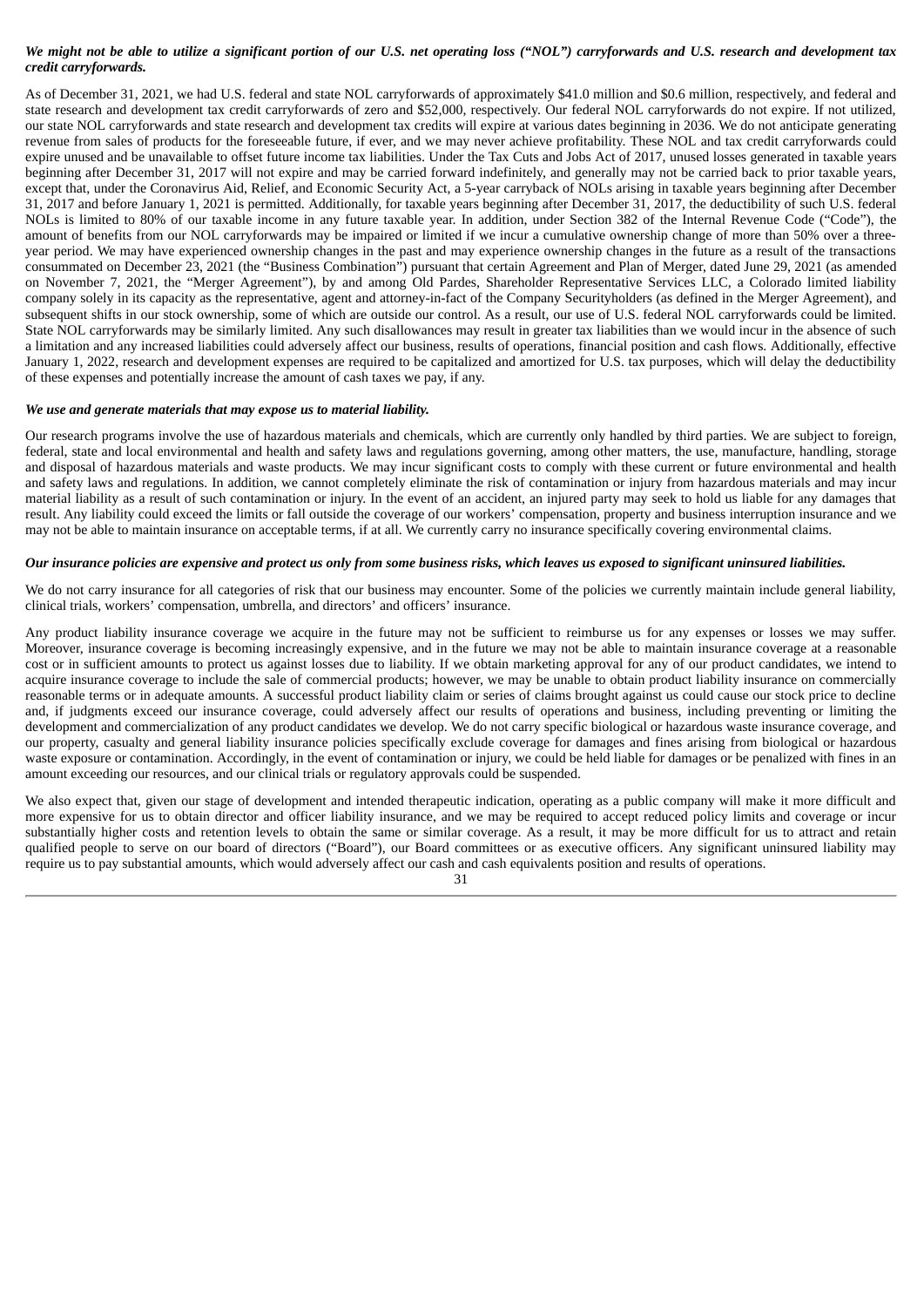# **Risks Related to COVID-19**

# We have completed dosing of PBI-0451, our lead product candidate, in our first-in-human Phase 1 clinical trial, but we have not commenced clinical trials on efficacy. Accordingly, there is significant uncertainty around the development of PBI-0451 as a potential treatment for coronavirus generally, *and SARS-CoV-2 infections and COVID-19 specifically.*

In August 2021, we initiated our first-in-human Phase 1 clinical trial of PBI-0451 in healthy adults in New Zealand. Dosing in the first-in-human Phase 1 clinical trial has been completed and other Phase 1 clinical trials are ongoing. We anticipate commencing a Phase 2/3 clinical trial in mid-2022, pending discussion with regulatory authorities. Given the early stage of development, there is significant uncertainty whether PBI-0451 can be successfully developed as a potential treatment or prevention for SARS-CoV-2 infections. We have committed and plan to continue to commit significant financial and personnel resources to the development of PBI-0451. We seek to develop PBI-0451 as a potential treatment and prevention for SARS-CoV-2 infections, and the current circulating strains of SARS-CoV-2 that remain highly conserved in the binding region of PBI-0451. However, it is unknown if resistant variants may arise in the future that may reduce the efficacy of PBI-0451 against the SARS-CoV-2 M<sup>pro</sup>. If the SARS-CoV-2 virus develops resistance to PBI-0451, the long-term demand for and potential commercial success of this product candidate would be adversely impacted.

Further, while our goal is to develop PBI-0451 and explore the effectiveness of PBI-0451 and/or additional potential therapies against other or future coronaviruses in addition to SARS-CoV-2, we cannot be certain we will be successful. If our potential therapies are not effective against SARS-CoV-2 or other coronaviruses, the value and/or sales potential of these therapies may be reduced or eliminated. Our business could be negatively impacted by our allocation of significant resources to a global health threat that is unpredictable and could rapidly dissipate or against which our potential therapies, if developed, may not be partially or fully effective, and may ultimately prove unsuccessful or unprofitable. Furthermore, there are no assurances that PBI-0451 or our other product candidates, if approved, will be approved for inclusion in government stockpile programs, which may be material to the commercial success of any approved coronavirus-related product candidate, either in the United States or abroad.

COVID-19 continues to cause significant morbidity and mortality globally. The number of infections, and the morbidity associated with those infections, however, change continuously. As a result, we may find enrollment of patients for clinical trials to be a challenge, and/or may find that the severity of disease declines over time such that it becomes challenaina to enroll the number of patients required to demonstrate statistically significant improvements in endpoints related to morbidity and mortality. If enrollment is delayed or takes longer than expected this could impact our ability to seek an EUA while the pathway is available and could delay the collection of data sufficient to meet our endpoints and seek marketing approval.

While there is currently an urgent need for a treatment for SARS-CoV-2 infections, the longevity and extent of the COVID-19 pandemic caused by SARS-CoV-2 is uncertain. If the pandemic were to dissipate, whether due to a significant decrease in new infections, due to the availability of vaccines, or otherwise, the need for a treatment could decrease significantly. A decrease in morbidity or mortality rates due to prior infection or vaccination immunity or due to variants that cause less severe disease, could lessen the demand for treatments.

As a result of the number of infections, and the morbidity associated with SARS-CoV-2 infections, changing continuously, we may find enrollment of patients for clinical trials a challenge, and/or may find that the severity of the disease declines over time such that it becomes challenging to enroll the number of patients required to demonstrate statistically significant improvements in endpoints related to morbidity and mortality. If enrollment is delayed or takes longer than expected this could impact our ability to seek an EUA while the pathway is available and could delay the collection of data sufficient to meet our endpoints and seek marketing approval.

If SARS-CoV-2 evolves into a benign variant and no further pathogenic variants of SARS-CoV-2 or other coronaviruses emerge over the next few years, then commercial, clinical and patient interest in oral antivirals may decline. If the need for a treatment decreases before or soon after commercialization of PBI-0451, if approved, or additional treatments and preventative measures for SARS-CoV-2 infections are developed and commercialized before PBI-0451, thereby reducing the eligible patient population for treatment, our business and prospects could be adversely impacted.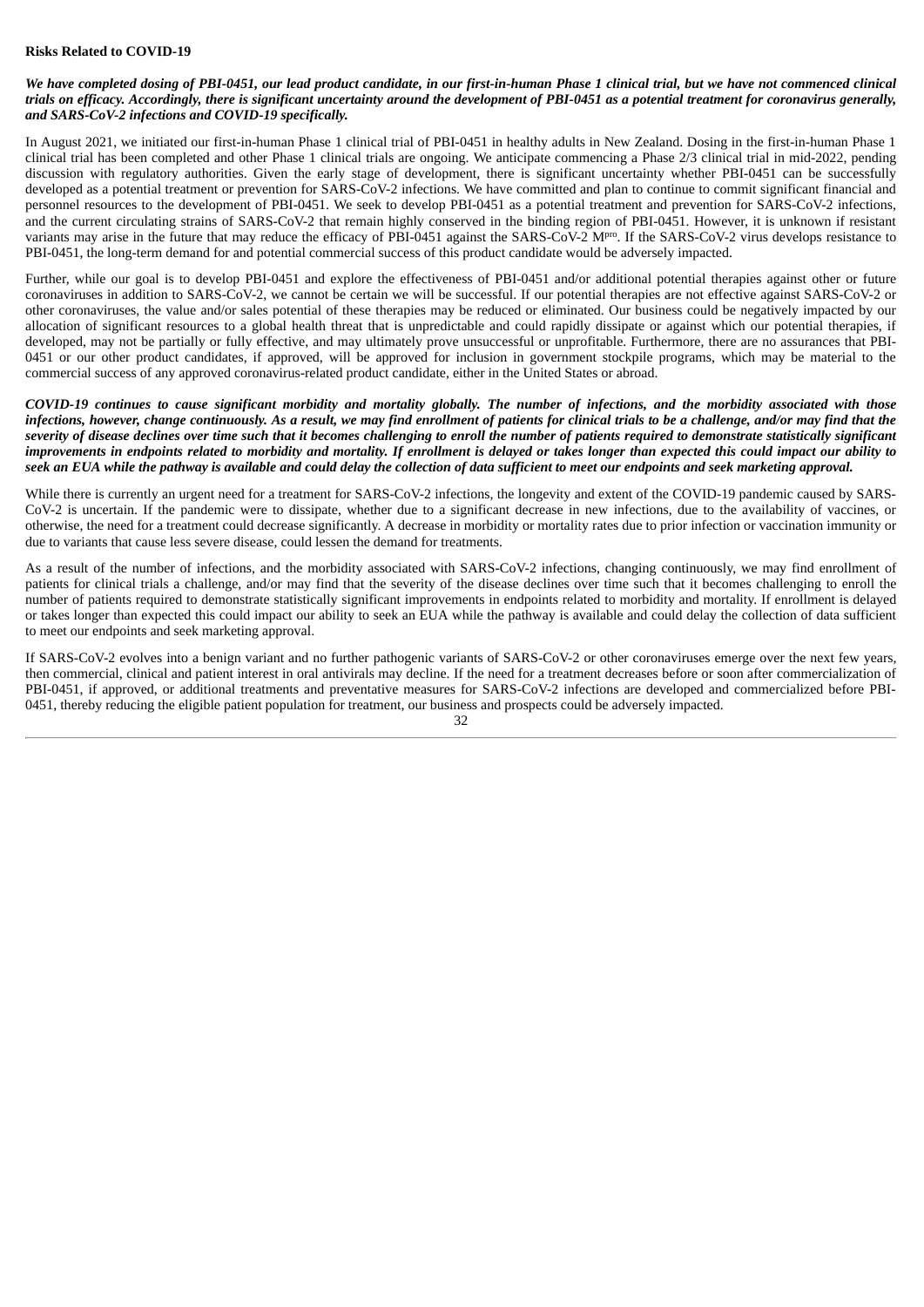# PBI-0451 may face significant competition from other treatments for SARS-CoV-2 infections that are in development. If our competitors develop and market products faster or that are more effective, safer or less expensive than the product candidates we develop, our commercial opportunities will be negatively impacted. Our ability to obtain any future funding for our development and manufacturing efforts or to ultimately commercialize a therapy for SARS-CoV-2 infections, if approved, could also be impacted by the success or failure of other entities, or perceived success or failure of other *entities' therapeutic candidates.*

Many biotechnology and pharmaceutical companies are developing or have approved or authorized treatments for SARS-CoV-2, the virus that causes COVID-19. Many of these companies, which include large pharmaceutical companies, have greater resources for development and established commercialization capabilities and some of our competitors have obtained regulatory approvals or an EUA for their products and have entered into U.S. government procurement contracts and funding. Additionally, a number of direct acting antivirals ("DAAs") with oral route of administration are in development by other pharmaceutical and biopharmaceutical companies. For example, in December 2021, Pfizer, Inc. received an EUA for its DAA candidate, PAXLOVID™ (nirmatrelvir (PF-07321332) tablets and ritonavir tablets)) for the treatment of mild to moderate COVID-19 in patients at high risk of hospitalizations or death and has entered into various government procurement contracts. A number of additional clinical and preclinical stage programs, including monoclonal antibodies and other treatment options, are moving forward to potential EUA or approval. Given the products currently approved or authorized for use as well as those in development by others, any treatment we may develop could face significant competition that would negatively impact our commercial opportunity and our ability to obtain future funding for our operations.

If any other company develops treatments more rapidly or effectively than we do, develops a treatment that becomes the standard of care, develops a treatment at a lower cost, develops a treatment with a more convenient or preferred route of administration or is more successful at commercializing an approved treatment, we may not be able to successfully commercialize PBI-0451 for the treatment of SARS-CoV-2 infection, even if approved, or compete with other treatments or vaccines, which could adversely impact our business and operations and our ability to raise funds. Our commercial opportunity could be reduced or eliminated if our competitors develop and commercialize products that are safer, more effective, have fewer or less severe effects, are more convenient, have a broader label, are marketed more effectively, including gaining exclusivity for their competing products on formularies thereby excluding our products from such formularies, are reimbursed or are less expensive than any products that we may develop. Our competitors also may obtain marketing approval for their products more rapidly than we may obtain approval for our product candidates (if at all), which could result in our competitors establishing a strong market position before we are able to enter the market (if ever). Even if the product candidates we develop achieve marketing approval, they may be priced at a significant premium over competitive products, resulting in reduced competitiveness.

# We may expend resources in anticipation of clinical trials and potential commercialization of PBI-0451, which we may not be able to recover if PBI-0451 is not approved for the treatment of SARS-CoV-2 or we are not successful at commercializing PBI-0451.

We believe that there is an urgent unmet need for effective SARS-CoV-2 treatments. If interim data from our proposed Phase 2/3 clinical trial in SARS-CoV-2 infected patients is positive, we may pursue certain expedited development, review and approval programs offered by the FDA or other regulatory authorities to sponsors of drugs designed to treat serious diseases and conditions. These programs may offer the potential for a more rapid approval and commercialization process than traditional review pathways. Although we believe that if our proposed Phase 2/3 trials of PBI-0451 for the treatment and prevention of SARS-CoV-2 infection in non-hospitalized patients with mild to moderate COVID-19 disease are successful, we may be able to seek an EUA and/or to submit an NDA seeking accelerated approval of PBI-0451, we have not yet discussed the design of potential registration-enabling clinical trials or potential registration pathways with the FDA or other regulatory authorities, and there is no guarantee that the FDA or other regulatory authorities will agree with any strategy we may propose or determine that an EUA or accelerated approval is appropriate. However, to prepare for the possibility that we may be required to develop and rapidly commercialize PBI-0451, we may enter into agreements with, and make payments to CMOs prior to obtaining any EUA or approval to market PBI-0451 for the treatment of SARS-CoV-2 infections. As a result, we may not be able to recover these costs if PBI-0451 is not approved, which could have a material adverse effect on our business.

We currently expect that the market for a treatment and prevention of SARS-CoV-2 infections will be large. It is not certain that any CMOs retained to manufacture PBI-0451 will be able to meet any commercial demand for PBI-0451. Even if CMOs are able to manufacture sufficient PBI-0451 to meet commercial demand, we may be unable to purchase sufficient commercial quantities of PBI-0451 due to financial constraints. If we are unable to meet commercial demand, we may not be able to fully capitalize on the commercial potential of PBI-0451, which could have an adverse effect on our business.

Furthermore, we as an organization have never commercialized a product and may not be successful in establishing the capabilities required for commercialization. In order to commercialize PBI-0451, we will need to rapidly establish and build sales, market access, medical affairs, and marketing capabilities prior to obtaining approval to market PBI-0451. If we do not obtain authorization or approval for PBI-0451, we will have expended those resources prematurely, and our business could be adversely affected.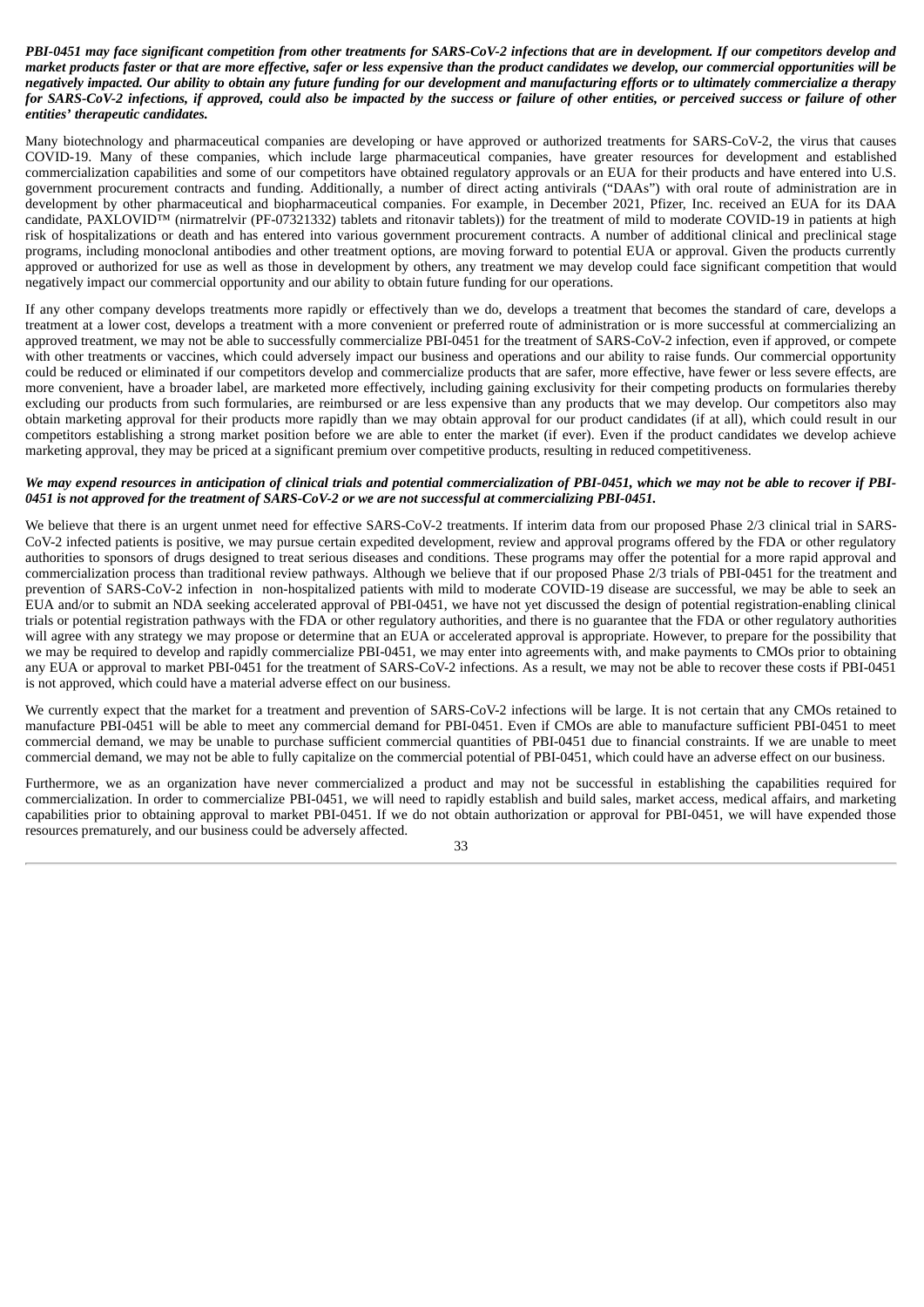There has also been significant media coverage regarding the pricing of vaccines and treatments for COVID-19. For example, Gilead Sciences, Inc. has come under scrutiny regarding its pricing of remdesivir, after having donated its initial supply of the drug. Pricing for drugs to treat COVID-19 continues to evolve, and we cannot be certain of the factors that will determine the sales price of PBI-0451, if approved. If we are unable to sell PBI-0451 at a sufficient price point, our ability to commercialize PBI-0451, if approved, may be adversely affected.

# *COVID-19 may materially and adversely affect our business and financial results.*

In December 2019, SARS-CoV-2 surfaced in China. Since then, SARS-CoV-2 and the resulting COVID-19 disease has spread globally. In the United States, travel bans, and government stay-at-home orders caused widespread disruption in business operations and economic activity. Governmental authorities around the world have implemented measures to reduce the spread of COVID-19. These measures, including suggested or mandated "shelter-inplace" orders, have adversely affected workforces, customers, consumer sentiment, economies, and financial markets, and, along with decreased consumer spending, have led to disruptions in the U.S. economy. In response to the public health directives and orders and to help minimize the risk of COVID-19 for our employees, all of our employees currently work-from-home. Many of our third-party collaborators, such as our CMOs, CROs, suppliers and others, have taken similar precautionary measures. As certain countries have reopened, they have experienced a new surge of infections and have in some areas reinstated stay at home orders and other containment measures. Efforts to re-open are likely to take a significant amount of time, require additional resources to implement social-distancing and other containment measures, or may not be successful. These measures may disrupt our business and our current and proposed clinical program and timelines.

As a result of the evolving COVID-19 pandemic, we may experience disruptions that could severely impact our business, preclinical studies, nonclinical studies and clinical trials, including:

- delays or difficulties in enrolling patients in a clinical trial, including rapidly evolving treatment paradigms, and patients that may not be able to comply with clinical trial protocols if quarantines impede patient movement or interrupt healthcare services;
- difficulties in enrolling patients due to the number of competing therapies that are approved, authorized or being tested for COVID-19;
- delays or difficulties in clinical site initiation, including difficulties in recruiting clinical site investigators, and clinical site staff, or the overwork of existing investigators and staff;
- diversion or prioritization of healthcare resources away from the conduct of clinical trials and towards the COVID-19 pandemic, including the diversion of hospitals serving as clinical trial sites and hospital staff supporting the conduct of clinical trials;
- interruptions or delays in preclinical studies, nonclinical studies or clinical trials due to restricted or limited operations at research and development laboratory facilities;
- interruption of key clinical trial activities, such as clinical trial site monitoring, due to limitations on travel imposed or recommended by federal, state or provincial governments, employers and others or interruption of clinical trial patient visits and clinical trial procedures which may impact the integrity of subject data and clinical trial endpoints;
- limitations in employee resources that would otherwise be focused on the conduct of our clinical trials, including because of sickness of employees or their families or the desire of employees to avoid contact with large groups of people;
- delays in receiving approval from local regulatory authorities to initiate our planned clinical trials;
- interruption of or delays in receiving the supplies and materials needed to conduct preclinical studies, nonclinical studies and clinical trials;
- interruption in global shipping that may affect the transport of preclinical and clinical trial materials, such as investigational drug product;
- changes in local regulations as part of a response to the evolving COVID-19 outbreak that may require us to change the ways in which our clinical trials are conducted, which may result in unexpected costs, or to discontinue the clinical trials altogether;
- interruption or delays in the operations of the FDA or other regulatory authorities which may impact review and approval timelines;
- delays in necessary interactions with local regulators, ethics committees and other important agencies and contractors due to limitations in employee resources or forced furlough of government employees; and
- the refusal of the FDA or other regulators to accept data from clinical trials in SARS-CoV-2 affected geographies.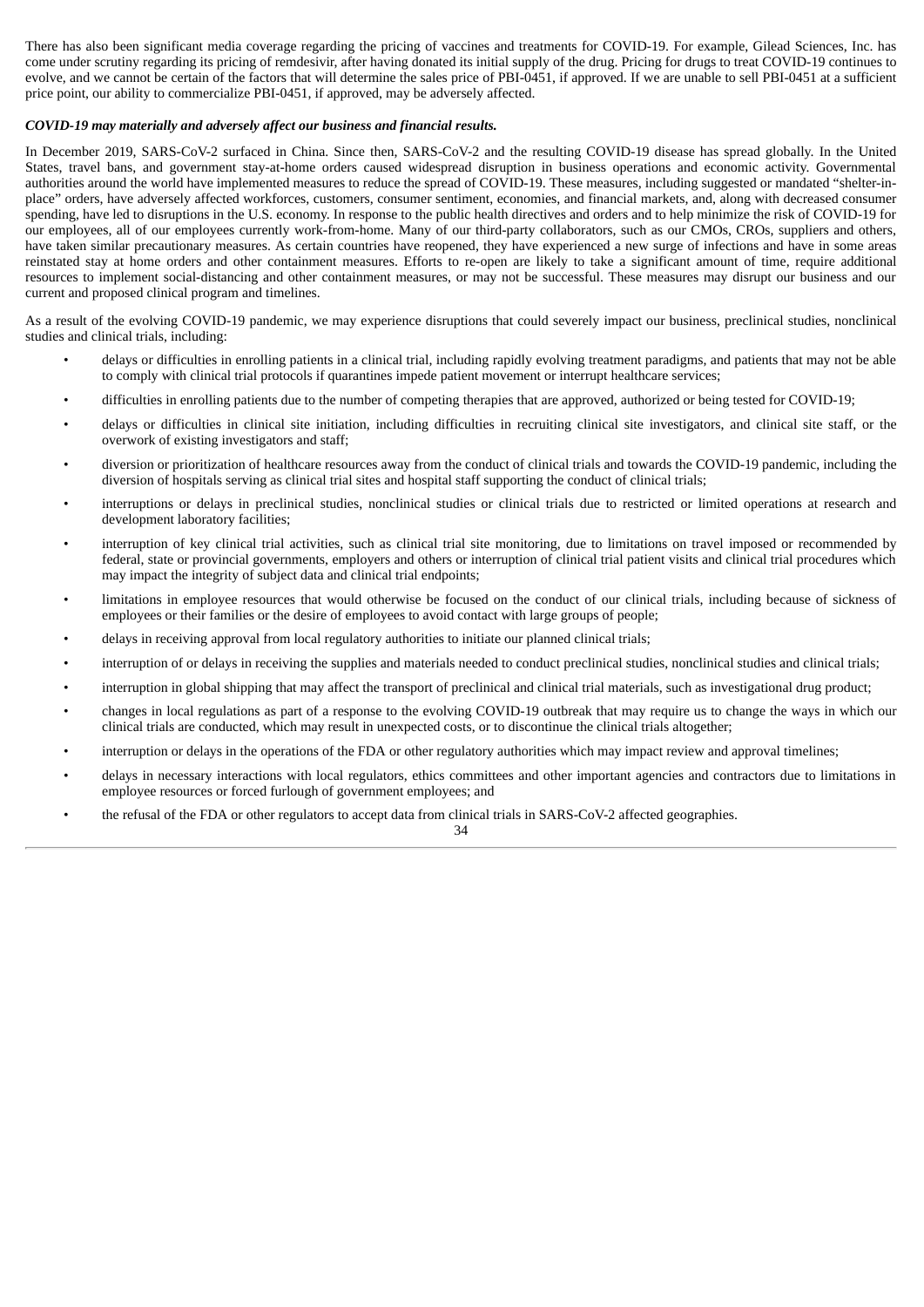As a result, the expected timeline for data readouts of our clinical trials and certain regulatory filings may be negatively impacted, which would adversely affect and delay our ability to obtain regulatory approvals for PBI-0451, increase our operating expenses, and have a material adverse effect on our financial condition. We may also experience interruption of or delays in receiving the supplies and materials needed to conduct clinical trials. For example, since the beginning of the COVID-19 pandemic, three vaccines for COVID-19 have received EUA by the FDA and two of those later received marketing approval. Additional vaccines may be authorized or approved in the future. The resultant demand for vaccines and potential for manufacturing facilities and materials to be commandeered under the Defense Production Act of 1950, or equivalent foreign legislation, may make it more difficult to obtain materials or manufacturing slots for the products needed for our clinical trials, which could lead to delays in these trials. Moreover, SARS-CoV-2 is a novel pathogen, and information regarding the symptoms, progression, and spread of COVID-19 continues to rapidly evolve, which may present additional challenges for the conduct of our clinical trials in COVID-19 patients. For example, COVID-19 patients have presented with a wide range of symptoms and side effects, which may make it more difficult for clinical trial investigators to determine whether any adverse events observed in our clinical trials are related to PBI-0451 or are consistent with the underlying disease. Any increase in the severity or incidence of adverse events deemed to be related to PBI-0451 could delay or prevent our regulatory approval, which could have a material adverse effect on our financial condition.

The impact to our operations due to the COVID-19 pandemic could be severe and could negatively affect our business, financial condition and results of operations. To the extent the COVID-19 pandemic adversely affects our business and financial results, the pandemic may also have the effect of heightening many of the other risk factors described in this "*Risk Factors*" section, such as those relating to our clinical trial timelines, our ability to enroll subjects for clinical trials and obtain materials that are required for the production of our product candidates, and our ability to raise capital.

# **Risks Related to Government Regulation**

### The requiatory approval processes of the FDA and comparable foreign requiatory authorities are lengthy, time-consuming and inherently unpredictable. Our inability to obtain regulatory approval for PBI-0451 or any other product candidate would substantially harm our business.

The time required to obtain approval from the FDA and comparable foreign regulatory authorities is unpredictable but typically takes many years following the commencement of nonclinical studies and clinical trials and depends upon numerous factors, including the substantial discretion of regulatory authorities. In addition, approval policies, regulations or the type and amount of clinical data necessary to gain approval may change during the course of a product candidate's development and may vary among jurisdictions, which may cause delays in the approval or the decision not to approve an application.

PBI-0451 or our other product candidates could fail to receive regulatory approval from the FDA or comparable foreign regulatory authority for many reasons, including:

- disagreement with the design or implementation of our clinical trials, including selection of an active versus placebo comparator;
- failure to demonstrate to the satisfaction of the FDA or comparable foreign regulatory authority that a product candidate is safe and effective for its proposed indication;
- failure of clinical trials to meet the level of statistical significance required for approval;
- failure to demonstrate that a product candidate's clinical and other benefits outweigh its safety risks;
- disagreement with our interpretation of data from nonclinical studies or clinical trials;
- the insufficiency of data collected from clinical trials of our product candidates to support the submission of an NDA or other comparable submission to a foreign regulatory authority or to obtain regulatory approval in the United States or elsewhere;
- failure to obtain approval of or identify deficiencies within the manufacturing processes or facilities of third-party manufacturers with whom we contract for clinical and commercial supplies; or
- changes in the approval policies or regulations of the FDA or comparable foreign regulatory authorities that render our nonclinical and clinical data insufficient for approval.

The FDA or comparable foreign regulatory authorities may require more information, including additional nonclinical or clinical data to support approval, which may delay or prevent approval of our commercialization plans, or we may decide to abandon the development program for other reasons. If we were to obtain approval, regulatory authorities may approve any of our product for fewer or more limited indications than we request, may require specific labeling or a Risk Evaluation Mitigation Strategy ("REMS"), that includes significant use or distribution restrictions or safety warnings, precautions, or contraindications, may grant approval contingent on the performance of costly post-marketing clinical trials or may approve a product candidate with a label that does not include the labeling claims necessary or desirable for the successful commercialization of that product candidate.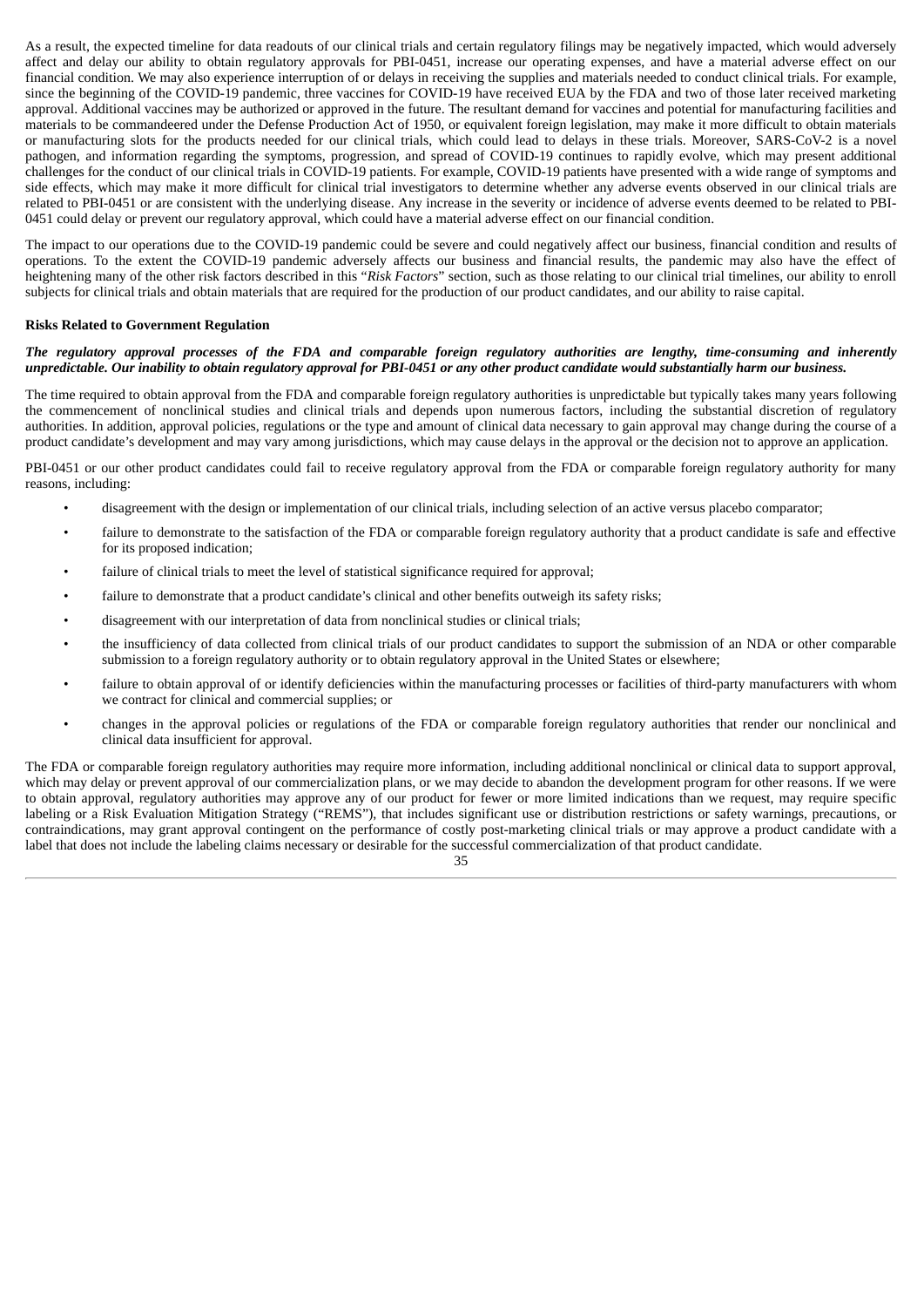# Failures or delays in the commencement or completion of, or ambiguous or negative results from, our current or planned clinical trials of our product candidates could result in increased costs to us and could delay, prevent, or limit our ability to generate revenue and continue our business.

We do not know whether any of our clinical trials will be commenced or completed on schedule, if at all, as the commencement and completion of clinical trials can be delayed or prevented for a number of reasons, including, among others:

- the FDA or comparable foreign regulatory authorities may not authorize our or our investigators to commence our planned clinical trials or any other clinical trials we may initiate, or may suspend our clinical trials, for example, through imposition of a clinical hold, and may request additional data to permit allowance of our IND;
- delays in filing or receiving allowance of additional IND applications that may be required;
- lack of adequate funding to continue our clinical trials and nonclinical studies;
- inability to generate sufficient preclinical, toxicology, or other *in vivo* or *in vitro* data to support the initiation or continuation of clinical trials;
- negative results from our nonclinical studies and clinical trials;
- delays in reaching or failing to reach agreement on acceptable terms with prospective CROs and clinical sites, the terms of which can be subject to extensive negotiation and may vary significantly among different CROs and clinical sites;
- delays in identifying, recruiting and training suitable clinical investigators;
- the inability of CROs to perform under these agreements, including due to impacts from the COVID-19 pandemic on their workforce;
- inadequate quantity or quality of a product candidate or other materials necessary to conduct clinical trials, for example delays in the manufacturing of sufficient supply of finished drug product;
- difficulties obtaining ethics committee or Institutional Review Board ("IRB") approval to conduct a clinical trial at a prospective site or sites;
- challenges in recruiting and enrolling subjects to participate in clinical trials, the proximity of subjects to clinical sites, eligibility criteria for the clinical trial, the nature of the clinical trial protocol, the availability of approved effective treatments for the relevant disease, and competition from other clinical trial programs for similar indications;
- severe or unexpected drug-related side effects experienced by subjects in a clinical trial;
- we may decide, or regulatory authorities may require us, to conduct additional nonclinical studies or clinical trials or abandon product development programs;
- delays in validating, or inability to validate, any endpoints utilized in a clinical trial;
- the FDA or comparable foreign regulatory authorities may disagree with our clinical trial design and our interpretation of data from clinical trials, may require us to conduct a comparator trial in lieu of a placebo-controlled trial or may change the requirements for approval even after it has reviewed and commented on the design for our clinical trials; and
- difficulties retaining subjects who have enrolled in a clinical trial but may be prone to withdraw due to rigors of the clinical trials, lack of efficacy, side effects, personal issues, or loss of interest.

Clinical trials may also be delayed or terminated as a result of ambiguous or negative interim results. Moreover, preclinical, nonclinical and clinical data are often susceptible to varying interpretations and analyses, and many companies that have believed their product candidates performed satisfactorily in preclinical studies, nonclinical studies and clinical trials have nonetheless failed to obtain marketing approval of their drugs. Delays in the completion of any clinical trial of our product candidates will increase our costs, slow down our product candidate development and approval process and delay or potentially jeopardize our ability to commence product sales and generate product revenue. In addition, many of the factors that cause, or lead to, a delay in the commencement or completion of clinical trials may also ultimately lead to the denial of regulatory approval of our product candidates.

In addition, a clinical trial may be suspended or terminated by us, the FDA or comparable foreign regulatory authorities, the IRBs at the sites where the IRBs are overseeing a clinical trial, a data and safety monitoring board ("DSMB"), overseeing the clinical trial at issue or other regulatory authorities due to a number of factors, including, among others:

- failure to conduct the clinical trial in accordance with regulatory requirements or our clinical protocols;
- an inspection of the clinical trial operations or clinical sites by the FDA or other regulatory authorities that reveals deficiencies or violations that require us to undertake corrective action, including in response to the imposition of a clinical hold;

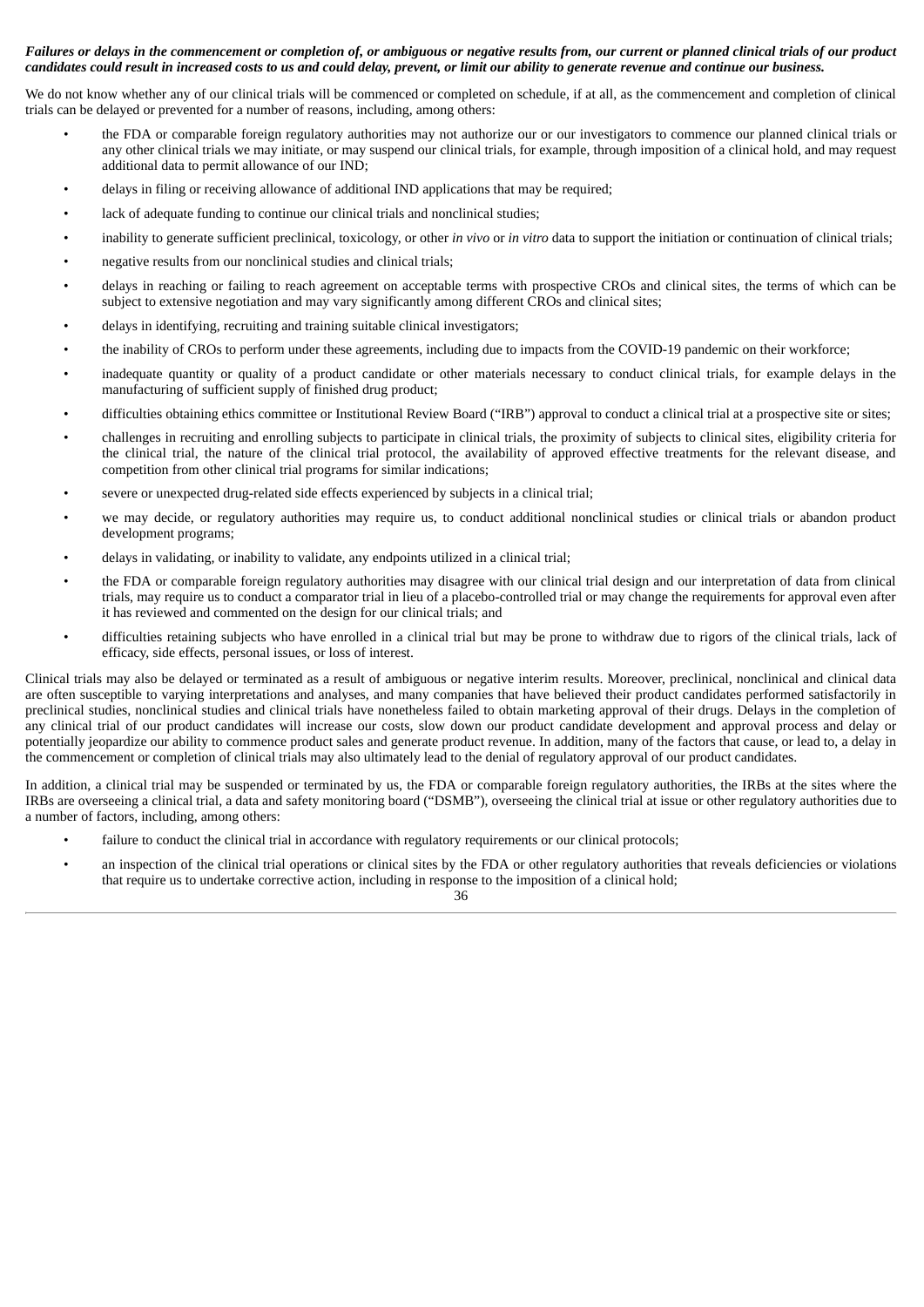- developments on trials conducted by competitors for related technology that raises FDA or foreign regulatory authority concerns about risk to patients of the technology broadly, or if the FDA or a foreign regulatory authority finds that the investigational protocol or plan is clearly deficient to meet our stated objectives;
- unforeseen safety issues or safety signals, including any that could be identified in our ongoing nonclinical studies or proposed clinical trials, adverse side effects or lack of effectiveness;
- changes in the standard of care on which a clinical development plan was based, which may require new or additional trials;
- changes in government regulations or administrative actions;
- problems with clinical supply materials; and
- lack of adequate funding to continue clinical trials.

Any inability to successfully complete nonclinical and clinical development could result in additional costs to us or impair our ability to generate revenue. In addition, if we make changes to a product candidate, such as changes to the formulation or manufacturing, we may need to conduct additional nonclinical studies or clinical trials to bridge or demonstrate the comparability of our modified product candidate to earlier versions, which could delay our clinical development plan or marketing approval for our product candidates. Clinical trial delays could also shorten any periods during which we may have the exclusive right to commercialize our product candidates or allow our competitors to bring products to market before we do, which could impair our ability to successfully commercialize our product candidates and may harm our business and results of operations.

Further, conducting clinical trials in foreign countries, as we expect to do for the product candidate, presents additional risks that may delay completion of our clinical trials. These risks include the failure of enrolled patients in foreign countries to adhere to clinical protocol as a result of differences in healthcare services or cultural customs, managing additional administrative burdens associated with foreign regulatory schemes, as well as political and economic risks relevant to such foreign countries.

#### We have conducted and intend to conduct additional clinical trials of our product candidates in sites outside the United States, and the FDA may not *accept data from trials conducted in foreign locations.*

Our first-in-human Phase 1 clinical trial of PBI-0451 was conducted in New Zealand. We may choose to conduct additional clinical trials outside the United States for our product candidates. Although the FDA may accept data from clinical trials conducted outside the United States, acceptance of this data is subject to certain conditions imposed by the FDA. The acceptance of data from clinical trials conducted outside the U.S. or another jurisdiction by the FDA or comparable foreign regulatory authority may be subject to certain conditions, or such data may not be accepted at all. The FDA will generally not consider the data from a foreign clinical trial not conducted under an IND unless (i) the trial was well-designed and well-conducted in accordance with good clinical practice ("GCP") requirements, including requirements for the design, conduct, performance, monitoring, auditing, recording, analysis, and reporting of clinical trials in a way that provides assurance that the data and reported results are credible and accurate and that the rights, safety, and wellbeing of trial subjects are protected, and (ii) the FDA is able to validate the data from the trial through an onsite inspection, if necessary. In cases where data from foreign clinical trials are intended to serve as the sole basis for marketing approval in the U.S., the FDA will generally not approve the application on the basis of foreign data alone unless (i) the data are applicable to the U.S. population and U.S. medical practice; (ii) the trials were performed by clinical investigators of recognized competence; and (iii) the data may be considered valid without the need for an on-site inspection by the FDA or, if the FDA considers such as inspection to be necessary, the FDA is able to validate the data through an on-site inspection or other appropriate means. Additionally, the FDA's clinical trial requirements, including requirements as to the size of patient populations and statistical powering, must be met. Many foreign regulatory authorities have similar approval requirements. In addition, such foreign trials would be subject to the applicable local laws of the foreign jurisdictions where the trials are conducted. There can be no assurance that the FDA will accept data from trials conducted outside of the United States. If the FDA does not accept the data from our clinical trials of PBI-0451, it would likely result in the need for additional trials for us to obtain regulatory approval to market PBI-0451 in the U.S., which would be costly and time-consuming and delay or permanently halt our development of our product candidate. In addition, there are risks inherent in conducting clinical trials in multiple jurisdictions, inside and outside of the United States, such as:

- regulatory and administrative requirements of the jurisdiction where the trial is conducted that could burden or limit our ability to conduct our clinical trials;
- foreign exchange fluctuations;
- manufacturing, customs, shipment and storage requirements;
- cultural differences in medical practice and clinical research; and
- the risk that the patient populations in such trials are not considered representative as compared to the patient population in the target markets where approval is being sought.

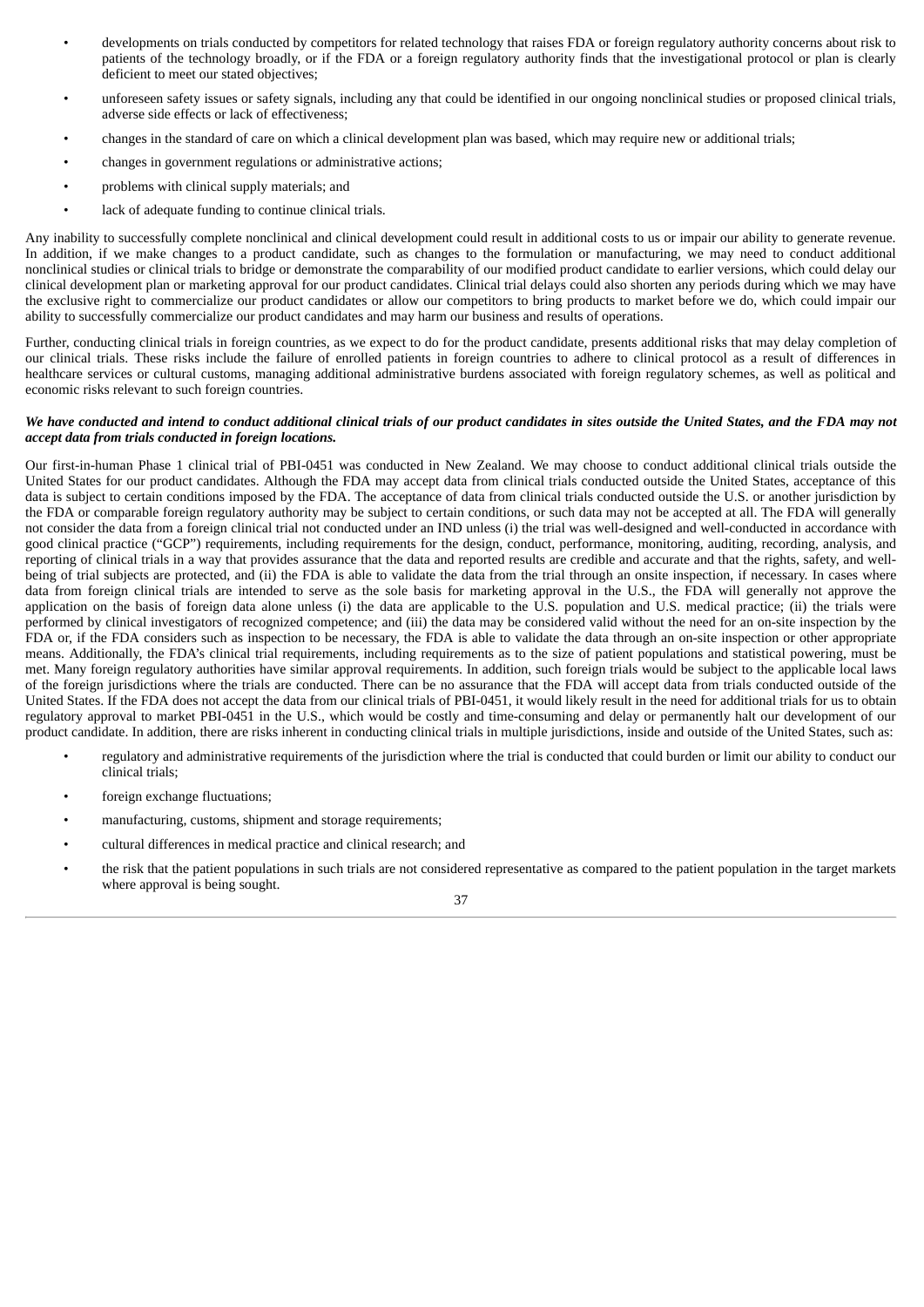# A breakthrough therapy designation by the FDA, even if granted for any of our product candidates, may not lead to a faster development or regulatory review or approval process, and it does not increase the likelihood that our product candidates will receive marketing approval.

We may seek a breakthrough therapy designation for our product candidates if the clinical data support such a designation for one or more product candidates. A breakthrough therapy is defined as a drug or biologic that is intended, alone or in combination with one or more other drugs or biologics, to treat a serious or life-threatening disease or condition and preliminary clinical evidence indicates that the product may demonstrate substantial improvement over existing therapies on one or more clinically significant endpoints, such as substantial treatment effects observed early in clinical development. For product candidates that have been designated as breakthrough therapies, interaction and communication between the FDA and the sponsor can help to identify the most efficient path for clinical development. Product candidates designated as breakthrough therapies by the FDA may also be eligible for other expedited approval programs, including priority review.

Designation as a breakthrough therapy is within the discretion of the FDA. Accordingly, even if we believe one of our product candidates meets the criteria for designation as a breakthrough therapy, the FDA may disagree and instead determine not to make such designation. In any event, the receipt of a breakthrough therapy designation for a product candidate may not result in a faster development process, review or approval compared to drugs considered for approval under non-expedited FDA review procedures and does not assure ultimate approval by the FDA. In addition, even if one or more of our product candidates qualify as breakthrough therapies, the FDA may later decide that the product no longer meets the conditions for qualification or decide that the time period for FDA review or approval will not be shortened.

# The regulatory pathways for our product candidates targeting coronaviruses, including SARS-CoV-2, the virus that causes COVID-19, are continually *evolving, and may result in unexpected or unforeseen challenges.*

PBI-0451, our clinical product candidate targeting SARS-CoV-2, the virus that causes COVID-19, is in the early development stages. The speed at which companies and institutions are acting to create and test many therapeutics and vaccines for COVID-19 is unusually rapid and evolving or changing plans or priorities within the FDA, including changes based on new knowledge of COVID-19 and how the disease affects the human body and current rates of infection, hospitalizations, morbidity and mortality, may significantly affect the regulatory timelines for our COVID-19 product candidate. Results from our continued development, clinical trials and planned clinical trials may raise new questions and require us to redesign proposed nonclinical studies and clinical trials, including revising proposed endpoints or adding new clinical trial sites or cohorts of subjects, with minimal lead time.

The FDA has the authority to grant an EUA to allow unapproved medical products to be used in an emergency to diagnose, treat, or prevent serious or lifethreatening diseases or conditions when, based on the totality of scientific evidence, there is evidence of effectiveness of the medical product, and there are no adequate, approved, and available alternatives. Depending on the outcomes of our initial nonclinical and clinical testing for our proposed COVID-19 therapies and assuming that a public health emergency has not been terminated by the Secretary of the Department of Health and Human Services ("HHS"), we may seek an EUA for PBI-0451 for use in the ongoing COVID-19 public health emergency, which would permit us to commercialize a product candidate prior to FDA approval of an NDA. However, commercialization under an EUA is permitted only during the underlying public health emergency (as declared by the Secretary of the HHS), meaning that once the emergency declaration is terminated, we would be required to cease distribution of PBI-0451 and obtain NDA approval to continue marketing the product. Furthermore, the FDA may revoke an EUA based on a determination that the product no longer satisfies the criteria for issuance of an  $EUA$ — for example, if there is no longer evidence of effectiveness of the product or there are other adequate, approved alternatives. Accordingly, we cannot predict whether an EUA for PBI-0451 may be granted or, if granted, how long such EUA would remain in place. Any termination or revocation of an EUA (if granted) for one of our product candidates could adversely impact our business in a variety of ways, including if one of our COVID-19 product candidates is not yet approved by the FDA and if we and our manufacturing partners have invested in the supply chain to provide one of our COVID-19 product candidates under an EUA.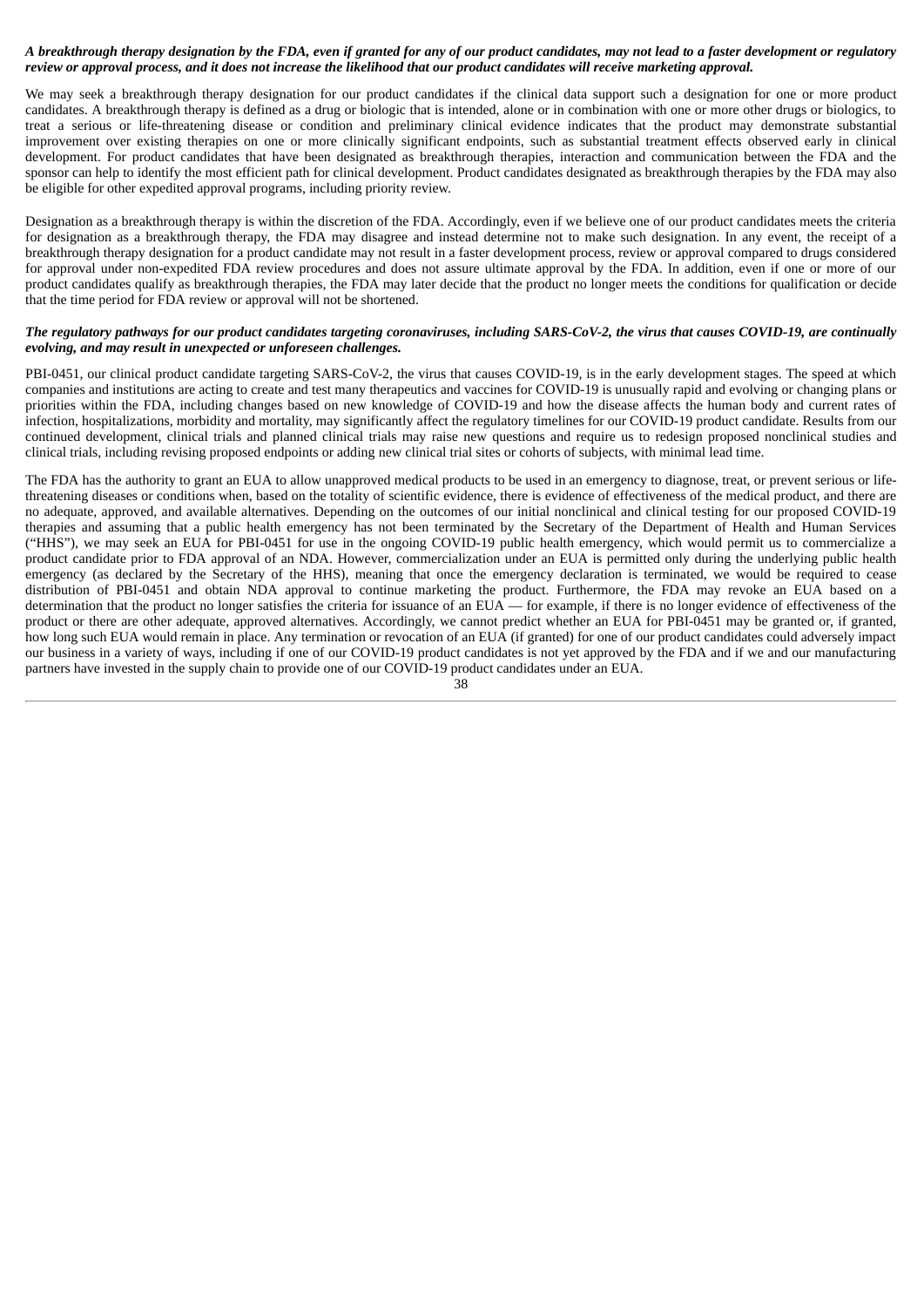In addition to seeking an EUA for PBI-0451, if available when we have sufficient clinical data and which the FDA has applied to certain COVID-19 treatments, we may also attempt to secure conditional approvals or emergency authorizations in other countries outside of the US. If we are unable to obtain such authorizations, or those pathways are no longer available to us at the time we would be seeking authorizations, we may be required to conduct additional nonclinical studies or clinical trials beyond those contemplated for accelerated authorization, which could delay our ability to generate revenue and increase the expense of obtaining, and delay in the receipt of, necessary marketing approvals. Even if we receive an emergency authorization from the FDA or other regulators, if our confirmatory clinical trials do not verify clinical benefit, or if we do not comply with rigorous post-marketing requirements, the FDA or other regulators may seek to withdraw conditional approval or emergency authorization.

We are developing certain product candidates for the treatment of serious and life-threatening conditions, including PBI-0451 for the treatment of COVID-19, and therefore may decide to seek approval of such product candidates under the FDA's accelerated approval pathway. A product may be eligible for accelerated approval if it is designed to treat a serious or life-threatening disease or condition and generally provides a meaningful advantage over available therapies upon a determination that the product candidate has an effect on a surrogate endpoint or intermediate clinical endpoint that is reasonably likely to predict clinical benefit. The FDA considers a clinical benefit to be a positive therapeutic effect that is clinically meaningful in the context of a given disease, such as irreversible morbidity or mortality. For the purposes of accelerated approval, a surrogate endpoint is a marker, such as a laboratory measurement, radiographic image, physical sign, or other measure that is thought to predict clinical benefit, but is not itself a measure of clinical benefit. An intermediate clinical endpoint is a clinical endpoint that can be measured earlier than an effect on irreversible morbidity or mortality that is reasonably likely to predict an effect on irreversible morbidity or mortality or other clinical benefit.

The accelerated approval pathway may be used in cases in which the advantage of a new drug over available therapy may not be a direct therapeutic advantage, but is a clinically important improvement from a patient and public health perspective. If granted, accelerated approval is usually contingent on the sponsor's agreement to conduct, in a diligent manner, additional post-approval confirmatory clinical trials to verify and describe the drug's clinical benefit. If the sponsor fails to conduct such clinical trials in a timely manner, or if such post-approval clinical trials fail to verify the drug's predicted clinical benefit, the FDA may withdraw its approval of the drug on an expedited basis.

In addition, the FDA currently requires, unless otherwise requested by the agency, pre-approval of promotional materials for products under consideration for accelerated approval, which could adversely impact the timing of the commercial launch of the product.

If we decide to submit an NDA seeking accelerated approval, there can be no assurance that such an application will be accepted or that any expedited development, review or approval will be granted on a timely basis, or at all. Failure to obtain accelerated approval for a product candidate would result in a longer time period to commercialization of such product candidate, if any, and could increase the cost of development of such product candidate, which could harm our competitive position in the marketplace.

#### The advancement of healthcare reform may negatively impact our ability to profitably sell our product candidates, if approved.

The United States and many foreign jurisdictions have enacted or proposed legislative and regulatory changes affecting the healthcare system that could prevent or delay marketing approval of our product candidates, restrict or regulate post-approval activities and affect our ability to profitably sell any product for which we obtain marketing approval. Changes in regulations, statutes or the interpretation of existing regulations could impact our business in the future by requiring, for example: (i) changes to our manufacturing arrangements; (ii) additions or modifications to product labeling; (iii) the recall or discontinuation of our products; or (iv) additional record-keeping requirements. See the section entitled "*Business - Government Regulation and Product Approval – U.S. Healthcare Reform*" included in our Annual Report on Form 10-K for the fiscal year ended December 31, 2021.

Payors, whether domestic or foreign, or governmental or private, are developing increasingly sophisticated methods of controlling healthcare costs and those methods are not always specifically adapted for new technologies such as PBI-0451 and other therapies we are developing. In both the United States and certain foreign jurisdictions, there have been a number of legislative and regulatory changes to the health care system that could impact our ability to sell our products profitably, including the Patient Protection and Affordable Care Act. There have been, and likely will continue to be, legislative and regulatory proposals at the foreign, federal and state levels directed at broadening the availability of healthcare and containing or lowering the cost of healthcare. The implementation of cost containment measures or other healthcare reforms may prevent us from being able to generate revenue, attain profitability, or commercialize our products. Such reforms could have an adverse effect on anticipated revenue from product candidates that we may successfully develop and for which we may obtain regulatory approval and may affect our overall financial condition and ability to develop product candidates.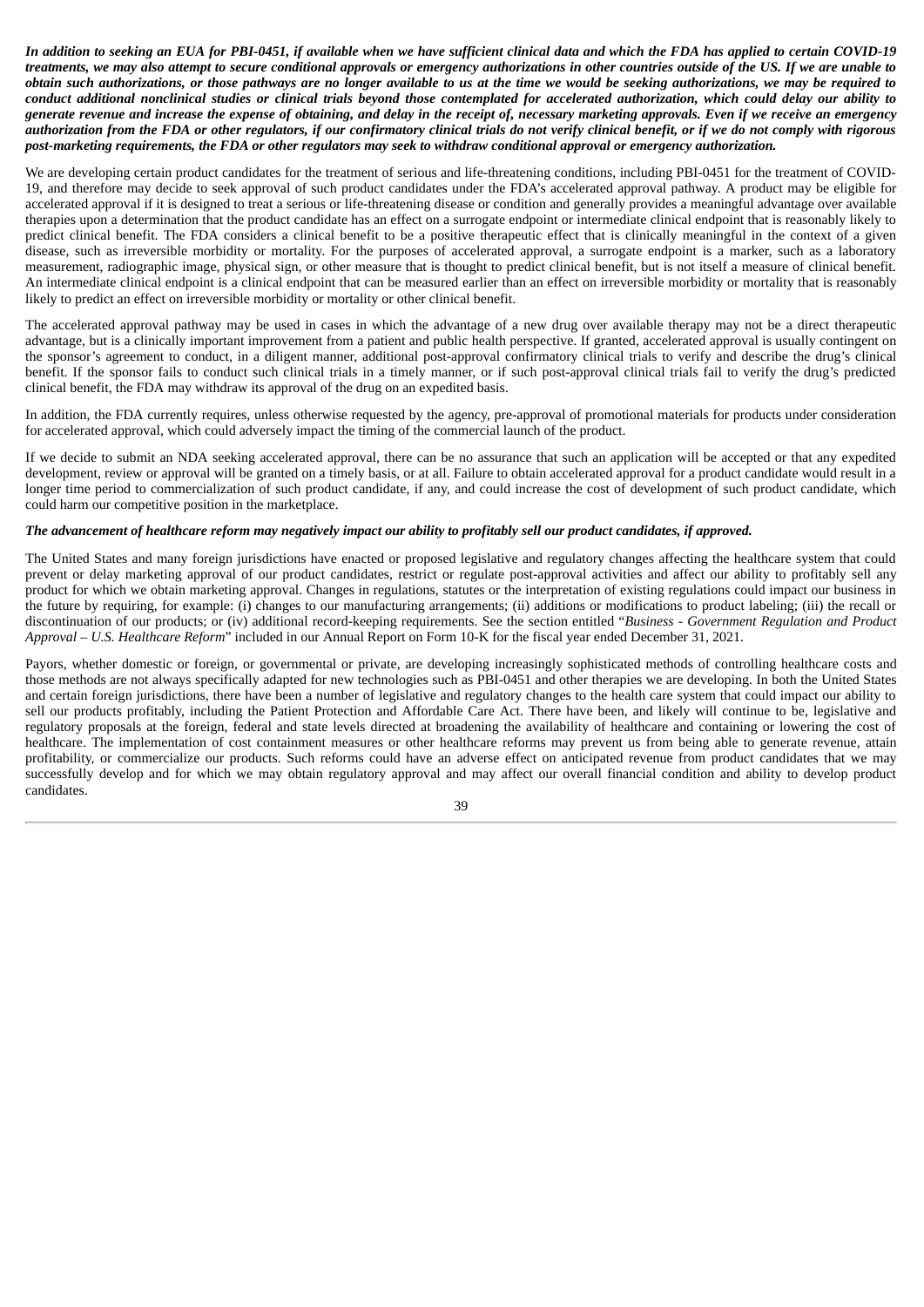We expect that the healthcare reform measures that have been adopted and may be adopted in the future, may result in more rigorous coverage criteria and in additional downward pressure on the price that we receive for any approved product and could seriously harm our future revenues. Any reduction in reimbursement from Medicare, Medicaid or other government programs may result in a similar reduction in payments from private third-party payors. Individual states in the United States have also become increasingly active in passing legislation and implementing regulations designed to control pharmaceutical and biological product pricing, including price or patient reimbursement constraints, discounts, restrictions on certain drug access and marketing cost disclosure and transparency measures, and designed to encourage importation from other countries and bulk purchasing. Legally mandated price controls on payment amounts by third-party payors or other restrictions could harm our business, financial condition, results of operations and prospects. In addition, regional healthcare authorities and individual hospitals are increasingly using bidding procedures to determine what pharmaceutical products and which suppliers will be included in their prescription drug and other healthcare programs. This could reduce the ultimate demand for our drugs or put pressure on our drug pricing, which could negatively affect our business, financial condition, results of operations and prospects. The continuing efforts of the government, insurance companies, managed care organizations and other payors of healthcare services to contain or reduce costs of healthcare and/or impose price controls may adversely affect:

- the demand for our product candidates if we obtain regulatory approval;
- our ability to set a price that we believe is fair for our products;
- our ability to generate revenue and achieve or maintain profitability;
- the level of taxes that we are required to pay; and
- the availability of capital.

There have been, and likely will continue to be, legislative and regulatory proposals at the foreign, federal and state levels directed at broadening the availability of healthcare and containing or lowering the cost of healthcare. The implementation of cost containment measures or other healthcare reforms may prevent us from being able to generate revenue, attain profitability, or commercialize our product. Such reforms could have an adverse effect on anticipated revenue from product candidates that we may successfully develop and for which we may obtain regulatory approval and may affect our overall financial condition and ability to develop product candidates.

## Our relationships with customers and third-party payors will be subject to applicable anti-kickback, fraud and abuse, transparency and other healthcare laws and regulations, which, if violated, could expose us to criminal sanctions, civil penalties, contractual damages, reputational harm, *administrative burdens and diminished profits and future earnings.*

Healthcare providers, physicians and third-party payors will play a primary role in the recommendation and prescription of any product candidates for which we obtain marketing approval. Our current and future arrangements with healthcare providers, third-party payors and customers may expose us to broadly applicable fraud and abuse and other healthcare laws and regulations that may constrain the business or financial arrangements and relationships through which we conduct research and development, and if approved, market, sell and distribute our products. See the section entitled "*Business – Government Regulation and Product Approval – Other Healthcare Laws*" included in our Annual Report on Form 10-K for the fiscal year ended December 31, 2021. Because of the breadth of these laws and the narrowness of the statutory exceptions and regulatory safe harbors available, it is possible that some of our business activities, or our arrangements with physicians, could be subject to challenge under one or more of such laws. Efforts to ensure that our business arrangements with third parties comply with applicable healthcare laws and regulations will involve substantial costs. It is possible that governmental authorities will conclude that our business practices may not comply with current or future statutes, regulations or case law interpreting applicable fraud and abuse or other healthcare laws and regulations. If our operations are found to be in violation of any of these laws or any other governmental regulations that may apply to us, we may be subject to significant civil, criminal and administrative penalties, damages, fines, disgorgement, imprisonment, exclusion from government funded healthcare programs, such as Medicare and Medicaid, integrity oversight and reporting obligations, and the curtailment or restructuring of our operations. If any of the physicians or other healthcare providers or entities with whom we expect to do business is found not to be in compliance with applicable laws, that person or entity may be subject to criminal, civil or administrative sanctions, including exclusions from government funded healthcare programs.

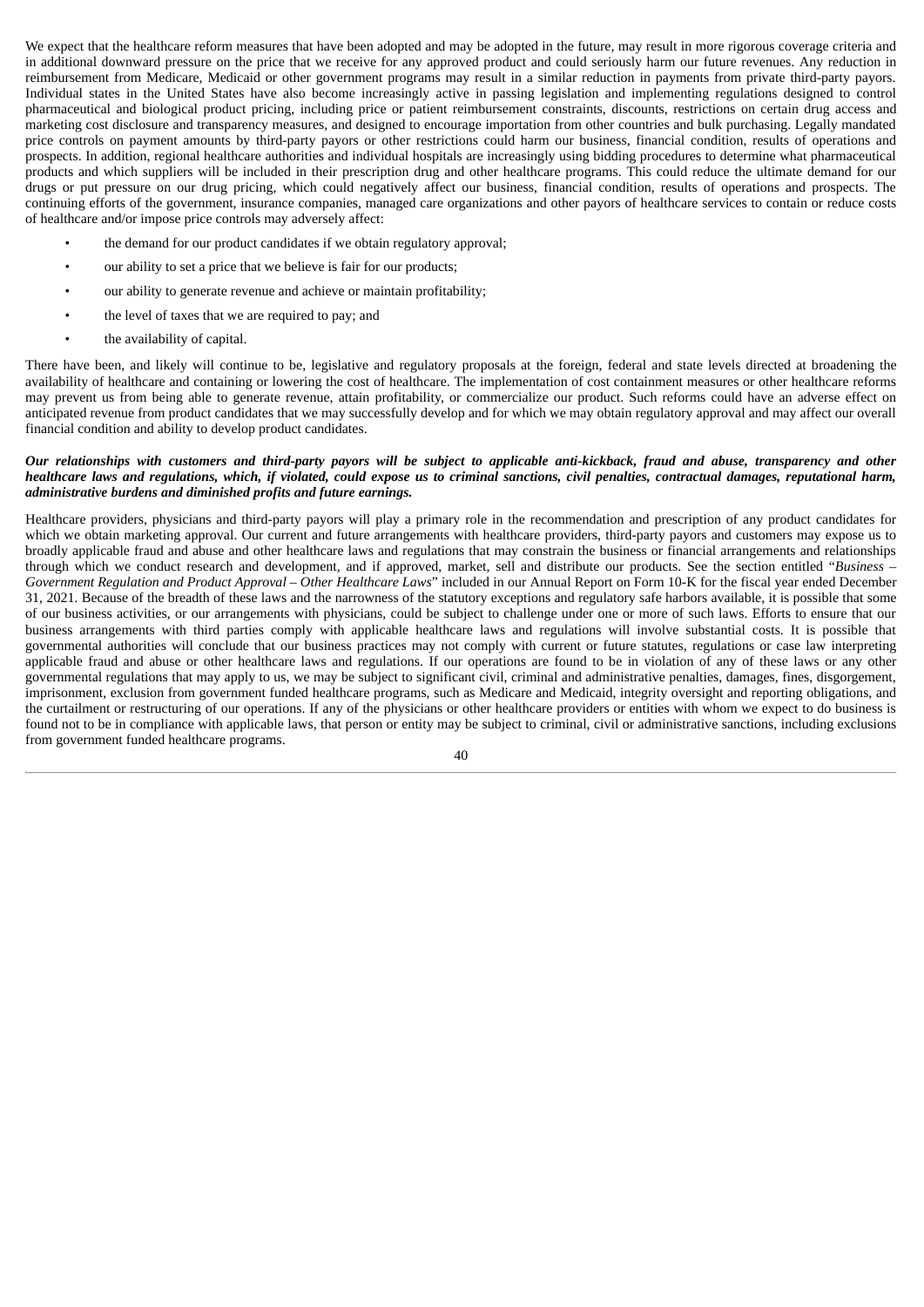# Failure to comply with health and data protection laws and regulations could lead to government enforcement actions (which could include civil or criminal penalties), private litigation, and/or adverse publicity and could negatively affect our operating results and business.

We and any potential collaborators may be subject to federal, state, and foreign data protection laws and regulations (i.e., laws and regulations that address privacy and data security). In the United States, numerous federal and state laws and regulations, including federal health information privacy laws, state data breach notification laws, state health information privacy laws, and federal and state consumer protection laws (e. g., Section 5 of the Federal Trade Commission Act ("FTCA") and the California Consumer Privacy Act of 2018 ("CCPA"), that govern the collection, use, disclosure and protection of health-related and other personal information could apply to our operations or the operations of our collaborators.

The State of California, for example, recently adopted the CCPA, which became effective January 2020. The CCPA establishes a privacy framework for covered businesses by creating an expanded definition of personal information, establishing new data privacy rights for consumers in the State, imposing special rules on the collection of consumer data from minors, and creating a new and potentially severe statutory damages framework for violations of the CCPA and for businesses that fail to implement reasonable security procedures and practices to prevent data breaches. The CCPA will be expanded substantially on January 1, 2023, when the California Privacy Rights Act of 2020 ("CPRA") becomes fully operative. The CPRA will, among other things, give California residents the ability to limit use of certain sensitive personal information, establish restrictions on the retention of personal information, expand the types of data breaches subject to the CCPA's private right of action, and establish a new California Privacy Protection Agency to implement and enforce the new law. Additionally, some observers have noted that the CCPA and CPRA have marked the beginning of a trend toward more stringent privacy legislation in the U.S., which could increase our potential liability and adversely affect our business. Already, in the U.S., we have witnessed significant developments at the state level. For example, on March 2, 2021, Virginia enacted the Consumer Data Protection Act (the "CDPA") and, on July 8, 2021, Colorado's governor signed the Colorado Privacy Act ("CPA") into law. The CDPA and the CPA will both become effective on January 1, 2023. While the CDPA and CPA incorporate many similar concepts to the CCPA and CPRA, there are also several key differences in the scope, application, and enforcement of the law that will change the operational practices of regulated businesses. The new laws will, among other things, impact how regulated businesses collect and process personal sensitive data, conduct data protection assessments, transfer personal data to affiliates, and respond to consumer rights requests.

In addition, we may obtain health information from third parties (including research institutions from which we obtain clinical trial data) that are subject to privacy and security requirements under the Health Insurance Portability and Accountability Act of 1996 ("HIPAA"), as amended by the Health Information Technology for Economic and Clinical Health Act of 2009 ("HITECH"). HIPAA imposes privacy, security and breach reporting obligations with respect to individually identifiable health information upon "covered entities" (health plans, health care clearinghouses and certain health care providers), and their respective business associates, individuals or entities that create, receive, maintain or transmit protected health information in connection with providing a service for or on behalf of a covered entity, as well as their covered subcontractors. Entities that are found to be in violation of HIPAA as the result of a breach of unsecured protected health information, a complaint about privacy practices, or an audit by HHS, may be subject to significant civil, criminal and administrative fines and penalties and/or additional reporting and oversight obligations if required to enter into a resolution agreement and corrective action plan with HHS to settle allegations of HIPAA non-compliance.

Even when HIPAA does not apply, according to the Federal Trade Commission ("FTC"), failing to take appropriate steps to keep consumers' personal information secure constitutes unfair acts or practices in or affecting commerce in violation of Section 5(a) of the FTCA, 15 U.S.C. § 45(a). The FTC expects a company's data security measures to be reasonable and appropriate in light of the sensitivity and volume of consumer information it holds, the size and complexity of its business, and the cost of available tools to improve security and reduce vulnerabilities. Individually identifiable health information is considered sensitive data that merits stronger safeguards. The FTC's guidance for appropriately securing consumers' personal information is similar to what is required by the HIPAA security regulations.

As we begin to conduct clinical trials globally, we may also become subject to privacy restrictions in various foreign jurisdictions around the world. For example, the collection, use, storage, disclosure, transfer, or other processing of personal information regarding individuals in the European Economic Area ("EEA"), including personal health data, is subject to the General Data Protection Regulation 2016/679 ("GDPR"). The GDPR is wide-ranging and imposes numerous requirements on companies that process personal data, including requirements relating to processing health and other sensitive data, obtaining consent of the individuals to whom the personal data relates, providing information to individuals regarding data processing activities, implementing safeguards to protect the security and confidentiality of personal data, providing notification of data breaches, and taking certain measures when engaging third-party processors. The GDPR also imposes strict rules on the transfer of personal data to countries outside the European Union, including the U.S., and permits data protection authorities to impose large penalties for violations of the GDPR, including potential fines of up to €20 million or 4% of annual global revenues, whichever is greater. The GDPR also confers a private right of action on data subjects and consumer associations to lodge complaints with supervisory authorities, seek judicial remedies, and obtain compensation for damages resulting from violations of the GDPR. Compliance with the GDPR is a rigorous and time-intensive process that may increase our cost of doing business or require us to change our business practices, and despite those efforts, there is a risk that we may be subject to fines and penalties, litigation, and reputational harm in connection with our European activities.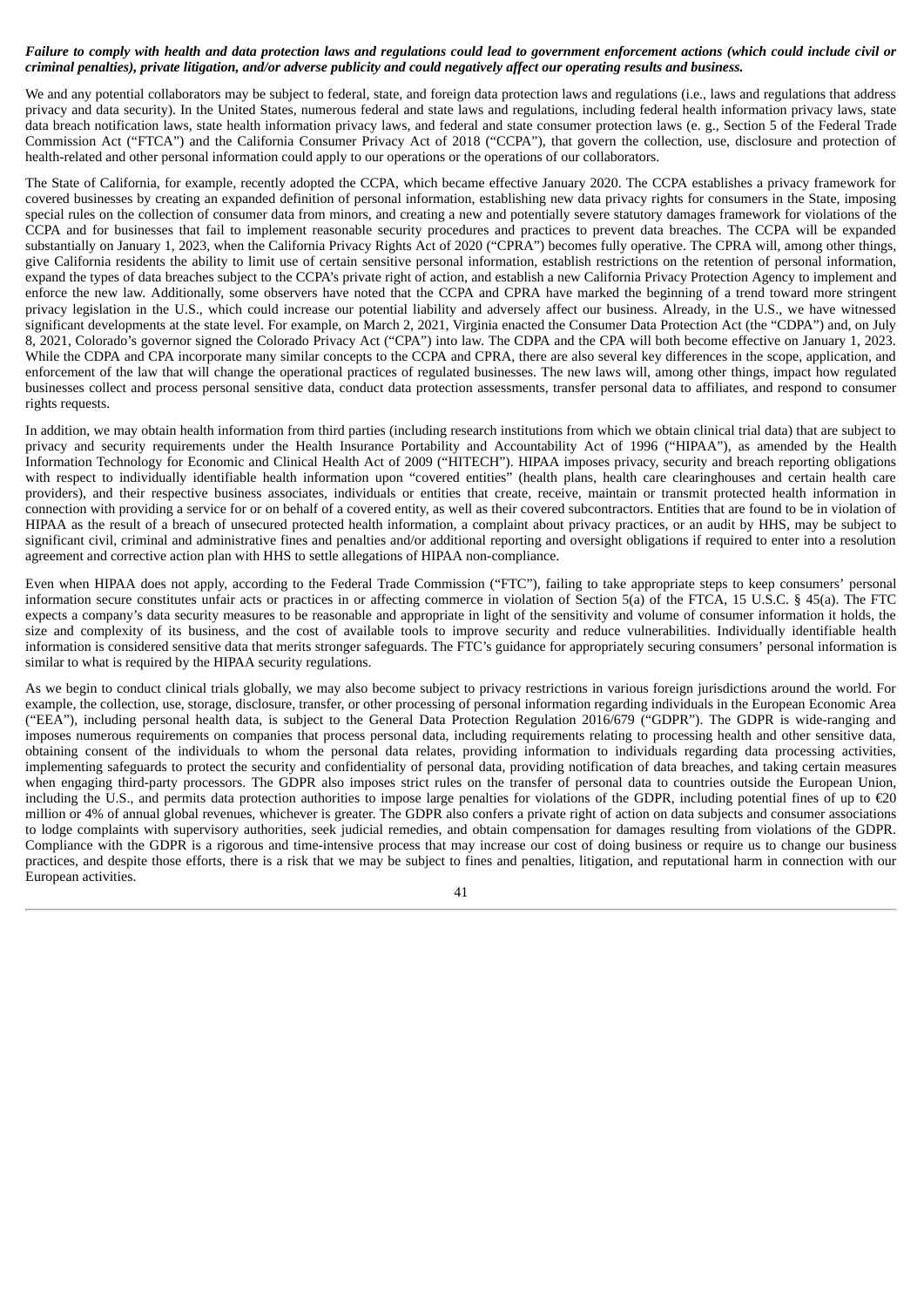Importantly, the GDPR prohibits the transfer of personal data from the EEA to the U.S. and other countries in respect of which the European Commission or other relevant regulatory body has not issued a so-called "adequacy decision" (known as "third countries"), unless the parties to the transfer have implemented specific safeguards to protect the transferred personal data. One of the primary safeguards used for transfers of personal data to the U.S. was the EU-U.S. Privacy Shield framework administered by the U.S. Department of Commerce. However, certain recent EU court decisions cast doubt on the ability to use one of the primary alternatives to the EU-U.S. Privacy Shield, namely the European Commission's Standard Contractual Clauses, to lawfully transfer personal data to the U.S. and other third countries. In addition, the European Commission has recently published new versions of the Standard Contractual Clauses, which must be used for all new transfers of personal data from the EEA to third countries (including the U.S.) starting in September 2021, and all existing transfers of personal data from the EU to third countries relying on the prior versions of the Standard Contractual Clauses must be replaced by December 2022. The implementation of the new Standard Contractual Clauses may necessitate significant contractual overhaul of our data transfer arrangements with sub-processors and vendors. Use of the Standard Contractual Clauses must now be assessed on a case-by-case basis taking into account the legal regime applicable in the destination country, in particular applicable surveillance laws and rights of individuals, and additional supplementary technical, organizational and/or contractual measures and/or contractual provisions may need to be put in place.

At present, there are few if any viable alternatives to the Standard Contractual Clauses, and there remains some uncertainty with respect to the nature and efficacy of such supplementary measures in ensuring an adequate level of protection of personal data. As supervisory authorities issue further guidance on personal data export mechanisms (including circumstances where the Standard Contractual Clauses can and cannot be used) and/or start taking enforcement action, we could suffer additional costs, complaints and/or regulatory investigations or fines. In addition, if we are unable to transfer personal data between and among countries and regions in which we conduct clinical trials, operate, engage providers, and/or otherwise transfer personal data, this could affect the manner in which we receive and/or provide our services, the geographical location or segregation of our relevant systems and operations, and could adversely affect our financial results and generally increase compliance risk as a result. Additionally, other countries outside of the EEA have enacted or are considering enacting similar cross-border data transfer restrictions and laws requiring local data residency, which could increase the cost and complexity of operating our business.

In addition, further to the United Kingdom's ("UK") exit from the EU on January 31, 2020, the GDPR ceased to apply in the UK at the end of the transition period on December 31, 2020. However, as of January 1, 2021, the UK's European Union (Withdrawal) Act 2018 incorporated the GDPR (as it existed on December 31, 2020 but subject to certain UK-specific amendments) into UK law, referred to as the UK GDPR. The UK GDPR and the UK Data Protection Act 2018 set out the UK's data protection regime, which is independent from but aligned with the EU's data protection regime. Importantly, the UK Information Commissioner's Office has developed its own bespoke version of the Standard Contractual Clauses to govern cross-border data transfers, which could necessitate the implementation of both UK and EEA versions of Standard Contractual Clauses, depending on the locations of our clinical trials. This would require significant resources and result in significant cost to implement and manage. Further, non-compliance with the UK GDPR may result in monetary penalties of up to £17.5 million or 4% of worldwide revenue, whichever is higher.

Compliance with U.S. and international data protection laws and regulations could require us to take on more onerous obligations in our contracts, restrict our ability to collect, use and disclose data, or in some cases, impact our ability to operate in certain jurisdictions. Failure to comply with these laws and regulations could result in government enforcement actions (which could include civil, criminal and administrative penalties), private litigation, and/or adverse publicity and could negatively affect our operating results and business. Moreover, clinical trial subjects, employees and other individuals about whom we or our potential collaborators obtain personal information, as well as the providers who share this information with us, may limit our ability to collect, use and disclose the information. Claims that we have violated individuals' privacy rights, failed to comply with data protection laws, or breached our contractual obligations, even if we are not found liable, could be expensive and time-consuming to defend and could result in adverse publicity that could harm our business.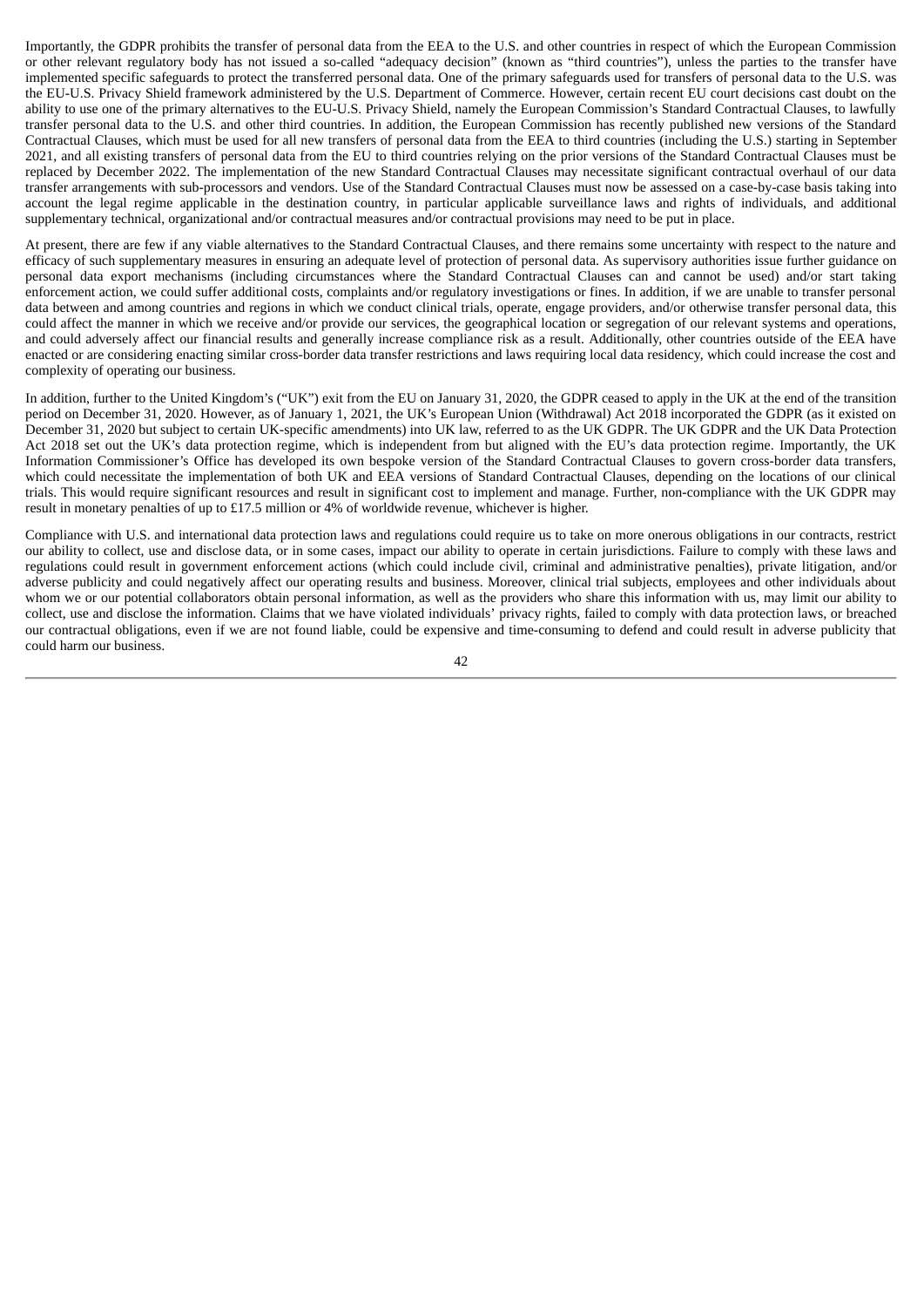# Even if we are able to obtain regulatory approvals for our product candidates, if they exhibit harmful side effects after approval, our regulatory approvals could be revoked or otherwise negatively impacted, and we could be subject to costly and damaging product liability claims.

Clinical trials are conducted in representative samples of the potential patient population which may have significant variability. Even if we receive regulatory approval for PBI-0451 or any of our other product candidates, we will have tested them in only a small number of patients during our clinical trials. Clinical trials are by design based on a limited number of subjects and of limited duration for exposure to the product used to determine whether, on a potentially statistically significant basis, the planned safety and efficacy of any product candidate can be achieved. As with the results of any statistical sampling, we cannot be sure that all side effects of our product candidates may be uncovered, and it may be the case that only with a significantly larger number of patients exposed to the product candidate for a longer duration, may a more complete safety profile be identified. Further, even larger clinical trials may not identify rare serious adverse effects, or the duration of such clinical trials may not be sufficient to identify when those events may occur. If our applications for marketing are approved and more patients begin to use our product, new risks and side effects associated with our products may be discovered. There have been other products that have been approved by the regulatory authorities but for which safety concerns has been uncovered following approval. Such safety concerns have led to labelling changes or withdrawal of products from the market, and any of our product candidates may be subject to similar risks. Additionally, we may be required to conduct additional nonclinical and clinical trials, require additional warnings on the label of our products, reformulate our products or make changes, create or modify a REMS, such as a medication guide outlining the risks of such side effects for distribution to patients and obtain new approvals for our and our suppliers' manufacturing facilities for PBI-0451 and any other product candidates. We might have to withdraw or recall our products from the marketplace. We may also experience a significant drop in the potential sales of our products if and when regulatory approvals for such products are obtained, experience harm to our reputation in the marketplace or become subject to lawsuits, including class actions. Any of these results could decrease or prevent any sales of our approved products or substantially increase the costs and expenses of commercializing and marketing of our products.

# Even if our product candidates receive regulatory approval, they will remain subject to extensive regulatory scrutiny and may still face future *development and regulatory difficulties.*

Even if we obtain regulatory approval for a product candidate, regulatory authorities may still impose significant restrictions on the product candidate, including restrictions on our indicated uses or marketing, or impose ongoing requirements for potentially costly post-approval clinical trials. Further, even if we obtain regulatory approval for a product candidate, we would be subject to ongoing requirements by regulatory authorities as to the manufacture, quality control, further development, labeling, packaging, storage, distribution, safety surveillance, import, export, advertising, promotion, recordkeeping and reporting of safety and other post-market information for the product. Accordingly, we and others with whom we work must continue to expend time, money and effort in all areas of regulatory compliance, including manufacturing, production and quality control.

The FDA and comparable foreign regulatory authorities will continue to closely monitor the safety profile of any product even after approval. If the FDA or comparable foreign regulatory authorities become aware of new safety information after approval of our product candidates, they may require labeling changes or establishment of a REMS or similar strategy, impose significant restrictions on a product's indicated uses or marketing or impose ongoing requirements for potentially costly post-approval clinical trials or post-market surveillance.

In addition, manufacturers of drug products and their facilities are subject to continual review and periodic inspections by the FDA and other regulatory authorities for compliance with current good manufacturing practice ("cGMP"), regulations and standards. Manufacturers and manufacturers' facilities are also required to comply with applicable tracking and tracing requirements for prescription drug products. If we or a regulatory agency discover previously unknown problems with a product, such as adverse events of unanticipated severity or frequency, or problems with the facility where the product is manufactured, a regulatory agency may impose restrictions on that product, the manufacturing facility or us, including requiring recall or withdrawal of the product from the market or suspension of manufacturing. If we, our product candidates or the manufacturing facilities for our product candidates fail to comply with applicable regulatory requirements, or undesirable side effects caused by such products are identified, a regulatory agency may:

- require revisions to the label, including limitation on approved uses or the addition of additional warnings, including "boxed" warnings, contraindications or other safety information, or issue safety alerts, Dear Healthcare Provider letters, press releases or other communications containing warnings about such product;
- mandate modifications to promotional materials or require us to provide corrective information to healthcare practitioners;
- require that we conduct post-marketing clinical trials;
- require us to enter into a consent decree, which can include imposition of various fines, reimbursements for inspection costs, required due dates for specific actions and penalties for noncompliance;
- require us to create a REMS which could include a medication guide outlining the risks of such side effects for distribution to patients or distribution or use restrictions:

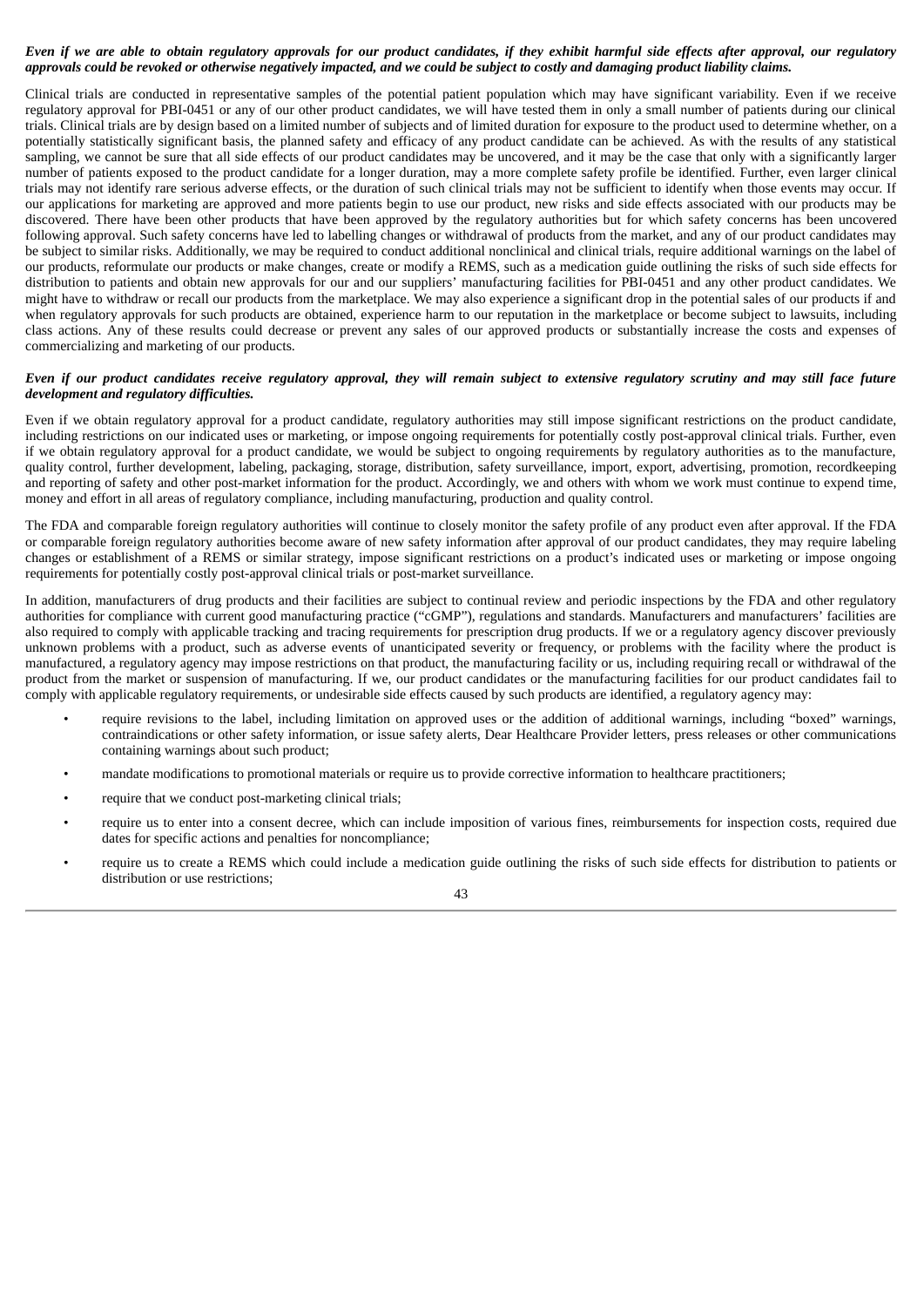- seek an injunction or impose civil or criminal penalties or monetary fines;
- suspend marketing of, withdraw regulatory approval of or recall such product;
- suspend or place on hold any ongoing clinical trials;
- refuse to approve pending applications or supplements to approved applications filed by us;
- suspend or impose restrictions on operations, including costly new manufacturing requirements; or
- seize or detain products, refuse to permit the import or export of products or require us to initiate a product recall.

The occurrence of any event or penalty described above may inhibit our ability to commercialize our products and generate revenue.

The FDA's policies may change, and additional government regulations may be enacted that could prevent, limit or delay regulatory approval of our product candidates. If we are slow or unable to adapt to changes in existing requirements or the adoption of new requirements or policies, or if we are not able to maintain regulatory compliance, we may lose any marketing approval that we may have obtained, which would adversely affect our business, prospects and ability to achieve or sustain profitability.

### The FDA and other regulatory agencies actively enforce the laws and regulations prohibiting the promotion of off-label uses.

Advertising and promotion of any product candidate that obtains approval in the United States will be heavily scrutinized by the FDA, the Department of Justice, the HHS' Office of Inspector General, state attorneys general, members of Congress and the public. Violations of applicable regulations, including promotion of our products for unapproved (or off-label) uses, are subject to enforcement letters, inquiries and investigations, and civil and criminal sanctions by the government. Additionally, comparable foreign regulatory authorities will heavily scrutinize advertising and promotion of any product candidate that obtains approval outside of the United States.

In the United States, engaging in the impermissible promotion of our products for off-label uses can also subject us to false claims litigation under federal and state statutes, which can lead to civil and criminal penalties and fines and agreements that materially restrict the manner in which a company promotes or distributes drug products. These false claims statutes include the federal False Claims Act, which allows any individual to bring a lawsuit against a pharmaceutical company on behalf of the federal government alleging submission of false or fraudulent claims, or causing to present such false or fraudulent claims, for payment by a federal program such as Medicare or Medicaid. If the government prevails in the lawsuit, the individual will share in any fines or settlement funds. Since 2004, these federal False Claims Act lawsuits against pharmaceutical companies have increased significantly in volume and breadth, leading to several substantial civil and criminal settlements regarding certain sales practices promoting off-label product uses involving fines in excess of \$1 billion. This growth in litigation has increased the risk that a pharmaceutical company will have to defend a false claim action, pay settlement fines or restitution, agree to comply with burdensome reporting and compliance obligations and be excluded from Medicare, Medicaid and other federal and state healthcare programs. If we do not lawfully promote our approved products, we may become subject to such litigation and, if we do not successfully defend against such actions, those actions may have a material adverse effect on our business, financial condition and results of operations.

#### We and our employees are increasingly utilizing social media tools as a means of communication both internally and externally.

Despite our efforts to monitor evolving social media communication guidelines and comply with applicable rules, there is risk that the use of social media by us or our employees to communicate about our product candidates or business may cause us to be found in violation of applicable requirements. In addition, our employees may knowingly or inadvertently make use of social media in ways that may not comply with applicable laws and regulations, our policies and other legal or contractual requirements, which may give rise to regulatory enforcement action, liability, lead to the loss of trade secrets or other intellectual property or result in public exposure of personal information of our employees, clinical trial patients, customers and others. Furthermore, negative posts or comments about us or our product candidates in social media could seriously damage our reputation, brand image and goodwill. Any of these events could have a material adverse effect on our business, prospects, operating results and financial condition and could adversely affect the price of our common stock.

# Healthcare insurance coverage and reimbursement may be limited or unavailable for our product candidates, if approved, which could make it difficult *for us to sell our product candidates profitably.*

The success of our product candidates, if approved, depends on the availability of coverage and adequate reimbursement from third-party payors including governmental healthcare programs, such as Medicare and Medicaid, commercial payors, and health maintenance organizations. We cannot be sure that coverage and reimbursement will be available for, or accurately estimate the potential revenue from, our product candidates or assure that coverage and reimbursement will be available for any product that we may develop.

Patients who are provided medical treatment for their conditions generally rely on third-party payors to reimburse all or part of the costs associated with their treatment. Coverage and adequate reimbursement from third-party payors is critical to new product acceptance.

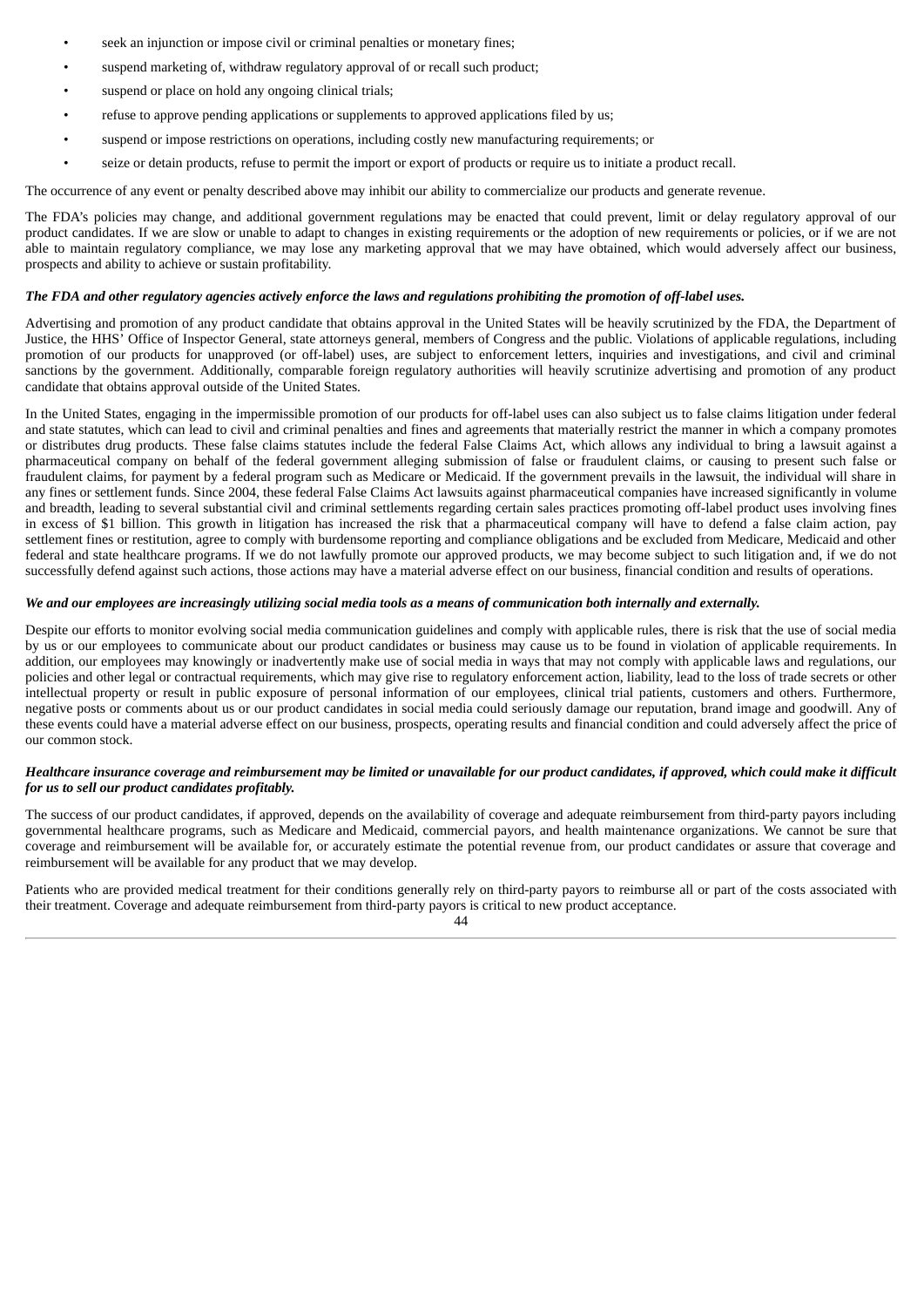Third-party payors decide which products and treatments they will cover and the amount of reimbursement. Coverage and reimbursement by a third-party payor may depend upon a number of factors, including the third-party payor's determination that use of a product is:

- a covered benefit under its health plan;
- safe, effective and medically necessary:
- appropriate for the specific patient;
- cost-effective; and
- neither experimental nor investigational.

In the United States, no uniform policy of coverage and reimbursement for products exists among third-party payors. As a result, obtaining coverage and reimbursement approval of a product from a third-party payor is a time consuming and costly process that could require us to provide to each payor supporting scientific, clinical and cost effectiveness data for the use of our products on a payor-by-payor basis, with no assurance that coverage and adequate reimbursement will be obtained. There is significant uncertainty related to the insurance coverage and reimbursement of newly approved products. In the United States, the principal decisions about reimbursement for new medicines are typically made by CMS, an agency within HHS, as CMS decides whether and to what extent a new medicine will be covered and reimbursed under Medicare. Private third-party payors tend to follow Medicare coverage and reimbursement limitations to a substantial degree, but also have their own methods and approval processes apart from Medicare determinations. Even if we obtain coverage for a given product, the resulting reimbursement payment rates might not be adequate for us to achieve or sustain profitability or may require co-payments that patients find unacceptably high.

Net prices for drugs may be reduced by mandatory discounts or rebates required by government healthcare programs or private payors and by any future relaxation of laws that presently restrict imports of drugs from countries where they may be sold at lower prices than in the United States. Increasingly, third-party payors are requiring that drug companies provide them with predetermined discounts from list prices and are challenging the prices charged for medical products. We cannot be sure that reimbursement will be available for any product candidate that we commercialize and, if reimbursement is available, the level of reimbursement. In addition, many pharmaceutical manufacturers must calculate and report certain price reporting metrics to the government, such as average sales price and best price. Penalties may apply in some cases when such metrics are not submitted accurately and timely. Further, these prices for drugs may be reduced by mandatory discounts or rebates required by government healthcare programs.

In addition, in some foreign countries, the proposed pricing for a drug must be approved before it may be lawfully marketed. The requirements governing drug pricing vary widely from country to country. For example, the EU provides options for its Member States to restrict the range of medicinal products for which their national health insurance systems provide reimbursement and to control the prices of medicinal products for human use. To obtain reimbursement or pricing approval, some of these countries may require the completion of clinical trials that compare the cost effectiveness of a particular product candidate to currently available therapies. A Member State may approve a specific price for the medicinal product, or it may instead adopt a system of direct or indirect controls on the profitability of the company placing the medicinal product on the market. There can be no assurance that any country that has price controls or reimbursement limitations for pharmaceutical products will allow favorable reimbursement and pricing arrangements for any of our product candidates. Historically, products launched in the EU do not follow price structures of the U.S. and generally prices tend to be significantly lower.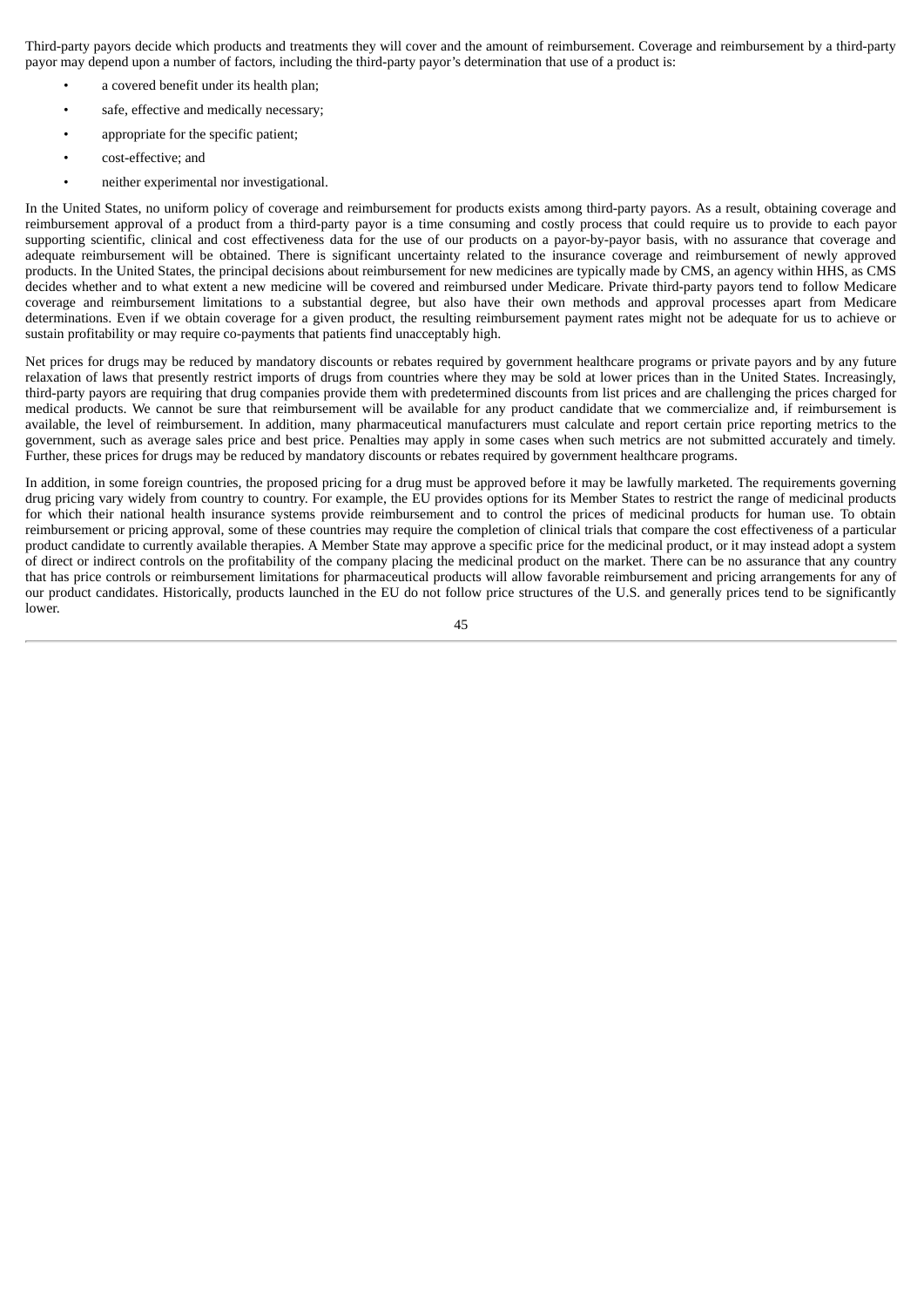# Our failure to obtain regulatory approval in international jurisdictions would prevent us from marketing our product candidates outside the United *States.*

Even if our products are approved for marketing in the United States, in order to market and sell our products in other jurisdictions, we must obtain separate marketing approvals and comply with numerous and varying regulatory requirements. The approval procedure varies among countries and can involve additional testing. The time required to obtain approval may differ substantially from that required to obtain FDA approval. The regulatory approval process outside the United States generally includes all of the risks associated with obtaining FDA approval. In addition, in many countries outside the United States, we must secure product reimbursement approvals before regulatory authorities will approve the product for sale in that country. Obtaining comparable foreign regulatory approvals and compliance with comparable foreign regulatory requirements could result in significant delays, difficulties and costs for us and could delay or prevent the introduction of our products in certain countries. Further, clinical trials conducted in one country may not be accepted by regulatory authorities in other countries and regulatory approval in one country does not ensure approval in any other country, while a failure or delay in obtaining regulatory approval in one country may have a negative effect on the regulatory approval process in others.

Also, regulatory approval for our product candidates may be withdrawn if we fail to comply with regulatory requirements as a result of problems that occur after the product candidate reaches the market or for other reasons. If we fail to comply with the regulatory requirements in international markets and fail to receive applicable marketing approvals, our target market will be reduced, our ability to realize the full market potential of our product candidates will be harmed and our business will be adversely affected. We may not obtain comparable foreign regulatory approvals on a timely basis, if at all. Approval by the FDA does not ensure approval by regulatory authorities in other countries or jurisdictions. Approval by one regulatory authority outside the United States does not ensure approval by regulatory authorities in other countries or jurisdictions or by the FDA. If we fail to obtain approval of our product candidates by comparable foreign regulatory authorities, we will be unable to commercialize our product in that country, and the commercial prospects of that product candidate and our business prospects could decline.

# We are subject to U.S. and certain foreign export and import controls, sanctions, embargoes, anti-corruption laws, and anti-money laundering laws and regulations. Compliance with these legal standards could impair our ability to compete in domestic and international markets. We can face criminal *liability and other serious consequences for violations, which can harm our business.*

We are subject to export control and import laws and regulations, including the U.S. Export Administration Regulations, U.S. Customs regulations, various economic and trade sanctions regulations administered by the U.S. Treasury Department's Office of Foreign Assets Controls, the U.S. Foreign Corrupt Practices Act of 1977, as amended, the U.S. domestic bribery statute contained in 18 U.S.C. § 201, the U.S. Travel Act, the USA PATRIOT Act, and other state and national anti-bribery and anti-money laundering laws in the countries in which we conduct activities. Anti-corruption laws are interpreted broadly and prohibit companies and their employees, agents, contractors, and other collaborators from authorizing, promising, offering, or providing, directly or indirectly, improper payments or anything else of value to recipients in the public or private sector. We may engage third parties to sell our products outside the United States, to conduct clinical trials, and/or to obtain necessary permits, licenses, patent registrations, and other regulatory approvals. We have direct or indirect interactions with officials and employees of government agencies or government-affiliated hospitals, universities, and other organizations. We can be held liable for the corrupt or other illegal activities of our employees, agents, contractors, and other collaborators, even if we do not explicitly authorize or have actual knowledge of such activities. Any violations of the laws and regulations described above may result in substantial civil and criminal fines and penalties, imprisonment, the loss of export or import privileges, debarment, tax reassessments, breach of contract and fraud litigation, reputational harm, and other consequences.

## Changes in funding for, and other disruptions to, the FDA, the SEC and other government agencies could hinder their ability to hire and retain key leadership and other personnel, prevent new or existing product candidates from being developed or commercialized in a timely manner or otherwise prevent those agencies from performing normal functions on which the operation of our business may rely, which could negatively impact our *business.*

The ability of the FDA to review and approve new products can be affected by a variety of factors, including government budget and funding levels, ability to hire and retain key personnel and accept payment of user fees, and statutory, regulatory, and policy changes. Average review times at the agency have fluctuated in recent years as a result. In addition, government funding of the SEC and other government agencies on which our operations may rely, including those that fund research and development activities, is subject to the political process, which is inherently fluid and unpredictable.

Disruptions at the FDA and other agencies may also slow the time necessary for new drugs to be reviewed and/or approved by necessary government agencies, which would adversely affect our business. For example, over the last several years, the U.S. government has shut down several times and certain regulatory agencies, such as the FDA and the SEC, have had to furlough critical FDA, SEC and other government employees and stop critical activities. If a prolonged government shutdown occurs, it could significantly impact the ability of the FDA to timely review and process its regulatory submissions, which could have a material adverse effect on our business. Further, upon completion of the Business Combination and in our operations as a public company, future government shutdowns could impact our ability to access the public markets and obtain necessary capital in order to properly capitalize and continue our operations.

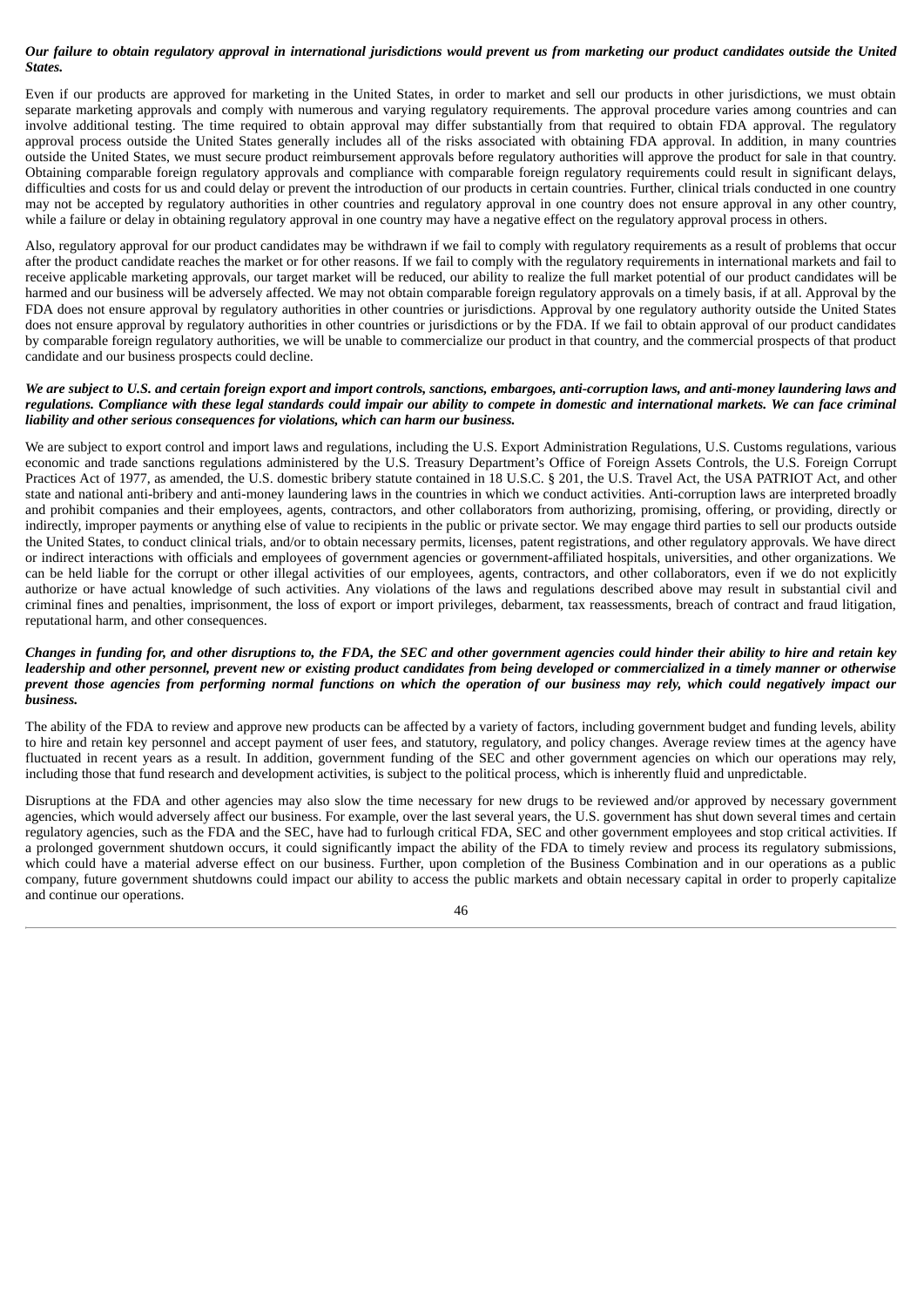Since March 2020 when foreign and domestic inspections of facilities were largely placed on hold, the FDA has been working to resume routine surveillance, bioresearch monitoring and pre-approval inspections on a prioritized basis. Since April 2021, the FDA has conducted limited inspections and employed remote interactive evaluations, using risk management methods, to meet user fee commitments and goal dates. Ongoing travel restrictions and other uncertainties continue to impact oversight operations both domestic and abroad and it is unclear when standard operational levels will resume. The FDA is continuing to complete mission-critical work, prioritize other higher-tiered inspectional needs (e.g., for-cause inspections), and carry out surveillance inspections using risk-based approaches for evaluating public health. Should the FDA determine that an inspection is necessary for approval but that an inspection cannot be completed during the review cycle due to restrictions on travel, and the FDA does not determine a remote interactive evaluation to be adequate, the agency has stated that it generally intends to issue, depending on the circumstances, a complete response letter or defer action on the application until an inspection can be completed. During the COVID-19 public health emergency, a number of companies announced receipt of complete response letters due to the FDA's inability to complete required inspections for their applications. Regulatory authorities outside the U.S. may adopt similar restrictions or other policy measures in response to the ongoing COVID-19 pandemic and may experience delays in their regulatory activities. If a prolonged government shutdown occurs, or if global health concerns continue to prevent the FDA or other regulatory authorities from conducting their regular inspections, reviews, or other regulatory activities, it could significantly impact the ability of the FDA or other regulatory authorities to timely review and process its regulatory submissions, which could have a material adverse effect on its business.

If the FDA becomes unable to continue its current level of performance, we could experience delays and setbacks for our product candidates and for any approvals we may seek which could adversely affect our business.

#### **Risks Related to Intellectual Property**

#### Our success depends upon our ability to obtain and maintain intellectual property protection for our products and technologies. Proprietary rights and *technology are difficult and costly to protect, and we may not be able to ensure their protection.*

Our commercial success depends in part on our ability to obtain and maintain patent protection and trade secret protection for PBI-0451 and our other product candidates, proprietary platform, and methods of use, as well as on our ability to operate without infringing upon the proprietary rights of others. If we are unable to obtain and maintain sufficient intellectual property protection for our product candidate or other product candidates that we may identify, or if the scope of the intellectual property protection obtained is not sufficiently broad, our competitors and other third parties could develop and commercialize product candidates similar or identical to ours, and our ability to successfully commercialize our product candidates and other product candidates that we may pursue may be impaired. We generally seek to protect our proprietary position by filing patent applications in the United States and at the appropriate time in those jurisdiction abroad as deemed appropriate, related to our product candidates, proprietary technologies and their uses that are important to our business. Finally, we maintain our non-patented, but proprietary technologies, as company trade secrets. We own three issued patents related to protease inhibitors. We can provide no assurance that any of our current or future patent applications will result in issued patents or that any issued patents will provide us with any competitive advantage.

Our pending patent applications cannot be enforced against third parties practicing the technology claimed in such applications unless and until a patent issues from such applications. Assuming the other requirements for patentability are met, currently, the first to file a patent application is generally entitled to the patent. Publications of discoveries in the scientific literature often lag behind the actual discoveries, and patent applications in the U.S. and other jurisdictions are typically not published until 18 months after filing, or in some cases not at all. Since patent applications in the U.S. and most other countries are confidential for a period of time after filing, and some remain so until issued, we cannot be certain that we were the first to file any patent application related to our PBI-0451. In addition, we enter into non-disclosure and confidentiality agreements with parties who have access to confidential or patentable aspects of our research and development output, such as our employees, collaborators, consultants, advisors, and other third parties; however, any of these parties may breach the agreements and disclose such output before a patent application is filed, thereby jeopardizing our ability to seek patent protection. Therefore, we cannot be certain that we were the first to file for patent protection of the invention claimed in our patent applications.

There can be no assurance that our patent applications will result in patents being issued or that issued patents will afford sufficient protection against competitors with similar technology, nor can there be any assurance that the patents issued will not be infringed, designed around or invalidated by third parties.

Even issued patents may later be found invalid or unenforceable or may be modified or revoked in proceedings instituted by third parties before various patent offices or in courts. The degree of future protection for our proprietary rights is uncertain. Only limited protection may be available and may not adequately protect our rights or permit us to gain or keep any competitive advantage. These uncertainties and/or limitations in our ability to properly protect the intellectual property rights relating to our product candidates could have a material adverse effect on our financial condition and results of operations.

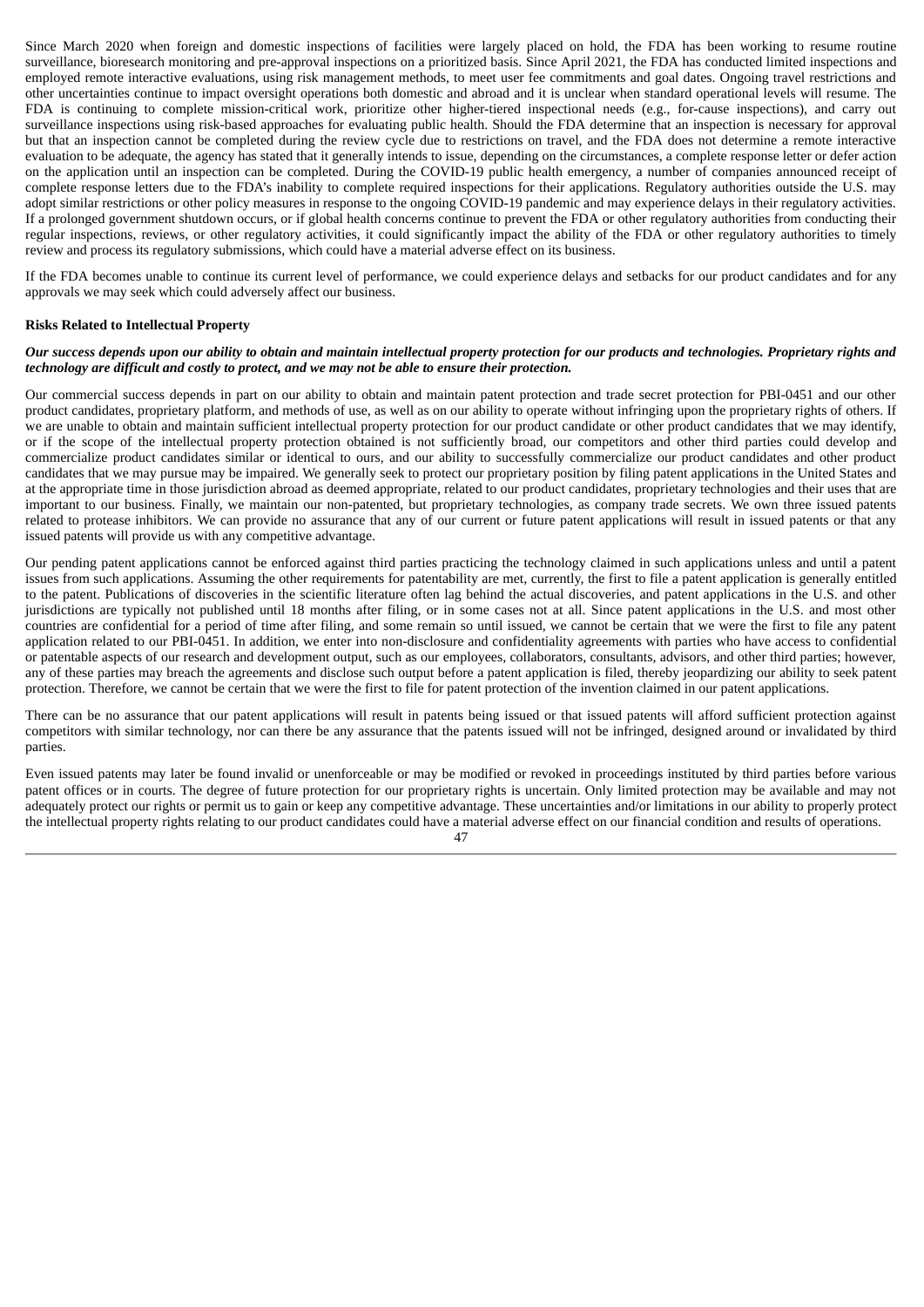We are currently the assignee of three issued U.S. patents and a number of pending U.S. provisional and non-provisional patent applications directed to PBI-0451 and other compounds and technologies in our programs. U.S. provisional patent applications that we file are not eligible to become an issued patent until, among other things, we file a non-provisional patent application within 12 months of filing the related provisional patent application. If we do not timely file any non-provisional patent application, we may lose our priority date with respect to the provisional patent application and any patent protection on the inventions disclosed in the provisional patent application. We cannot be certain that the claims in U.S. pending nonprovisional patent application or the provisional patent applications when converted to nonprovisional patent applications will be considered patentable by the United States Patent and Trademark Office ("USPTO"), courts in the United States or by the patent offices and courts in foreign countries.

The patent application process is subject to numerous risks and uncertainties, and there can be no assurance that we or any of our potential future collaborators will be successful in protecting our product candidates by obtaining and defending patents. These risks and uncertainties include the following:

- the USPTO and various foreign governmental patent agencies require compliance with a number of procedural, documentary, fee payment and other provisions during the patent process, the noncompliance with which can result in abandonment or lapse of a patent or patent application, and partial or complete loss of patent rights in the relevant jurisdiction;
- patent applications may not result in any patents being issued that protect our product candidates;
- patents may be challenged, invalidated, modified, revoked, circumvented, found to be unenforceable or otherwise may not provide any competitive advantage;
- Our competitors, many of whom have substantially greater resources than us and have made significant investments in competing technologies, may seek or may have already obtained patents that will limit, interfere with or eliminate our ability to make, use and sell our potential product candidates;
- there may be significant pressure on the U.S. government and international governmental bodies to limit the scope of patent protection both inside and outside the United States for disease treatments that prove successful, as a matter of public policy regarding worldwide health concerns; and
- countries other than the United States may have patent laws less favorable to patentees than those upheld by U.S. courts, allowing foreign competitors a better opportunity to create, develop and market competing product candidates.

The patent prosecution process is expensive and time-consuming, and we may not be able to file and prosecute all necessary or desirable patent applications at a reasonable cost or in a timely manner or in all jurisdictions where protection may be commercially advantageous. It is also possible that we will fail to identify patentable aspects of our research and development output before it is too late to obtain patent protection.

In addition, although we enter into non-disclosure and confidentiality agreements with parties who have access to patentable aspects of our research and development output, such as our employees, outside scientific collaborators, CROs, third-party manufacturers, consultants, advisors and other third parties, any of these parties may breach such agreements and disclose such output before a patent application is filed, thereby jeopardizing our ability to seek patent protection.

#### Patent terms may be inadequate to protect our competitive position on our product candidates for an adequate amount of time.

Given the amount of time required for the development, testing and regulatory review of new product candidates, patents protecting such candidates might expire before or shortly after such candidates are commercialized. As a result, our intellectual property may not provide us with sufficient rights to exclude others from commercializing products similar or identical to ours.

Patents have a limited lifespan. In the United States, if all maintenance fees are timely paid, the natural expiration of a patent is generally 20 years from its earliest U.S. non-provisional filing date. Various extensions may be available, but the life of a patent, and the protection it affords, is limited. Even if patents covering our product candidates are obtained, once the patent life has expired, we may be open to competition from competitive products.

Our competitors and other third parties may be able to obtain approval of competing products following our patent expiration and take advantage of our investment in development and clinical trials by referencing our clinical and preclinical data and launch their product earlier than might otherwise be the case. Any of the foregoing would have a material adverse effect on our business, financial condition, results of operations, and prospects.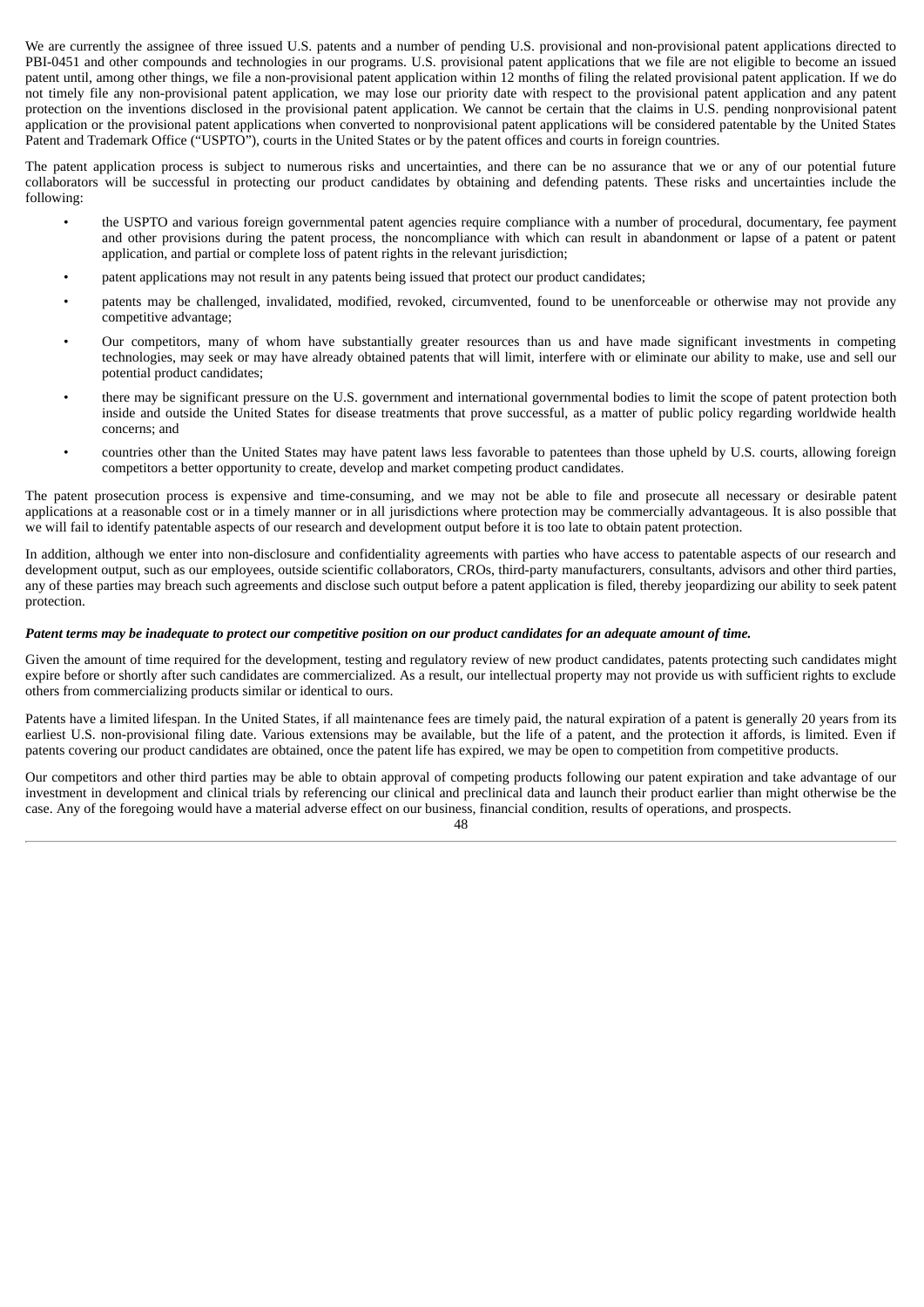# *We may not be able to protect our intellectual property rights throughout the world.*

The legal protection afforded to inventors and owners of intellectual property in countries outside of the United States may not be as protective or effective as that in the United States and we may, therefore, be unable to acquire and enforce intellectual property rights outside the United States to the same extent as in the United States. Whether filed in the United States or abroad, our patent applications may be challenged or may fail to result in issued patents.

As of May 1, 2022, we own three issued U.S. patents related to protease inhibitors, one of which includes claims directed to PBI-0451. Our issued patents and future patents if issued may not be sufficiently broad to prevent others from practicing our technologies or from developing or commercializing competing products. Furthermore, others may independently develop or commercialize similar or alternative technologies or drugs, or design around our patents. Our patents may be challenged, invalidated, circumvented or narrowed, or fail to provide us with any competitive advantages.

Filing, prosecuting, enforcing and defending patents on product candidates in all countries throughout the world would be prohibitively expensive.

The requirements for patentability may differ in certain countries, particularly in developing countries Consequently, competitors and other third parties may use our technologies in jurisdictions where we have not obtained patent protection to develop their own products and, further, may export otherwise infringing products to territories where we may obtain patent protection, but where patent enforcement is not as strong as that in the U.S. These products may compete with our products in jurisdictions where we do not have any issued patents or where any future patent claims or other intellectual property rights may not be effective or sufficient to prevent them from competing with us, which could have a material adverse effect on our business, financial condition, results of operations, and prospects. For example, China has a heightened requirement for patentability and, specifically, requires a detailed description of medical uses of a claimed drug. In addition, India, certain countries in Europe and certain developing countries, including Thailand, have compulsory licensing laws under which a patent owner may be compelled to grant licenses to third parties. In those countries, we may have limited remedies if patents are infringed or if we are compelled to grant a license to a third party, which could materially diminish the value of those patents and could limit our potential revenue opportunities. In addition, many countries limit the enforceability of patents against government agencies or government contractors. In these countries, the patent owner may have limited remedies, which could materially diminish the value of such patent. Accordingly, our efforts to enforce intellectual property rights around the world may be inadequate to obtain a significant commercial advantage from our intellectual property.

Many companies have encountered significant problems in protecting and defending intellectual property rights in foreign jurisdictions. The legal systems of certain countries, particularly certain developing countries, do not favor the enforcement of patents and other intellectual property protection, particularly those relating to biotechnology and pharmaceuticals. This could make it difficult for us to stop the infringement of our patents if issued or the marketing of competing products in violation of our proprietary rights, generally. Proceedings to enforce our patent rights in foreign jurisdictions could result in substantial costs and divert our efforts and attention from other aspects of our business, could put our patents at risk of being invalidated or interpreted narrowly, could place our patent applications at risk of not issuing and could provoke third parties to assert claims against us. We may not prevail in any lawsuits that we initiate, and the damages or other remedies awarded, if any, may not be commercially meaningful.

#### Obtaining and maintaining our patent protection depends on compliance with various procedural, document submission, fee payment and other requirements imposed by governmental patent agencies, and our patent protection could be reduced or eliminated for non-compliance with these *requirements.*

Periodic maintenance and annuity fees on issued United States patents and most foreign patent applications and patents must be paid to the USPTO and foreign patent agencies, respectively, in order to maintain such patents and patent applications. The USPTO and various foreign governmental patent agencies require compliance with a number of procedural, documentary, fee payment and other similar provisions during the patent application, examination and issuance processes. While an inadvertent lapse can, in some cases, be cured by payment of a late fee or by other means in accordance with the applicable rules, there are situations in which noncompliance can result in abandonment or lapse of the patent or patent application, resulting in partial or complete loss of patent rights in the relevant jurisdiction. Non-compliance events that could result in abandonment or lapse of a patent or patent application include failure to respond to official actions within prescribed time limits, non-payment of fees and failure to properly legalize and submit formal documents. If we fail to maintain the patents and patent applications covering our product candidates, our competitors might be able to enter the market with similar or identical products or technology, which would have a material adverse effect on our business, financial condition and results of operations.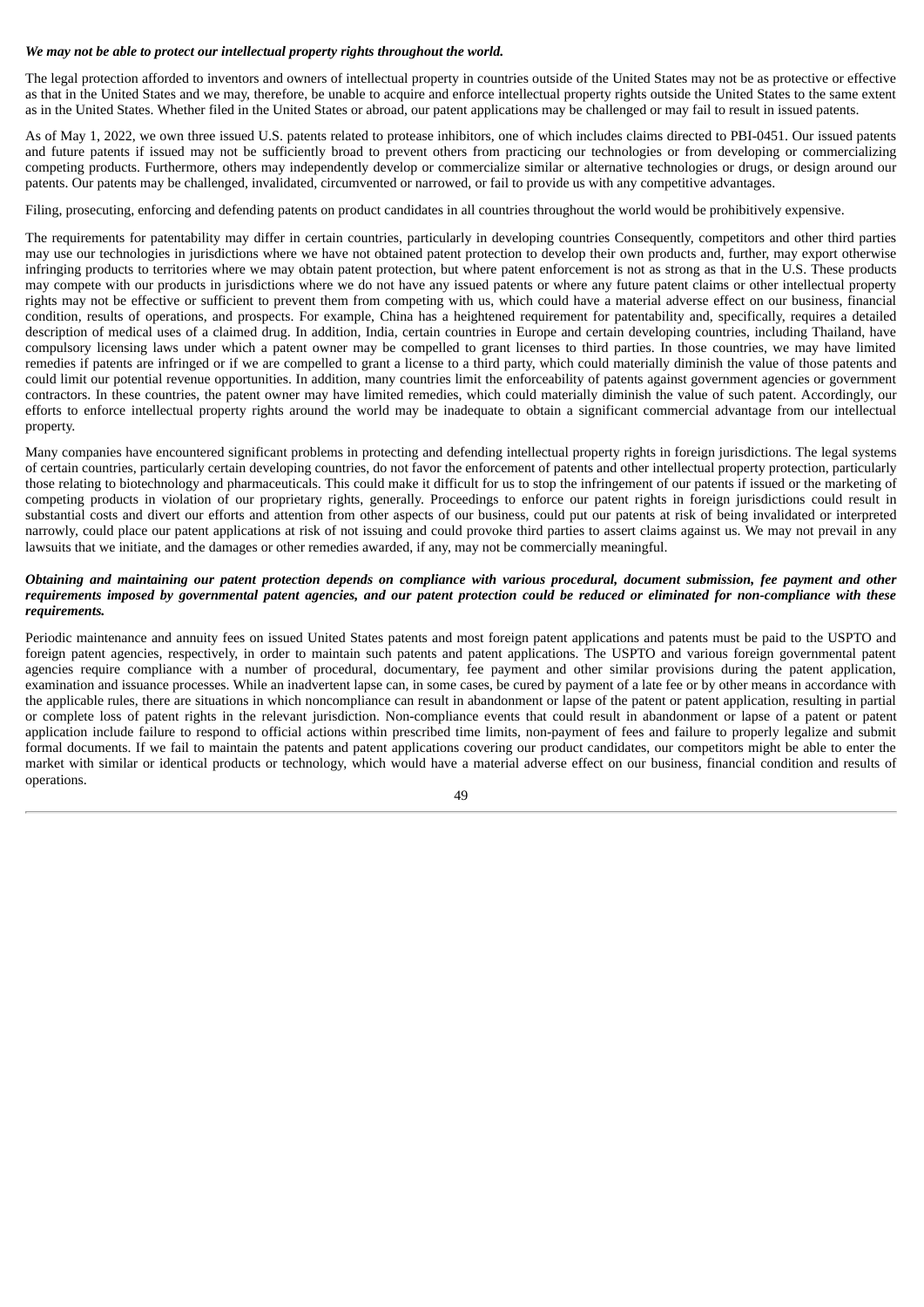# We may become involved in lawsuits or other proceedings to protect or enforce our intellectual property, which could be expensive, time-consuming *and unsuccessful and have a material adverse effect on the success of our business.*

Third parties may infringe or misappropriate or otherwise violate our intellectual property rights. In the future, we may initiate legal proceedings to enforce or defend our intellectual property rights, to protect our trade secrets or to determine the validity or scope of intellectual property rights we own or controls. Also, third parties may initiate legal proceedings against us to challenge the validity or scope of intellectual property rights we own, control or to which we have rights. For example, competitors or third parties may challenge the scope, validity or enforceability of our patents requiring us to engage in complex, lengthy and costly litigation or other proceedings. These proceedings can be expensive and time-consuming and many of our adversaries in these proceedings may have the ability to dedicate substantially greater resources to prosecuting these legal actions than we can. Moreover, the outcome following legal assertions of invalidity and unenforceability is unpredictable. Accordingly, despite our efforts, we may not be able to prevent third parties from infringing upon or misappropriating intellectual property rights we own, control or have rights to, particularly in countries where the laws may not protect those rights as fully as in the United States. Litigation could result in substantial costs and diversion of management resources, which could harm our business and financial results. In addition, if we initiated legal proceedings against a third party to enforce a patent covering a product candidate, the defendant could counterclaim that such patent is invalid or unenforceable. In patent litigation in the United States, defendant counterclaims alleging invalidity or unenforceability are commonplace. Grounds for a validity challenge could be an alleged failure to meet any of several statutory requirements, including lack of novelty, obviousness or non-enablement. Grounds for an unenforceability assertion could be an allegation that someone connected with prosecution of the patent withheld relevant information from the USPTO, or made a misleading statement, during prosecution. In an infringement or declaratory judgment proceeding, a court may decide that a patent owned by or licensed to us is invalid or unenforceable, or may refuse to stop the other party from using the technology at issue on the grounds that our patents do not cover the technology in question. An adverse result in any litigation proceeding could put one or more of our patents at risk of being invalidated, narrowed, held unenforceable or interpreted in such a manner that would not preclude third parties from entering the market with competing products.

Third-party pre-issuance submission of prior art to the USPTO, or opposition, derivation, revocation reexamination, or *inter partes* review, or other preissuance or post-grant proceedings or other patent office proceedings or litigation in the United States or other jurisdictions provoked by third parties or brought by us, may be necessary to determine the inventorship, priority, patentability or validity of inventions with respect to our patents or patent applications. An unfavorable outcome could leave our technology or product candidates without patent protection, allow third parties to commercialize our technology or product candidates and compete directly with us, without payment to us, or could require us to obtain license rights from the prevailing party in order to be able to manufacture or commercialize our product candidates without infringing third-party patent rights. Our business could be harmed if the prevailing party does not offer us a license on commercially reasonable terms, or at all. Even if we obtain a license, we may be non-exclusive, thereby giving our competitors access to the same technologies licensed to us. In addition, if the breadth or strength of protection provided by our patent applications is threatened, that could dissuade companies from collaborating with us to license, develop or commercialize product candidates. Even if we successfully defend such litigation or proceeding, we may incur substantial costs and we may distract our management and other employees. In addition, the uncertainties associated with litigation could have a material adverse effect on our ability to raise the funds necessary to continue our clinical trials, continue our research programs, license necessary technology from third parties, or enter into collaborations.

# Third parties may initiate legal proceedings against us alleging that we infringe their intellectual property rights, or we may initiate legal proceedings against third parties to challenge the validity or scope of intellectual property rights controlled by third parties, the outcome of which would be *uncertain and could have a material adverse effect on the success of our business.*

Our commercial success depends upon our ability to develop, manufacture, market and sell any product candidates that we may develop and use our proprietary technologies without infringing, misappropriating or otherwise violating the intellectual property and proprietary rights of third parties. The biotechnology and pharmaceutical industries are characterized by extensive litigation regarding patents and other intellectual property rights. Third parties may initiate legal proceedings against us alleging that we infringe their intellectual property rights or we may initiate legal proceedings against third parties to challenge the validity or scope of intellectual property rights controlled by third parties, including in oppositions, revocations, reexaminations, *inter partes* review or derivation proceedings before the USPTO or our counterparts in other jurisdictions. These proceedings can be expensive and timeconsuming and many of our adversaries in these proceedings may have the ability to dedicate substantially greater resources to prosecuting these legal actions than us.

An unfavorable outcome in any such proceeding could require us to cease using the related technology or developing or commercializing our product candidates, or to attempt to license rights to us from the prevailing party, which may not be available on commercially reasonable terms, or at all.

We could be found liable for monetary damages, including treble damages and attorneys' fees, if we are found to have willfully infringed a patent. A finding of infringement could prevent us from commercializing our product candidates or force us to cease some of our business operations, which could materially harm our business.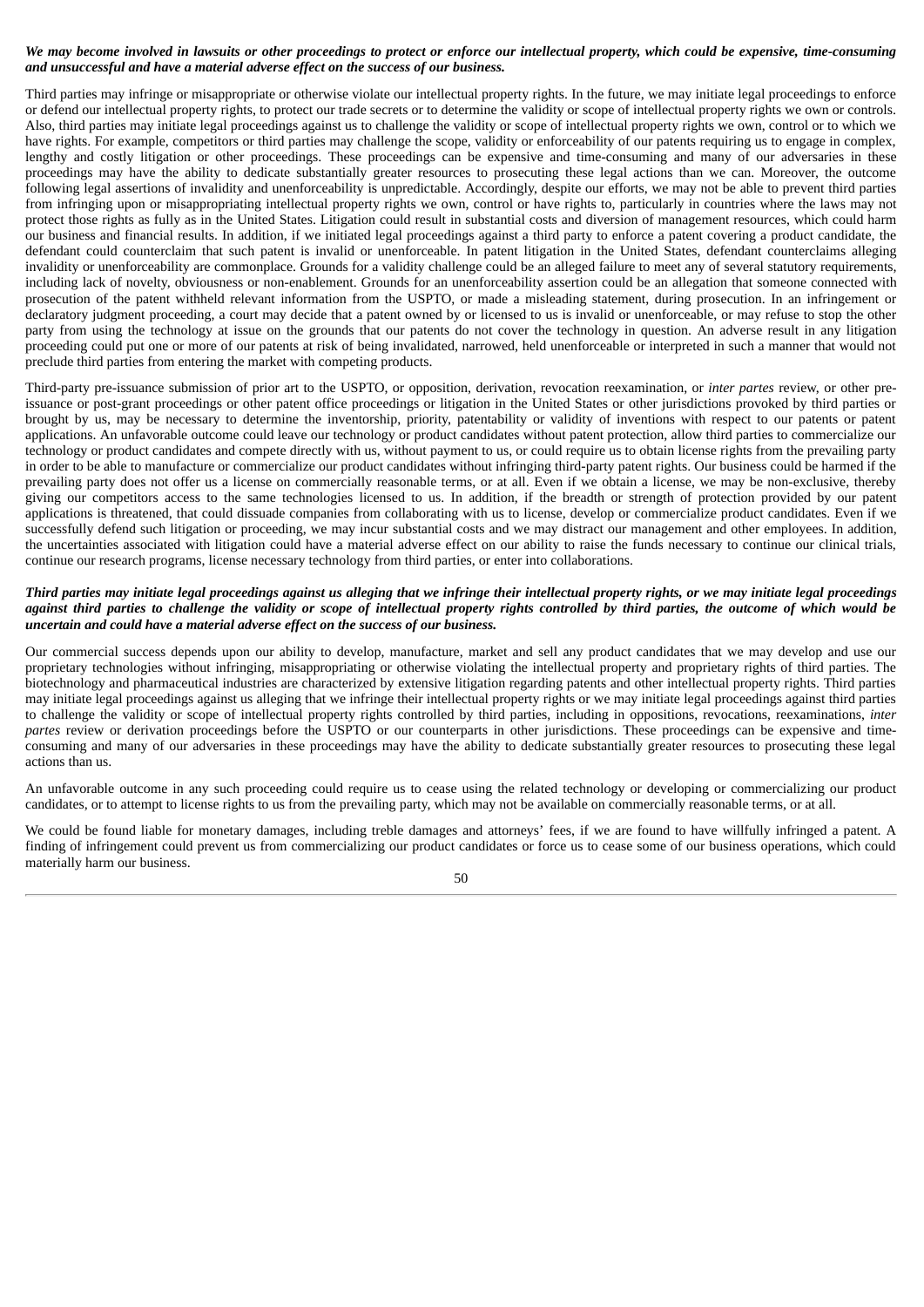A third party may hold proprietary rights that could prevent our product candidates from being marketed. Moreover, it is possible that we are or may become aware of patents or pending patent applications that we think do not relate to our product candidates or that we believe are invalid or unenforceable, but that may nevertheless be interpreted to encompass our product candidates and to be valid and enforceable. If any third-party intellectual property claims are asserted against us, even if we believe the claims are without merit, there is no assurance that a court would find in our favor, e.g., on questions of infringement, validity, enforceability or priority. A court of competent jurisdiction could hold that these third-party patents are valid, enforceable and infringed, which could materially and adversely affect our ability to commercialize any product candidates we may develop, and any other product candidates or technologies covered by the asserted third-party patents. To successfully challenge the validity of any such U.S. patent in federal court, we would need to overcome a presumption of validity. As this burden is a high one requiring us to present clear and convincing evidence as to the invalidity of any such U.S. patent claim, there is no assurance that a court of competent jurisdiction would invalidate the claims of any such U.S. patent. If any such third-party patents (including those that may issue from such applications) were successfully asserted against us or other commercialization partners and we were unable to successfully challenge the validity or enforceability of any such asserted patents, then we and other commercialization partners may be prevented from commercializing our product candidates, or may be required to pay significant damages, including treble damages and attorneys' fees if we are found to willfully infringe the asserted patents, or obtain a license to such patents, which may not be available on commercially reasonable terms, or at all. Even if we were able to obtain a license, we could be non-exclusive, thereby giving our competitors and other third parties access to the same technologies licensed to us, and it could require us to make substantial licensing and royalty payments. Defense of these claims, regardless of their merit, would involve substantial litigation expense and would be a substantial diversion of employee resources from our business.

Furthermore, because of the substantial amount of discovery required in connection with intellectual property litigation or administrative proceedings, there is a risk that some of our confidential information could be compromised by disclosure. Many foreign jurisdictions also have rules of discovery that are different than those in the United States and which may make defending or enforcing our patents extremely difficult. There could also be public announcements of the results of hearings, motions or other interim proceedings or developments. In addition, any uncertainties resulting from the initiation and continuation of any litigation could have a material adverse effect on our ability to raise additional funds or otherwise have a material adverse effect on our business, results of operations, financial condition and prospects. Any of the foregoing would have a material adverse effect on our business, financial condition and operating results.

#### We may be subject to claims by third parties asserting that our employees or that we have misappropriated a third party's intellectual property, or *claiming ownership of what we regard as our own intellectual property.*

Many of our employees, including our senior management, were previously employed at other biotechnology or pharmaceutical companies, including our competitors or potential competitors. Some of these employees executed proprietary rights and non-disclosure agreements in connection with such previous employment. We may be subject to claims that we or these employees have used or disclosed confidential information or intellectual property, including trade secrets or other proprietary information, of any such employee's former employer, or that third parties have an interest in our patents as an inventor or co-inventor. Litigation may be necessary to defend against these claims. If we fail in prosecuting or defending any such claims, in addition to paying monetary damages, we may lose valuable intellectual property rights or personnel or sustain other damages. Such intellectual property rights could be awarded to a third party, and we could be required to obtain a license from such third party to commercialize our technology or products. Such a license may not be available on commercially reasonable terms, or at all. Even if we successfully prosecute or defend against such claims, litigation could result in substantial costs and distract management.

In addition, while it is our policy to require our employees and contractors who may be involved in the conception or development of intellectual property to execute agreements assigning such intellectual property to us, we may be unsuccessful in executing such an agreement with each party who, in fact, conceives or develops intellectual property that we regard as our own. The assignment of intellectual property rights may not be self-executing, or the assignment agreements may be breached, and we may be forced to bring claims against third parties, or defend claims that they may bring against us, to determine the ownership of what we regard as our intellectual property. Such claims could have a material adverse effect on our business, financial condition, results of operations and prospects.

#### Our products are subject to The Drua Price Competition and Patent Term Restoration Act of 1984, as amended (also referred to as the Hatch-Waxman Act), in the United States, which can increase the risk of litigation with generic companies trying to sell our products and may cause us to lose patent *protection.*

Because our clinical candidates are pharmaceutical molecules reviewed by the Center for Drug Evaluation and Research of the FDA, after commercialization they will be subject in the United States to the patent litigation process of the Hatch-Waxman Act, as currently amended, which allows a generic company to submit an Abbreviated New Drug Application ("ANDA") to the FDA to obtain approval to sell our drug using bioequivalence data only. Under the Hatch-Waxman Act, we will have the opportunity to list our patents that cover our drug product or our method of use in the FDA's compendium of "Approved Drug Products with Therapeutic Equivalence Evaluation," sometimes referred to as the FDA's Orange Book.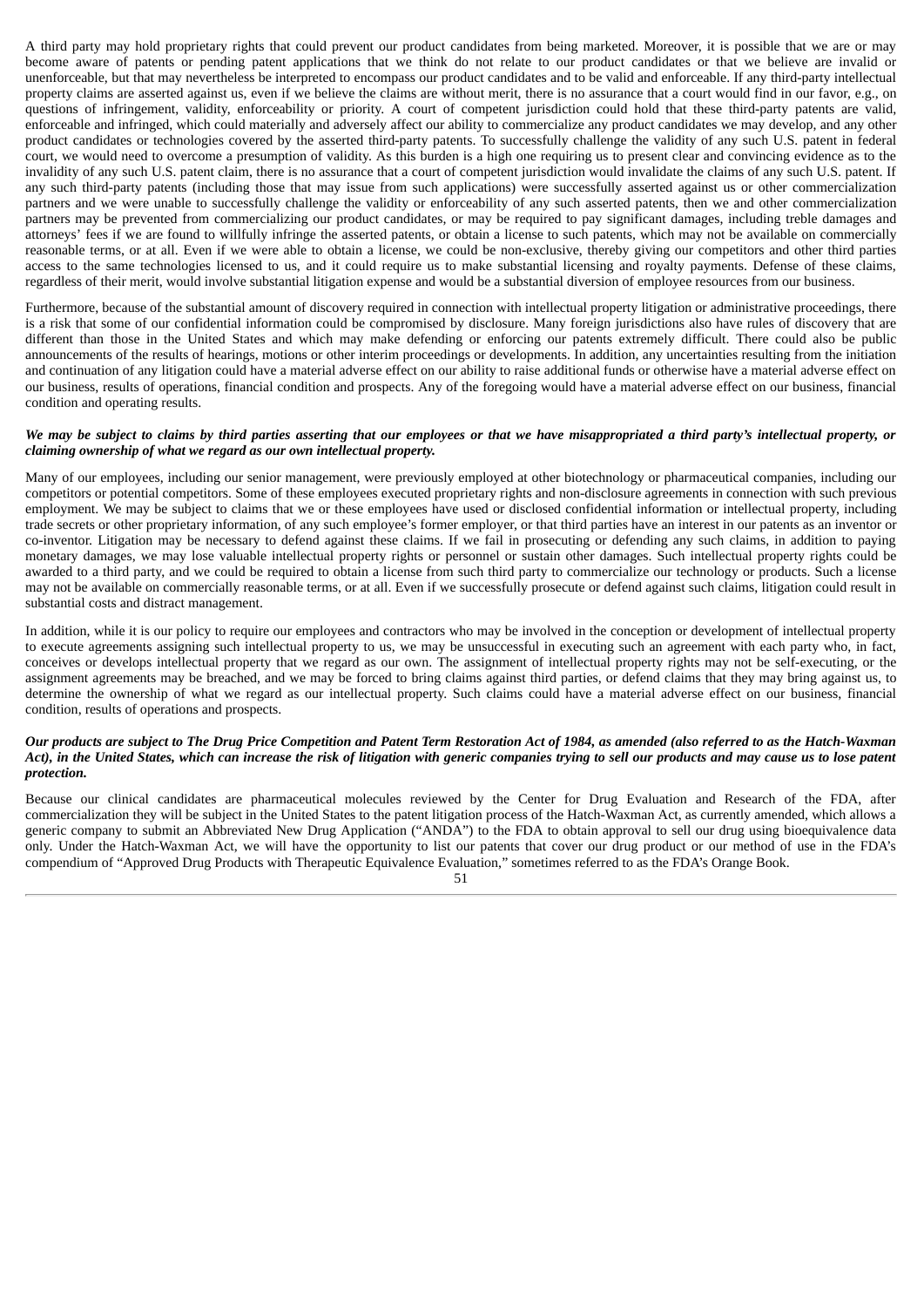Currently, in the United States, the FDA may grant five years of exclusivity for new chemical entities ("NCEs"), for which our product candidates may qualify. An NCE is a drug that contains no active moiety that has been approved by the FDA in any other New Drug Application ("NDA"). A generic company can submit an ANDA to the FDA four years after approval of our product. The submission of the ANDA by a generic company is considered a technical act of patent infringement. The generic company can certify that it will wait until the natural expiration date of our listed patents to sell a generic version of our product or can certify that one or more of our listed patents are invalid, unenforceable or not infringed. If the latter, we will have 45 days to bring a patent infringement lawsuit against the generic company. This will initiate a challenge to one or more of our Orange Book-listed patents based on arguments from the generic company that our listed patents are invalid, unenforceable or not infringed. Under the Hatch-Waxman Act, if a lawsuit is brought, the FDA is prevented from issuing a final approval on the generic drug until 30 months after the end of our data exclusivity period, or a final decision of a court holding that our asserted patent claims are invalid, unenforceable or not infringed. If we do not properly list our relevant patents in the Orange Book, do not timely file a lawsuit in response to a certification from a generic company under an ANDA, or if we do not prevail in the resulting patent litigation, we can lose our proprietary protection, and our product can rapidly become generic. Further, even if we do correctly list our relevant patents in the Orange Book, bring a lawsuit in a timely manner and prevail in that lawsuit, the generic litigation may be at a very significant cost to us of attorneys' fees and employee time and distraction over a long period. Further, it is common for more than one generic company to try to sell an innovator drug at the same time, and so we may be faced with the cost and distraction of multiple lawsuits. We may also determine it is necessary to settle the lawsuit in a manner that allows the generic company to enter our market prior to the expiration of our patent or otherwise in a manner that adversely affects the strength, validity or enforceability of our patent.

#### Our inability to protect our confidential information and trade secrets would harm our business and competitive position.

In addition to seeking patents for some of our technology and products, in our activities we also rely substantially on trade secrets, including unpatented know-how, technology and other proprietary materials and information, to maintain our competitive position. We seek to protect these trade secrets, in part, by entering into non-disclosure and confidentiality agreements with parties who have access to them, such as our employees, corporate collaborators, outside scientific collaborators, contract manufacturers, consultants, advisors and other third parties. We also enter into confidentiality and invention or patent assignment agreements with our employees and consultants. However, these steps may be inadequate, we may fail to enter into agreements with all such parties or any of these parties may breach the agreements and disclose our proprietary information, and there may be no adequate remedy available for such breach of an agreement. We cannot assure you that our proprietary information will not be disclosed or that we can meaningfully protect our trade secrets. Enforcing a claim that a party illegally disclosed or misappropriated a trade secret is difficult, expensive and time-consuming, and the outcome is unpredictable. In addition, some courts both within and outside the United States may be less willing, or unwilling, to protect trade secrets. If a competitor lawfully obtained or independently developed any of our trade secrets, we would have no right to prevent such competitor from using that technology or information to compete with us, which could harm our competitive position.

#### *Intellectual property rights do not necessarily address all potential threats.*

The degree of future protection afforded by our intellectual property rights is uncertain because intellectual property rights have limitations and may not adequately protect our business or permit us to maintain our competitive advantage. For example:

- others may be able to make products that are similar to any product candidates we may develop or utilize similar technology but that are not covered by the claims of the patents that we license or may own in the future;
- we, or our future collaborators, might not have been the first to make the inventions covered by our pending patent applications;
- we, or our future collaborators, might not have been the first to file patent applications covering certain of our or their inventions;
- others may independently develop similar or alternative technologies or duplicate any of our technologies without infringing our intellectual property rights;
- it is possible that our pending patent applications or those that we may own in the future will not lead to issued patents;
- issued patents that we own currently or in the future may be held invalid or unenforceable, including as a result of legal challenges by our competitors;
- our competitors might conduct research and development activities in countries where we do not have patent rights and then use the information learned from such activities to develop competitive products for sale in our major commercial markets;
- we may not develop additional proprietary technologies that are patentable;
- the patents of others may harm our business; and
- we may choose not to file a patent application in order to maintain certain trade secrets or know-how, and a third party may subsequently file a patent covering such intellectual property.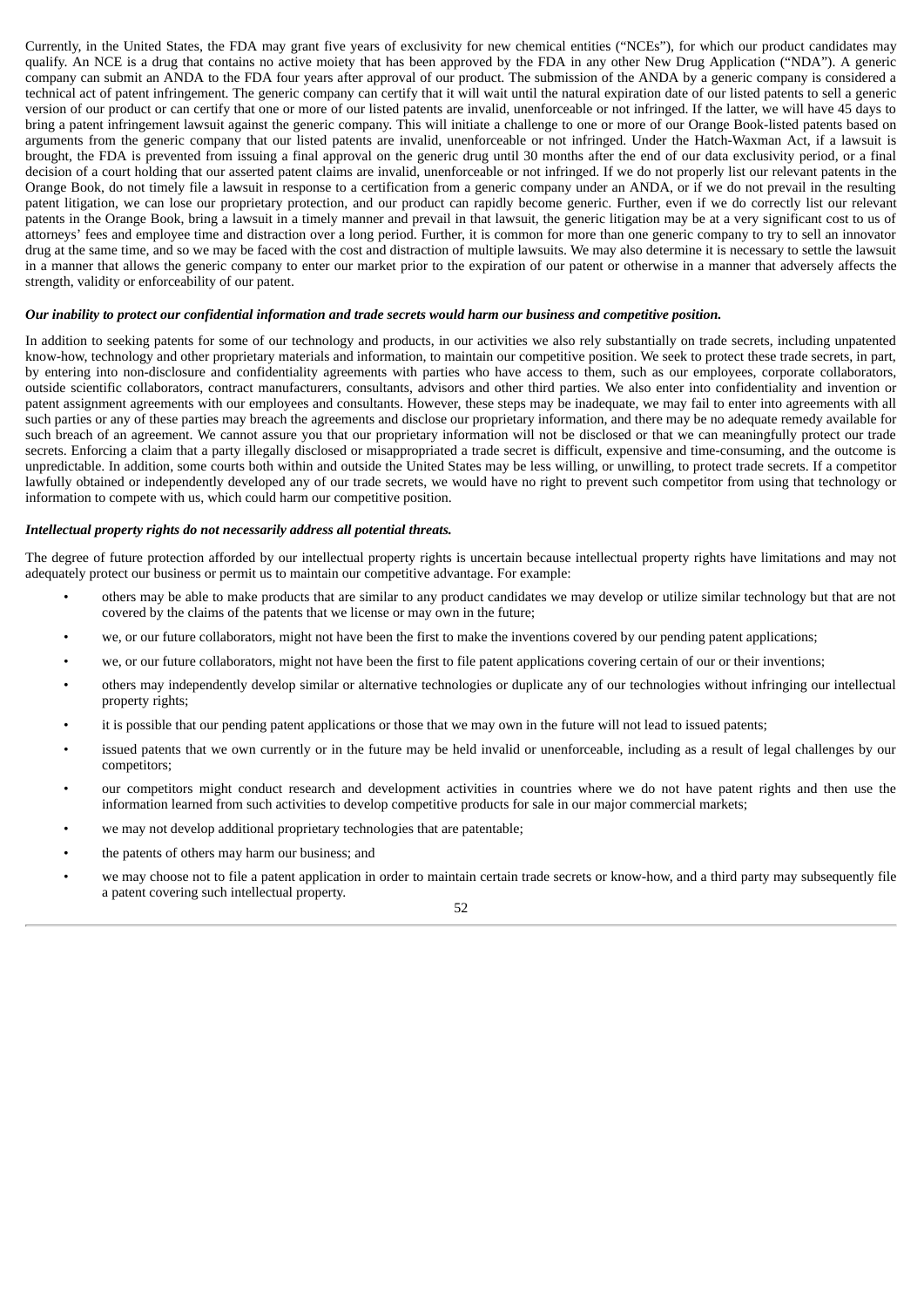Should any of these events occur, they could have a material adverse effect on our business, financial condition, results of operations and prospects.

# Issued patents that cover our product candidate could be found invalid or unenforceable if challenged in court or the USPTO.

If we initiate legal proceedings against a third party to enforce a patent covering our product candidate, the defendant could counterclaim that the patent covering our product candidate, as applicable, is invalid and/or unenforceable. In patent litigation in the United States, defendant counterclaims alleging invalidity and/or unenforceability are commonplace, and there are numerous grounds upon which a third party can assert invalidity or unenforceability of a patent. Third parties may also raise similar claims before administrative bodies in the United States or abroad, even outside the context of litigation. These types of mechanisms include *inter partes* review, post grant review, and equivalent proceedings in foreign jurisdictions (e.g., opposition proceedings). These types of proceedings could result in revocation or amendment to our patent such that they no longer cover our product candidate. The outcome for any particular patent following legal assertions of invalidity and unenforceability is unpredictable. With respect to the validity question, for example, we cannot be certain that there is no invalidating prior art, of which we, our patent counsel and the patent examiner were unaware during prosecution. If a defendant were to prevail on a legal assertion of invalidity and/or unenforceability, or if we are otherwise unable to adequately protect our rights, we would lose at least part, and perhaps all, of the patent protection on our product candidate. A loss of patent protection for our product candidate could have a material adverse impact on our ability to commercialize or license our technology and product candidate and, resultantly, on our business, financial condition, prospects and results of operations.

### Changes in patent law could diminish the value of patents in general, thereby impairing our ability to protect our product candidates.

As is the case with other bio pharmaceutical companies, our success is heavily dependent on intellectual property, particularly patents. Obtaining and enforcing patents in the biopharmaceutical industry involves technological and legal complexity, and obtaining and enforcing biopharmaceutical patents is costly, time-consuming and inherently uncertain. The U.S. Supreme Court has ruled on several patent cases in recent years, either narrowing the scope of patent protection available in certain circumstances, weakening the rights of patent owners in certain situations or ruling that certain subject matter is not eligible for patent protection. In addition to increasing uncertainty with regard to our ability to obtain patents in the future, this combination of events has created uncertainty with respect to the value of patents, once obtained. Depending on decisions by Congress, the federal courts, the USPTO and equivalent bodies in foreign jurisdictions, the laws and regulations governing patents could change in unpredictable ways that would weaken our ability to obtain new patents or to enforce existing patents and patents we may obtain in the future.

Patent reform laws, such as the Leahy-Smith America Invents Act (the "Leahy-Smith Act"), as well as changes in how patent laws are interpreted, could increase the uncertainties and costs surrounding the prosecution of our patent applications and the enforcement or defense of our patents, when issued. The Leahy-Smith Act includes a number of significant changes to U.S. patent law. These include provisions that affect the filing and prosecution strategies associated with patent applications, including a change from a "first-to-invent" to a "first-inventor-to-file" patent system, and may also affect patent prosecution and litigation, such as by allowing third-party submission of prior art to the USPTO during patent prosecution and additional procedures to attack the validity of a patent by USPTO-administered post-grant proceedings, including post-grant review, *inter partes* review and derivation proceedings. The USPTO has developed regulations and procedures to govern administration of the Leahy-Smith Act, and many of the substantive changes to patent law associated with the Leahy-Smith Act and, in particular, the "first-inventor-to-file" provisions, became effective in 2013. Accordingly, it is not clear what, if any, impact the Leahy-Smith Act will have on the operation of our business. However, the Leahy-Smith Act and its implementation could increase the uncertainties and costs surrounding the prosecution of our patent applications and the enforcement or defense of issued patents all of which could have a material adverse effect on our business, financial condition and results of operations.

#### **Risks Related to Reliance on Third Parties**

## We rely on, and will continue to rely on, third parties to conduct our nonclinical studies and clinical trials. If these third parties do not successfully carry out their contractual duties or meet expected deadlines or comply with regulatory requirements, we may not be able to obtain regulatory approval *of or commercialize any potential product candidates.*

We do not have the ability to independently conduct certain nonclinical studies and clinical trials. We rely on medical institutions, clinical investigators, contract laboratories, and other third parties, such as CROs, to conduct or otherwise support certain nonclinical studies and clinical trials for PBI-0451, and we control only certain aspects of their activities. Nevertheless, we are responsible for ensuring that each of our nonclinical studies and clinical trials is conducted in accordance with the applicable protocol, legal and regulatory requirements and scientific standards, and our reliance on CROs does not relieve us of our regulatory responsibilities. For any violations of laws and regulations during the conduct of our nonclinical studies or clinical trials, we could be subject to untitled and warning letters or enforcement action that may include civil penalties up to and including criminal prosecution.

We have negotiated, and expect to continue negotiating, our budgets and contracts with CROs and trial sites, which may result in delays to our development timelines and increased costs.

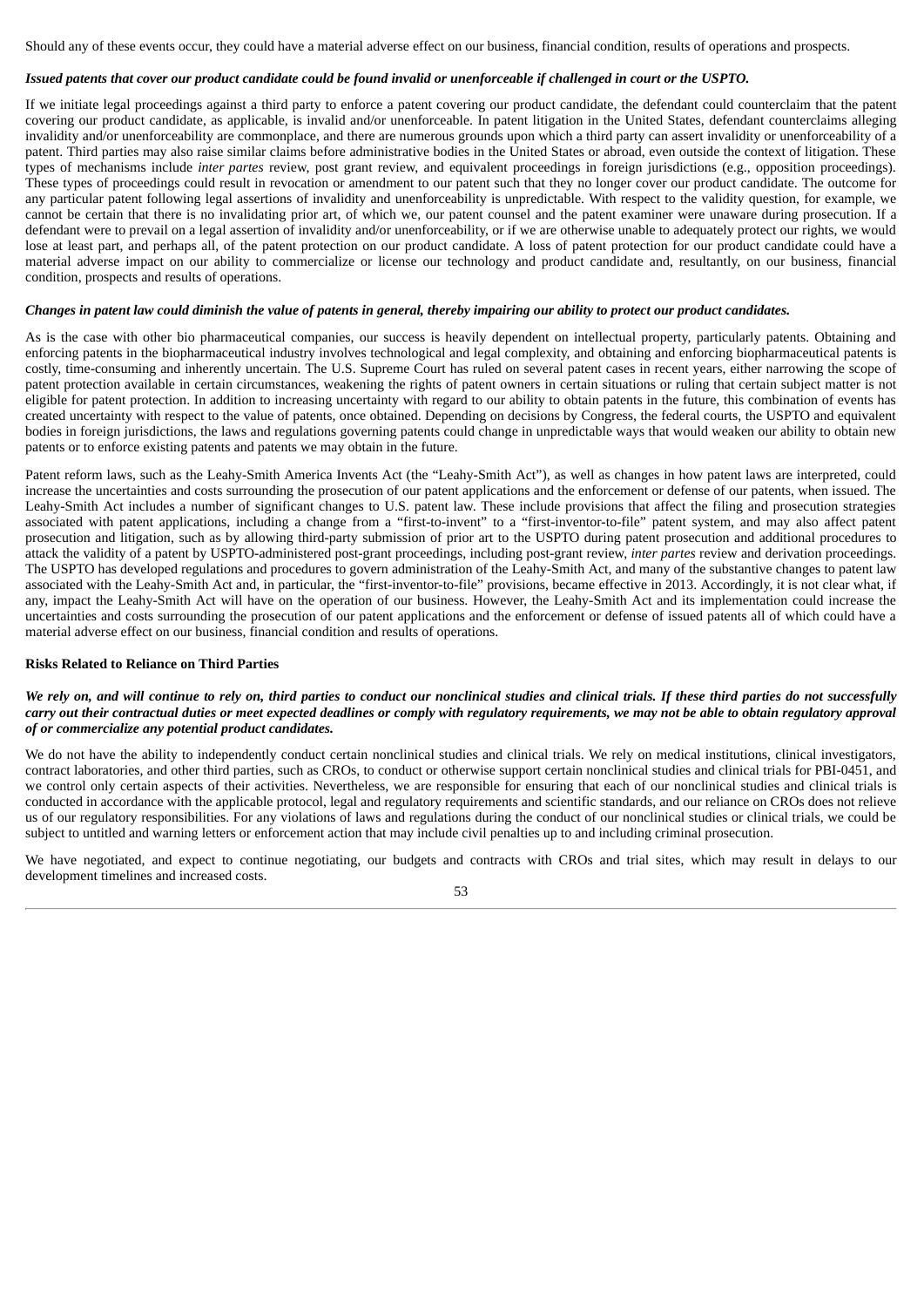We rely heavily on third parties in connection with our clinical development program for PBI-0451, and will continue to do so over the course of our future clinical trials, and, as a result, will have limited control over the clinical investigators and limited visibility into their day-to-day activities, including with respect to their compliance with the approved clinical protocol. Nevertheless, our reliance on third parties does not relieve us of our regulatory responsibilities and we are responsible for ensuring that each of our trials is conducted in accordance with the applicable protocol, legal and regulatory requirements and scientific standards. We and these third parties are required to comply with GCP requirements, which are regulations and guidelines enforced by the FDA and comparable foreign regulatory authorities for product candidates in clinical development. Regulatory authorities enforce these GCP requirements through periodic inspections of trial sponsors, clinical investigators and trial sites. If we or any of these third parties fail to comply with applicable GCP requirements, the clinical data generated in our future clinical trials may be deemed unreliable and the FDA or comparable foreign regulatory authorities may require us to suspend or terminate these trials or perform additional nonclinical studies or clinical trials before approving our marketing applications. We cannot be certain that, upon inspection, regulatory authorities will determine that any of our clinical trials comply with the GCP requirements. In addition, our clinical trials must be conducted with products produced under cGMP requirements and may require a large number of patients. Our failure or any failure by these third parties to comply with these applicable regulations or to recruit a sufficient number of patients may require us to repeat clinical trials, which would delay the regulatory approval process. Moreover, our business may be implicated if any of these third parties violates federal or state fraud and abuse or false claims laws and regulations or healthcare privacy and security laws.

The third parties who conduct our clinical trials are and will not be our employees and, except for remedies that may be available to us under our agreements with those third parties, we cannot control whether or not they devote sufficient time and resources to our ongoing nonclinical and clinical programs. These third parties may also have relationships with other commercial entities, including our competitors, for whom they may also be conducting clinical trials or other product development activities, which could affect their performance on our behalf.

If these third parties do not successfully carry out their contractual duties or obligations or meet expected deadlines, if they need to be replaced or if the quality or accuracy of the clinical data they obtain is compromised due to the failure to adhere to our clinical protocols or regulatory requirements or for other reasons, our clinical trials may be extended, delayed or terminated and we may not be able to complete development of, obtain regulatory approval of or successfully commercialize our product candidates in a timely manner or at all. As a result, our results of operations, financial results and the commercial prospects for our product candidates would be harmed, our costs could increase substantially and our ability to generate revenue could be delayed significantly.

If any of our relationships with these third-party CROs or others terminate, we may not be able to enter into arrangements with alternative CROs or other third parties or to do so on commercially reasonable terms. Switching or adding new CROs involves additional cost and requires management time and focus. In addition, there is a natural transition period when a new CRO begins work. As a result, delays may occur, which can materially impact our ability to meet our desired clinical development timelines. Though we carefully manage our relationships with our CROs, there can be no assurance that we will not encounter similar challenges or delays in the future or that these delays or challenges will not have a material adverse impact on our business, financial condition and prospects.

We contract with third parties for the manufacture of our product candidates for nonclinical and clinical testing and expect to continue to do so for subsequent clinical trials and for commercialization. Significant portions of our clinical manufacturing are currently conducted by third party manufacturers outside of the United States, including China. This reliance on third parties increases the risk that we will not have sufficient quantities of our product candidates or products, if approved, or that such supply will not be available to us at an acceptable cost and in accordance with *anticipated timelines, which could delay, prevent or impair our development or commercialization efforts.*

We do not own or operate manufacturing facilities for the production of nonclinical, clinical or if approved commercial supplies of the product candidates that we are developing or evaluating in our development programs. We have limited personnel with experience in drug manufacturing and lack the resources and the capabilities to manufacture any of our product candidates on a nonclinical, clinical or commercial scale. We rely on third parties for the supply of our nonclinical and clinical drug supplies (including key starting and intermediate materials), and our strategy is to outsource all manufacturing of our product candidates and products to third parties.

In order to conduct clinical trials of product candidates, we will need to have the product candidates manufactured in potentially large quantities. Our thirdparty manufacturers may be unable to successfully increase the manufacturing capacity for any of our clinical drug supplies (including key starting and intermediate materials) in a timely or cost-effective manner, or at all. In addition, quality issues may arise during scale-up activities and at any other time.

Reliance on third-party manufacturers may expose us to different risks than if we were to manufacture product candidates ourself. Any disruption in supply from any supplier or manufacturing location, including on account of the COVID-19 pandemic or the ongoing conflict in the Ukraine, could lead to supply delays or interruptions which would damage our business, financial condition, results of operations and prospects. To the extent any issues arise with our third-party manufacturers, we may be unable to establish any agreements with any other third-party manufacturers or to do so on acceptable terms. Even if we are able to establish agreements with third-party manufacturers, reliance on third-party manufacturers entails additional risks, including: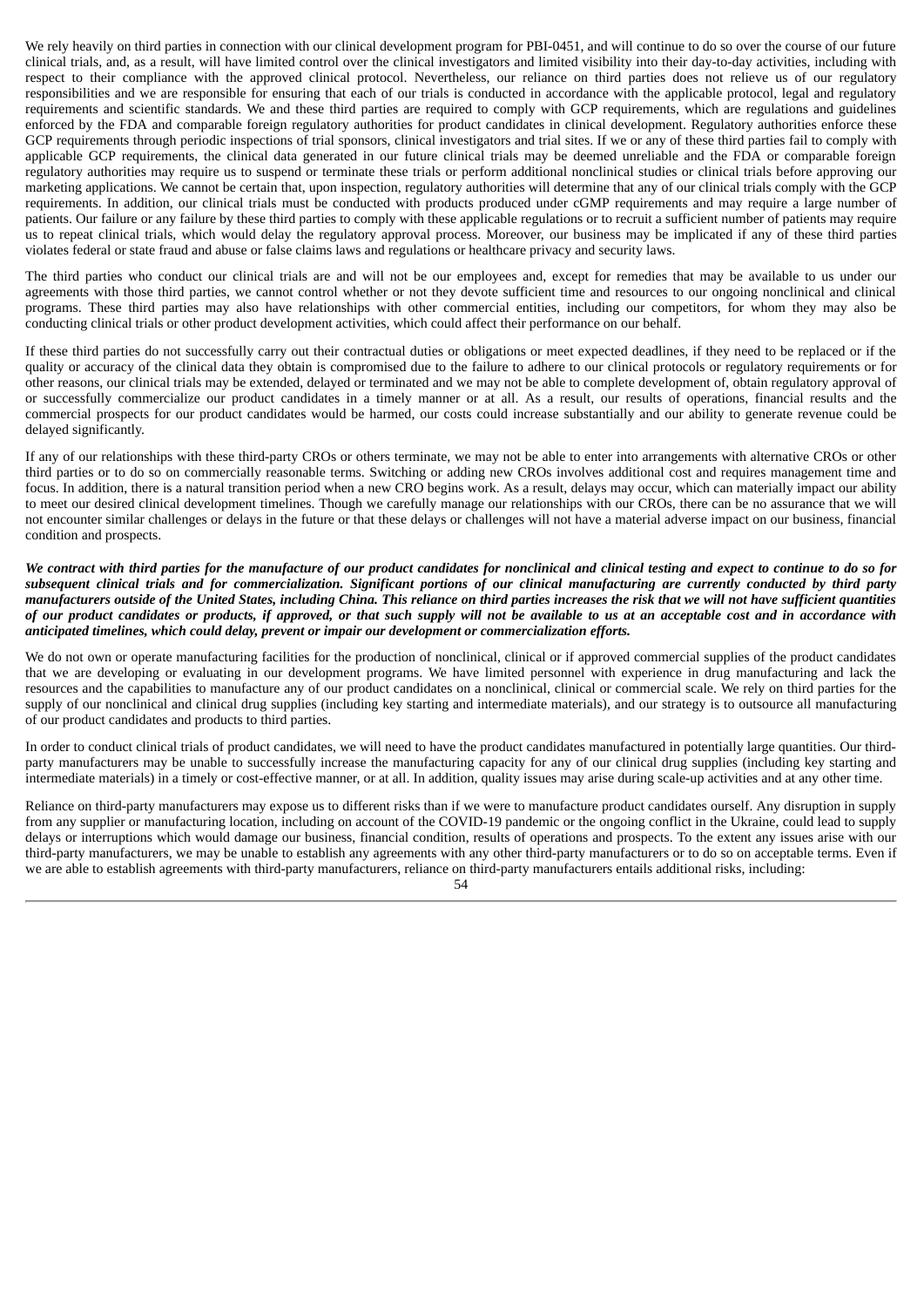- the possible breach of the manufacturing agreement by the third party;
- the possible termination or nonrenewal of the agreement by the third party at a time that is costly or inconvenient for us; and
- reliance on the third party for regulatory compliance, quality assurance and safety and pharmacovigilance reporting.

Third-party manufacturers may not be able to comply with cGMP regulations or comparable foreign regulatory requirements. The facilities used by our CMOs to manufacture our product candidates must be inspected by the FDA pursuant to pre-approval inspections that will be conducted after we submit our marketing applications to the FDA. We do not control the manufacturing process of, and will be completely dependent on, our contract manufacturers for compliance with cGMPs in connection with the manufacture of our product candidates. If our CMOs cannot successfully manufacture material that conforms to our specifications and the strict regulatory requirements of the FDA or comparable foreign regulators, they will not be able to pass regulatory inspections and/or maintain regulatory compliance for their manufacturing facilities. In addition, we have no control over the ability of our CMOs to maintain adequate quality control, quality assurance and qualified personnel. If the FDA or a comparable foreign regulatory authority finds deficiencies with or does not approve these facilities for the manufacture of our product candidates or if it finds deficiencies or withdraws any such approval in the future, we may need to find alternative manufacturing facilities, which would significantly impact our ability to develop, obtain regulatory approval for or market our product candidates, if approved.

Our failure, or the failure of third-party manufacturers, to comply with applicable regulations could result in sanctions being imposed on us, including fines, injunctions, civil penalties, delays, suspension or withdrawal of approvals, license revocation, seizures or recalls of product candidates or medicines, operating restrictions and criminal prosecutions, any of which could significantly and adversely affect supplies of our product candidates and harm our business and results of operations.

Any product candidates that we may develop may compete with other product candidates and products for access to manufacturing facilities. There are a limited number of manufacturers that operate under cGMP regulations and that might be capable of manufacturing for us.

Any performance failure on the part of our existing or future manufacturers could delay clinical development or marketing approval. If any one of our current contract manufacturers cannot perform its obligations as agreed, we may be required to replace that manufacturer, which we may not be able to do on reasonable terms, if at all. In such scenario, our clinical trials supply could be delayed significantly as we establish alternative supply sources. In some cases, the technical skills required to manufacture our product candidates may be unique or proprietary to the original CMO and we may have difficulty, or there may be contractual restrictions prohibiting us from, transferring such skills to a back-up or alternate supplier, or we may be unable to transfer such skills at all. In addition, if we are required to change CMOs for any reason, we will be required to verify that the new CMO maintains facilities and procedures that comply with quality standards and with all applicable regulations. We will also need to verify, such as through a manufacturing comparability study, that any new manufacturing process will produce our product candidate according to the specifications previously submitted to the FDA or another regulatory authority. The delays associated with the verification of a new CMO could negatively affect our ability to develop product candidates or commercialize our products in a timely manner or within budget. In addition, changes in manufacturers often involve changes in manufacturing procedures and processes, which could require that we conduct bridging studies between our prior clinical supply used in our clinical trials and that of any new manufacturer. We may be unsuccessful in demonstrating the comparability of clinical supplies which could require the conduct of additional clinical trials. Although we believe that there are several potential alternative manufacturers who could manufacture our product candidates, we may incur added costs and delays in identifying and qualifying any such replacement CMO. Our current and anticipated future dependence upon others for the manufacture of our product candidates may adversely affect our future profit margins and our ability to commercialize any product candidates that receive marketing approval on a timely and competitive basis.

## The manufacture of our product candidates involves multi-step processes and we may encounter delays and difficulties in production. If we or any of our third-party manufacturers encounter such difficulties, or fail to meet rigorously enforced regulatory standards, our ability to provide supply of our product candidates for clinical trials or our products for patients, if approved, could be delayed or stopped, or we may be unable to maintain a *commercially viable cost structure.*

The lengthy multi-step manufacturing processes for our product candidates are expensive, highly-regulated, and subject to multiple risks. Further, as product candidates are developed through nonclinical studies to late-stage clinical trials towards approval and commercialization, it is common that various aspects of the development program, such as manufacturing methods, are altered along the way in an effort to optimize processes and results. Such changes carry the risk that they will not achieve these intended objectives, and any of these changes could cause our product candidates to perform differently and affect the results of clinical trials or other future clinical trials.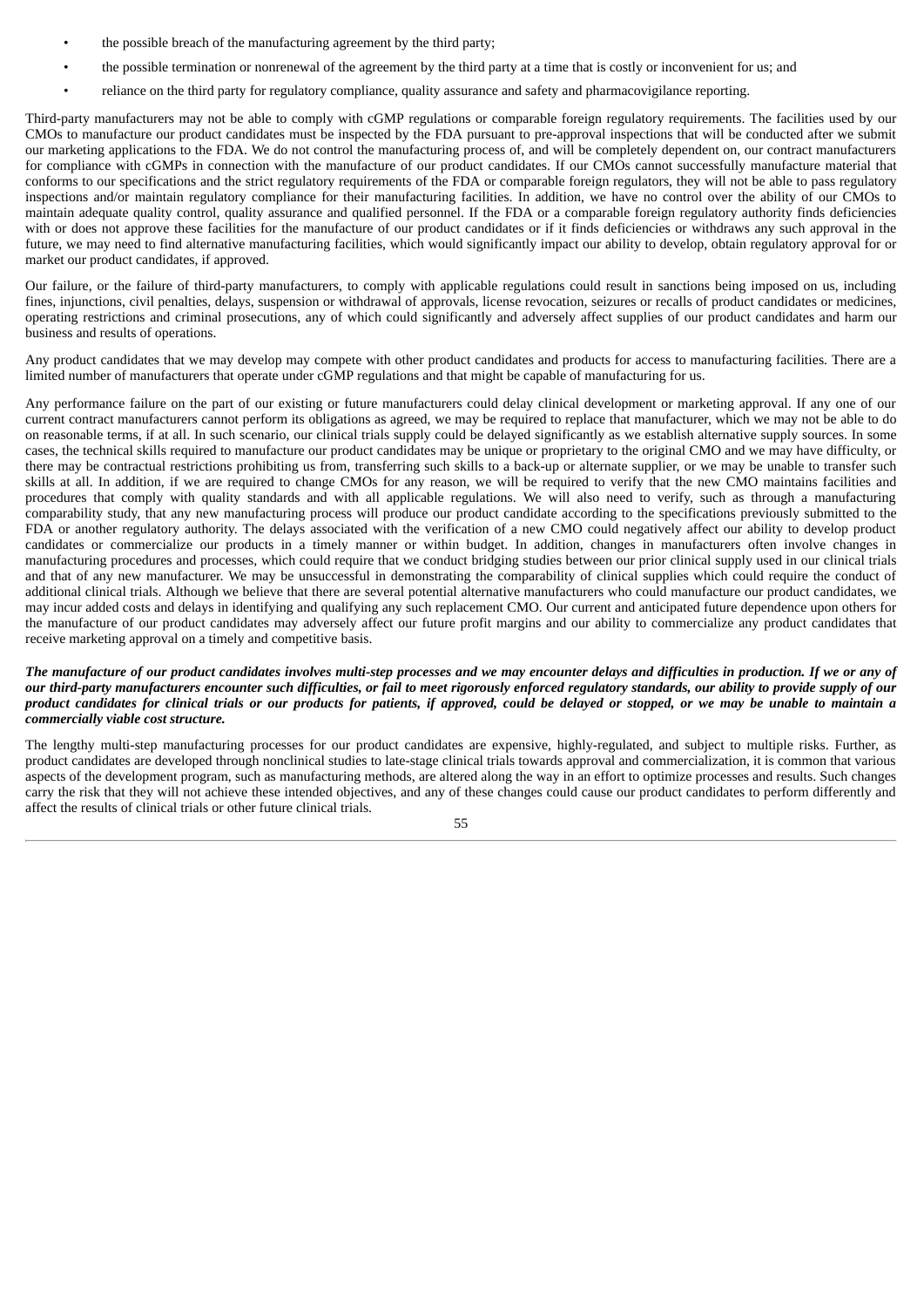In addition, the manufacturing process for any products that we may develop is subject to FDA and other comparable foreign regulatory authority approval processes and continuous oversight, and we will need to contract with manufacturers who can meet all applicable FDA and comparable foreign regulatory authority requirements, including, for example, complying with cGMPs, on an ongoing basis. If we or our third-party manufacturers are unable to reliably produce products to specifications acceptable to the FDA or other regulatory authorities, we may not obtain or maintain the approvals we need to commercialize such products. Even if we obtain regulatory approval for any of our product candidates, there is no assurance that either we or our CMOs will be able to manufacture the approved product to specifications acceptable to the FDA or other regulatory authorities, to produce it in sufficient quantities to meet the requirements for the potential launch of the product, or to meet potential future demand. Any of these challenges could delay completion of clinical trials, require bridging or comparability nonclinical or clinical trials or the repetition of one or more clinical trials, increase clinical trial costs, delay approval of our product candidates, impair commercialization efforts, increase our cost of goods, and has an adverse effect on our business, financial condition, results of operations, and growth prospects.

# We may seek to establish collaborations, and, if we are not able to establish them on commercially reasonable terms, we may have to alter our *development and commercialization plans.*

The advancement of PBI-0451 and its potential commercialization will require substantial additional cash to fund expenses. We may pursue collaborations as a way to secure additional cash and expertise to develop and commercialize PBI-0451 and other product candidates. We face significant competition in seeking appropriate collaborators and some potential collaborators may have competing programs. Whether we reach a definitive agreement for a collaboration will depend, among other things, upon our assessment of the collaborator's resources and expertise, the terms and conditions of the proposed collaboration and the proposed collaborator's evaluation of a number of factors. Those factors may include the design or results of clinical trials, the likelihood of approval by the FDA or comparable foreign regulatory authorities, the potential market for the subject product candidate, the costs of manufacturing and delivering such product candidate to patients, the potential of competing products and the existence of uncertainty with respect to our ownership of technology, which can exist if there is a challenge to such ownership without regard to the merits of the challenge and industry and market conditions generally. The collaborators may also consider alternative product candidates or technologies for similar indications that may be available to collaborate on and whether such a collaboration could be more attractive than the one with us for our product candidates.

Collaborations are complex and time-consuming to negotiate and document. In addition, there have been a significant number of business combinations among large pharmaceutical companies that have resulted in a reduced number of potential future collaborators.

We may not be able to negotiate collaborations on a timely basis, on acceptable terms, or at all. If we are unable to do so, we may have to reduce or curtail the development of the product candidate for which we are seeking to collaborate, delay our potential commercialization or reduce the scope of any sales or marketing activities or increase our expenditures and undertake development or commercialization activities at our own expense. If we elect to increase our expenditures to fund development or commercialization activities on our own, we may need to obtain additional capital, which may not be available to us on acceptable terms, or at all. If we do not have sufficient funds, we may not be able to further develop our product candidates or bring them to market and generate product revenue.

# **Risks Related to Commercialization**

# Even if we commercialize our product candidates, these products may become subject to unfavorable pricing regulations, third-party reimbursement *practices or healthcare reform initiatives, which could harm our business.*

The regulations that govern marketing approvals, pricing and reimbursement for new drugs vary widely from country to country. Current and future legislation may significantly change the approval requirements in ways that could involve additional costs and cause delays in obtaining approvals. Some countries require approval of the sale price of a product before it can be marketed. In many countries, the pricing review period begins after marketing or product licensing approval is granted. In some foreign markets, prescription pharmaceutical pricing remains subject to continuing governmental control even after initial approval is granted. As a result, we might obtain marketing approval for a product in a particular country, but then be subject to price regulations that delay or limit our commercial launch of the product, possibly for lengthy time periods, which could negatively impact the revenue we generate from the sale of the product in that particular country. Adverse pricing limitations may hinder our ability to recoup our investment in one or more product candidates, even if our product candidates obtain marketing approval.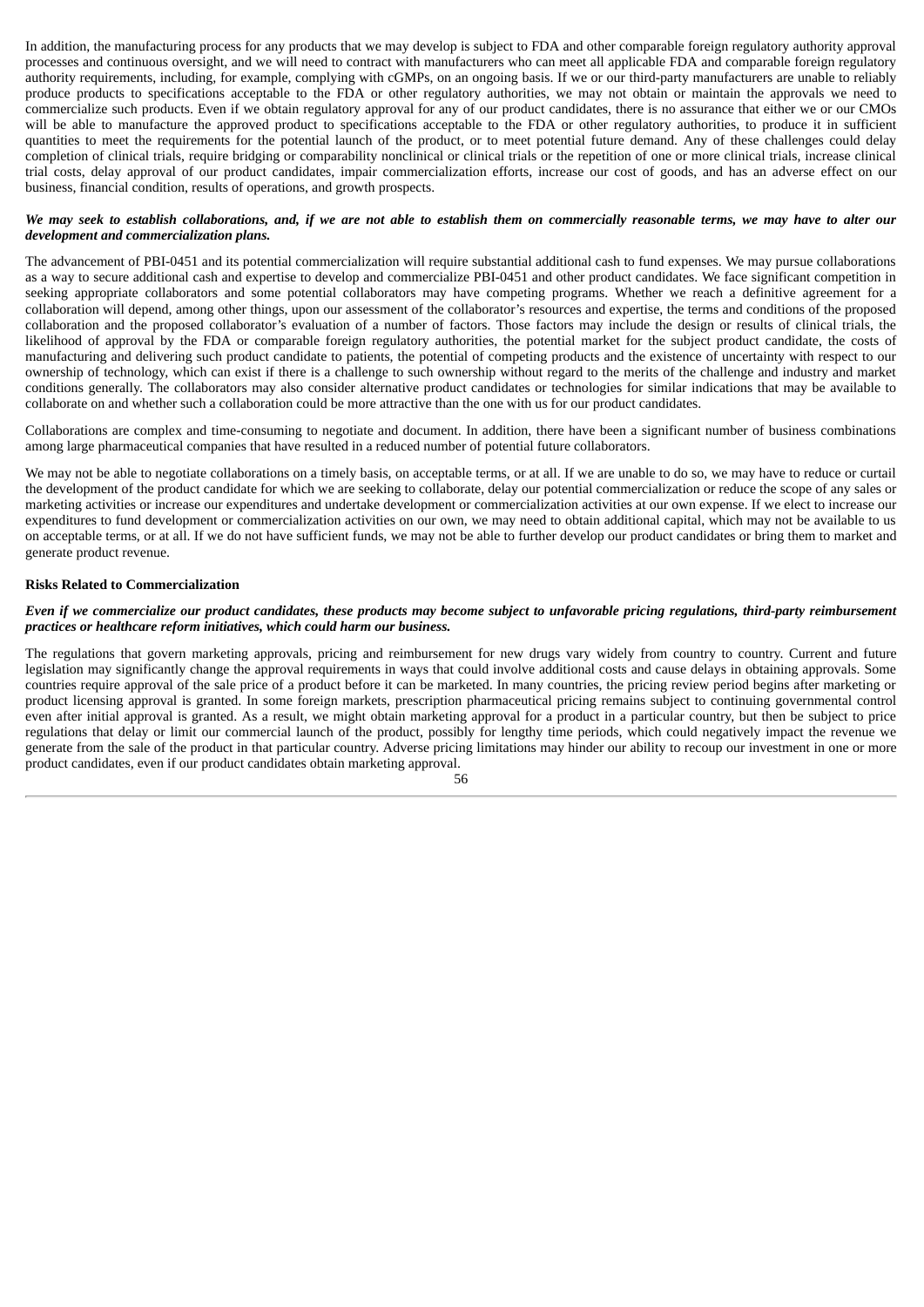Our ability to commercialize any products successfully also will depend in part on the extent to which coverage and adequate reimbursement for these products and related treatments will be available from third-party payors such as government health administration authorities, private health insurers and other organizations. Third-party payors determine which medications they will cover and establish reimbursement levels. Third-party payors have attempted to control costs by limiting coverage and the amount of reimbursement for particular medications. Increasingly, third-party payors are requiring that drug companies provide them with predetermined discounts from list prices and are challenging the prices charged for medical products. We cannot be sure that coverage and reimbursement will be available for any product that we commercialize and, if reimbursement is available, what the level of reimbursement will be. Coverage and reimbursement may impact the demand for, or the price of, any product candidate for which we obtain marketing approval, if any. If coverage and reimbursement are not available or reimbursement is available only to limited levels, we may not be able to successfully commercialize any product candidate for which marketing approval is obtained, if any.

There may be significant delays in obtaining coverage and reimbursement for newly approved drugs, and coverage may be more limited than the purposes for which the product is approved by the FDA or comparable foreign regulatory authorities. Moreover, eligibility for coverage and reimbursement does not imply that a drug will be paid for in all cases or at a rate that covers our costs, including research, development, manufacture, sale and distribution. Interim reimbursement levels for new drugs may also not be sufficient to cover our costs and may only be temporary. Reimbursement rates may vary according to the use of the product and the clinical setting in which it is used, may be based on reimbursement levels already set for lower cost products and may be incorporated into existing payments for other services. Net prices for products may be reduced by mandatory discounts or rebates required by government healthcare programs or private payors and by any future relaxation of laws that presently restrict imports of drugs from countries where they may be sold at lower prices than in the United States. Our inability to promptly obtain coverage and profitable reimbursement rates third-party payors for any approved products that we develop could have a material adverse effect on our operating results, our ability to raise capital needed to commercialize products and our overall financial condition.

#### If, in the future, we are unable to establish sales and marketing capabilities or enter into agreements with third parties to sell and market any product candidates we may develop, we may not be successful in commercializing those product candidates if and when they are approved.

We do not currently have an infrastructure for the sales, marketing, and distribution of pharmaceutical products. In order to market our product candidates, if approved by the FDA or any other regulatory body, we must build our sales, marketing, commercial operations, managed care, customer operations, channel distribution, government price reporting, managerial, and other non-technical capabilities, or make arrangements with third parties to perform these services. There are risks involved with both establishing our own commercial capabilities and entering into arrangements with third parties to perform these services. For example, recruiting and training a sales force or account management team is expensive and time-consuming and could delay any product launch. If the commercial launch of a product candidate for which we recruit a sales force and establishes marketing and other commercialization capabilities is delayed or does not occur for any reason, we would have prematurely or unnecessarily incurred these commercialization expenses. This may be costly, and our investment would be lost if we cannot retain or reposition our commercialization personnel.

If we enter into arrangements with third parties to perform sales, marketing, commercial support, and distribution services, our product revenue or the profitability of product revenue may be lower than if we were to market and sell any products we may develop ourself. In addition, we may not be successful in entering into arrangements with third parties to commercialize our product candidates or may be unable to do so on terms that are favorable to us. We may have little control over such third parties, and any of them may fail to devote the necessary resources and attention to sell and market our products effectively and they could expose us to regulatory enforcement and legal risk in the execution of their sales and commercialization activities. If we do not establish commercialization capabilities successfully, either on our own or in collaboration with third parties, we will not be successful in commercializing our product candidates if approved.

If we are unable to establish adequate sales, marketing, and distribution capabilities, whether independently or with third parties, or if we are unable to do so on commercially reasonable terms, our business, results of operations, financial condition, and prospects will be materially adversely affected.

<sup>57</sup>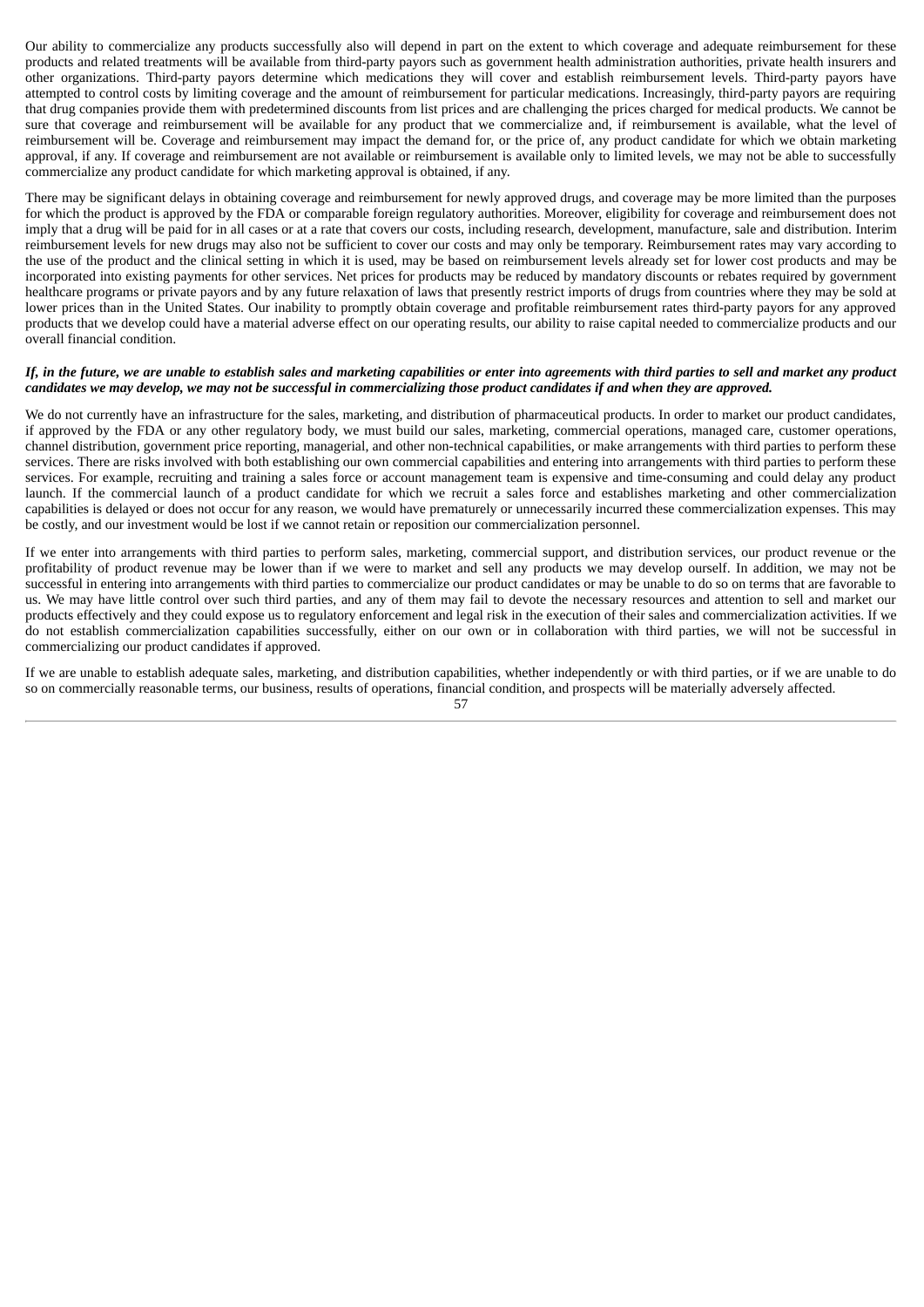# Our product candidates may not achieve adequate market acceptance among physicians, patients, third-party payors and others in the medical *community necessary for commercial success.*

Even if our product candidates receive regulatory approval, they may not gain adequate market acceptance among physicians, patients, third-party payors, pharmaceutical companies and others in the medical community. Demonstrating the safety and efficacy of our product candidates and obtaining regulatory approvals will not guarantee future revenue. Our commercial success also depends on coverage and adequate reimbursement of our product candidates by third-party payors, including government payors and private insurers, which may be difficult or time-consuming to obtain, may be limited in scope and may not be obtained in all jurisdictions in which we may seek to market our products. Third-party payors closely examine medical products to determine whether they should be covered by reimbursement and, if so, the level of reimbursement that will apply. We cannot be certain that third-party payors will sufficiently reimburse sales of our product, or enable us to sell our product at a profitable price. Similar concerns could also limit the reimbursement amounts that health insurers or government agencies in other countries are prepared to pay for our products. In many regions outside the United States where we may pursue regulatory approvals and market our products, the pricing of prescription drugs is controlled by the government or regulatory agencies.

Regulatory agencies in these countries could determine that the pricing for our products should be based on prices of other commercially available products for the same disease, rather than allowing us to market our products at a premium as new drugs. The degree of market acceptance of any of our approved product candidates will depend on a number of factors, including:

- the efficacy and safety profile of the product candidate as demonstrated in clinical trials;
- the timing of market introduction of the product candidate as well as competitive products;
- the clinical indications for which the product candidate is approved;
- acceptance of the product candidate as a safe and effective treatment by clinics and patients;
- the potential and perceived advantages of the product candidate over alternative treatments, including vaccines and other anti-viral therapeutics;
- the cost of treatment in relation to alternative treatments;
- the availability of coverage and adequate reimbursement and pricing by third-party payors;
- the relative convenience and ease of administration, for example, dosage form, pill burden, or number of days of therapy per course;
- the additional healthcare economic evidence generated, as supported by real-world data or other non-interventional trials, demonstrating costeffectiveness or budget impact of therapy;
- the frequency and severity of adverse events;
- the effectiveness of sales and marketing efforts; and
- unfavorable publicity relating to our product candidates or similar therapeutics.

Sales of medical products also depend on the willingness of physicians to prescribe the treatment, which is likely to be based on a determination by these physicians that the products are safe, therapeutically effective and cost effective. In addition, the inclusion or exclusion of products from treatment guidelines established by various physician groups and the viewpoints of influential physicians can affect the willingness of other physicians to prescribe the treatment. We cannot predict whether physicians, physicians' organizations, hospitals, other healthcare providers, government agencies or private insurers will determine that our product is safe, therapeutically effective and cost effective as compared with competing treatments. If any product candidate is approved but does not achieve an adequate level of acceptance by such parties, we may not generate or derive sufficient revenue from that product candidate and may not become or remain profitable.

# Product liability lawsuits against us could cause the company to incur substantial liabilities and to limit commercialization of any products that we may *develop, and insurance coverage may not be adequate.*

We face an inherent risk of product liability exposure related to the testing of our product candidates in human clinical trials and will face an even greater risk if we commercialize any resulting products. Product liability claims may be brought against us by subjects enrolled in our clinical trials, patients, their family members, healthcare providers or others using, administering, selling or otherwise coming into contact with our products. If we cannot successfully defend ourself against claims that our product candidates or products that we may develop caused injuries, we could incur substantial liabilities. Regardless of merit or eventual outcome, liability claims may result in:

• decreased demand for any product candidates or products, if approved for commercial sale, that we may develop;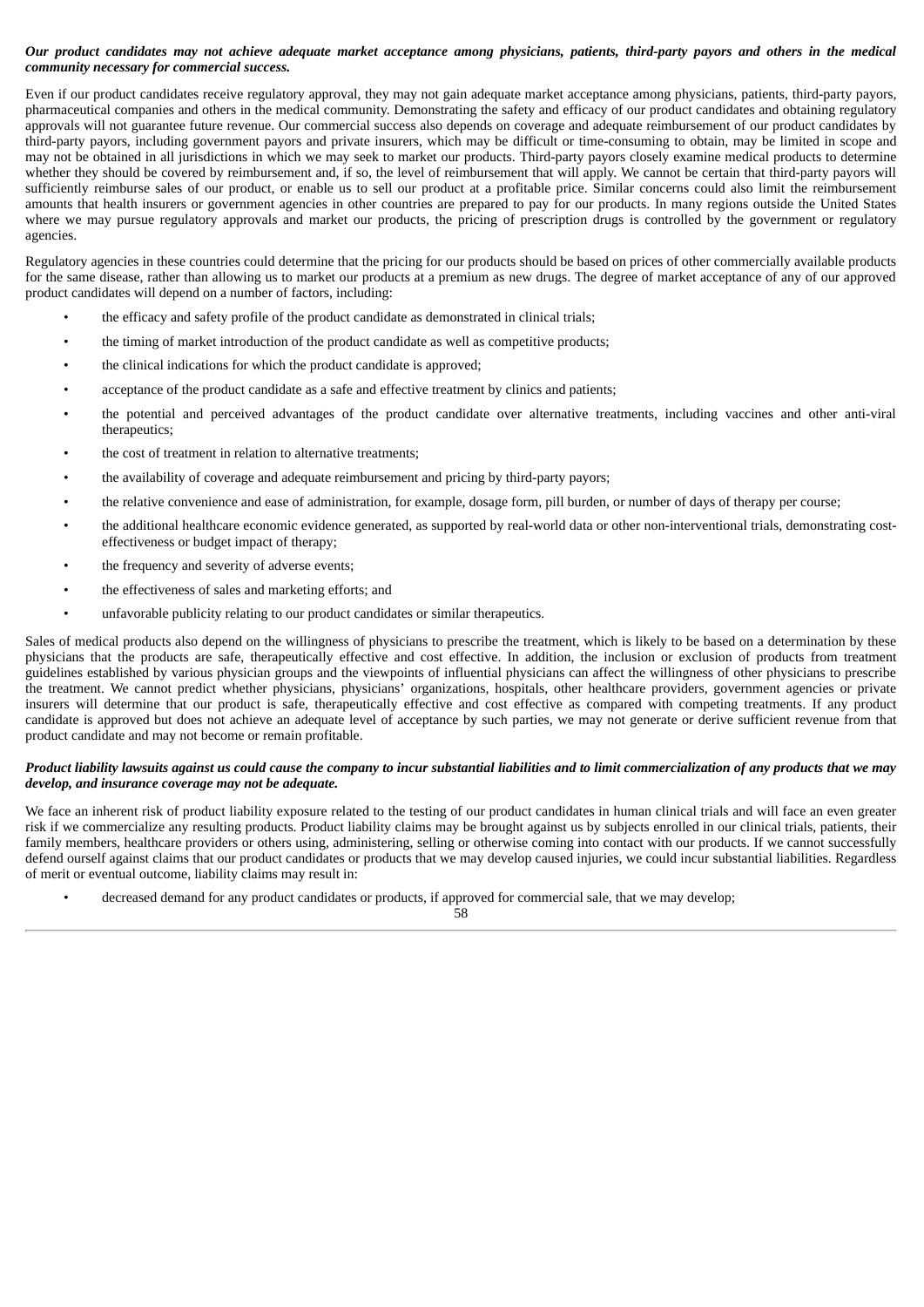- termination of clinical trial sites or entire trial programs;
- injury to our reputation and significant negative media attention;
- withdrawal of clinical trial participants;
- significant costs to defend the related litigation;
- substantial monetary awards to trial subjects, patients or other claimants;
- loss of revenue:
- diversion of management and scientific resources from our business operations;
- the inability to commercialize any products that we may develop;
- product recalls, withdrawals or labeling, marketing or promotional restrictions; and
- a decline in our stock price.

Our clinical trial liability insurance coverage may not adequately cover all liabilities that we may incur. We may not be able to maintain insurance coverage at a reasonable cost or in an amount adequate to satisfy any liability that may arise. Our inability to obtain product liability insurance at an acceptable cost or to otherwise protect against potential product liability claims could prevent or delay the commercialization of any products or product candidates that we develop. We intend to expand our insurance coverage for products to include the sale of commercial products if we obtain marketing approval for our product candidates in development, but we may be unable to obtain commercially reasonable product liability insurance for any products approved for marketing. Large judgments have been awarded in lawsuits based on drugs that had unanticipated side effects. If we are sued for any injury caused by our products, product candidates or processes, our liability could exceed our product liability insurance coverage and our total assets. Claims against us, regardless of their merit or potential outcome, may also generate negative publicity or hurt our ability to obtain physician adoption of our product or expand our business.

#### **Risks Related to our Common Stock**

# An active trading market for our common stock may never develop or be sustained, which may make it difficult to sell the shares of our common stock *you purchase.*

An active trading market for our common stock may not develop or continue or, if developed, may not be sustained, which would make it difficult for you to sell your shares of our common stock at an attractive price (or at all). The market price of our common stock may decline below your purchase price, and you may not be able to sell your shares of our common stock at or above the price you paid for such shares (or at all).

# *The price of our common stock has been, and may continue to, be volatile.*

We cannot predict the prices at which our common stock will continue to trade. Since the closing of the Business Combination on December 23, 2021, our closing stock price has ranged from \$5.64 to \$17.02 through March 31, 2022. The price of our common stock may fluctuate due to a variety of factors, including:

- changes in the industries in which we and our customers operate;
- variations in our operating performance and the performance of our competitors in general;
- material and adverse impact of the COVID-19 pandemic on the markets and the broader global economy;
- actual or anticipated fluctuations in our quarterly or annual operating results;
- publication of research reports by securities analysts about us, our competitors or our industry;
- the public's reaction to our press releases, other public announcements and filings with the SEC;
- our failure or the failure of our competitors to meet analysts' projections or guidance that we or our competitors may give to the market;
- additions and departures of key personnel;
- changes in laws and regulations affecting our business;
- commencement of, or involvement in, litigation involving us;
- changes in our capital structure, such as future issuances of securities or the incurrence of additional debt;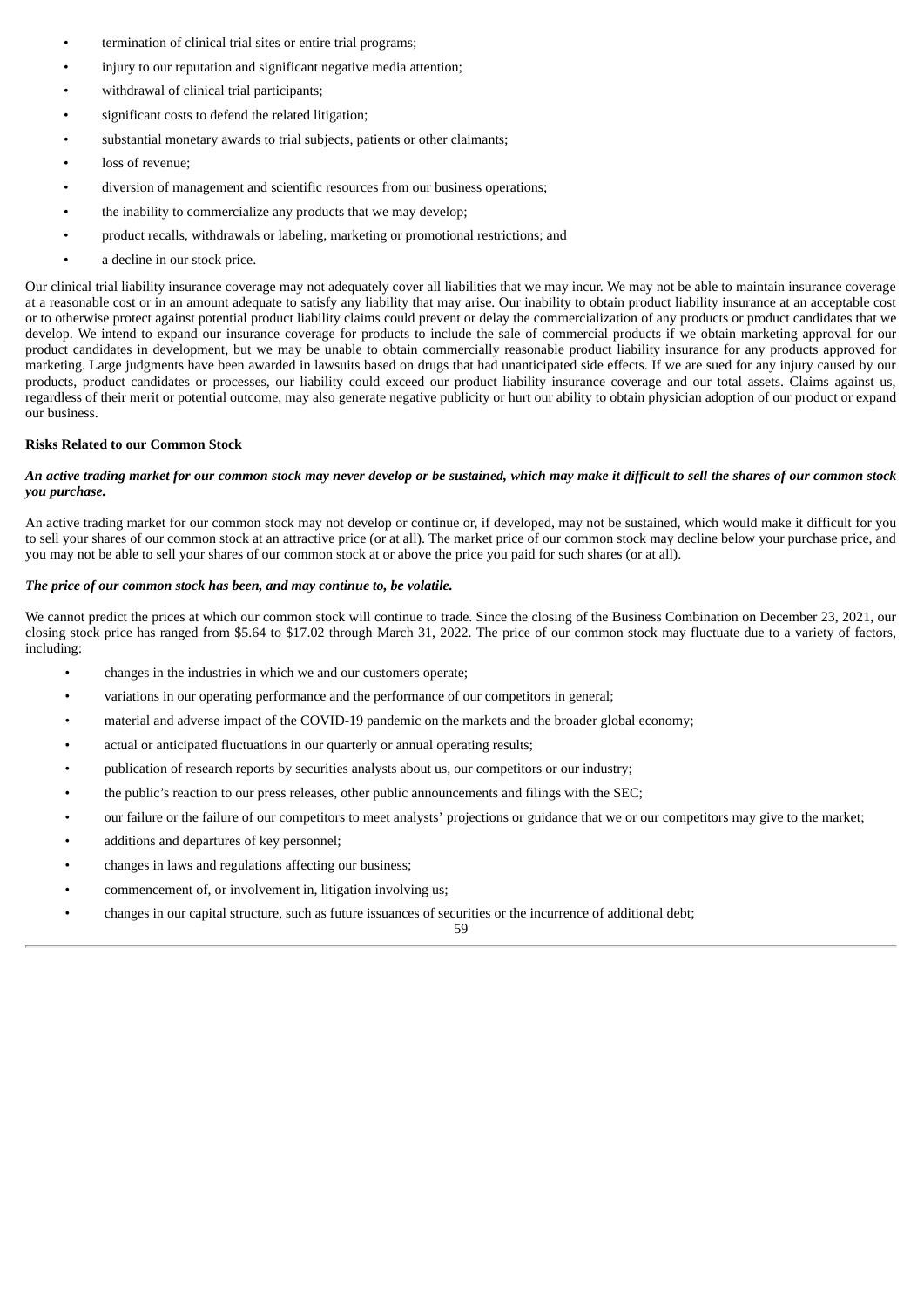- the impact of interest rates and inflation;
- the volume of shares of our common stock available for public sale; and
- general economic and political conditions such as recessions, interest rates, inflation rates, fuel prices, foreign currency fluctuations, international tariffs, social, political and economic risks and acts of war or terrorism, including geopolitical instability caused by the Russian invasion of the Ukraine.

These market and industry factors may materially reduce the market price of share of our common stock regardless of our operating performance. In the past, stockholders have filed securities class action litigation following periods of market volatility. If we were to become involved in securities litigation, it could subject us to substantial costs, divert resources and the attention of management from our business, and seriously harm our business.

# Reports published by analysts, including projections in those reports that differ from our actual results, could adversely affect the price and trading *volume of our shares of common stock.*

The trading market for our common stock will depend in part on the research and reports that securities research analysts publish about our business. We do not have any control over these analysts and such analysts may establish and publish their own periodic projections for us. These projections may vary widely and may not accurately predict the results we actually achieve. Our share price may decline if our actual results do not match the projections of these securities research analysts. Similarly, if one or more of the analysts who write reports on us downgrades our stock or publishes inaccurate or unfavorable research about our business, our share price could decline. If one or more of these analysts ceases coverage of us or fails to publish reports on us regularly, our share price or trading volume could decline.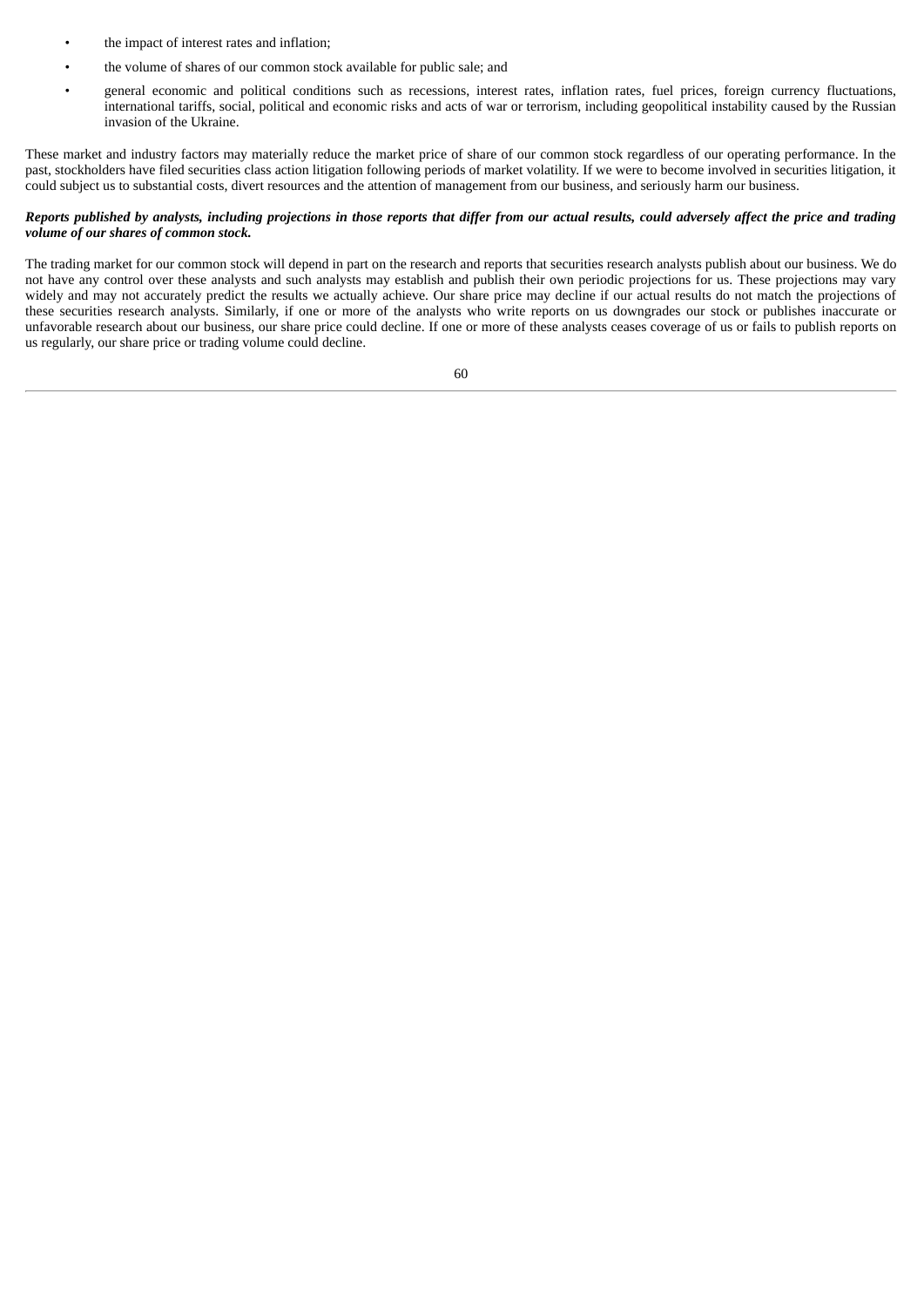# The future sales of shares by existing stockholders and future exercise of registration rights may adversely affect the market price of our common *stock.*

Subject to certain exceptions, certain of our equity holders and affiliates of the sponsor of our Business Combination, entered into lockup agreements pursuant to which such holders agreed not to transfer any shares of our common stock or options to purchase common stock through June 21, 2022, the 180th day following the closing date of the Business Combination. Following the expiration of these lockup agreements, these stockholders will not be restricted from selling shares of our common stock held by them, other than by applicable securities laws. Sales of a substantial number of shares of our shares of common stock in the public market could occur at any time. These sales, or the perception in the market that the holders of a large number of shares intend to sell shares, could reduce the market price of our shares of common stock. Moreover, as restrictions on resale end and the registration statements (that we have filed, or will file, following the closing date of the Business Combination to provide for the resale of such shares from time to time) are available for use, the market price of our shares of common stock could decline if the holders of currently restricted shares sell them or are perceived by the market as intending to sell them.

# Our issuance of additional capital stock in connection with financings, acquisitions, investments, our stock incentive plans or otherwise will dilute all *other stockholders.*

We expect to issue additional capital stock in the future that will result in dilution to all other stockholders. We expect to grant equity awards to employees, directors, and consultants under our stock incentive plans. We may also raise capital through equity financings in the future. As part of our business strategy, we may acquire or make investments in complementary companies, products, or technologies and issue equity securities to pay for any such acquisition or investment. Any such issuances of additional capital stock may cause stockholders to experience significant dilution of their ownership interests, voting rights and the per share value of our common stock to decline.

### Because we have no current plans to pay cash dividends on our common stock, you may not receive any return on investment unless you sell your *common stock for a price greater than that which you paid for it.*

We have no current plans to pay cash dividends on our common stock. The declaration, amount and payment of any future dividends will be at the sole discretion of our Board. Our Board may take into account general and economic conditions, our financial condition and operating results, our available cash, current and anticipated cash needs, capital requirements, contractual, legal, tax and regulatory restrictions, implications on the payment of dividends by us to our stockholders and such other factors as our Board may deem relevant. Accordingly, we may not pay any dividends on our common stock in the foreseeable future. As a result, you may only receive a return on your investment in our common stock if the market price of our common stock increases.

# We expect to incur significant additional costs as a result of being a public company, which may adversely affect our operating results and financial *condition.*

We expect to incur costs associated with corporate governance requirements, including requirements under the Sarbanes-Oxley Act of 2002 (the "Sarbanes-Oxley Act"), as well as rules implemented by the Dodd-Frank Wall Street Reform and Consumer Protection Act of 2010 (the "Dodd-Frank Act"), the SEC and Nasdaq. Our management and other personnel will need to devote a substantial amount of time to these compliance initiatives. Moreover, we expect these rules and regulations to increase our accounting, legal and financial compliance costs and make some activities more time-consuming and costly. In addition, we will incur additional costs associated with our public company reporting requirements and we expect those costs to increase in the future. For example, we will be required to devote significant resources to complete the assessment and documentation of our internal control system and financial process under Section 404, including an assessment of the design of our information systems associated with our internal controls.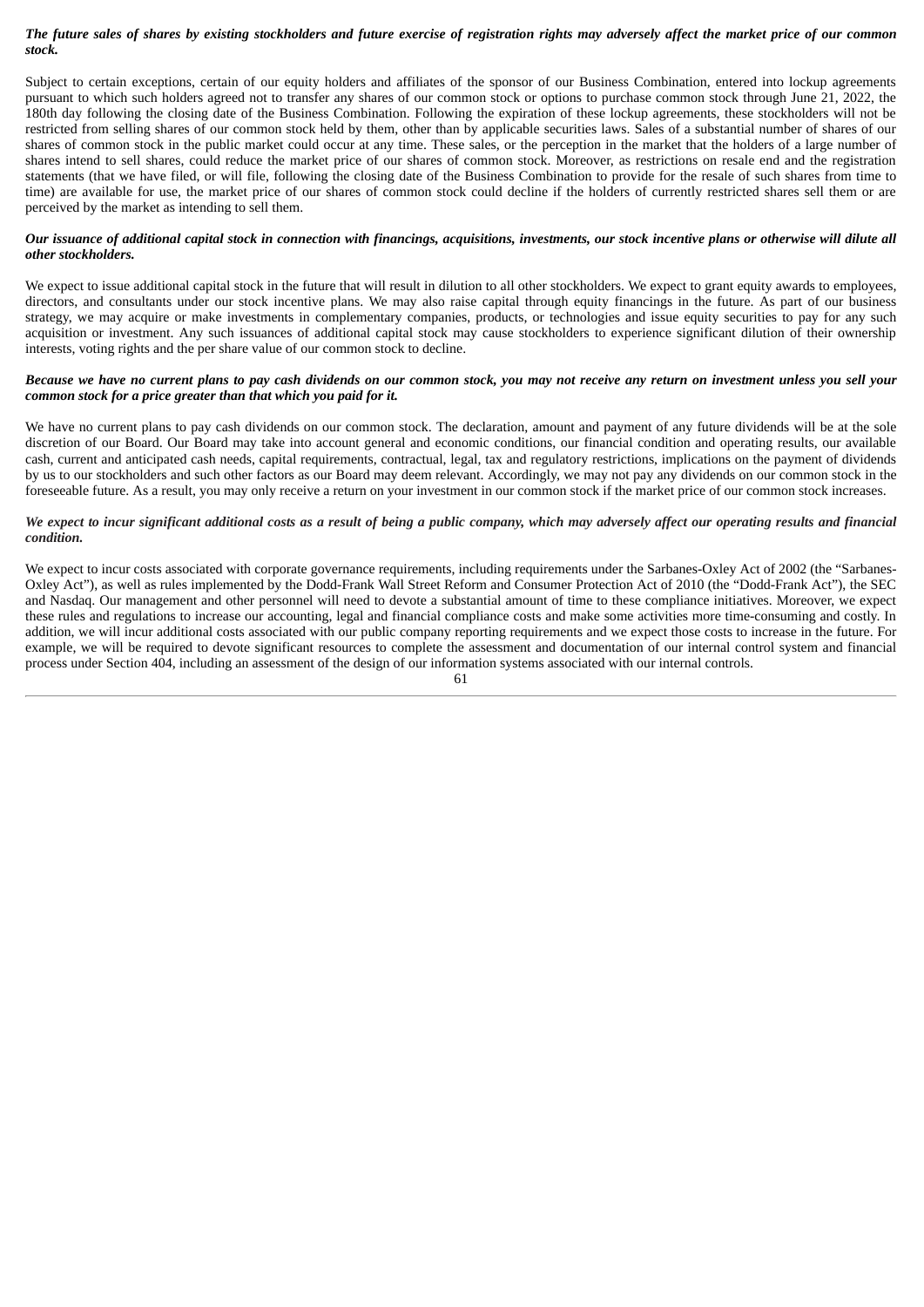To date, we have not conducted a review of our internal control for the purpose of providing the reports required by these rules. During our review and testing, we may identify deficiencies and be unable to remediate them before we must provide the required reports. Furthermore, if material weaknesses are identified or arise in the future, we may not detect errors on a timely basis and our financial statements may be materially misstated. We or our independent registered public accounting firm may not be able to conclude on an ongoing basis that we have effective internal control over financial reporting, which could harm our operating results, cause investors to lose confidence in our reported financial information and cause the trading price of our stock to fall. In addition, as a public company we are required to timely file accurate quarterly and annual reports with the SEC under the Securities Exchange Act of 1934 (the "Exchange Act"). Any failure to report our financial results on an accurate and timely basis could result in sanctions, lawsuits, delisting of our shares from Nasdaq or other adverse consequences. We will incur significant costs to remediate any material weaknesses we identify through these efforts. The increased costs will increase our net loss and may require us to reduce costs in other areas of our business. We also expect these rules and regulations to make it more expensive for us to maintain directors' and officers' liability insurance and we may be required to accept reduced policy limits and coverage or incur substantially higher costs to obtain the same or similar coverage. As a result, it may be more difficult for us to attract and retain qualified persons to serve on our Board, our Board committees, or as executive officers. We cannot predict or estimate the amount of additional costs we may incur or the timing of such costs.

New laws and regulations, as well as changes to existing laws and regulations affecting public companies, including the provisions of the Sarbanes-Oxley Act, the Dodd-Frank Act and rules adopted by the SEC and Nasdaq, would likely result in increased costs as we respond to their requirements, which may adversely affect our operating results and financial condition.

# If we fail to maintain an effective system of internal control over financial reporting, we may not be able to accurately report our financial results or prevent fraud. As a result, stockholders could lose confidence in our financial and other public reporting, which would harm our business and the *trading price of our common stock.*

Effective internal controls over financial reporting are necessary for us to provide reliable financial reports and, together with adequate disclosure controls and procedures, are designed to prevent fraud. Any failure to implement required new or improved controls, or difficulties encountered in their implementation could cause us to fail to meet our reporting obligations. In addition, any testing by us conducted in connection with Section 404 of the Sarbanes-Oxley Act ("Section 404"), or any subsequent testing by our independent registered public accounting firm, may reveal deficiencies in our internal controls over financial reporting that are deemed to be material weaknesses or that may require prospective or retroactive changes to our consolidated financial statements or identify other areas for further attention or improvement. Inferior internal controls could also cause investors to lose confidence in our reported financial information, which could have a negative effect on the trading price of our common stock.

As a public company, we are required to disclose changes made in our internal controls and procedures on a quarterly basis and our management is required to assess the effectiveness of these controls annually. However, for as long as we are an emerging growth company, our independent registered public accounting firm will not be required to attest to the effectiveness of our internal controls over financial reporting pursuant to Section 404. An independent assessment of the effectiveness of our internal controls over financial reporting could detect problems that our management's assessment might not. Undetected material weaknesses in our internal controls over financial reporting could lead to restatements of our consolidated financial statements and require us to incur the expense of remediation.

#### *Our disclosure controls and procedures may not prevent or detect all errors or acts of fraud.*

Our disclosure controls and procedures are designed to reasonably assure that information required to be disclosed by us in reports we file or submit under the Exchange Act is accumulated and communicated to management, recorded, processed, summarized and reported within the time periods specified in the rules and forms of the SEC. We believe that any disclosure controls and procedures or internal controls and procedures, no matter how well conceived and operated, can provide only reasonable, not absolute, assurance that the objectives of the control system are met. These inherent limitations include the realities that judgments in decision-making can be faulty, and that breakdowns can occur because of simple error or mistake. Additionally, controls can be circumvented by the individual acts of some persons, by collusion of two or more people or by an unauthorized override of the controls. Accordingly, because of the inherent limitations in our control system, misstatements or insufficient disclosures due to error or fraud may occur and not be detected.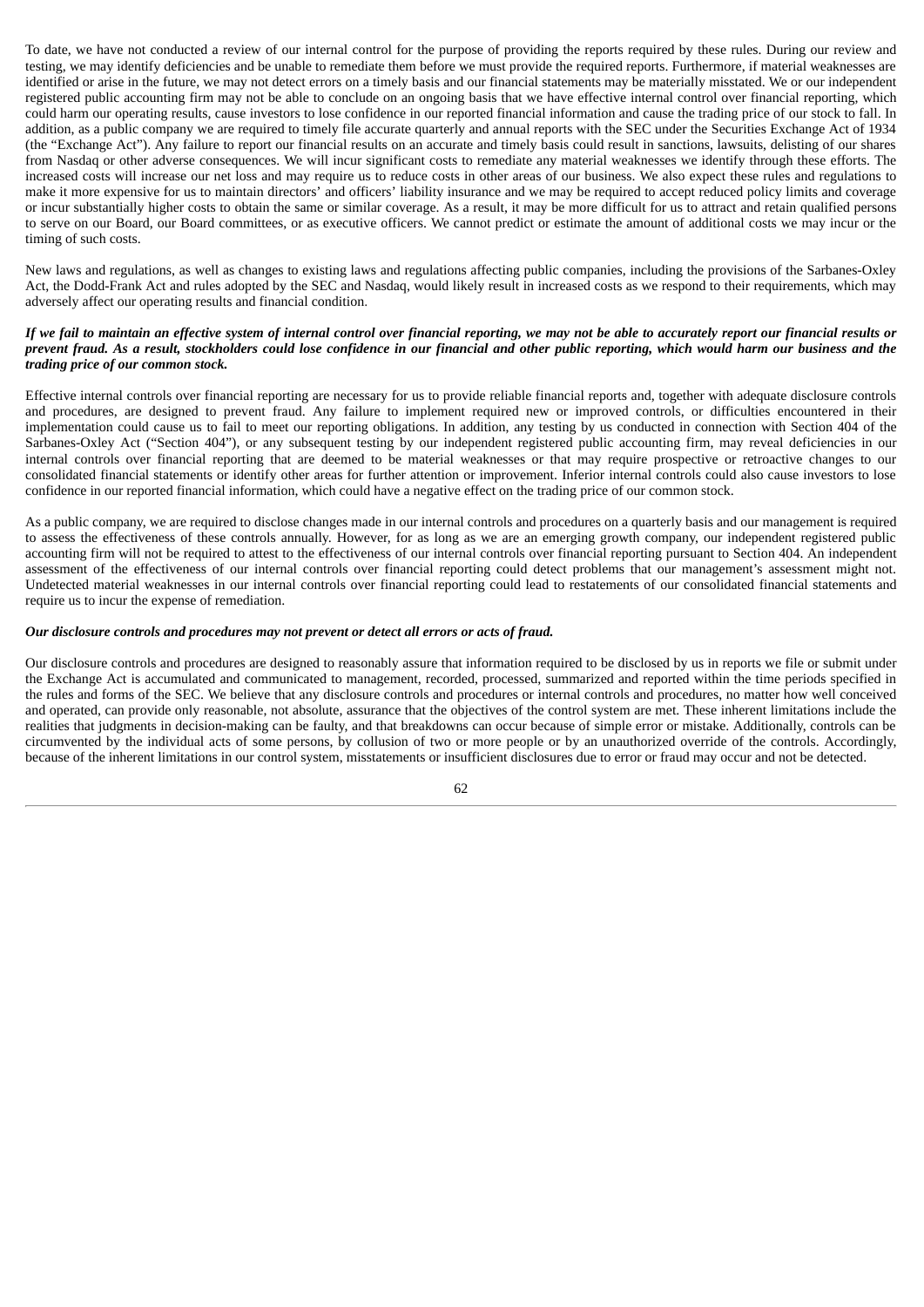# Our executive officers, directors and principal stockholders, if they choose to act together, will continue to have the ability to significantly influence all *matters submitted to stockholders for approval.*

As of May 1, 2022, our executive officers, directors and their affiliates, in the aggregate, owned approximately 40% of our outstanding common stock. As a result, such persons, acting together, have the ability to significantly influence all matters submitted to our Board or stockholders for approval, including the appointment of our management, the election and removal of directors and approval of any significant transaction, as well as our management and business affairs. This concentration of ownership may have the effect of delaying, deferring or preventing a change in control, impeding a merger, consolidation, takeover or other business combination involving us, or discouraging a potential acquiror from making a tender offer or otherwise attempting to obtain control of our business, even if such a transaction would benefit other stockholders.

# Provisions in our certificate of incorporation and under Delaware law could discourage a takeover that stockholders may consider favorable and may *lead to entrenchment of management.*

Our certificate of incorporation and bylaws contain provisions that may discourage unsolicited takeover proposals that stockholders may consider to be in their best interests. These provisions could significantly reduce the value of our shares to a potential acquiror or delay or prevent changes in control or changes in our management without the consent of our Board. The provisions in our charter documents include the following:

- a classified board of directors with three-year staggered terms, which may delay the ability of stockholders to change the membership of a majority of our Board;
- no cumulative voting in the election of directors, which limits the ability of minority stockholders to elect director candidates;
- the exclusive right of our Board to elect a director to fill a vacancy created by the expansion of the Board or the resignation, death or removal of a director, which prevents stockholders from being able to fill vacancies on our Board;
- the required approval of at least 66-2/3% of the shares entitled to vote to remove a director for cause, and the prohibition on removal of directors without cause;
- the ability of our Board to authorize the issuance of shares of preferred stock and to determine the price and other terms of those shares, including preferences and voting rights, without stockholder approval, which could be used to significantly dilute the ownership of a hostile acquiror;
- the ability of our Board to alter our bylaws without obtaining stockholder approval;
- the required approval of at least 66-2/3% of the shares entitled to vote to adopt, amend or repeal our bylaws or repeal the provisions of our certificate of incorporation regarding the election and removal of directors;
- a prohibition on stockholder action by written consent, which forces stockholder action to be taken at an annual or special meeting of our stockholders;
- an exclusive forum provision providing that the Court of Chancery of the State of Delaware will be the exclusive forum for certain actions and proceedings;
- the requirement that a special meeting of stockholders may be called only by the Board, which may delay the ability of our stockholders to force consideration of a proposal or to take action, including the removal of directors; and
- advance notice procedures that stockholders must comply with in order to nominate candidates to our Board or to propose matters to be acted upon at a stockholders' meeting, which may discourage or deter a potential acquiror from conducting a solicitation of proxies to elect the acquiror's own slate of directors or otherwise attempting to obtain control of us.

We are also subject to anti-takeover provisions under Delaware law, which could discourage, delay, defer or prevent a merger, tender offer, proxy contest or other change of control transaction that a stockholder might consider in its best interest, including those attempts that might result in a premium over the market price for the shares of common stock held by our stockholders. These anti-takeover provisions as well as certain provisions of Delaware law could make it more difficult for a third party to acquire us, even if the third party's offer may be considered beneficial by many of our stockholders. As a result, our stockholders may be limited in their ability to obtain a premium for their shares. If prospective takeovers are not consummated for any reason, we may experience negative reactions from the financial markets, including negative impacts on the price of our common stock. These provisions could also discourage proxy contests and make it more difficult for our stockholders to elect directors of their choosing and to cause us to take other corporate actions that our stockholders desire.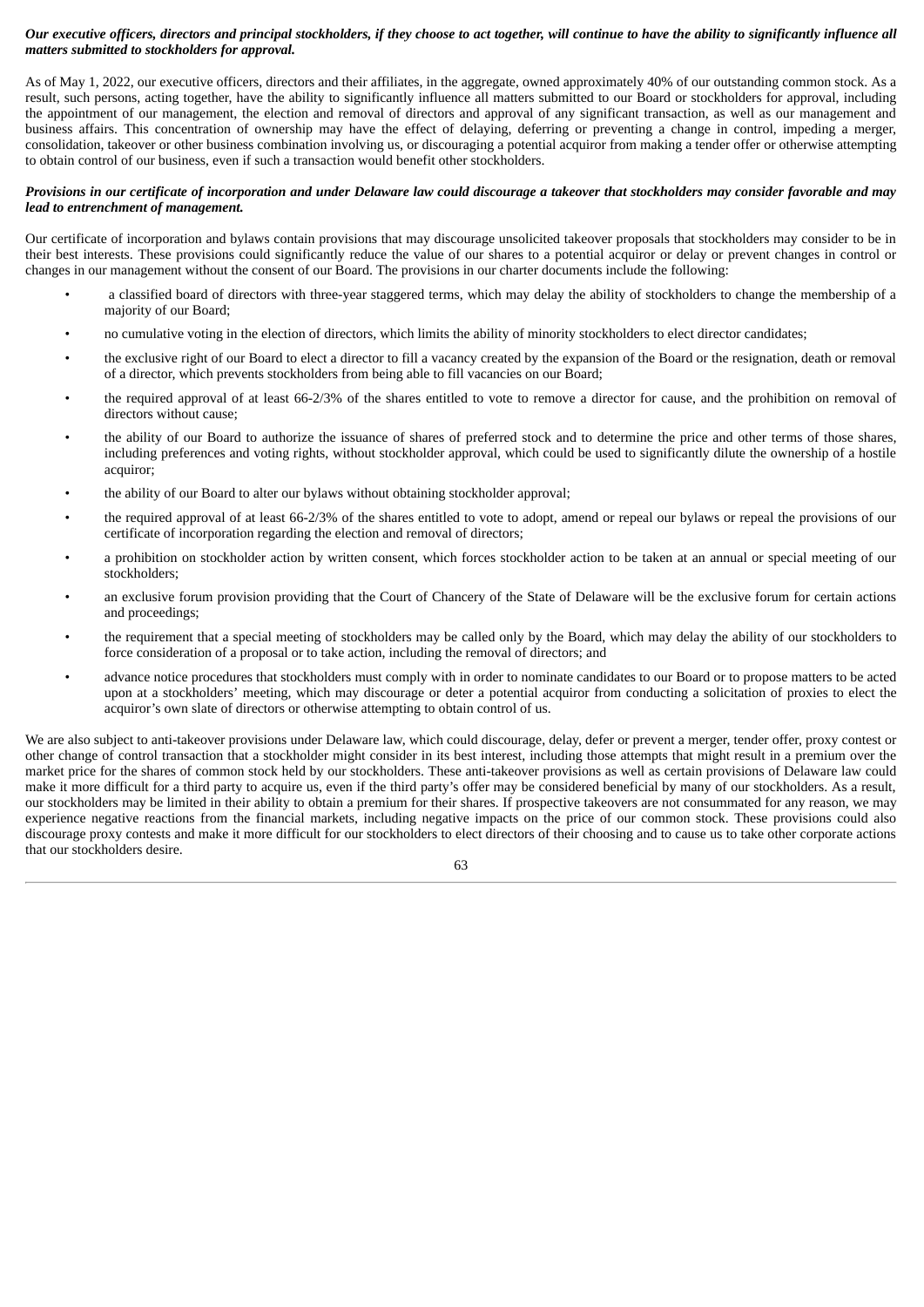# **Item 2. Unregistered Sales of Equity Securities and Use of Proceeds.**

# **The Company's Purchase of Equity Securities**

The following table contains information relating to our repurchase of common stock during the three months ended March 31, 2022.

| Period                         | <b>Total Number of Shares</b><br>Purchased <sup>(1)</sup> | Average Price Paid per<br>Share |            |
|--------------------------------|-----------------------------------------------------------|---------------------------------|------------|
| January 1 - January 31, 2022   |                                                           |                                 |            |
| February 1 - February 28, 2022 |                                                           |                                 |            |
| March 1 - March 31, 2022       | 58,072                                                    |                                 | 0.00000706 |
| Total                          | 58,072                                                    |                                 | 0.00000706 |

(1) Represents shares of unvested common stock that were repurchased by us from a former employee upon termination of employment in accordance with the terms of the employee's restricted stock purchase agreement. We purchased the shares from the former employee at the original exercise prices (as adjusted by the Conversion Ratio calculated pursuant to the Merger Agreement).

# **Item 3. Defaults Upon Senior Securities.**

None.

# **Item 4. Mine Safety Disclosures.**

Not applicable.

\_\_\_\_\_\_\_\_\_\_\_\_\_

# **Item 5. Other Information.**

None.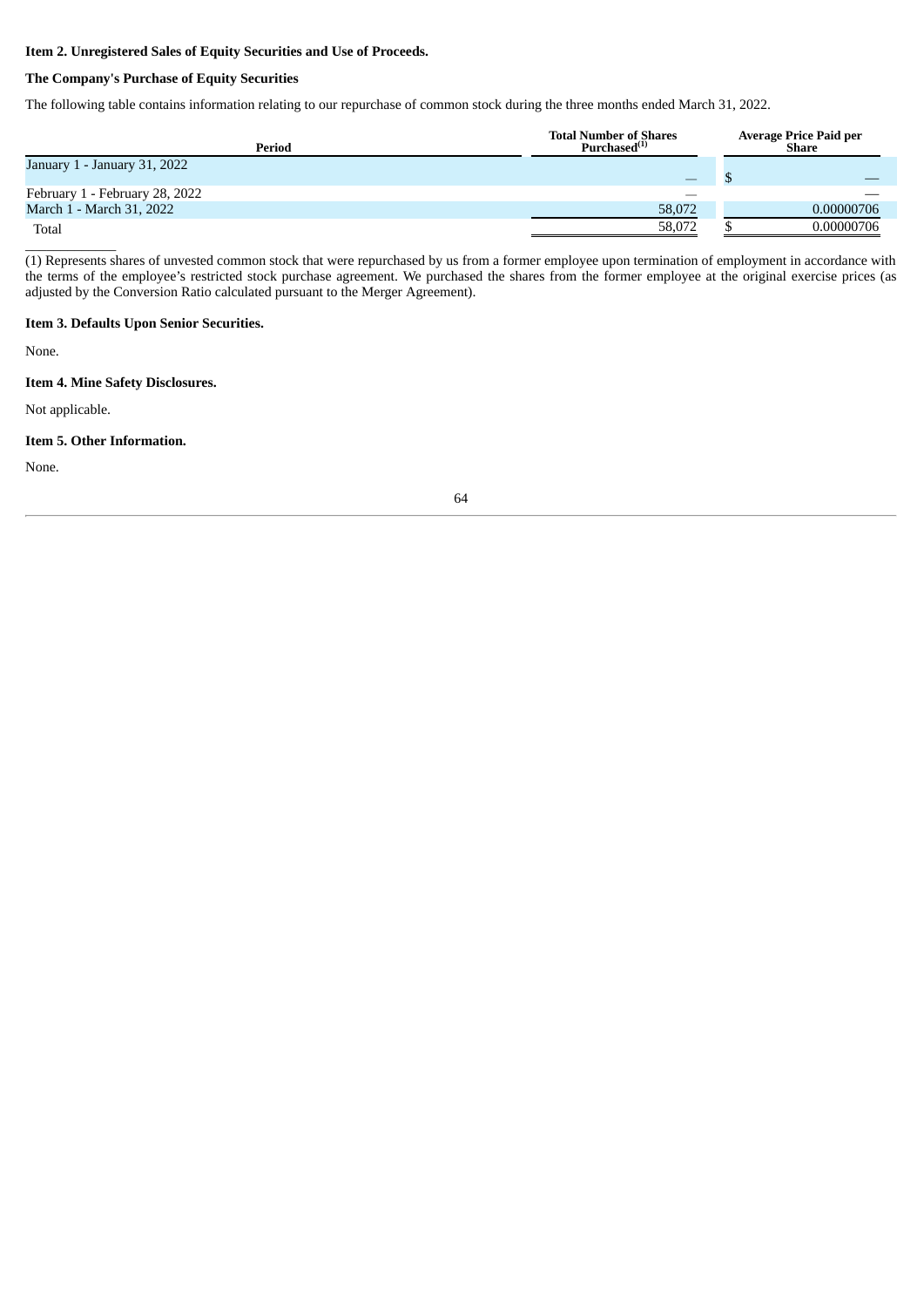# **Item 6. Exhibits.**

# **(a) Exhibits**

| Exhibit<br>Number | <b>Description</b>                                                                                                                                                                                                            | <b>Filed</b><br>Herewith | <b>Incorporated by Reference herein</b><br>from Form or Schedule | <b>Filing Date</b> | <b>SEC File/Reg.</b><br><b>Number</b> |
|-------------------|-------------------------------------------------------------------------------------------------------------------------------------------------------------------------------------------------------------------------------|--------------------------|------------------------------------------------------------------|--------------------|---------------------------------------|
| 10.1#             | Employment Agreement dated March 1,<br>2022, by and between Pardes Biosciences,<br>Inc. and Thomas G. Wiggans                                                                                                                 |                          | Exhibit 10.18 on Form 10-K                                       | March 29, 2022     | 001-40067                             |
| 10.2#             | <b>Transition and Separation Agreement and</b><br>General Release of Claims dated March 25,<br>2022, by and between Pardes Biosciences,<br>Inc. and Uri A. Lopatin, M.D.                                                      |                          | Exhibit 10.21 to Form 10-K                                       | March 29, 2022     | 001-40067                             |
| 10.3#             | Consulting Agreement dated March 25, 2022,<br>by and between Pardes Biosciences, Inc. and<br>Uri A. Lopatin, M.D.                                                                                                             |                          | Exhibit 10.22 to Form 10-K                                       | March 29, 2022     | 001-40067                             |
| 31.1              | <b>Certification of Principal Executive Officer</b><br>Pursuant to Rules $13a-14(a)$ and $15d-14(a)$<br>under the Securities Exchange Act of 1934, as<br>Adopted Pursuant to Section 302 of the<br>Sarbanes-Oxley Act of 2002 | $\mathbf X$              |                                                                  |                    |                                       |
| 31.2              | <b>Certification of Principal Financial Officer</b><br>Pursuant to Rules $13a-14(a)$ and $15d-14(a)$<br>under the Securities Exchange Act of 1934, as<br>Adopted Pursuant to Section 302 of the<br>Sarbanes-Oxley Act of 2002 | $\mathbf X$              |                                                                  |                    |                                       |
| $32.1+$           | <b>Certification of Principal Executive Officer</b><br>Pursuant to 18 U.S.C. Section 1350, as<br>Adopted Pursuant to Section 906 of the<br>Sarbanes-Oxley Act of 2002                                                         | $\mathbf X$              |                                                                  |                    |                                       |
| $32.2$ †          | <b>Certification of Principal Financial Officer</b><br>Pursuant to 18 U.S.C. Section 1350, as<br><b>Adopted Pursuant to Section 906 of the</b><br><b>Sarbanes-Oxley Act of 2002</b>                                           | $\mathbf X$              |                                                                  |                    |                                       |
| 101.INS           | Inline XBRL Instance Document - the<br>instance document does not appear in the<br>Interactive Data File because XBRL tags are<br>embedded within the Inline XBRL document                                                    | $\mathbf X$              |                                                                  |                    |                                       |
| 101.SCH           | Inline XBRL Taxonomy Extension Schema<br>Document                                                                                                                                                                             | X                        |                                                                  |                    |                                       |
| 101.CAL           | <b>Inline XBRL Taxonomy Extension</b><br><b>Calculation Linkbase Document</b>                                                                                                                                                 | X                        |                                                                  |                    |                                       |
| 101.DEF           | Inline XBRL Taxonomy Extension Definition<br>Linkbase Document                                                                                                                                                                | $\mathbf x$              |                                                                  |                    |                                       |
|                   |                                                                                                                                                                                                                               |                          | 65                                                               |                    |                                       |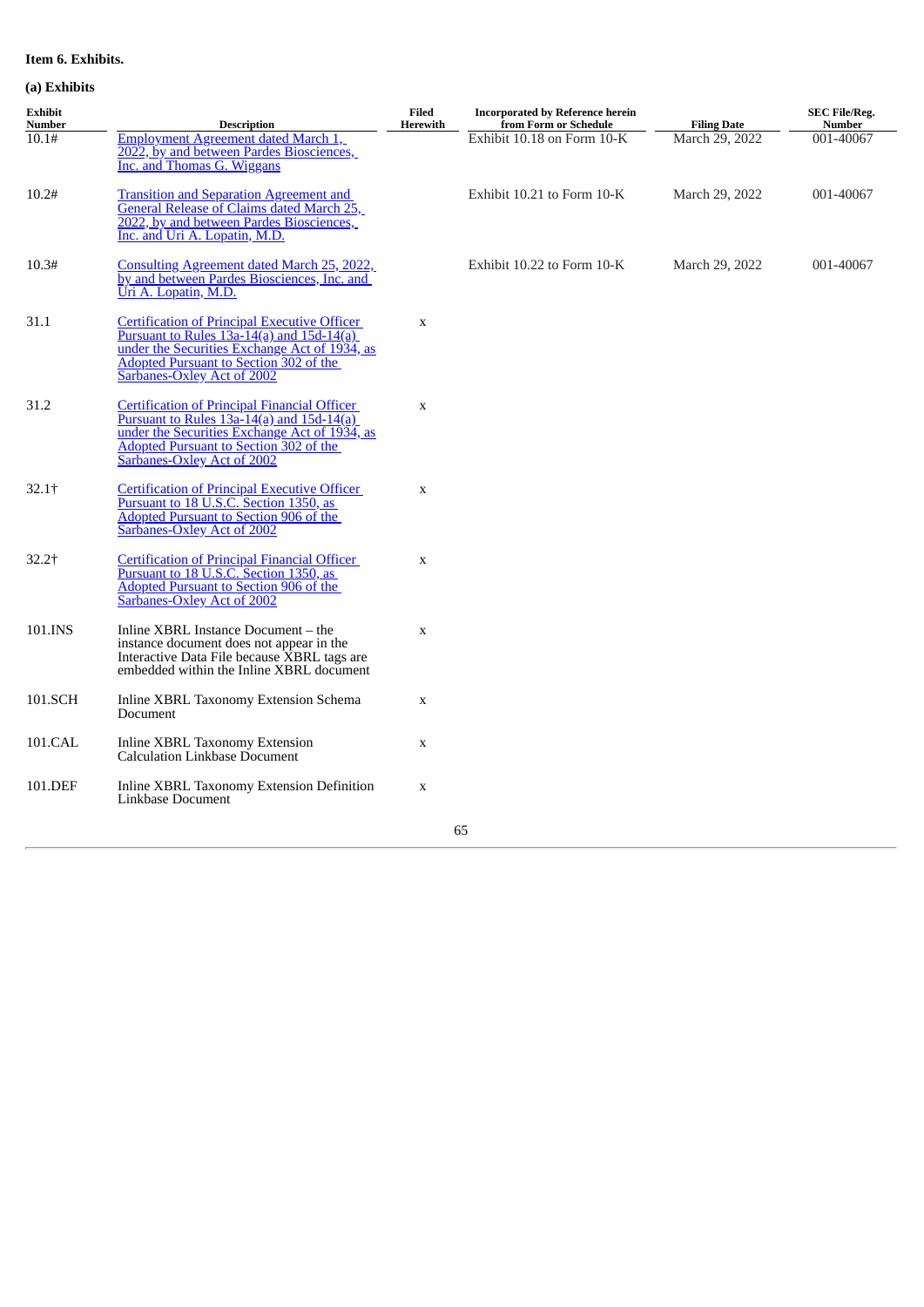| 101.LAB | Inline XBRL Taxonomy Extension Label<br>Linkbase Document                      | X |
|---------|--------------------------------------------------------------------------------|---|
| 101.PRE | Inline XBRL Taxonomy Extension<br><b>Presentation Linkbase Document</b>        | X |
| 104     | Cover Page Interactive Data File (embedded<br>within the Inline XBRL document) | X |

# Indicates a management contract or any compensatory plan, contract or arrangement in which directors or executive officers are eligible to participate.

† This certification will not be deemed "filed" for purposes of Section 18 of the Exchange Act or otherwise subject to the liability of that section. Such certification will not be deemed to be incorporated by reference into any filing under the Securities Act or the Exchange Act except to the extent specifically incorporated by reference into such filing.

66